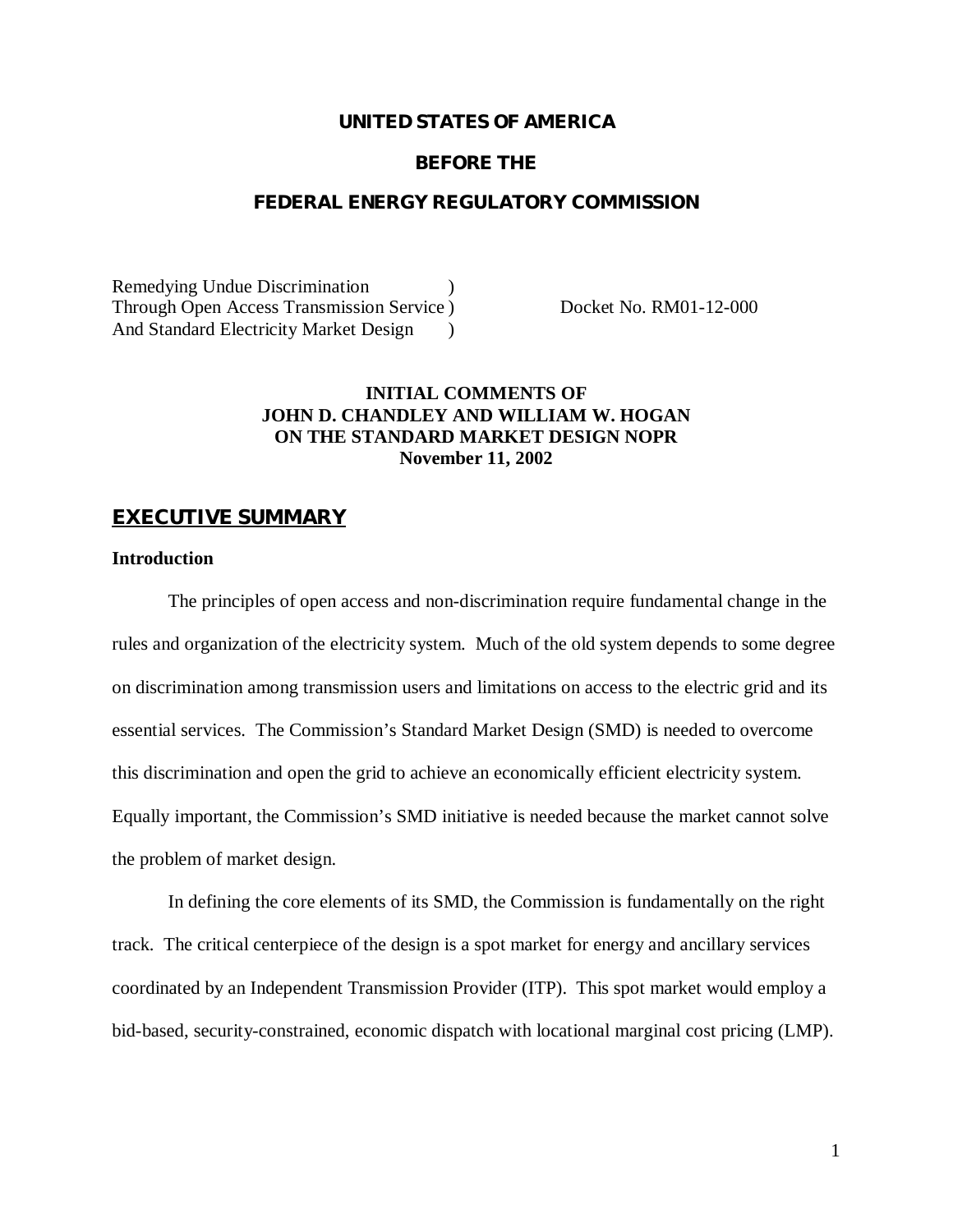Using a single transmission tariff, the framework accommodates both bilateral contracts and spot trading, while supporting utilities that wish to use their own resources to serve their own loads.

The SMD also responds to concerns about infrastructure development. The incentives from locational pricing provide a natural market stimulus to sustain generation and demand-side investments. In addition, the creation and award of financial transmission rights (called Congestion Revenue Rights or CRRs) provide further opportunities and incentives for market participants to undertake transmission expansion. Participant funding can then become a primary mechanism to support new transmission investments, while license plate rates would be used to recover the revenue requirements of the existing grid. Any needed investments that the market failed to pursue would have their costs assigned to beneficiaries or else rolled into license plate rates.

With the core SMD features in place, regions that have undergone restructuring and retail choice will have the necessary foundation. Other states could continue to operate much as they have in the past, with a mix of utility ownership of generation, long-term contracts and closed retail markets. The ITP's unbiased grid operations and open spot markets would support all of these options, while eliminating the system of closed and discriminatory access to the transmission grid. Claims that the NOPR would undermine traditional state utility regulation and the ability of state regulators to affect retail rates thus fundamentally misinterpret what the NOPR proposes and the Commission intends.

An important strategic feature of the SMD initiative is in describing a coherent vision for a stable and workable electricity system based on open, non-discriminatory access. Without an SMD, and at great expense, the country has gone through an extended period of experimentation with designs for electricity market institutions. There have been notable successes, as in the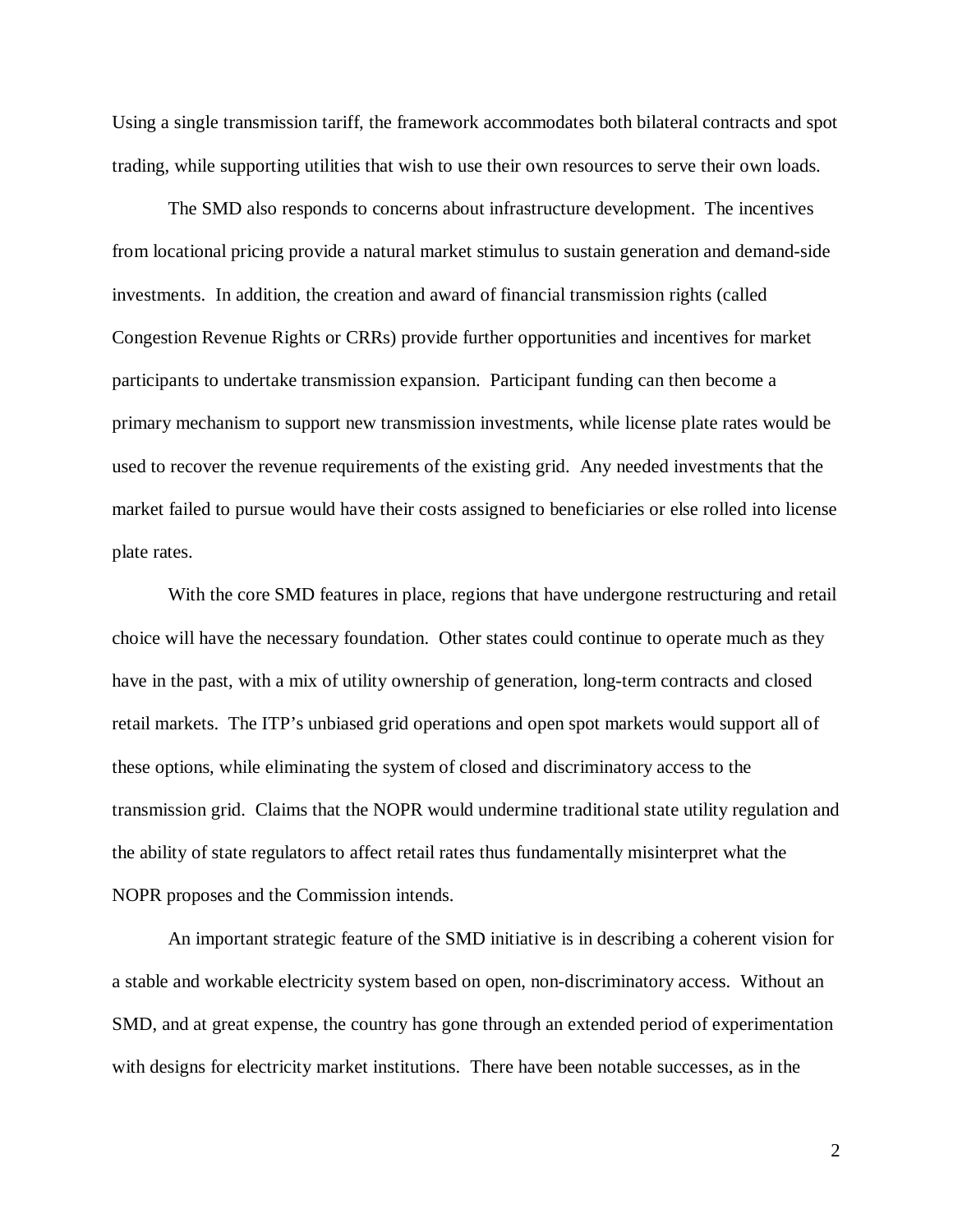Eastern ISOs, but also notable failures. The failures have brought the nation to a crossroads in electricity restructuring, with some urging the Commission to halt or turn back. Learning from these failures is essential, but turning back would be the wrong lesson, and standing still is not tenable.

The Commission must move forward with the core elements of SMD. The electricity system requires an ITP's visible but unbiased hand to coordinate the markets and assure reliability. Equally important, the present condition of the industry and the pervasive uncertainty this creates for investors require firm resolve to put the critical institutions in place at the earliest practical date. Moving forward will clarify the industry's emerging structure and make transparent the incentives for investment.

Only the Commission has the necessary scope of authority and responsibility to meet this challenge. Putting the critical institutions in place is the Commission's first priority. It is not sufficient by itself, but because it is necessary for a successful energy market, it should be done in essentially the same way, everywhere, and soon.

# **The Commission's SMD Contains Both Essential Features of a Workable Market Design and Enhanced Features that Would Improve Market Operations and Reliability.**

There are many elements in the proposed SMD, but the core features center around the ITP's real-time spot markets using a bid-based, security-constrained, economic dispatch with locational prices. Associated real-time markets for ancillary services and the availability of Congestion Revenue Rights complement these features, while enhancing reliability, market flexibility and proper incentives. Open access to the dispatch and associated spot markets then support the ITP in providing open, non-discriminatory Network Access Service to all grid users. There are many details to consider, but the SMD gets most of them right.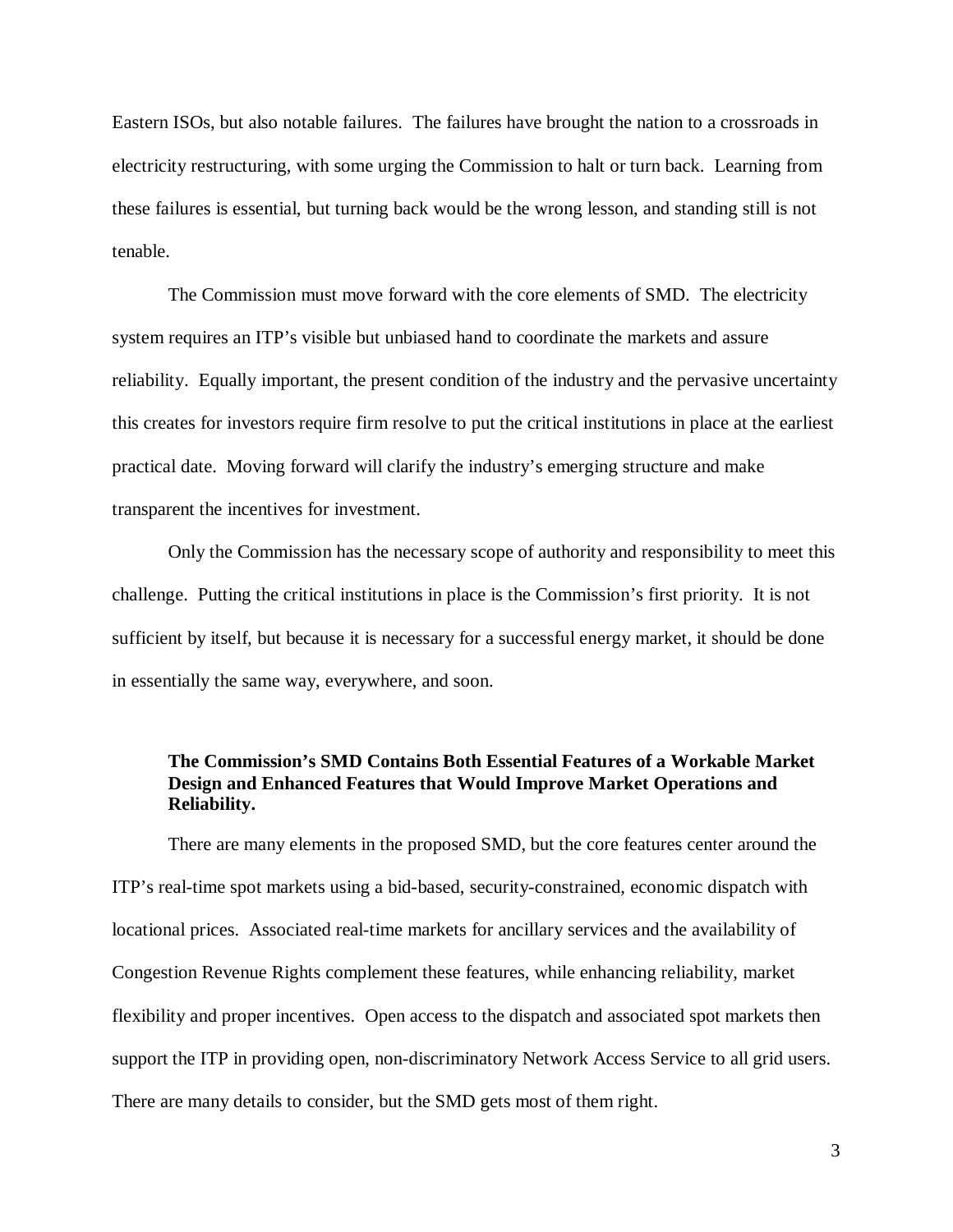Beyond these core features, the SMD identifies further enhancements that are possible in the day-ahead time frame, including day-ahead energy markets, simultaneously optimized ancillary service markets and reliability unit commitment processes. But these enhancements should not be the Commission's priority. The priority should be in putting the essential ITP institutions in place and ensuring that they operate the SMD's real-time markets with Network Access Service.

In extended discussions of the real-time and day-ahead markets, we comment on a select list of items that may benefit from further analysis. The intent is to distinguish between the core features that are essential to the design and should therefore be standardized and receive priority attention, and those that are of secondary importance or not necessary to standardize. On many secondary issues, we recommend against standardization now. We point out where somewhat different approaches would be acceptable and would not undermine the essential core features.

# **The Commission Proposes a Workable Framework for Market Power Mitigation by Recognizing the Need to Balance Mitigation with the Need for Scarcity Pricing.**

Concerns about market power present a challenge for electricity markets that must be addressed to restore public confidence in market reforms. The Commission's analysis correctly highlights the two principal problems with current electricity markets. First, there is a present lack of sufficient demand-side response. Second, transmission constraints can create small local pockets where there is an effective monopoly.

The Commission's targeted mechanisms attempt to distinguish between high prices due to scarcity and high prices caused by an exercise of market power. Here, the use of bid caps, rather than price caps, is consistent with the core elements of SMD and avoids the problems of price caps. A price cap that applies to the outcome of the market process is difficult to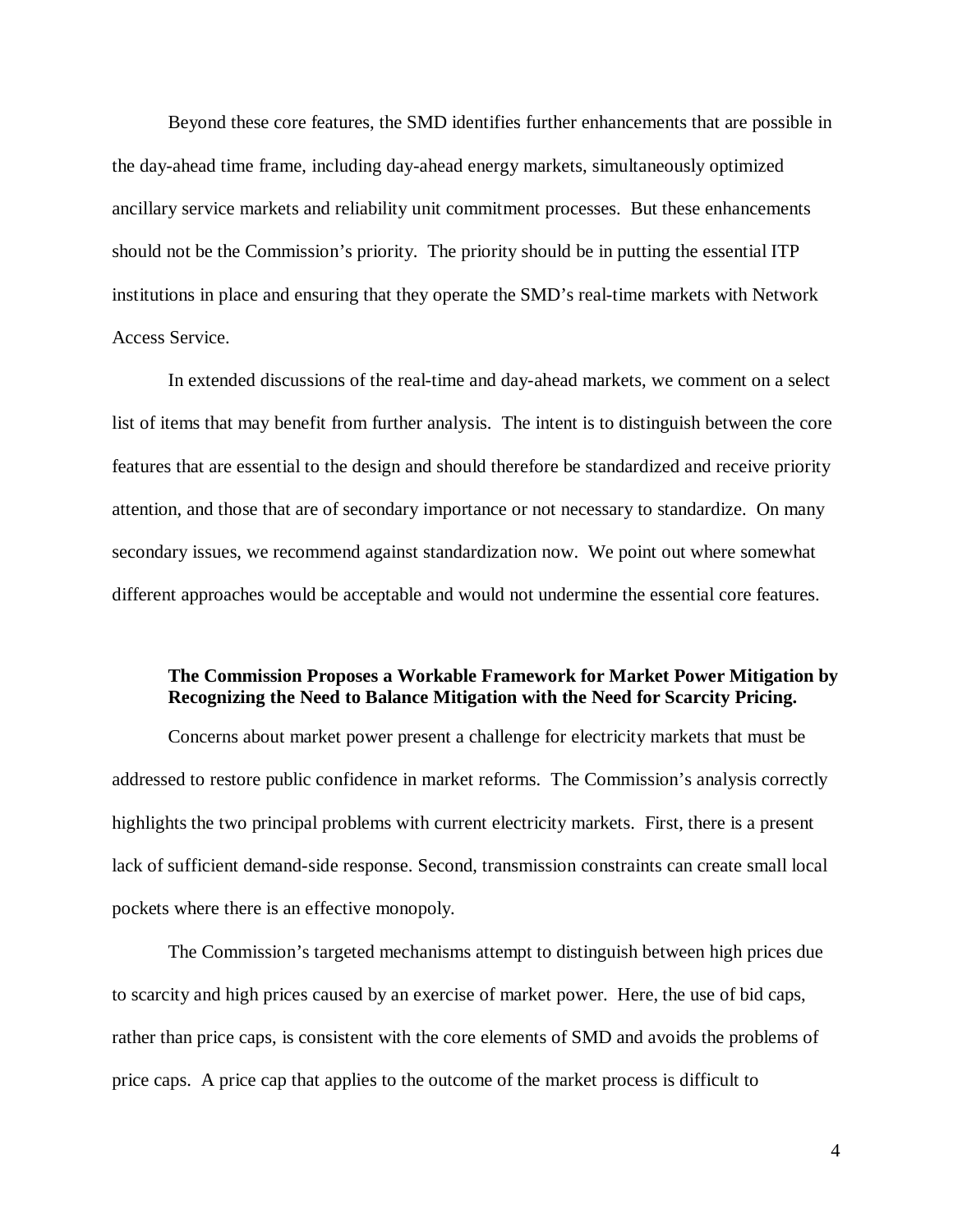implement and prone to creating inefficient outcomes and perverse incentives for investment. By contrast, a bid cap applied to those who could exercise market power targets the problem but does not carry with it the same difficulties as a price cap. Under the bid cap approach, sellers who have market power must offer their power with approved bids but the market price is determined through the usual spot market mechanism and applies to everyone. The Commission would have the ITP identify an appropriate bid cap for the sellers in load pockets and couple this with a "must offer" requirement. The basic principles are sound and consistent with the broader SMD framework.

We agree that a properly structured safety net bid cap to achieve a proxy for scarcity prices can be a transitional substitute for inadequate demand-side response. The safety net bid cap should be close to the price at which load would be prepared to voluntarily reduce if only the market institutions were in place to make this reduction possible. Seen as a proxy for the true value of demand, the \$1000 per MWH number may well be too low. Part of the task for the Commission, therefore, will be to address the justification for any safety net bid caps below this level and to consider a transition process that gradually increases the safety net cap as demandside participation in the market improves.

As the third part of the Commission's proposed market power mitigation plan, the resource adequacy requirement is problematic. It would be wise for the Commission to take care in implementing the other features of the market power mitigation plan without relying on the success of a long-term resource adequacy proposal to counteract any problems created by the market power mitigation rules.

The Commission is correct to be cautious about imposing automatic mitigation procedures (AMP), which can be become overly intrusive if not carefully designed and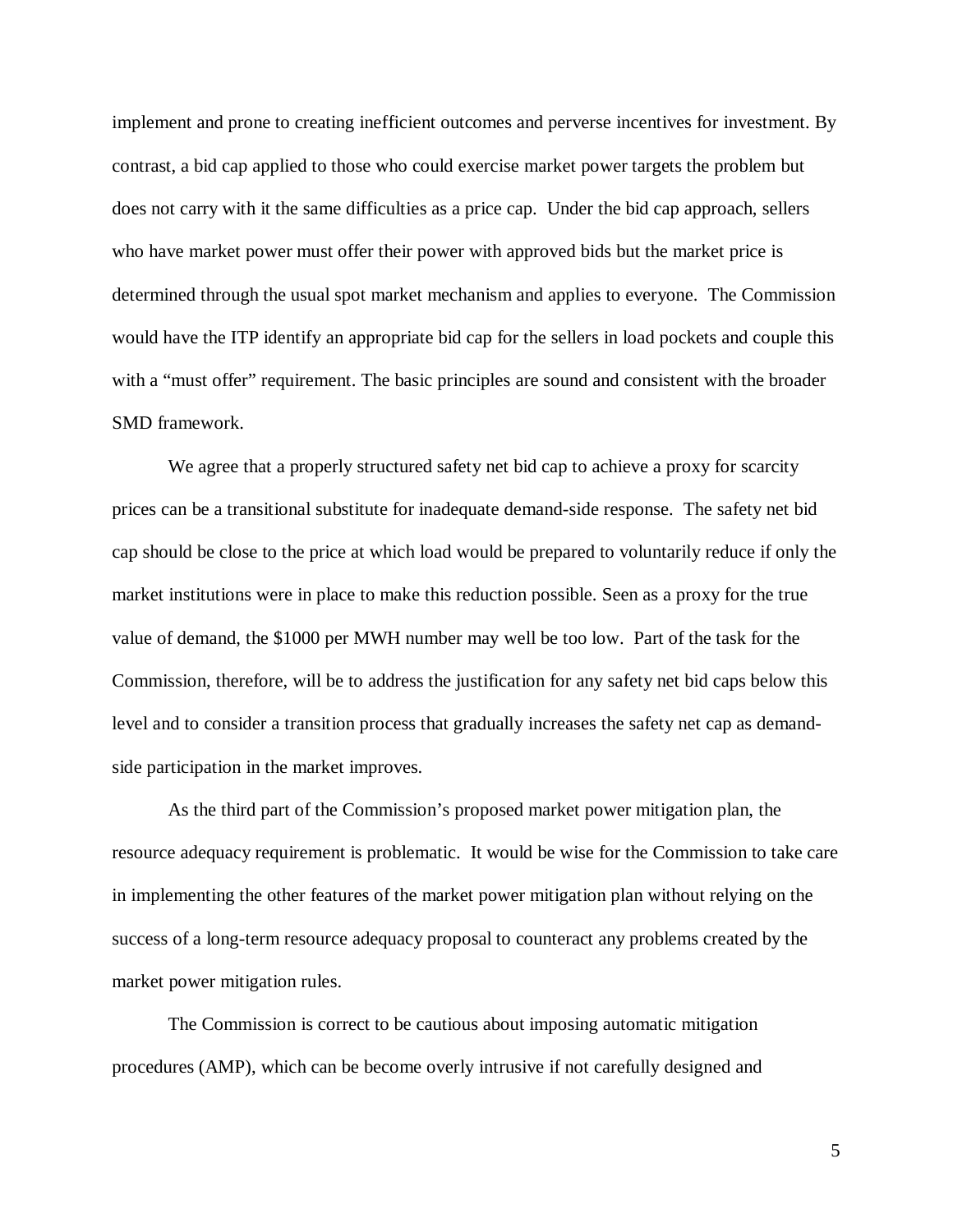implemented. A concern with an AMP would come in the implementation, because the potentially intrusive and comprehensive nature of the AMP could significantly exacerbate the problem that the Commission has identified by tipping the balance too much in favor of mitigation to the point of precluding even an approximation of true scarcity pricing. We note steps that have been taken in New York to address these concerns.

In summary, the Commission has the right framework for market power mitigation and recognizes the need to balance with the requirements of scarcity pricing. The use of bid caps in the twin settings of local market power mitigation and a safety net designed as a proxy for demand-side response is consistent with the SMD core elements and the broad objectives of electricity restructuring. If these elements are handled well, it could obviate the need for the more problematic proposal for a resource adequacy requirement.

# **The Proposed Resource Adequacy Requirement Could Undermine the Expected Benefits of Workable Markets.**

While the Commission's basic prescription for market design is fundamentally sound, the Commission is struggling to define an appropriate RAR that does not inadvertently undermine the SMD's core features and expected benefits. By now, the Commission is presumably aware of the more obvious drawbacks of its particular approach.

States with retail choice programs will point out that the proposal is problematic where consumers are allowed to switch from one LSE to another or move between regulated default suppliers and competitive LSEs on short notice. Other comments will likely note that the complex integrated resource planning functions required to implement the Commission's proposal constitute a substantial undertaking by institutions that do not yet exist (except possibly in the Northeastern ISOs). The NOPR's list of tasks that these new institutions must perform is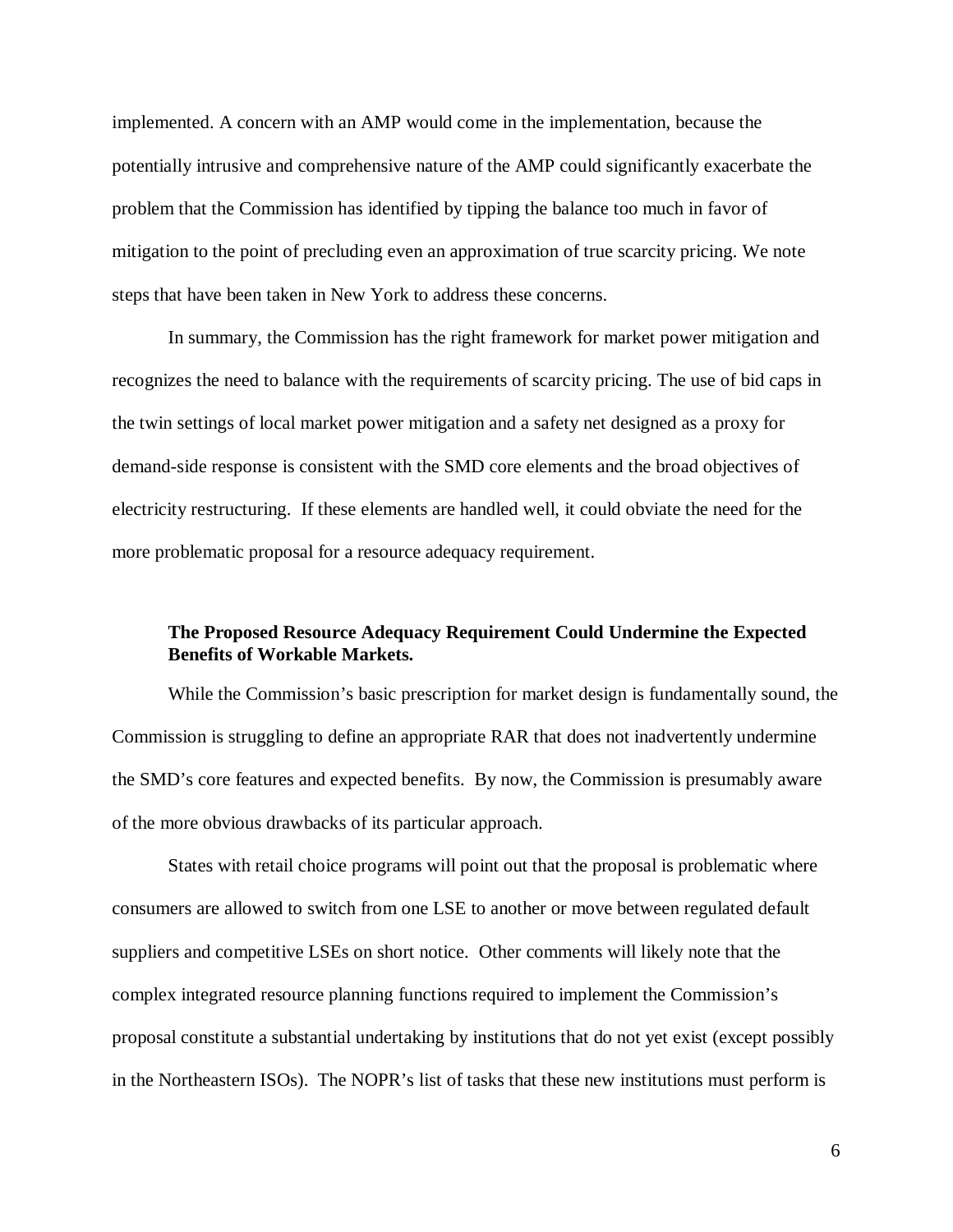daunting. In the end, all of the structures of integrated resource planning fashioned by the states in the 1980s would reappear, but with different institutions in charge.

A more telling observation is that when it comes to the enforcement mechanism, the Commission's proposal relies on the fundamental premise that short-run prices (including penalties) for uncontracted quantities and the risks of curtailment are what really matter. If that is true, then the Commission, RTOs, states and parties could dispense with all of the unneeded complexity of integrated resource planning and rely on the short-run price incentives and the natural desire of LSEs to avoid selective involuntary curtailments, to the extent these were feasible. The design task would then be to set the penalties for spot market usage to provide the right incentives for forward commitments that would, in turn, lead to adequate investment levels. To work as they should, the penalties would probably need to be higher than suggested in the NOPR, and instead defined by shortage costs and the willingness of loads to pay to avoid involuntary curtailment.

A logical and worthwhile outcome of the penalty approach would end up with the charge applying formally to all spot transactions. And the penalty should be essentially the same as would have been produced by allowing market-clearing spot prices on their own. The Commission proposal could logically evolve toward a system in which short-run prices would do more or less what the spot markets would do if prices were allowed to clear the markets at all times, including periods of shortages or near shortages.

Despite the Commission's (sometimes valid) criticisms of installed capacity (ICAP) requirements, all of the issues in ICAP would arise if the Commission attempted to "fix" its own proposal along the path of a forward resource obligation. In the final analysis, there is no escaping the fundamental choice between letting the spot markets clear at prices that reflect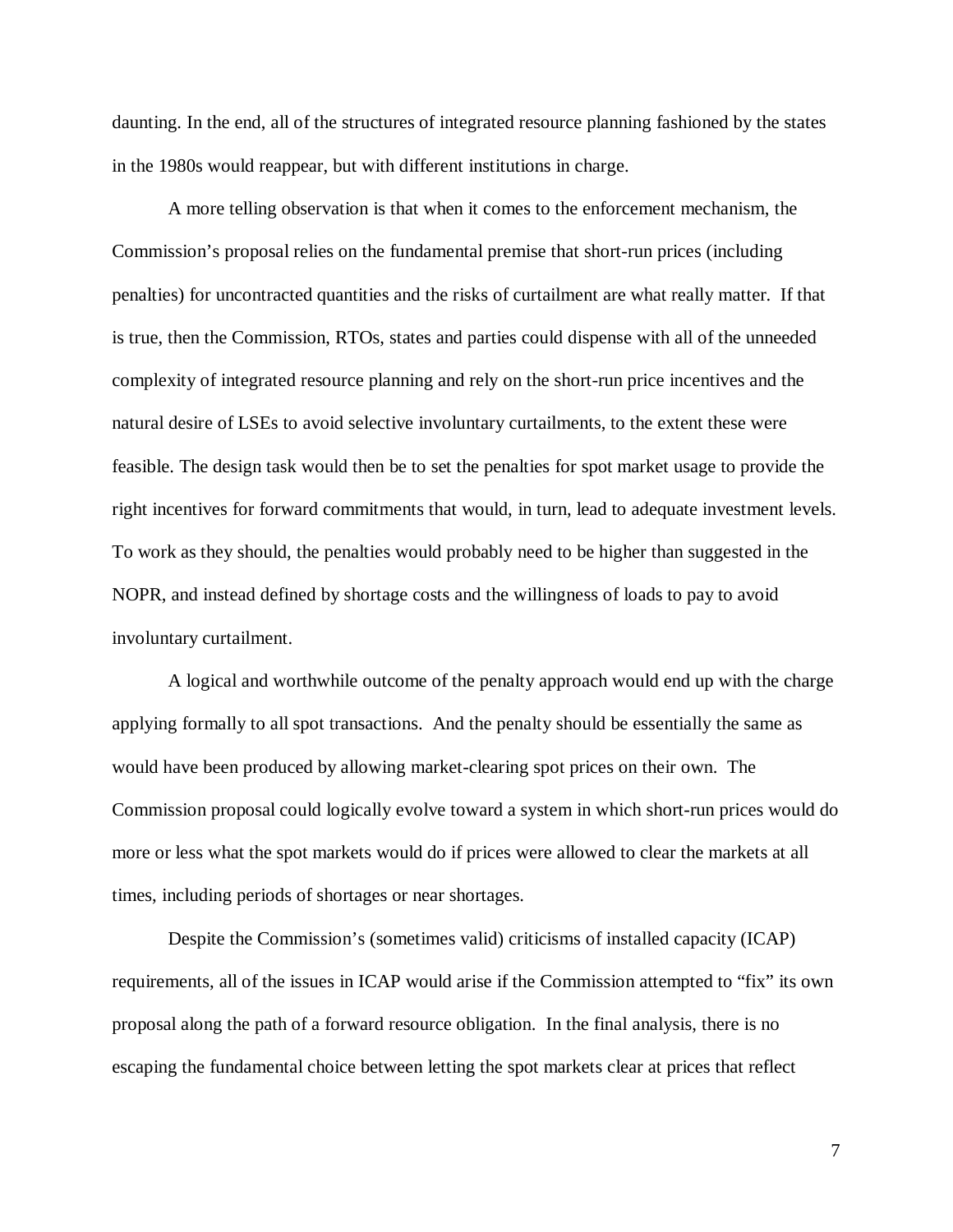scarcity costs or confronting the many difficult issues in designing ICAP mechanisms. Because the choice cannot be avoided, the Commission should not tell the Northeast ISOs that they must replace ICAP while telling them that a market-clearing alternative is out of the question.

Given the SMD's strong support for easy long-term contracting to hedge energy requirements, the concern over spot price exposure seems misplaced. In addition to such contracts, those customers deemed to be too small to justify interval metering would face monthly average prices, not hourly spot market prices. Customers that are large enough to justify interval metering and billing systems could hedge themselves, particularly if these customers faced retail rates in which real-time spot prices were applied to marginal usage.

In summary, the Commission's proposals for RAR tackle a problem that may not exist, and may not have a solution in any event that is consistent with the basics of the SMD. The feasibility of targeted curtailment is not obvious, and the use of penalties for undercontracting appears inferior to the simpler process of allowing prices to clear the energy and reserve markets. Long-term contracting should be made easy, but not mandatory. The emphasis should be on financial hedging contracts, not explicit capacity requirements. And a focus on developing demand-side participation would target the real source of concern. Implementing the proposed RAR and thereby replacing the old utility-run integrated resource investment programs with the ITP-run integrated resource investment programs would ratify the criticisms of open access and non-discrimination as not worth the effort.

The alternative to allowing prices to clear the markets is not easy, and there is a slippery slope toward replacing the market with regulation of another kind. The Commission should act with caution not to prescribe solutions without a more careful consideration of what is required and what is possible.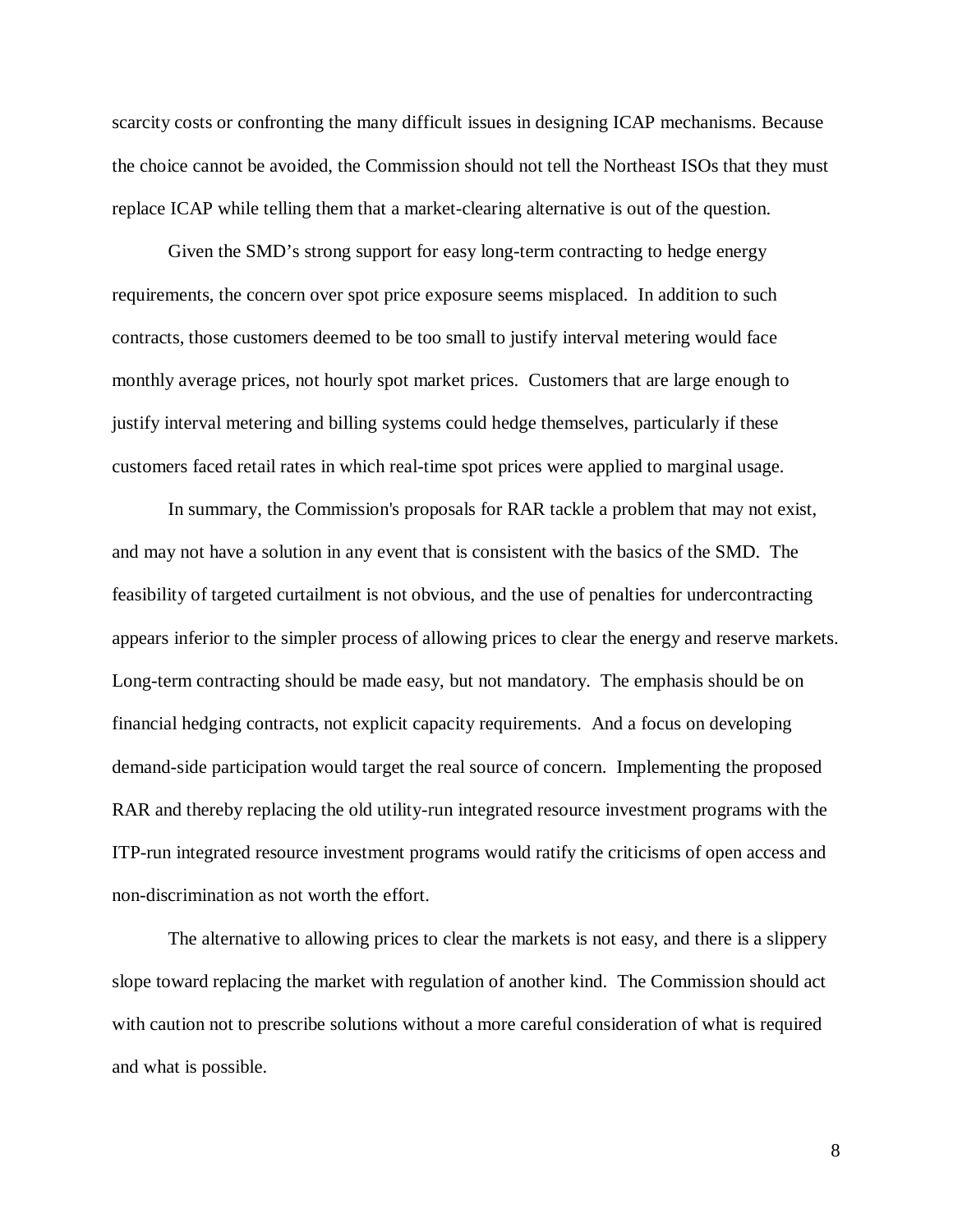# **INITIAL COMMENTS OF JOHN D. CHANDLEY and WILLIAM W. HOGAN1 ON THE STANDARD MARKET DESIGN NOPR<sup>2</sup> November 11, 2002**

# **I. INTRODUCTION**

 $\frac{1}{1}$ 

The twin principles of open access and non-discrimination require fundamental change in the rules and organization of the electricity system. Under the current rules, everything from operating protocols to pricing depends to a degree on discrimination among transmission users and limitations on access to the electric grid and its essential services. When coupled with the objective of achieving an economically efficient electricity system, these principles lead inexorably to the Federal Energy Regulatory Commission's (the Commission) requirements for a standard market design. Standardization is important for the obvious effect of reducing "seams" issues between regions and markets. Less obviously, but even more importantly, certain critical

John D. Chandley is a Principal at LECG, LLC. William W. Hogan is the Lucius N. Littauer Professor of Public Policy and Administration, John F. Kennedy School of Government, Harvard University and a Director of LECG, LLC. This paper draws on work for the Harvard Electricity Policy Group and the Harvard-Japan Project on Energy and the Environment. The authors are or have been consultants on electric market reform and transmission issues for Allegheny Electric Global Market, American Electric Power, American National Power, American Transmission Company, Avista Energy, Brazil Power Exchange Administrator (ASMAE), British National Grid Company, California Energy Commission, California Independent Energy Producers Association, Calpine Corporation, Comision Reguladora De Energia (CRE, Mexico), Commonwealth Edison Company, Conectiv, Detroit Edison Company, Duquesne Light Company, Dynegy, Edison Electric Institute, Electricity Corporation of New Zealand, Electric Power Supply Association, Entergy, El Paso Electric, GPU Inc. (and the Supporting Companies of PJM), GPU PowerNet Pty Ltd., ISO New England, Mirant Corporation, Morgan Stanley Capital Group, National Independent Energy Producers, New England Power Company, New York Independent System Operator, New York Power Pool, New York Utilities Collaborative, Niagara Mohawk Corporation, Pepco, PJM Office of Interconnection, Public Service Electric & Gas Company, Reliant Energy, San Diego Gas & Electric Corporation, Sempra Energy, TransÉnergie, Transpower of New Zealand, Westbrook Power, Williams Energy Group, and Wisconsin Electric Power Company. The views presented here are not necessarily attributable to any of those mentioned, and any remaining errors are solely the responsibility of the authors. (Related papers can be found on the web at http://www.ksg.harvard.edu/whogan).

<sup>2</sup> These comments were prepared with the support of PJM Interconnection, LLC (PJM) and the New York Independent System Operator, Inc. (New York ISO). The authors are pleased to acknowledge the helpful critiques received from PJM and New York ISO, the two entities that operate markets most similar to the SMD. Both PJM and New York ISO generally support this submission, without necessarily adopting each of the specific conclusions or opinions expressed herein.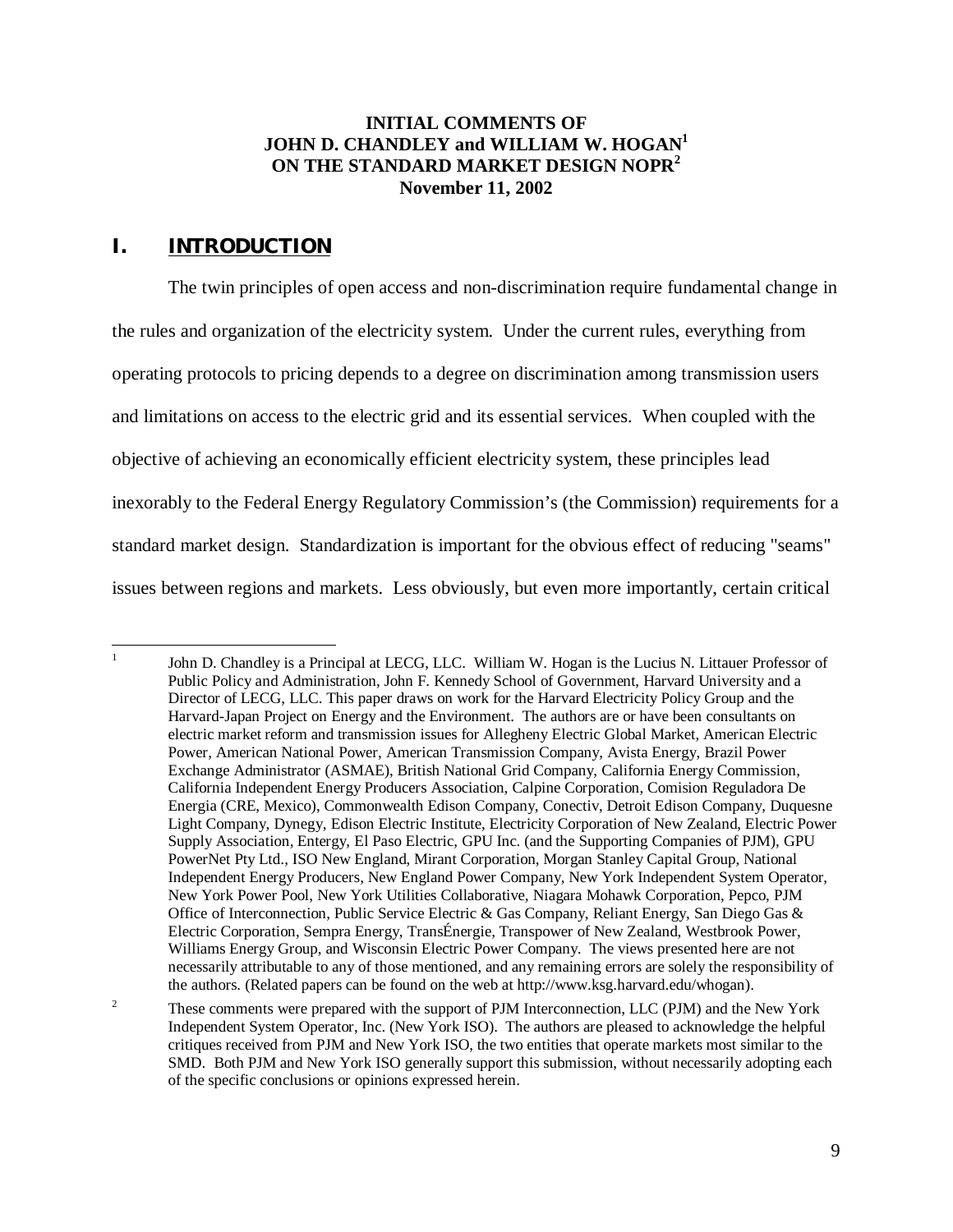market activities require standardization in order to support efficient operation with open access and non-discrimination in an electricity market.

The market cannot solve the problem of market design. The Commission provides in its Standard Market Design Notice of Proposed Rulemaking (SMD NOPR)<sup>3</sup> an accurate description of the problems inherent in the large externalities of transmission usage and a sound solution in the application of the necessary coordination in support of a market. In each region, an Independent Transmission Provider (ITP) must administer a single tariff and operate the transmission system to support certain essential services. The critical centerpiece of the design is a coordinated spot market for energy and ancillary services. This spot market would employ the framework of a bid-based, security-constrained, economic dispatch with locational marginal cost pricing (LMP). The framework includes bilateral contracts with a transmission usage charge for each transaction based on the difference of the locational prices at the points of input and withdrawal.

This centerpiece of the SMD framework supports additional features such as financial transmission rights and license plate transmission access charges. A good design for the spot market can facilitate long-term bilateral contracting or support utilities self supplying to meet their own loads, arrangements that could constitute the bulk of energy transactions. Given the incentives from locational pricing, there is a natural market stimulus to sustain generation and demand-side investments. In addition, the creation of financial transmission rights provides further opportunities and incentives for market participants to undertake transmission expansion.

The SMD description goes beyond these basics to cover important additional topics ranging from demand-side participation, through market power monitoring, to resource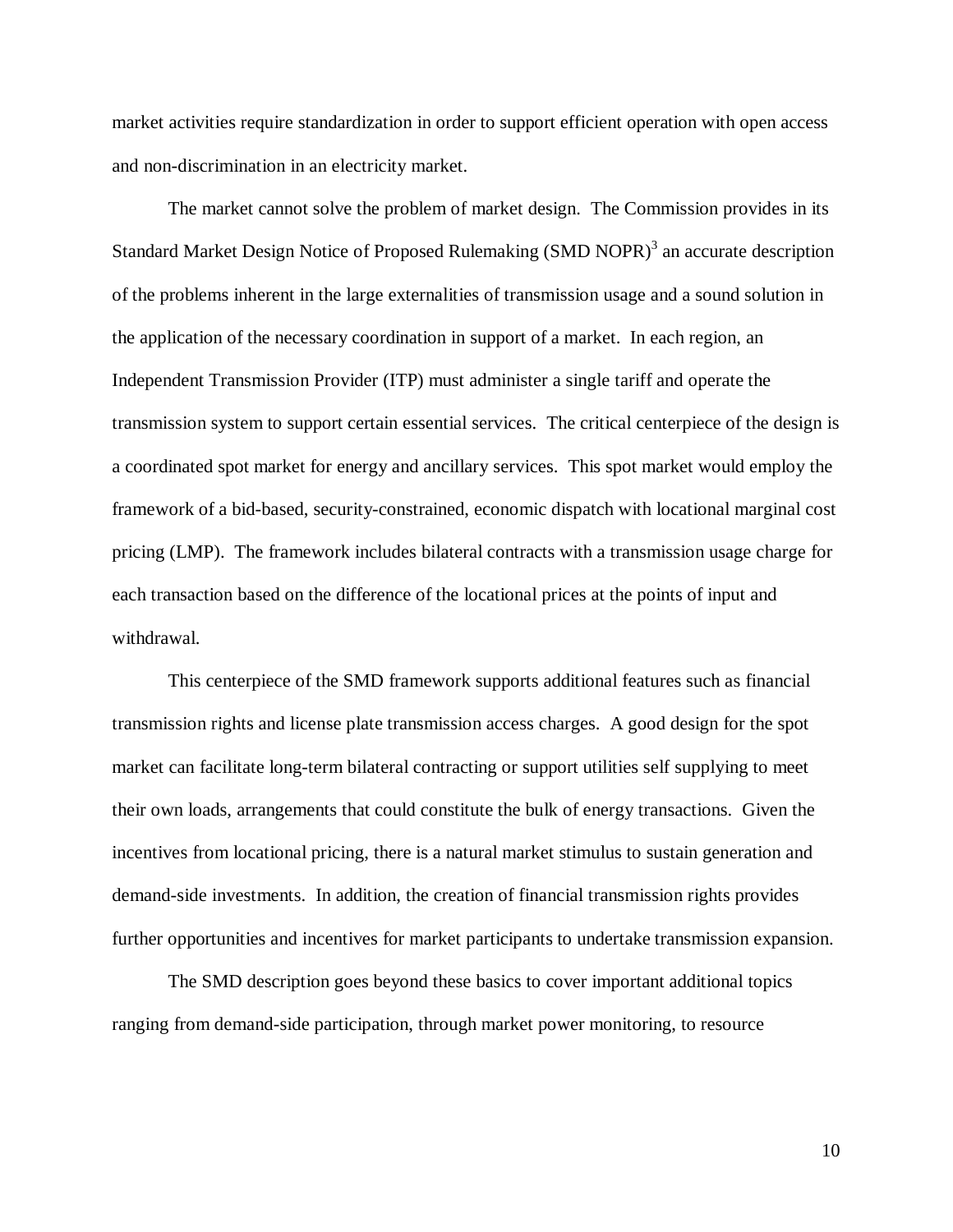adequacy. The details of these proposals and the many other features of SMD deserve and will receive attention from the Commission, state regulators, existing ISOs and market participants. In some elements there will be room for different regional tactics, with varying priorities for the speed of implementation, and some disagreement about the level of detail or the best compromises in dealing with conflicting objectives. Hence, the comments presented below and similar comments from others will be part of an important learning process in which the Commission must provide the leadership and the guidance for implementation of its proposals.

Notwithstanding our recognition of the importance of this opportunity for further tactical analysis and discussion, the Commission's consideration of comments should not be an occasion or a cause to lose sight of the most important strategic feature of the Commission's action in this SMD initiative. At great expense to the country, we have gone through an extended period of experimentation with designs for market institutions for the electricity system. There have been notable successes, as in the Eastern ISOs, as well as notable failures. These experiments have been punctuated by major decisions by the Commission, in Orders 888 and 2000, which advanced the development of an open access regime and efficient electricity markets. However, faced with sharply conflicting views across the industry, the Commission's vision has until now never been sufficiently complete or clear, and its conviction and sense of urgency have never been up to the demands of this enterprise.

As the Commission now recognizes, the notable failures in electricity markets have brought the nation to a crossroads in electricity restructuring, with some voices urging the Commission to halt or turn back out of fear that the failures will be replicated elsewhere. Learning from these failures is essential, but turning back would be the wrong lesson, and

 <sup>3</sup> *Remedying Undue Discrimination Through Open Access Transmission Service and Standard Electricity Market Design*, Notice of Proposed Rulemaking, 67 Fed. Reg. 55, 452 (August 29, 2002), FERC Stats. &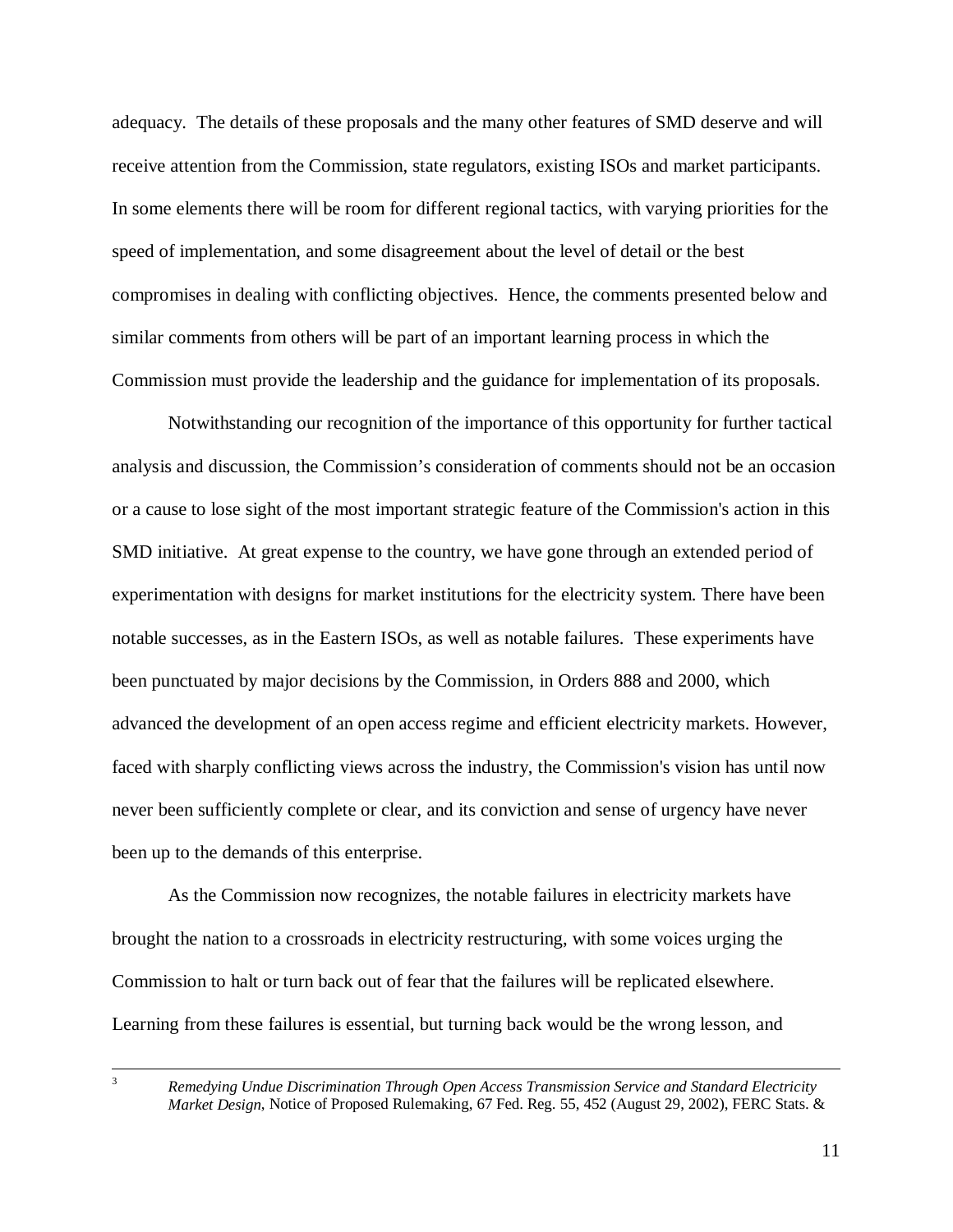standing still is not tenable. The Commission must move forward with the core elements of SMD. The nature of the electricity system requires an ITP's visible hand to coordinate the markets and assure reliability. Equally important, the present condition of the industry and the pervasive uncertainty this creates for investors require firm resolve to put the critical institutions in place at the earliest practical date, not only to clarify the industry's emerging structure but also to make transparent the incentives for investment. Only the Commission has the necessary scope of authority and responsibility to meet this challenge.

By now, the costly experiments have made plain that certain fundamentals are necessary for a successful electricity market. These are the elements at the core of the SMD framework, and the elements often absent in the failed experiments. An independent entity operating with the protocols of a coordinated real-time spot market with consistent locational pricing to reflect the actual limitations of energy availability and transmission constraints is first among these necessary elements. This by itself is not sufficient for a successful energy market. But we know from both theory and experience that it is necessary. And since it is necessary, it should be done in essentially the same way, everywhere, and soon.

The experience in the PJM Interconnection is instructive and illustrative on this point. Despite all the many advantages of PJM in its people, procedures, configuration, and history as a tight power pool, PJM demonstrated the importance of a well-designed and properly priced coordinated spot market in 1997 when it was required to go into operation without such a framework approved by the Commission. On the first hot day when demand was high, the simplistic pricing and scheduling protocols broke down and the system operator had to intervene and overturn the decisions of the market. The system operator knew that the problem originated

Regs.  $\leftarrow$  (2002).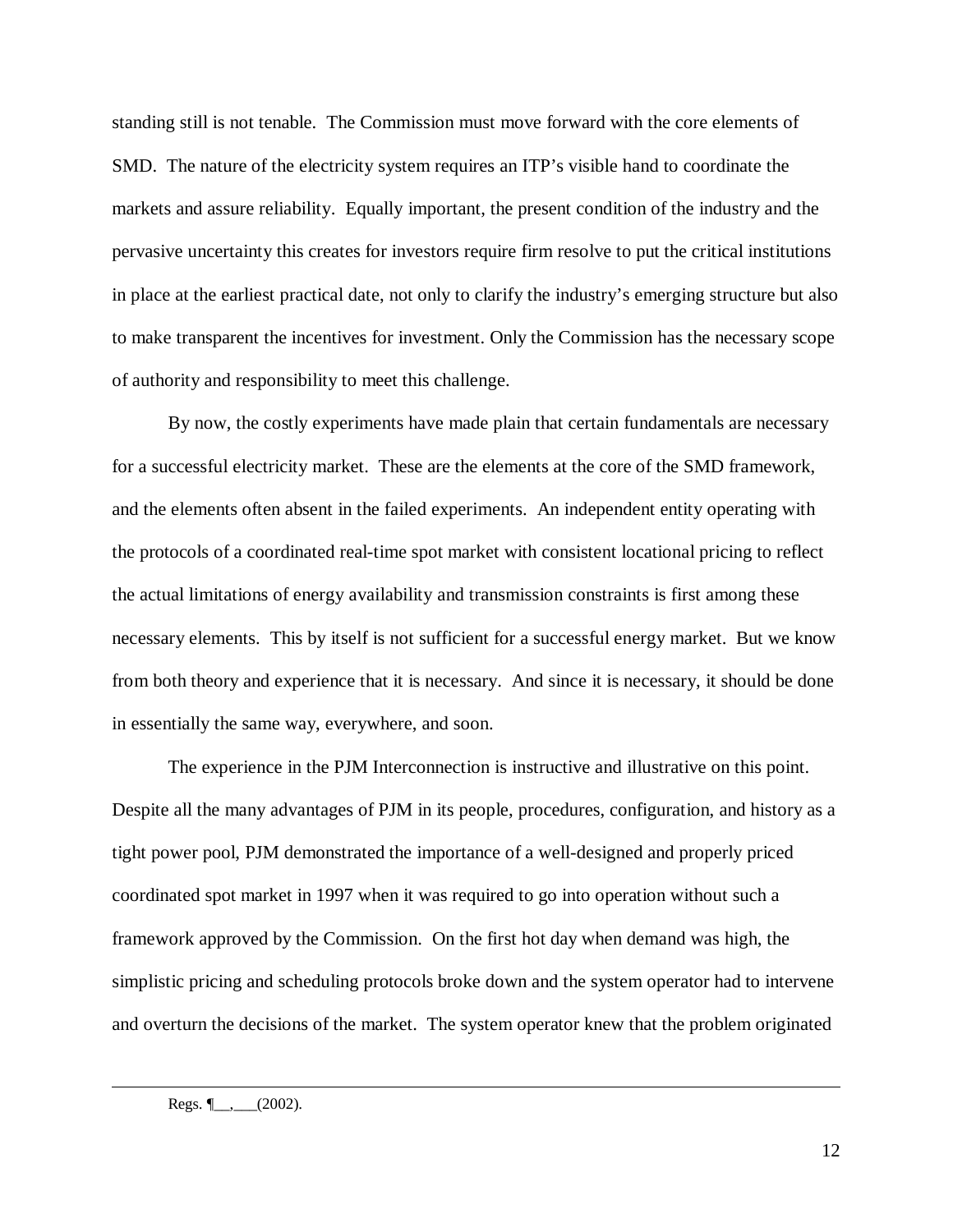in the flawed market design, but it had no choice absent a well-designed framework. Given this unhappy experience, with continued interventions by the system operator throughout that summer of 1997 needed to prevent the market from bringing the system down, a revised market design went into operation in 1998. The new design included the coordinated spot market with consistent pricing that in its essentials is the same design as now found in the Commission's SMD proposals. The new model worked well. Fixing the real-time market eliminated the most egregious problems and gave PJM time to consider subsequent refinements such as a day-ahead market and a multi-settlement system. The success of that design in PJM, and later in New York, complements the experience from other parts of the nation and the world in confirming the judgment of the Commission. The coordinated spot market model using a bid-based, securityconstrained, economic dispatch with locational pricing works in theory and in practice. Furthermore, we would argue that it is the only such model that can support both open access and non-discrimination.

With this constant theme on the first priority to have the ITP with a workable design for the real time market, these comments focus on further details of market design, recognizing that getting the market design more or less right is a necessary but not sufficient condition for a workable electricity market. The nature of this market design is such that it creates additional opportunities for market participants and state regulators. At an extreme, individual states could continue to operate much as they have in the past, with a mix of utility ownership of generation, long-term contracts and closed retail markets. The one thing that would and must change is the elimination of closed and discriminatory access to the transmission grid. However, there are complementary measures available at the retail level that could be provided by state regulatory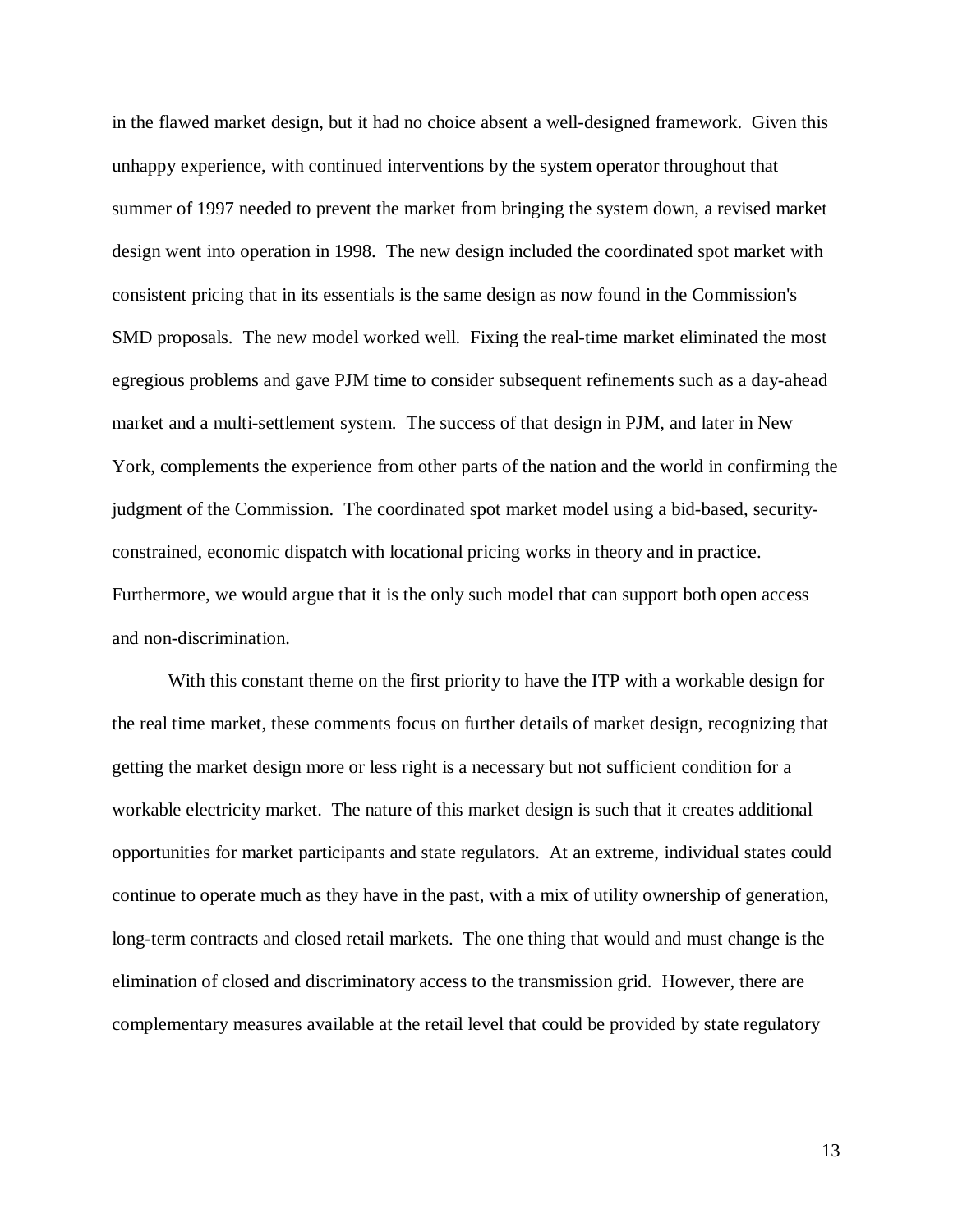agencies to capitalize on and reinforce the benefits of a workable wholesale electricity market,

even for states that have not chosen to pursue retail choice.

The comments below are limited to market design and closely related subjects. Important topics not considered here are state and federal legal jurisdiction, governance, and the proposed new formal method for state and federal cooperation.

# **II. THE COMMISSION'S NOPR CONTAINS ESSENTIAL FEATURES OF A WORKABLE MARKET DESIGN**

# **A. The NOPR Correctly Recognizes that Workable Electricity Markets Should Support the Ability of Suppliers and Load-Serving Entities to Enter into Long-Term Supply Arrangements, Including Competitively Priced Forward Contracts, that Could Comprise the Bulk of Electricity Trading.**

Much of the NOPR discusses the requirements of bid-based spot markets that would be operated by the ITP. We believe this focus is appropriate because it is the ITP-coordinated spot markets, not the forward markets, that require explicit and careful attention to market design. In some quarters, however, the attention paid to spot markets has been misinterpreted as a Commission preference for spot transactions over longer-term arrangements, including forward contracts arranged between generation suppliers (and/or marketers) and load-serving entities (LSEs). This misinterpretation may lead some to claim that the NOPR intends to discourage bilateral transactions or limit the ability of utilities and other LSEs to use their own generation to serve their own loads, an interpretation that appears to undermine traditional state utility regulation and the ability of state regulators to affect retail rates. We believe these views fundamentally misinterpret what the NOPR proposes and the Commission intends.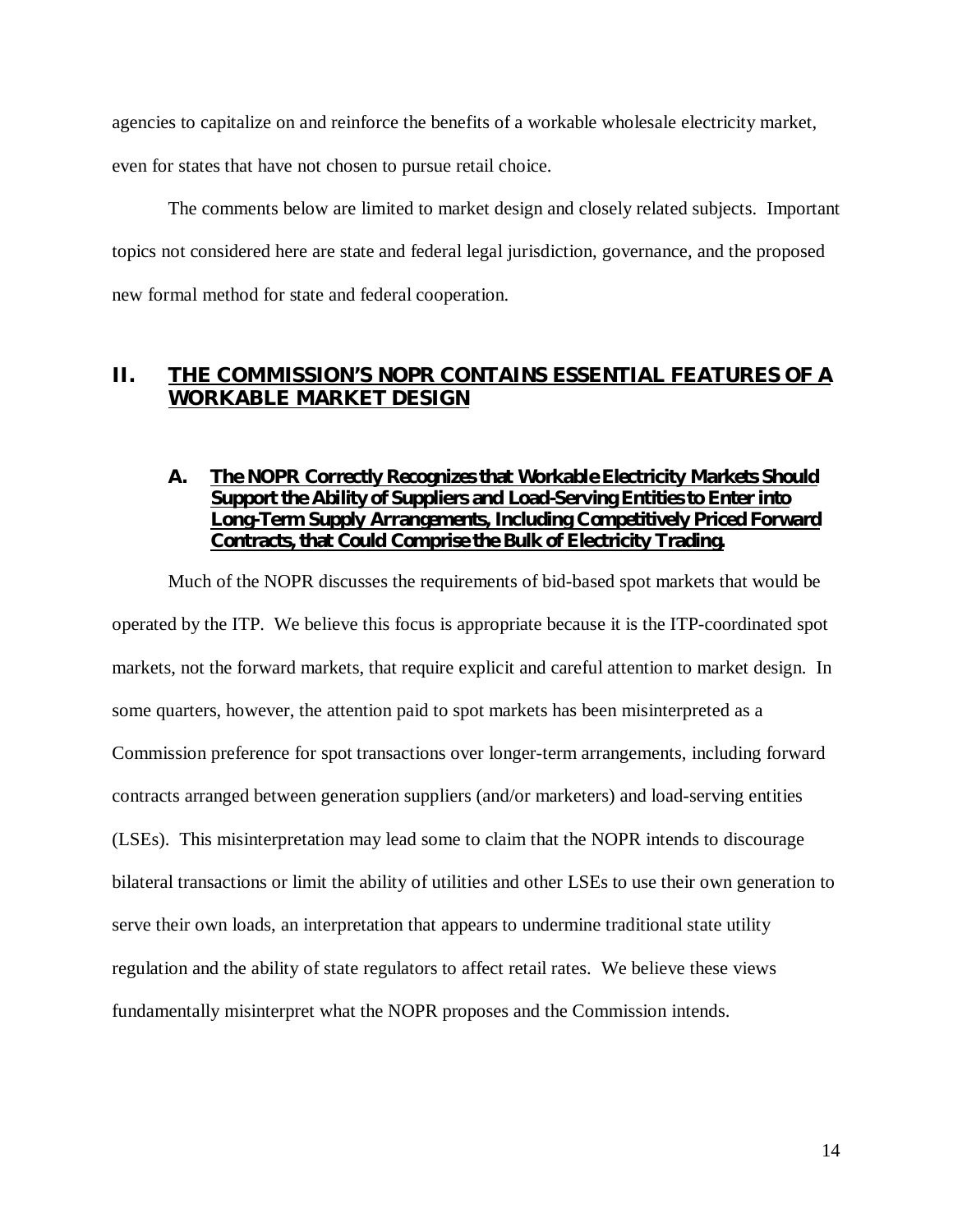## **1. Under SMD, the foundation of power markets will support bilateral trading and self supply.**

The SMD NOPR does not imply over reliance on spot markets, nor is that consequence indicative of what actually happens in those regions that have already implemented key features of the proposed standard design. In Eastern markets that provide bid-based spot markets, the spot markets support active bilateral contracting as well as utilities and LSEs that choose to schedule their own generation to serve their own loads. The bulk of energy is handled through such forward arrangements, with only a residual relying on actual spot market transactions. Most energy is therefore priced through these forward arrangements, which provide price certainty and risk management for both utilities/LSEs and generators and provide financial commitments that support essential investments in generation, demand-side options and transmission.

The Commission seems well aware of this experience. The NOPR makes clear (NOPR ¶228) that workably competitive electricity markets depend on the ability of generation suppliers (and providers of demand-side responses) to enter into voluntary long-term contracts and other arrangements with LSEs (and directly with end-use customers, in those jurisdictions that permit some form of retail choice). In stark contrast to the imposed, almost exclusive reliance on spot markets and prices that characterized California's initial restructuring rules, the Commission proposes a structure in which most electricity trading could occur through bilateral contracts of various lengths, while load-serving entities would be free to use their own generation to serve their own loads.

#### **2. Spot markets will play an essential supporting role.**

The NOPR's conceptual breakthrough, already implemented in the successful eastern ISO markets, is in recognizing the critical supportive role that an open dispatch and efficiently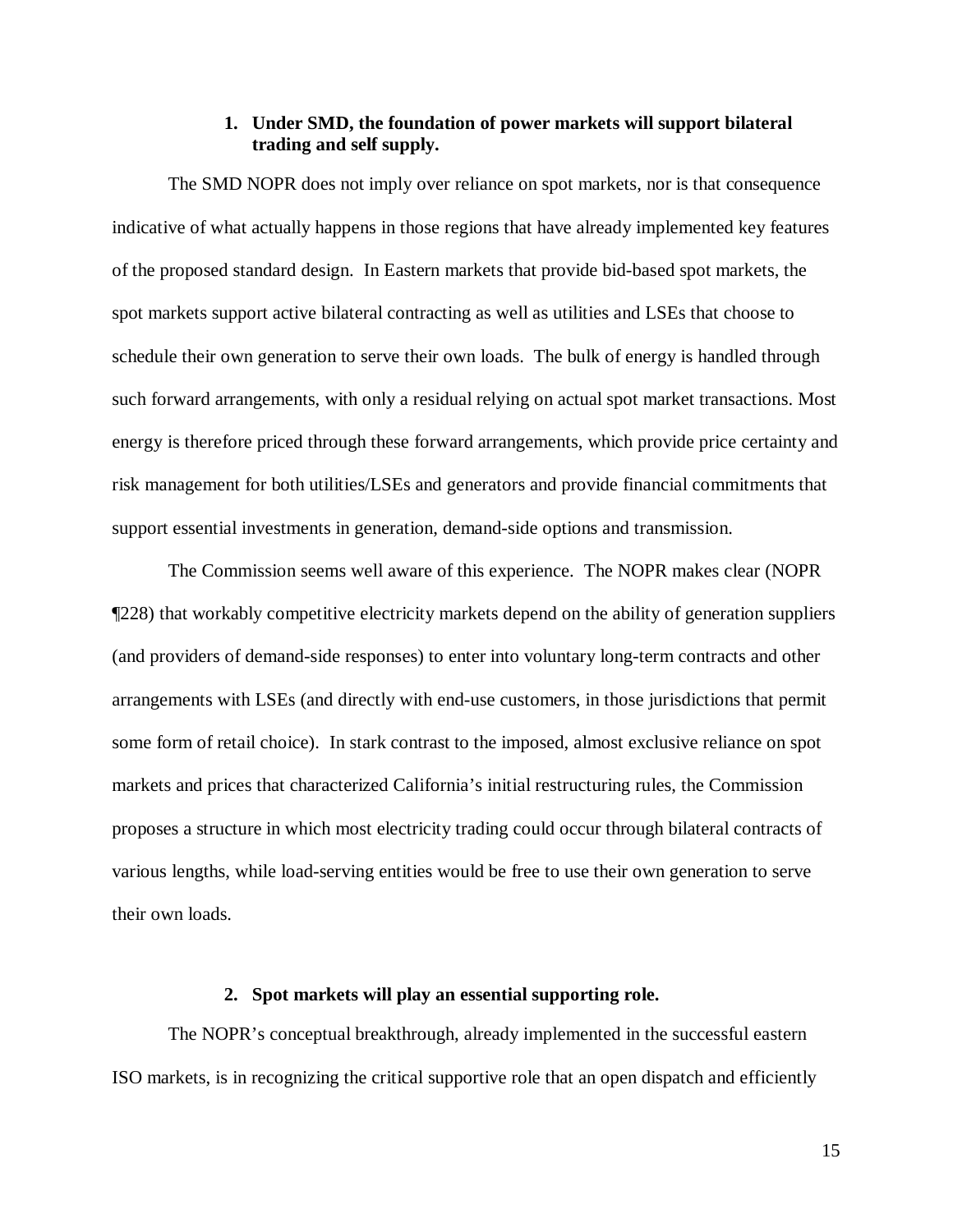priced spot markets play in accommodating bilateral contracts and self-scheduling. This support is needed on a transmission network whose physical characteristics demand continuous central coordination by a system operator. Implementing bilateral transactions and self-scheduling requires that the system operator coordinate what Larry  $Ruff^4$  and others have described as a set of integrated dispatch functions that are essential to ensure reliable operations. Performing these functions is not a policy choice; it is a necessity in every modern electricity system.

Importantly, the NOPR declares that these functions will be performed by an Independent Transmission Provider to ensure that all parties receive non-discriminatory, open access to transmission.<sup>5</sup> By requiring that all jurisdictional transmission be placed under the operational control of an ITP, and insisting that all grid users have open, comparable access to the ITP's essential coordination functions, the NOPR is acknowledging both the necessity and complexities of system operations that make electricity markets unique. A market based primarily on bilateral contracting and self schedules cannot function in a non-discriminatory manner unless open access to transmission is defined to include open access to the system operator's integrated dispatch functions and the spot markets they create.

#### **3. The NOPR's focus on spot market rules is appropriate.**

The NOPR's focus on spot market rules recognizes that every bilateral schedule and self schedule must be supported by an open balancing service, an effective means to manage congestion, rules for acquiring and deploying operating reserves in the event of outages, and provisions to ensure the reliability and security of the integrated network system. Because

 $\frac{1}{4}$  Larry E. Ruff, "Defining and Allocating RTO Functions," comments to FERC Technical Conference On Allocation of RTO Functions and Characteristics, February 19, 2002.

<sup>5</sup> It is apparent that the successfully operating Independent System Operators in the Northeast provide the model for the ITP.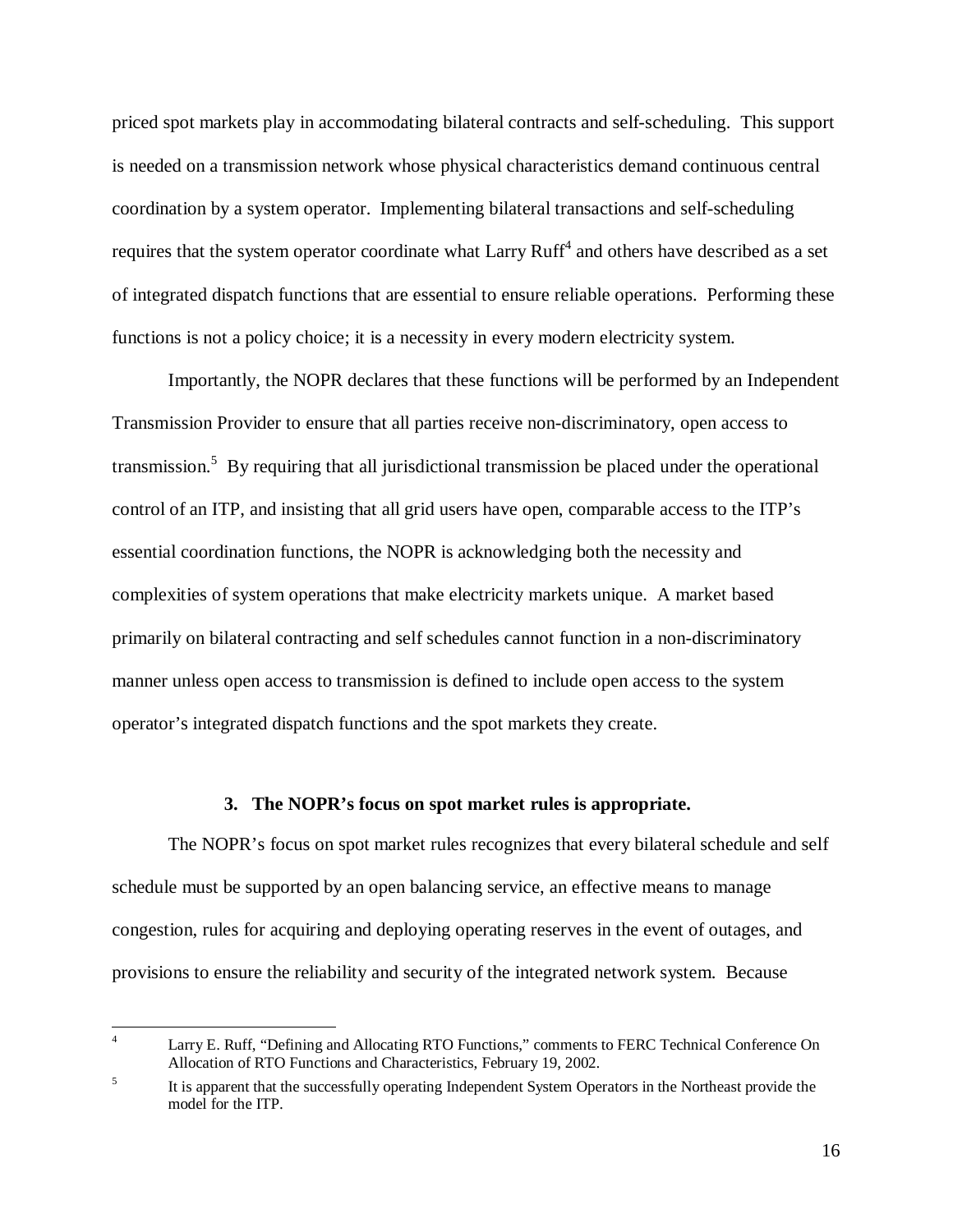bilateral markets cannot coordinate these complex network services in the very short run, the grid operator – the ITP – must coordinate them through its integrated dispatch functions. And because resource providers incur costs in providing these services, and users rely on these functions to ensure reliable service, there must be rules to define how these parties participate and how the ITP will determine the prices paid to suppliers and charged to users.

The NOPR Standard Market Design properly focuses on the rules for the ITP's dispatch and related spot markets. Commercial rules for bilateral contracting do not rise to the level of design required in this NOPR, nor do the rules by which utilities and other load-serving entities arrange their own resources to meet their own loads. The business rules by which these arrangements are made are largely defined by long-standing commercial codes and utility practices developed over years of state regulatory oversight. The Commission is not proposing to change this, and the Commission is supporting efforts to improve business practices.

In contrast, the ITP would be a new institution, obligated to function in the public interest, independent from market participants and regulated utilities, often with multi-state transmission responsibilities, and charged with coordinating flows and transactions that necessarily implicate interstate commerce. As such, ITPs must be federally regulated.

Each ITP will need explicit rules by which it accepts schedules and bids from independent parties and arranges an economic dispatch that relieves congestion and balances the system. It will need explicit rules by which it uses the participant bids to define the prices to be paid to generators, charged to loads or assessed to parties that schedule transactions on the transmission grid. And it will need other rules for how it will arrange, deploy and price operating reserves and other ancillary services that are essential to ensure that bilateral and self schedules will result in adequate supplies and reliable delivery of power to loads.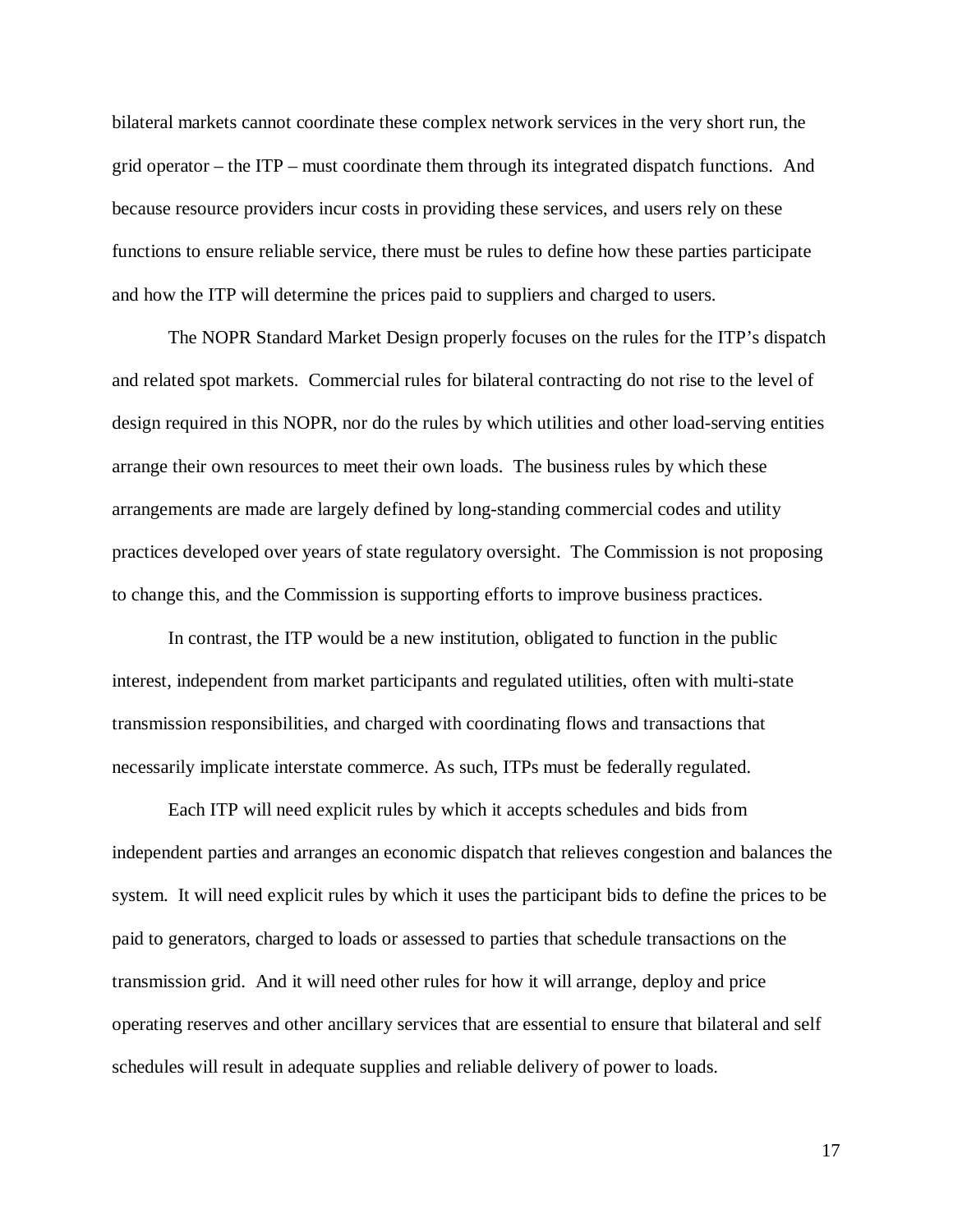#### **4. A Standard Market Design is necessary.**

These functions are not voluntary, nor can the rules for how they are performed and priced be voluntary. They are essential and lie at the heart of why a Standard Market Design is needed.

We see no practical alternative to establishing more or less standardized rules for these core functions. As the NOPR correctly states (NOPR ¶¶83-85), the ITP's coordination functions must work within one of the nation's three interconnected transmission networks, each operating as one huge electrical machine and spanning multiple states and Canadian provinces. It is understood that individual states cannot set different rules of the road for how these interstate electrical highways are operated or will be used. Similarly, it would be extremely difficult and inefficient for multiple operators (let alone decentralized market participants) to effectively coordinate the interconnected parts of this machine using different rules and procedures. Further, the short-run integrated dispatch functions that assure reliable grid operations are the same functions that produce short-run markets for balancing and congestion management and related markets for operating reserves. It follows that the rules for how these spot markets operate and are priced must also be standardized in line with the standard rules for system operations. The two cannot be separated and still achieve reliable operations or workable regional markets.

## **B. The Foundation for Efficient Spot Markets is a Bid-Based, Security-Constrained, Economic Dispatch Coordinated by the ITP.**

The SMD NOPR proposes that each Independent Transmission Provider administer dayahead and real-time spot markets. Consistent with the successful market designs implemented by the New York and PJM ISOs, these markets derive from a bid-based, security-constrained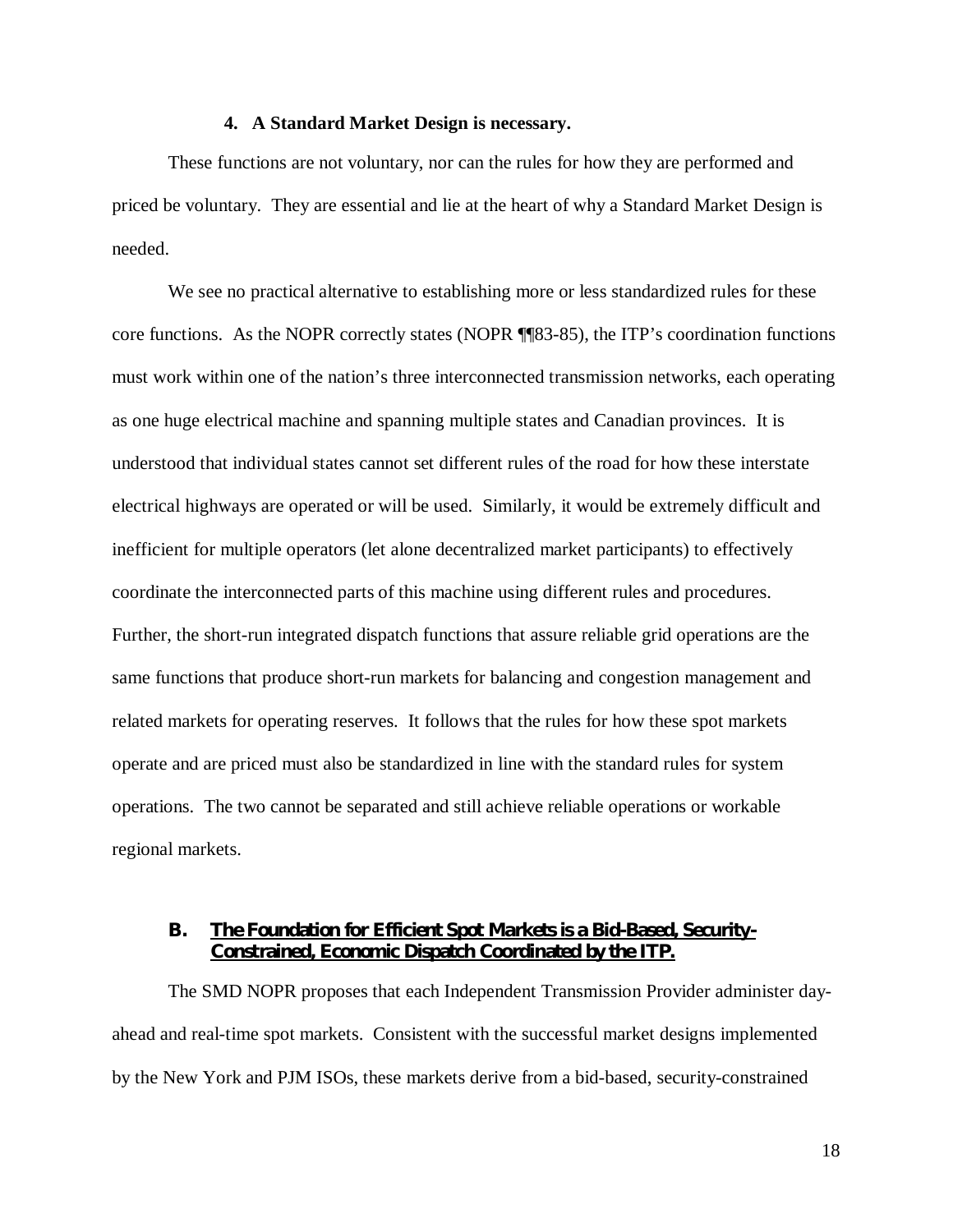economic dispatch, arranged and coordinated by the ITP. We agree with the Commission that this regional dispatch is the ITP's core function and the appropriate foundation for its coordinated spot markets. NOPR ¶¶137-138.

The NOPR uses various phrases for what appears to be the same idea. For example, the NOPR discusses "security-constrained spot markets," "security-constrained, bid-based markets," "security-constrained dispatch," "bid-based security-constrained system," "bid-based securityconstrained real-time markets," and so on. To avoid confusion, it may be helpful to use the same terms – *a bid-based security-constrained economic dispatch* – throughout the SMD Tariff, and to refer to the spot markets as derived from this framework. Consistent usage would not only avoid confusion about what the Commission means but also provide important guidance regarding the ITP's essential functions and how they compare to those of existing institutions.

In requiring each ITP to operate a bid-based security-constrained economic dispatch for its region, the Commission has correctly defined the components that allow the dispatch to become the foundation for workable spot markets. Under the SMD,

- The ITP's dispatch is *bid-based*, in that it is arranged from the voluntary supply offers and demand bids that reflect the willingness of these participants to participate in the dispatch and/or buy and sell energy through the dispatch at prices that are consistent with their bids. Schedules for transmission could include bids for deviations from these schedules for generation or load. Transactions arranged from offers to sell and bids to buy energy near real time are defining characteristics of an electricity spot market.
- The ITP's dispatch is *security-constrained*, meaning that it resolves congestion and ensures that flows throughout the grid remain within all security limits, while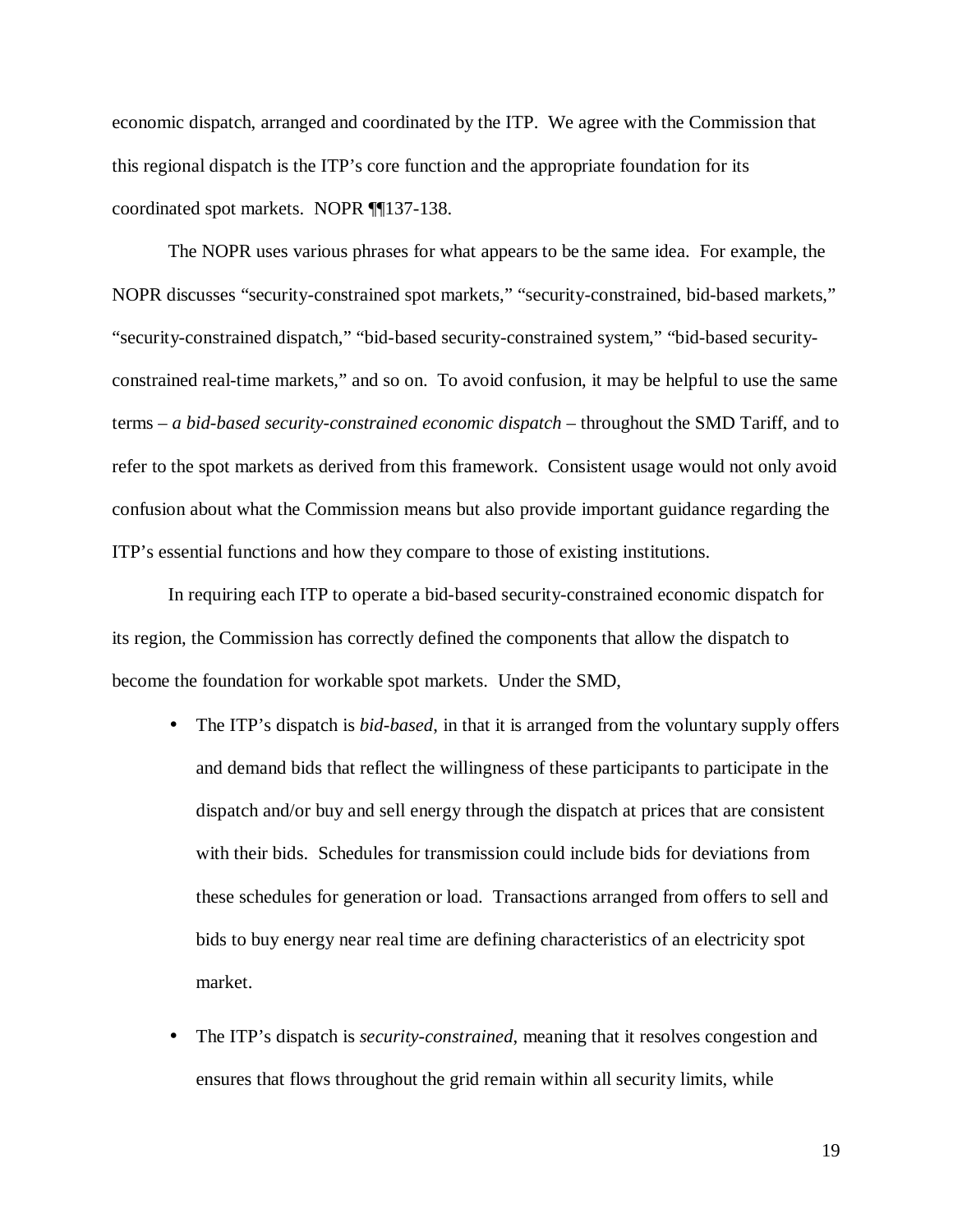balancing the system. Hence, the NOPR recognizes that the same dispatch that provides the spot market is also the fundamental tool used by the system operator to maintain reliable grid operations. We applaud the NOPR's explicit linkage between the requirements for system reliability and the basis for the ITP's coordinated spot markets. By aligning reliability and spot markets, the SMD provides the rationale for requiring that spot market pricing be consistent with the requirements of reliable system operations – the essence of LMP. This linkage then lays a foundation for flexible market operations and efficient price signals that support the ITP's efforts to keep the lights on.

• The ITP's dispatch is *economic*, in that it represents the least bid-cost combination, given the bids of supply and demand resources, to balance the system while keeping flows within security limits.<sup>6</sup> Importantly, the NOPR avoids the error in some earlier designs of limiting the system operator's ability to achieve an economic dispatch, either by restricting the ability of parties to submit bids or limiting the dispatcher's ability to use the bids to find the lowest as-bid cost solutions to congestion and system balancing.

Consistent with its desire for broader regional markets, we understand the NOPR to prefer that the ITP's dispatch be *regional*. Every jurisdictional transmission system must be placed under the operational control of an ITP, but the clear preference is for very large Regional Transmission Organizations with an ITP operating the regional dispatch across the RTO's entire footprint. NOPR at ¶133. Because the day-ahead and real-time spot markets arise from this dispatch, the development of an effective regional market will require an ITP to consolidate or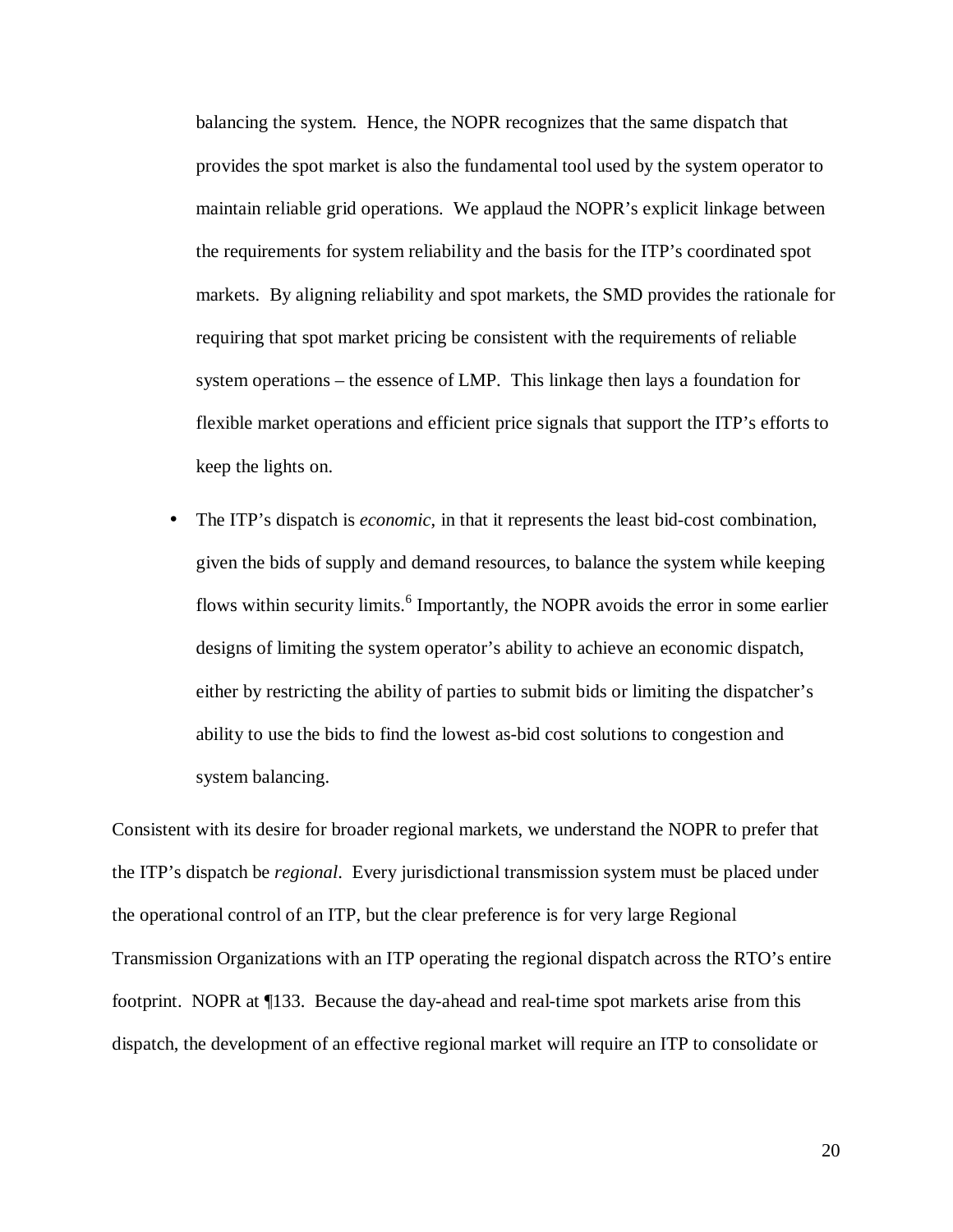coordinate the dispatch across the ITP/RTO region. The NOPR apparently recognizes that regional markets cannot be facilitated if this critical dispatch function is dispersed and left to the current utility-by-utility control areas. Wherever the dispatch function may currently reside, *under SMD the critical dispatch function must move to the ITP, and the ITP would coordinate the dispatch over all transmission systems and control areas within its footprint*.

This is an important message to those forming new ITPs and RTOs, as it focuses attention on what the necessary transition requires and how long it may take. The relatively easy creation of bid-based spot markets from existing power pools that had already integrated a security-constrained economic dispatch across multiple transmission systems is done; the hard task of converting other regions with multiple control areas to a coordinated regional dispatch under an ITP/RTO is the task at hand. Current efforts to establish large RTOs in the Eastern Interconnection and the Pacific Northwest are an indication that many parties understand this necessary transition and are moving in the right direction.

An important aspect of the security-constrained economic dispatch is that it enables integrated spot markets for both energy and transmission. Under the SMD, parties can in effect buy and sell spot transmission, just as they can buy and sell spot energy, to support their commercial transactions, with the integrated spot markets defining consistent prices for spot transmission and energy. The Commission and participants have learned from the unsuccessful attempts to separate energy and transmission markets that these are inseparable.<sup>7</sup> Rules and structures that artificially separate energy and transmission invariably lead to inconsistent pricing, inefficient grid usage, infeasible schedules, cost shifts and strategic gaming.

 $\frac{1}{6}$  The "least cost" terminology is a carryover from consideration of generation only. With demand bids an economic dispatch maximizes the bid-based net benefits of supply and demand.

<sup>7</sup> William W. Hogan, "A Wholesale Pool Spot Market Must Be Administered by the Independent System Operator: Avoiding the Separation Fallacy," Electricity Journal, December 1995, pp. 26-37.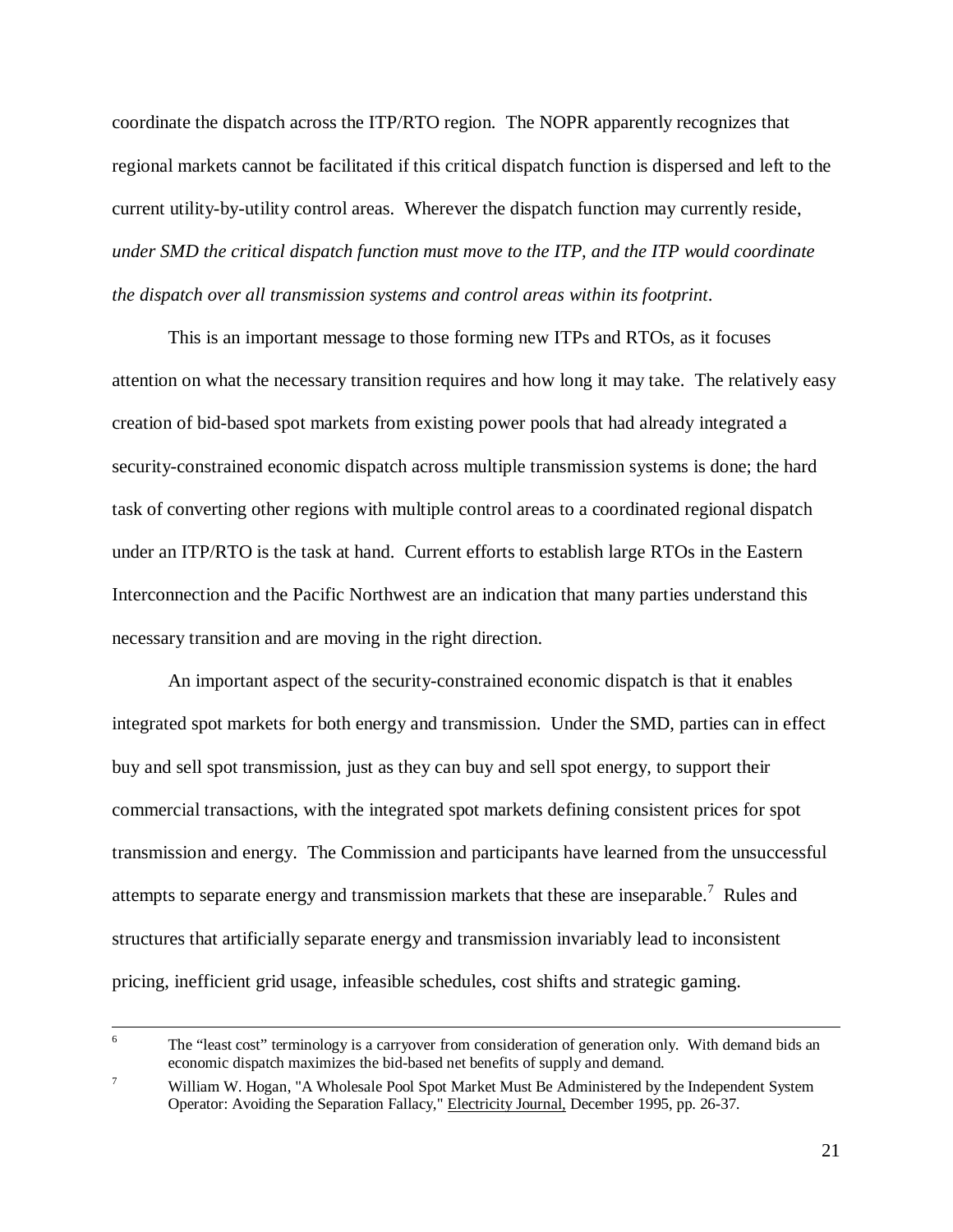The NOPR's integrated dispatch and spot markets implicitly recognize that (1)

scheduling transmission between two points and paying the congestion-related dispatch costs and (2) selling energy at one point and buying it at another are functionally and financially equivalent ways to achieve the same physical and commercial objectives. Recognizing this equivalence and insisting that the two be connected through the same dispatch and priced on a consistent basis is a major advance over previous notions of how transmission service should be provided to support commercial trading.

# **C. The Real-Time and Day-Ahead Dispatch/Spot Markets Will Be Efficiently Priced Using LMP.**

The NOPR's strong endorsement of locational marginal pricing is well founded. It is based on several years of successful experience in LMP-based systems by the New York and PJM ISOs and universally unsuccessful experiences with alternative pricing approaches ranging from uniform pricing (PJM in 1997, and New England) to zonal pricing (California and Texas). ISOs that began with non-LMP approaches, including PJM, New England and California, eventually concluded that these approaches were fundamentally unworkable and incompatible with reliable operations and flexible market operations. These histories are by now well known and the lessons are consistent. Every ISO (except Texas/ERCOT, where LMP is under consideration) is now either using LMP or moving to implement LMP at the earliest practical date.<sup>8</sup>

See, "Joint Comments of the North American RTOs and ISOs," to be filed in this Docket.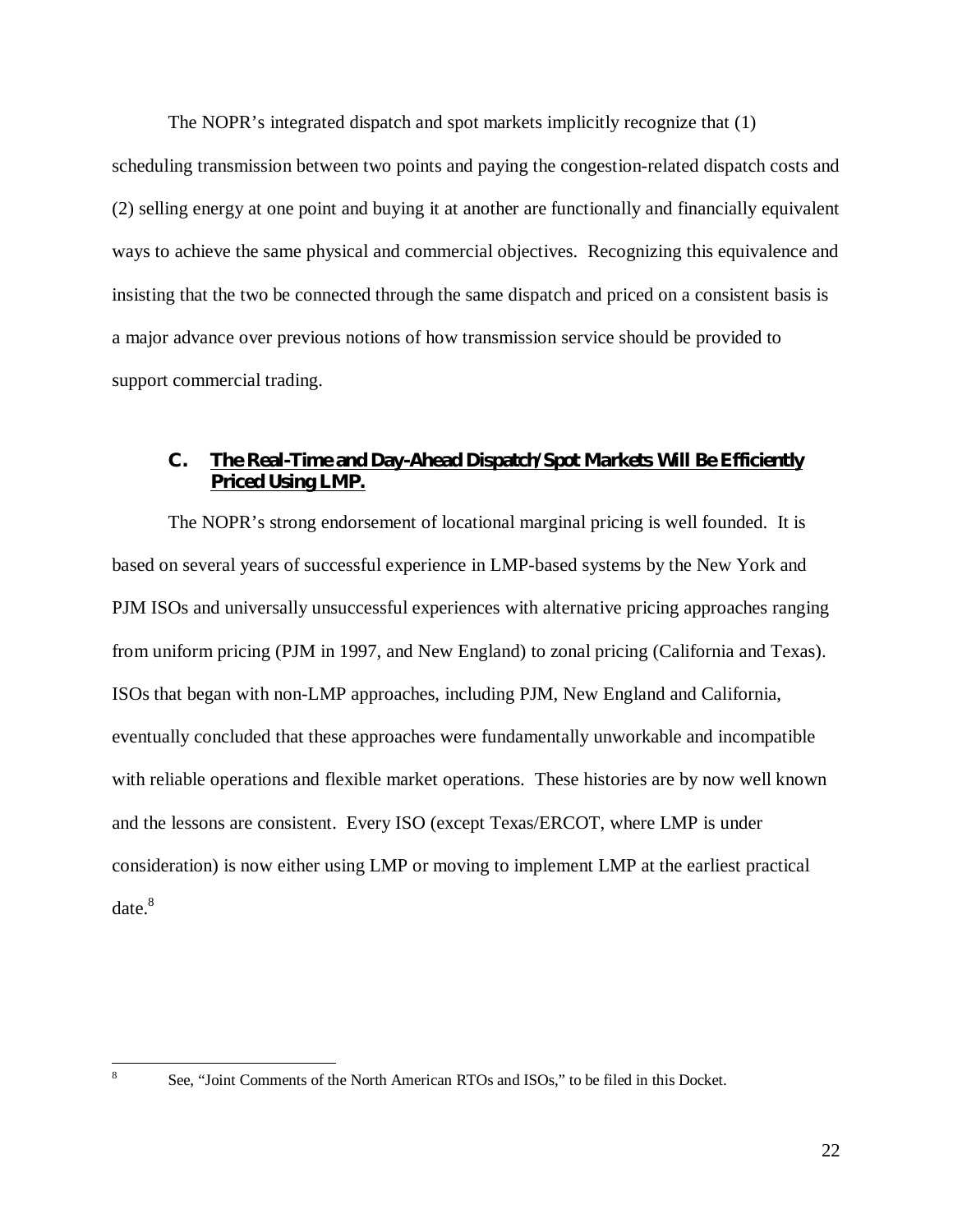LMP applies economic principles of marginal cost pricing to energy and congestion management. It is consistent with market outcomes under competitive conditions.<sup>9</sup> In the absence of congestion, LMP defines the market-clearing prices across the region. In the presence of congestion, LMP applies these principles to price the effects of congestion on transmission usage, so that spot energy transactions and bilateral schedules pay (or receive) the marginal costs of any redispatch that may be required to accommodate a transaction on a congested grid.

The advantages of LMP extend beyond the theoretical coherence to pragmatic support of reliable system operations. By pricing the system operators' (ITP's) actual dispatch at marginal costs, LMP aligns the price signals given to those participating in the dispatch with the tool the ITP uses to keep the lights on. Under LMP, the price signals tend to encourage parties to follow the dispatch – that is, to do precisely what the system operators need them to do to support reliability.

Including marginal losses in LMP prices will improve the efficiency of the price signals and provide better incentives for generation and demand-side investments. This will tend to encourage new resources to locate closer to loads, including distributed generation and other behind-the-meter options. At the same time, including marginal losses in LMP prices will also make transparent the fact that generation at some locations actually reduces marginal losses on the system. This transparency should improve both siting decisions and the efficiency of the ITP's dispatch.

The Commission recognizes that use of marginal losses follows from the same principles as any other marginal cost. However, the Commission asked for comment on the possible use of

 $\overline{a}$ 9

F. C. Schweppe, M. C. Caramanis, R. D. Tabors, and R.E. Bohn, *Spot Pricing of Electricity*, Kluwer Academic Publishers, Norwell, MA, 1988. W. Hogan, "Contract Networks for Electric Power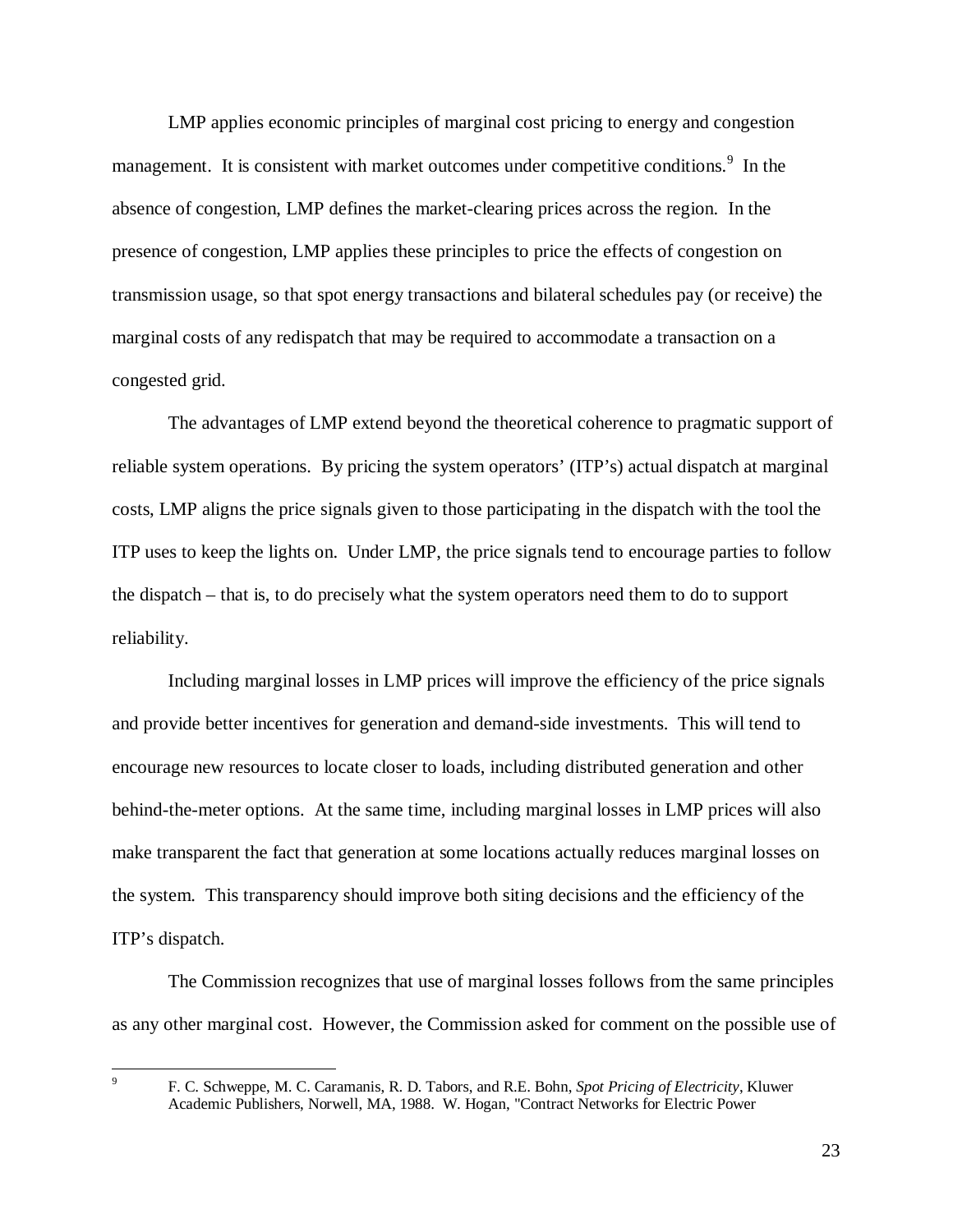average losses on the grounds that this might be simpler. NOPR ¶ 267. The argument based on simplicity is misplaced. It is true that pricing according to marginal losses will produce a revenue surplus relative to the average cost of losses. But this is no different than the condition for energy where the average incremental cost of generation is less than marginal cost, and the same is true with congestion. It is fundamental to efficient operation with increasing variable costs that the marginal cost is higher than the average variable cost. And it is fundamental to markets that average cost pricing is both inefficient and administratively difficult. With average cost pricing there is no way to preserve efficient incentives or to identify who bears the cost responsibility for the average cost. The apparent simplicity would be illusory if the costs were significant. For the same principled reasons that the market should use marginal not average costs for energy and congestion, marginal cost pricing should be used for losses wherever they are significant. The more that losses matter, the more important it is to use marginal cost pricing. The revenue surplus can be used to reduce uplift charges or transmission access charges, and should be allocated in a manner disconnected from marginal consumption.

Marginal losses are currently included in the Location-Based Marginal Prices (LBMP) in New York but are not included yet in the LMPs in the PJM market. There are important efficiency benefits to moving to marginal losses, so including this feature in the SMD as part of the eventual end state is warranted. However, these benefits should be weighed against the value of other reforms that must be undertaken to implement the core features of SMD. In the United States, losses may not be the most important issue, and the timing of the reform becomes a matter of priorities.

Transmission," *Journal of Regulatory Economics*, Vol. 4, 1992, pp. 211-242.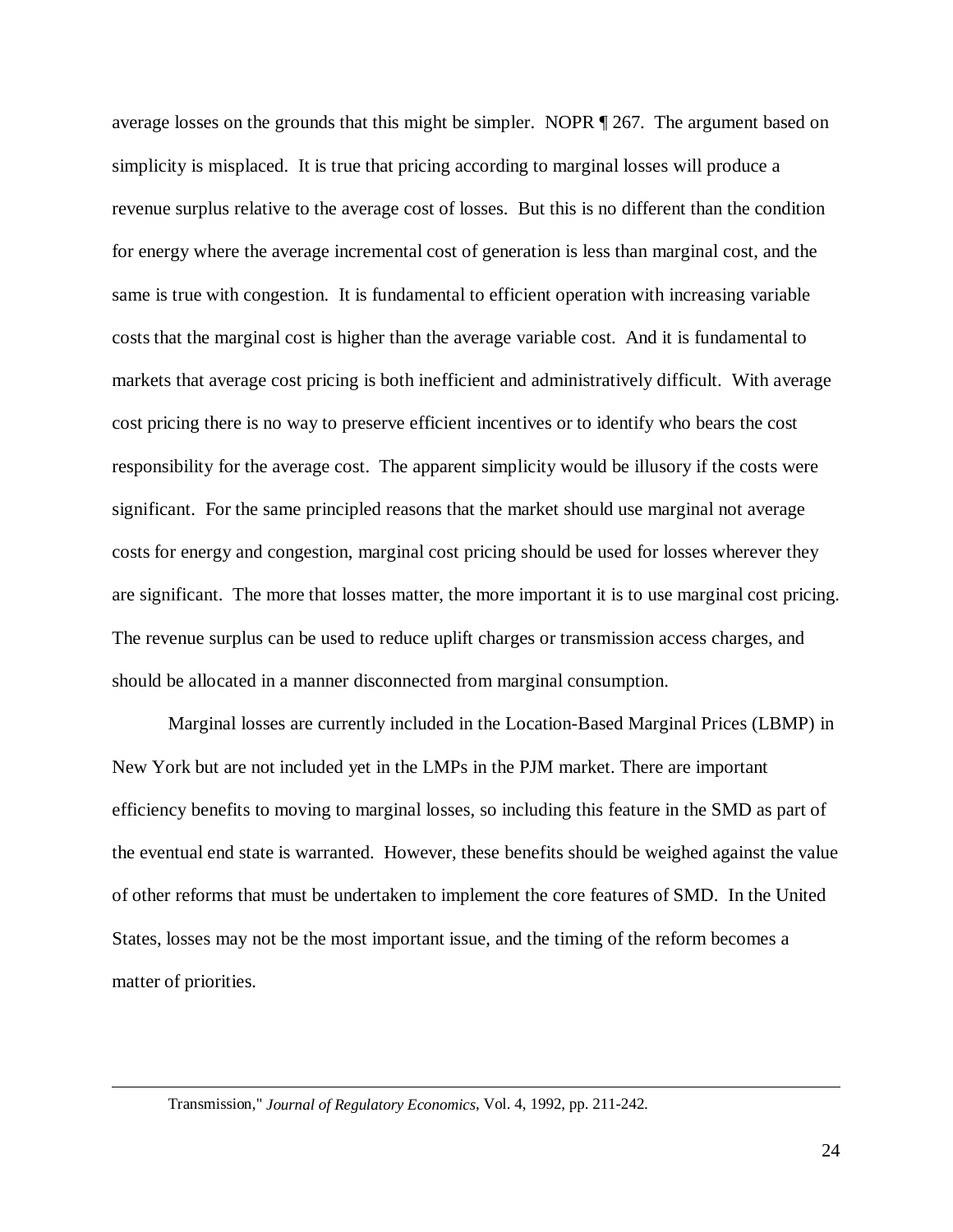Whether the issue is marginal losses, day-ahead markets, simultaneously optimized markets for operating reserves, or some other advanced feature, each region will need a phased approach. Implementing all of the features at once is probably not practical. Full implementation of the SMD represents a major undertaking with significant software and other technical challenges. Given the demands on software design and implementation, even LMP-based regions like PJM and New York will have to choose between expanding the geographic reach of their real-time markets – an obvious priority – and enhancing existing market systems to include both day-ahead and real-time markets for reserves, marginal losses, fully co-optimized reserve markets or some other feature. Given that some regions have ISO-coordinated markets while others do not, each region may have different priorities depending on how much their existing systems differ and must be modified. For this reason, once the direction to develop LMP-based real-time markets is clear, we recommend that the Commission give ITPs/RTOs sufficient flexibility to propose appropriate phasing of the more advanced features of LMP-based systems, given the priorities defined in their respective regions.

# **D. Under SMD, Spot and Bilateral Transactions Will See Comparable Charges for Transmission Use, Reflecting the Marginal Costs of Any Redispatch (and Losses) to Relieve Congestion.**

An advantage of the SMD's use of LMP is that it will allow all transactions to be priced on a consistent, comparable basis. Generators participating in the dispatch or selling into the spot market will receive the LMP for injections at their locations; loads participating in the dispatch or purchasing from the spot market will pay the LMP for withdrawals at their locations. The spot market volumes may be much less than the total load, with much of the final dispatch arranged through bilateral schedules. To ensure comparable pricing between spot energy transactions and bilateral (transmission) schedules, transmission schedules will pay usage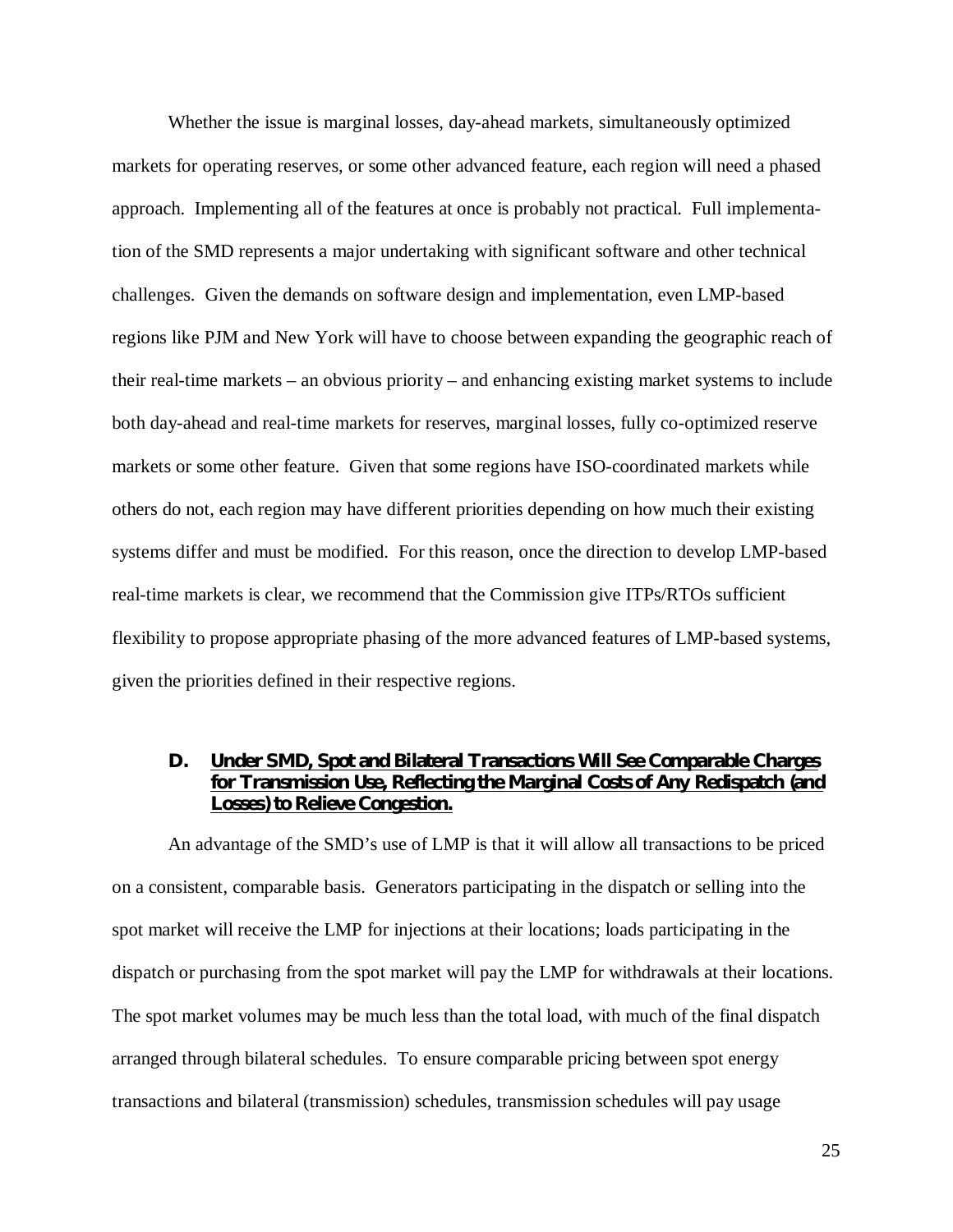charges defined by the difference between the LMP at the sink and the LMP at the source. Thus, for a transmission schedule from location A to location B,

#### *Transmission usage charge = MW Quantity X (LMP<sub>B</sub> – LMP<sub>A</sub>)*

This principle recognizes that the market value of transmission between any two points is equal to the difference in the market prices at those two points, reflecting the logic that a party would never pay more for transmitting power between locations A and B than it would cost to purchase the power at B rather than A. Applying this principle, it becomes apparent that parties that sell power at A and purchase it at B would achieve exactly the same financial result as a party that schedules transmission from A to B and pays the usage charge. This exact comparability means that the ITP can be indifferent to whether parties engage in bilateral transactions and pay usage charges or sell and buy spot energy at their respective locations.

An advantage of this approach is that the spot markets coordinated by the ITP would accommodate a wide range of commercial freedom without undermining reliable operations. NOPR ¶207. Parties can buy and sell in the spot markets, schedule bilaterals (and use the dispatch/spot markets for balancing), schedule generation without load and loads without generation, schedule own generation to own load, and so on. Each transaction pays the marginal costs of its grid usage, fulfilling the principle that all users receive open, non-discriminatory access to the grid.

## **E. The SMD with Locational Pricing Does Not Interfere with State Authority Over Retail Rates.**

The use of LMP ensures that there will be efficient locational price incentives at the wholesale level. However, despite misplaced concerns about the loss of state prerogatives, the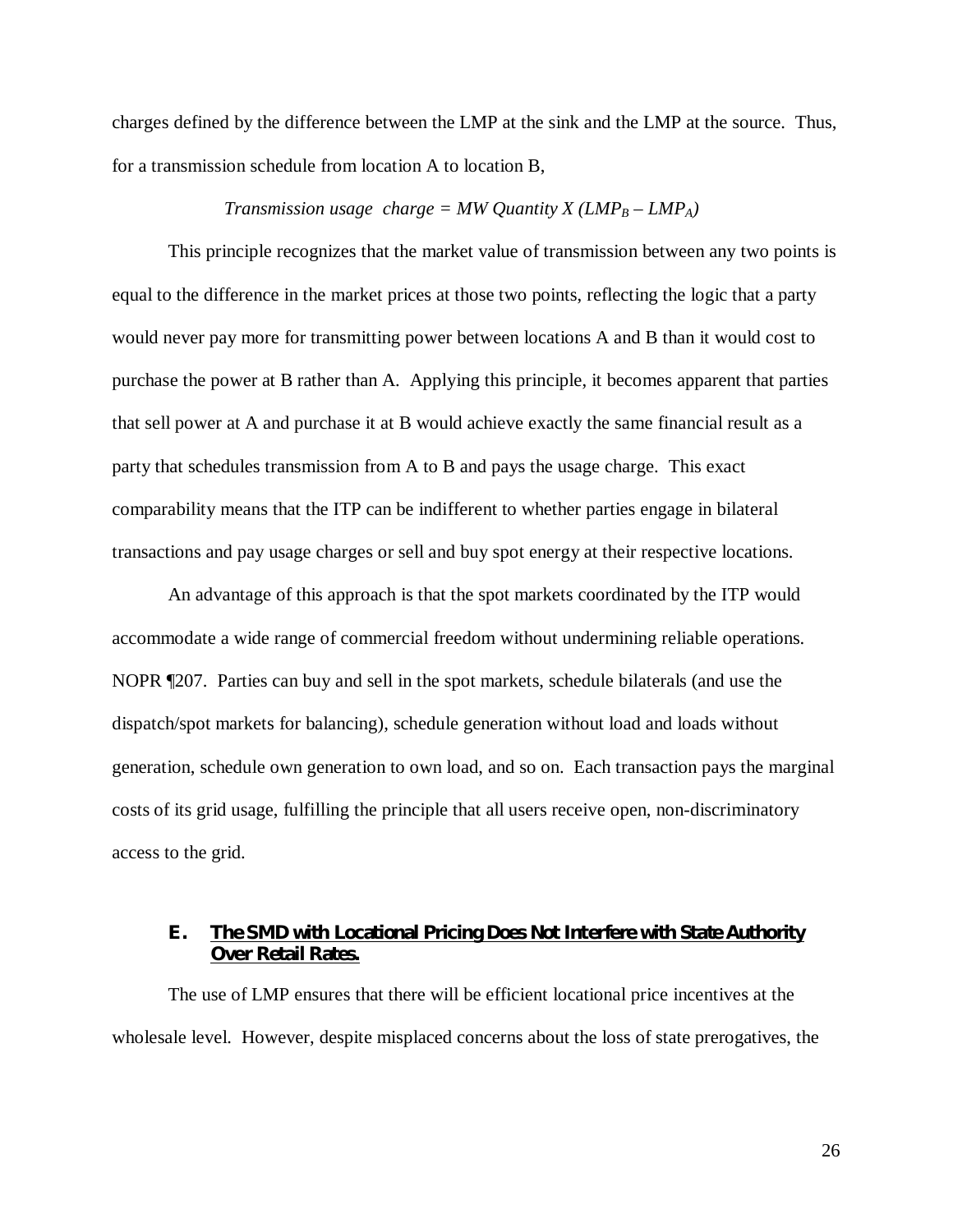SMD NOPR is not proposing to infringe on the traditional rights of state and local regulators to determine how wholesale prices will be reflected in retail rates.

The NOPR correctly acknowledges that load-serving entities that purchase energy from the spot markets will probably pay aggregate prices composed of the load-weighted average of the nodal LMP prices for a region. Given the experience in the East, the most likely aggregation is by utility service area, as defined by state regulators. While any averaging scheme introduces inefficient incentives, some aggregation is unavoidable because there is at present insufficient metering to determine the hour-by-hour allocation of withdrawals at every node and because most existing legacy billing systems cannot handle billing for smaller customers on a nodal basis. Larger customers, particularly those connected at higher voltage levels (or directly to the transmission system), are usually supported by interval meters and billing systems and so can (and should) be allowed to receive nodal prices. Because of the importance of encouraging efficient demand response to prices, a transition to move customers toward this approach should be part of the defined end state for the Commission and state and local regulators.

An LMP-based system creates the opportunity for state and local regulators to improve the efficiency of rate design and enhance the ability of LSEs and retail consumers to invest in and initiate demand-side responses. Efficient demand-side response is now generally acknowledged to be a critical element in workable markets, because it can limit the effects of shortages and mitigate market power, while giving consumers meaningful control over their electricity bills. Under SMD, efficient real-time pricing becomes possible because the LMPbased wholesale prices provide the proper basis for pricing energy usage at the margin. But these would be matters for state and local regulators to decide.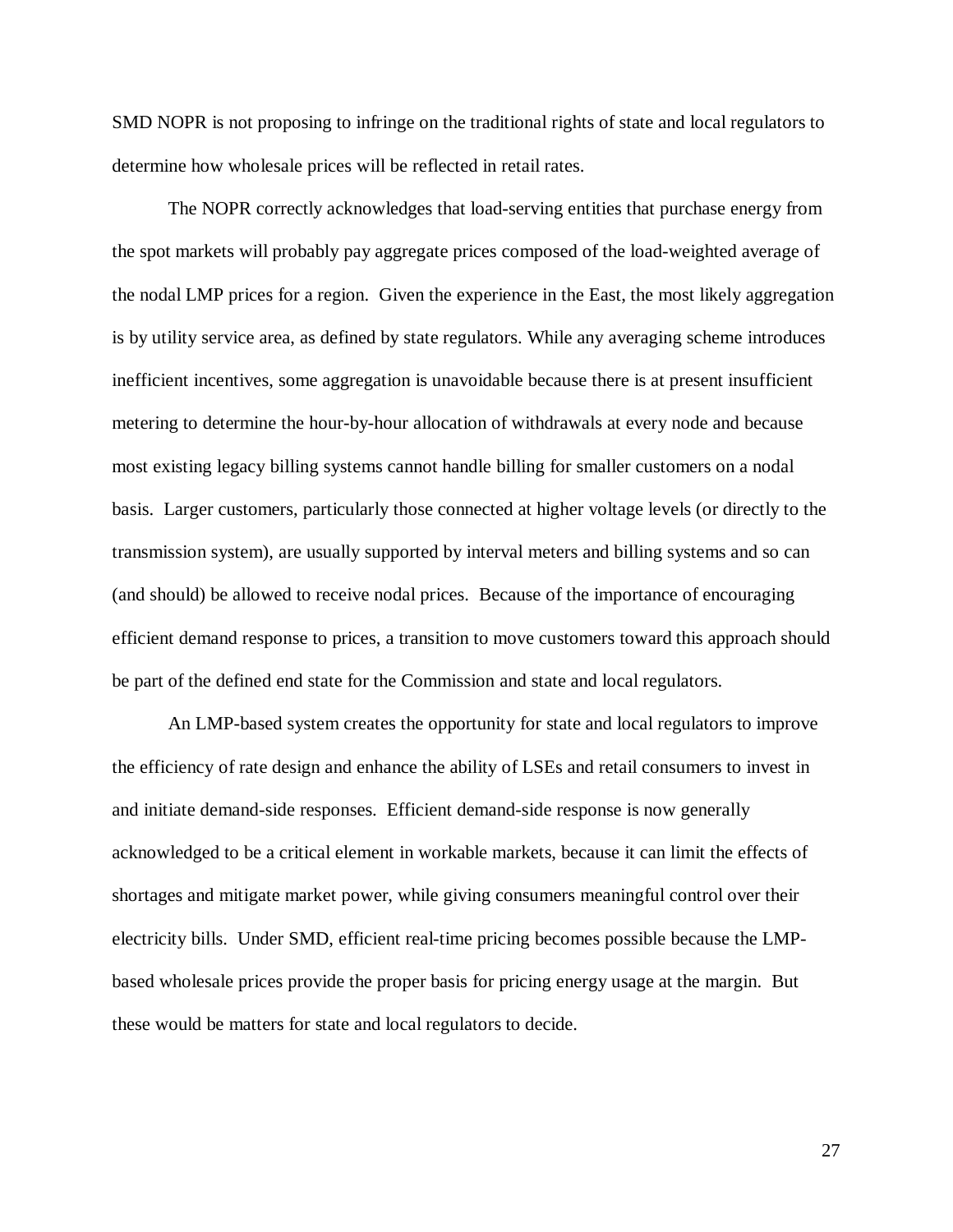# **F. The SMD Appears to Allow Open Access to the ITP-Coordinated Spot Markets with a Minimum Reliance on Administrative Restrictions and Penalties. This Approach Will Allow Flexible Grid Use and Help Ensure Efficient Results While Supporting Reliable Operations.**

#### **1. The SMD supports market flexibility and reliable operations.**

We understand the NOPR to mean that under SMD, once LMP pricing is used, the extent to which parties rely on the spot market or on forward transactions can be left to the participants to decide. We support this flexible approach. There need be no restrictions on or penalties for spot market usage other than those necessary to ensure that parties that subject themselves to the dispatch follow dispatch instructions closely enough in real time to ensure reliable operations. In some regions, the LMP prices may be sufficient for this purpose and no penalties would be required. FERC should allow regional flexibility on this point.

Once spot prices are aligned with reliability imperatives, parties can choose between ITPcoordinated spot transactions and forward bilateral transactions, between submitting to the ITP dispatch and self-scheduling, and between following forward schedules or deviating to rely on economically attractive opportunities presented by the spot markets. In the absence of LMP, allowing this flexibility could present problems for the ITP, either by compromising reliable operations or shifting costs to others by "leaning" on the system. Under LMP, there is no "leaning," because every party pays (or receives) the marginal costs that its transaction imposes on the system. LMP consistently applies the principle of assigning costs on the basis of causation.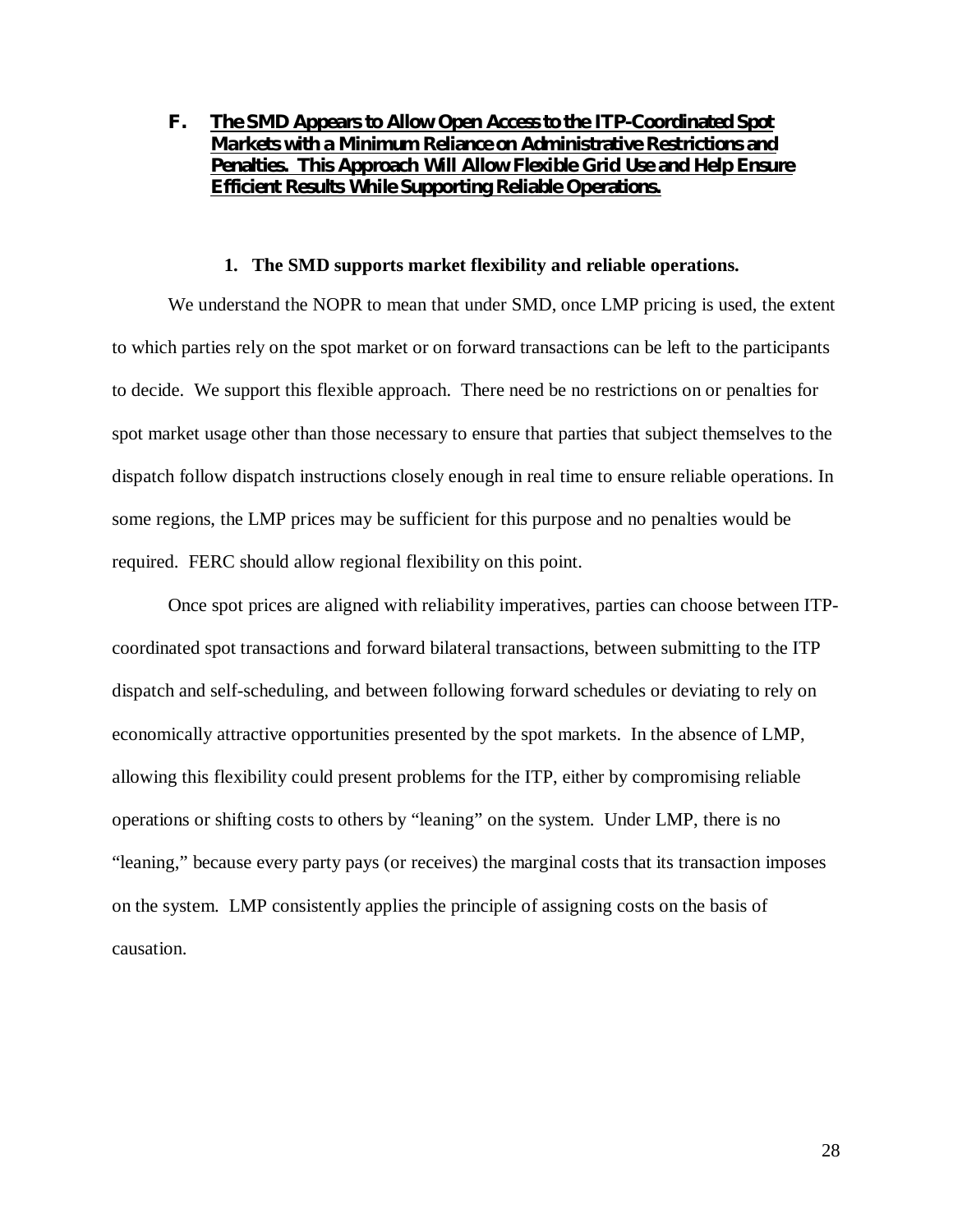#### **2. The SMD correctly avoids requiring balanced schedules.**

The SMD appears to recognize that individual parties should be free to offer or schedule generation without loads and to bid or schedule loads without generation – so called "unbalanced" schedules. NOPR ¶¶48-49. Once the ITP's dispatch and associated spot markets are open and efficiently priced at LMP, any rationale for a "balanced schedule" requirement disappears. Through its bid-based security-constrained, economic dispatch, the ITP has the tool it needs to maintain a balanced system that respects all system security limits. While maintaining an aggregate system balance is a reliability necessity, individual balanced schedules are neither necessary nor desirable. Indeed, under the SMD, imposing individual balanced schedule requirements could undermine the flexibility the ITP needs to adjust generators and loads to ensure reliable operations through the security-constrained, economic dispatch. That is, reliable operations are more likely under SMD in large part because the ITP's dispatch is not encumbered by the restrictions of having to submit and maintain balanced schedules.

Proposals for balanced schedule requirements usually arise from one of two motivations. First, there is a holdover from the old physical scheduling tariff rules that seem like a natural requirement to continue in the market design.<sup>10</sup> However, a close examination reveals that this is not a natural requirement at all, as evidenced by the treatment of network service or the old operations of power pools. The only natural requirement is for balance in the aggregate, and this is provided through the coordinated spot market. Second, some markets have been designed with the explicit intent to minimize the activities of the system operator and prevent market

 $10\,$ In the absence of SMD and LMP, utility operated control areas typically insist that other parties submit and maintain balanced schedules. This reflects the fact that they do not provide open, comparable access to their dispatches and do not efficiently price use of the dispatch for balancing. Without efficient pricing, "leaning" on the control area dispatch can be a legitimate concern for the transmission owner or system operator. These concerns no longer apply under SMD with LMP. Hence, the NOPR is right to allow participants to choose balanced schedules but not have the rules require them.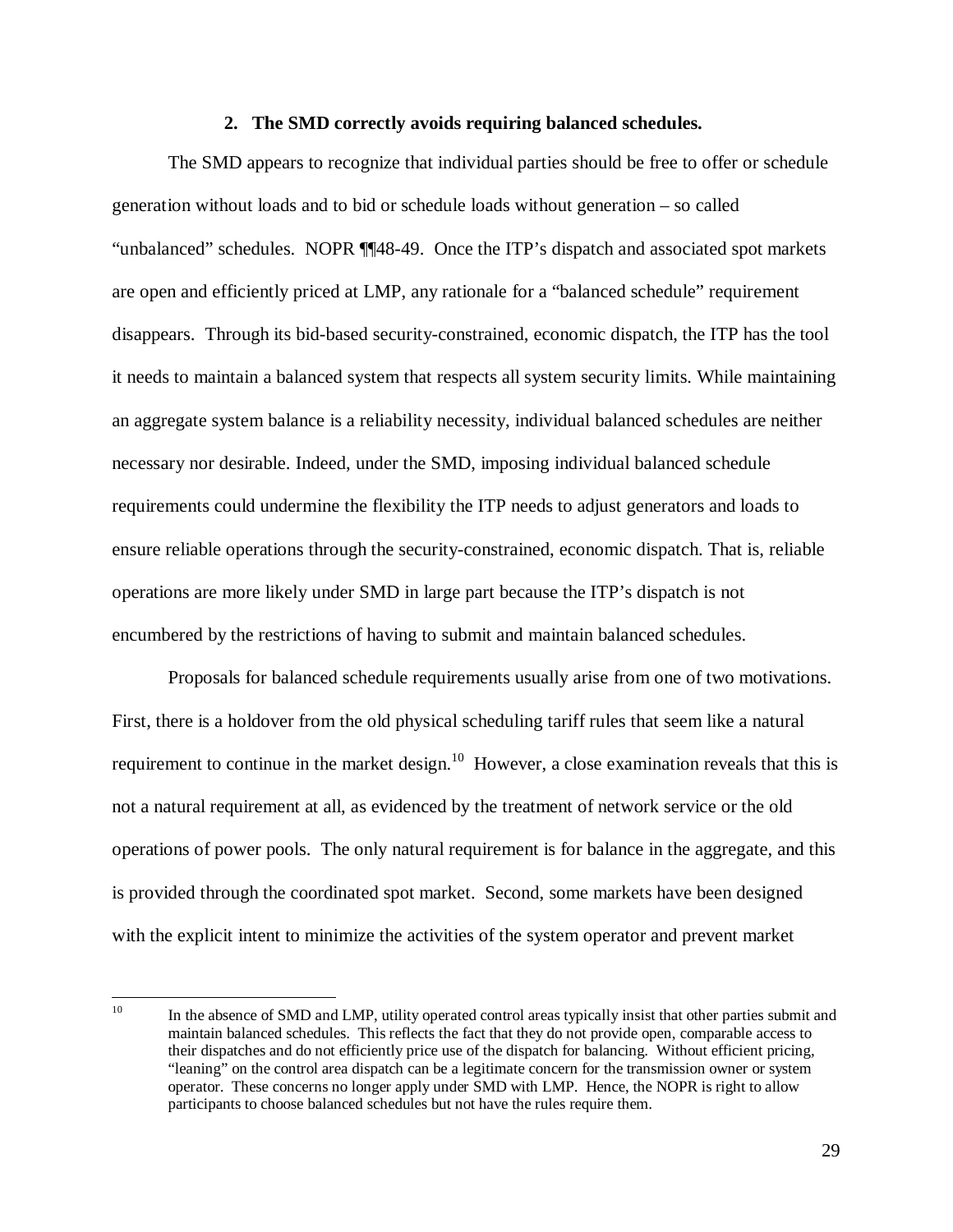participants from trading through the coordinated spot market. For example, this was the case in California, with its embrace of the separation fallacy that produced the California Power Exchange separate from the California Independent System Operator. As the Commission knows, the end result of this type of restriction is to reduce the flexibility of the market, especially during tight conditions, and to force the system operator into more and more nonmarket administrative interventions to undo the problems that result.<sup>11</sup>

Hence, a balanced schedule requirement produces no good result. The requirement is at odds with both the requirements of reliability and efficient market operation. A balanced schedule requirement creates barriers to entry for smaller market participants who do not have the sufficiently sized portfolio to internalize their own imbalances. A balanced schedule requirement creates incentives to game the rules by submitting false schedules, creates the need for countervailing penalties, and is a hallmark of a badly designed electricity market.

Once the need for balanced schedules is eliminated, large and small generators are free to sell any part of their output through bilaterals or through spot sales; loads are free to purchase any part of their requirements through bilaterals or through spot purchases. Generators with bilaterals are free to respond to dispatch signals and spot prices, voluntarily replacing their own generation with less expensive spot purchases whenever it is economic to do so. Similarly, loads are free to follow their forward schedules, to use more energy by purchasing it at spot or to use less energy and selling it back at spot. In other words, flexible use of the spot market enables

 $11\,$ A corollary principle is that states should avoid forcing their regulated utilities to serve their loads exclusively through balanced schedules. Such restrictions would not improve system reliability but could undermine the ITP's ability to ensure reliable operations.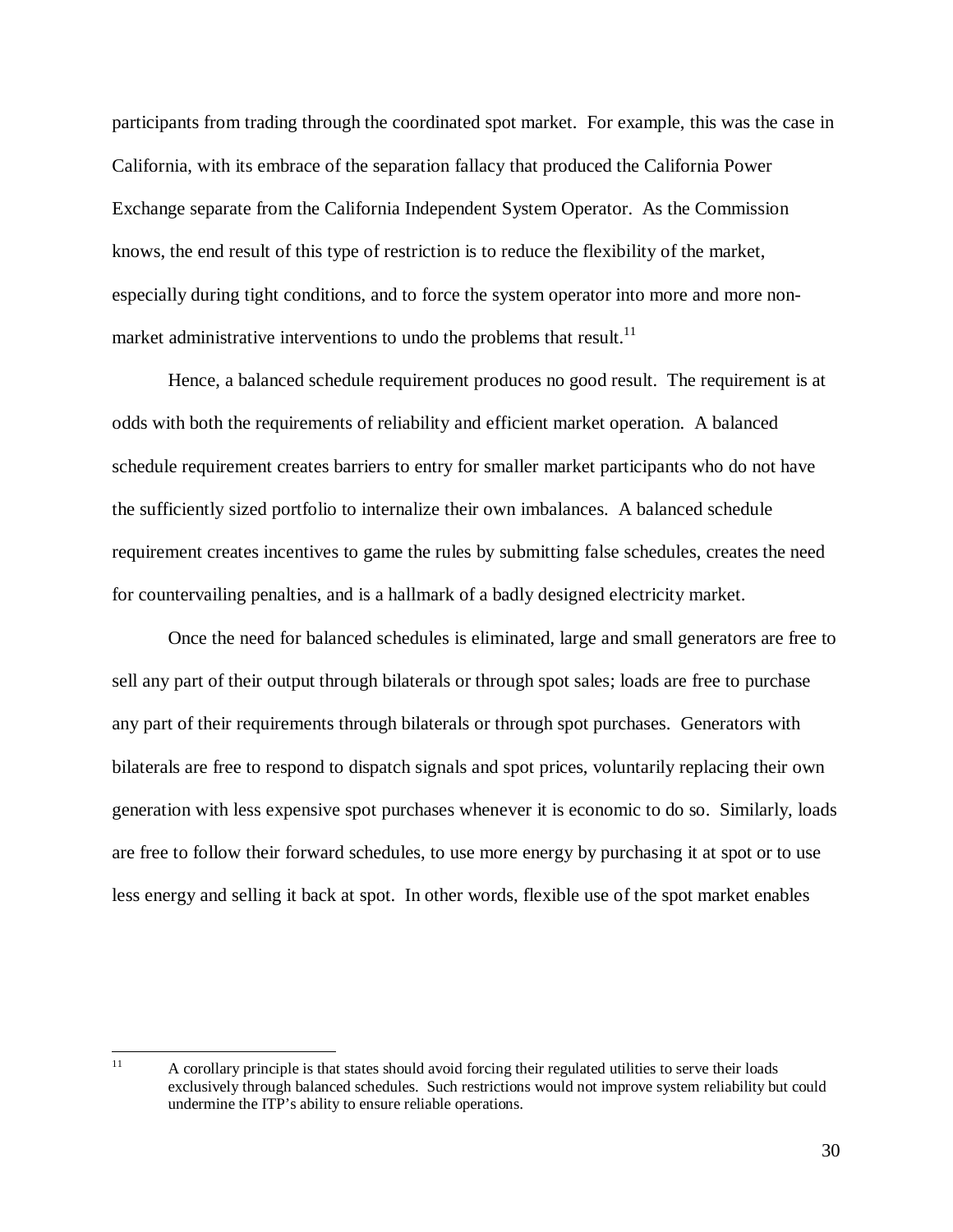exactly the kinds of supply-side and demand-side responses to prices that promote reliability and enhance market efficiency.<sup>12</sup>

#### **3. The SMD facilitates bilateral contracting and self-supply arrangements.**

With the SMD structure, parties can arrange bilateral transactions at any time, but they need not "schedule" their bilateral transactions with the ITP in advance. Parties that may already have bilateral contracts can still "schedule" them with the ITP, but they can also deal with the ITP before the dispatch solely through offering to sell and buy at spot, then ask the ITP after the dispatch to combine and net out their settlements. The net effect of selling at A at the spot price and buying at B at the spot price is financially the same as a bilateral schedule from A to B that pays the usage charge. Parties are thus allowed the flexibility to arrange and reveal their bilateral contracts at any time up to the deadline for submitting settlement information, which may be a day *after* the actual dispatch for their transactions.<sup>13</sup>

The SMD structure thus accommodates flexible bilateral trading while allowing parties to participate in the dispatch and to be responsive to the prices that arise from the dispatch-based spot markets. Under SMD, bilaterals become a highly flexible financial mechanism to lock in prices and allocate risks between contracting parties, but they do not become a physical constraint imposed on the dispatcher's ability to ensure reliable operations.

Of course, under the SMD a market participant could choose to restrict itself to selfsupply in a more traditional mode. There is no requirement to use the facilitated trading

 $12$ For example, a load or LSE can purchase energy forward (e.g., in the day-ahead market) and then decide whether to sell any or all of this pre-purchased energy back in the real time-market, if it determines that the real-time spot prices exceed its willingness to pay to take the energy. The reduced demand would of course tend to push spot prices lower, even if there were no explicit demand bid.

<sup>&</sup>lt;sup>13</sup> For purposes of arranging the security-constrained economic dispatch, the ITP need only know the grid locations and amounts of expected injections and withdrawals. At the time of the dispatch, the ITP is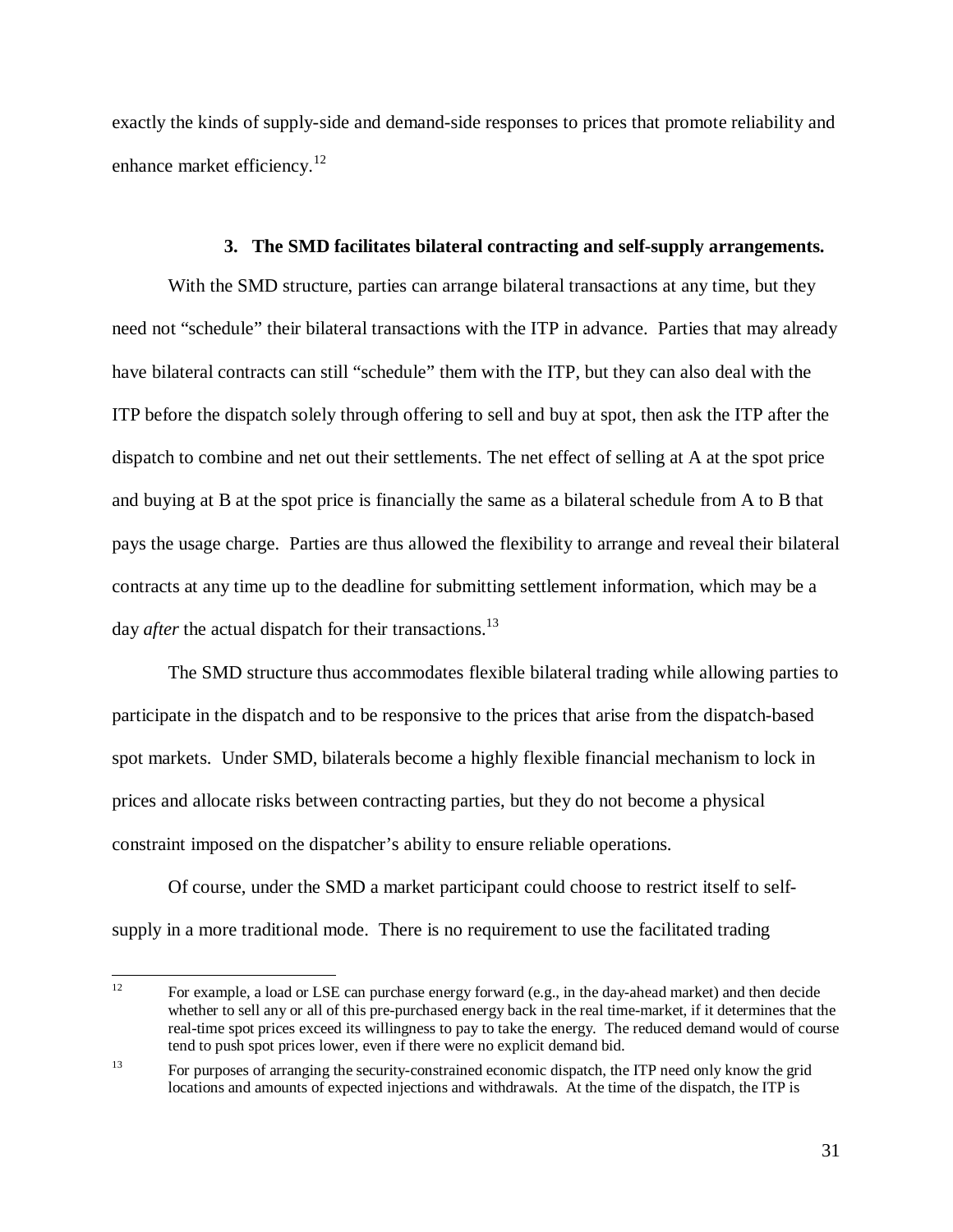available through open access and non-discrimination. The effect of the SMD, therefore, is to provide expanded opportunities for operating the system and to foreclose the possibility that others would be precluded from using the transmission system.

## **G. The ITP Will Offer Financial Transmission Rights in the Form of Point-to-Point Congestion Revenue Rights.**

The NOPR proposes to require each ITP to offer a form of "financial" transmission rights, which would be called Congestion Revenue Rights, or CRRs. Although CRRs could take several forms, we understand the initial CRRs to be essentially the same as the Fixed Transmission Rights (FTRs) used in PJM and the Transmission Congestion Contracts (TCCs) used by the New York ISO. NOPR ¶240. Subsequent extended versions of CRRs would include options and flowgate rights, if requested by market participants and once the capability to manage these additions has been developed. This staged approach is appropriate for implementation of CRRs. However, the NOPR proposes additional uses for CRRs that the Commission should not adopt.

As defined in the NOPR, and similar to PJM's FTRs and New York's TCCs, the CRRs are primarily financial hedges that give the holder a right to a stream of revenues from the congestion charges accumulated in ITP's spot market settlements. These "obligation" rights define the settlement value of each CRR by the difference between the LMP congestion prices at the two points indicated in the CRR.<sup>14</sup>

indifferent to whether a set of injections and withdrawals is commercially connected through a bilateral contract. This information is relevant for settlements after the dispatch.

<sup>&</sup>lt;sup>14</sup> Like FTRs and TCCs, these CRRs are point-to-point and directional, defined as from one bus or node to another bus or node on the grid. The settlement value of a CRR from location A to location B is thus the LMP at location B minus the LMP at location A. If marginal losses are reflected in the LMP prices, then the difference is based on the congestion-related component of the respective LMP prices, exclusive of marginal losses. Full LMP prices can be decomposed into a congestion-related component and marginal losses component relative to a reference location. Hence, the rule in New York, which includes marginal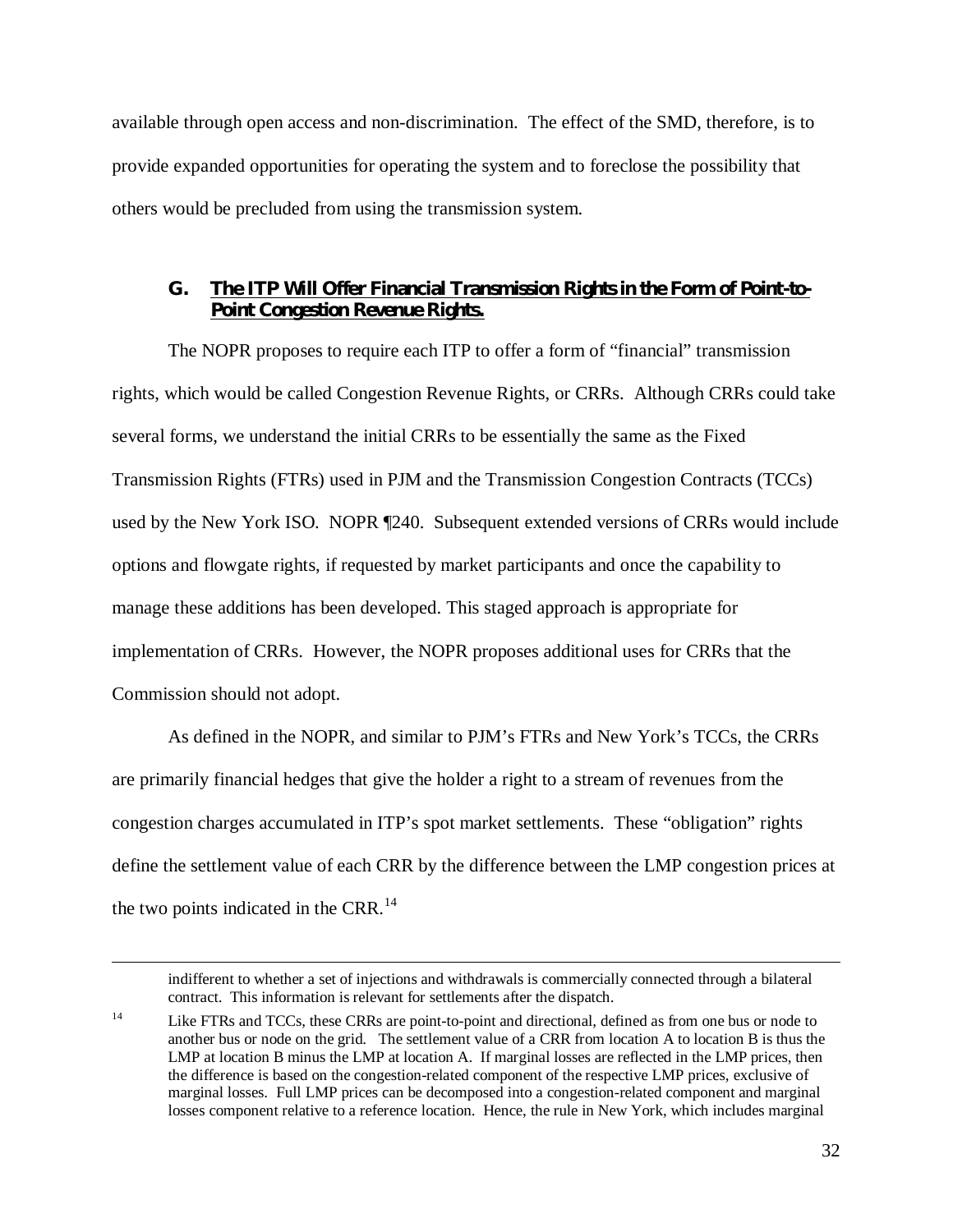Holders of CRRs would thus have a financial hedge against uncertain congestion (usage) charges and locational price differences defined by LMP. Parties could use CRRs to lock in the price of transmission in advance and assure the delivered price of energy at any location. More sophisticated uses would allow parties to sell "negative" CRRs in advance, which is equivalent to selling congestion management services forward (and creating forward markets for congestion management services).

#### **1. The SMD should avoid giving CRRs a "physical" aspect.**

Unlike FTRs and TCCs, the NOPR's proposed CRRs would also have a physical aspect that would give resources or schedules backed by CRRs a physical priority on the transmission grid. In our view, giving CRRs a physical aspect would be a mistake. It would, in effect, reintroduce the problems of balanced schedules summarized above, but with even less flexibility in the precise circumstances where the system is constrained and redispatch is necessary.

A principal advantage of defining transmission rights as financial hedges is the ability of parties to accomplish their commercial objectives while giving them the flexibility to achieve efficient operations. In addition, purely financial rights allow the ITP to arrange an efficient dispatch, without requiring final schedules to match CRR holdings.

Given the advantages of financial rights, the NOPR's proposal to assign CRR holders scheduling priority in the event that redispatch is not available is problematic and is not needed in any event. The more "physical" the rights become, the more parties will be induced to match their CRRs to their anticipated and actual schedules. While this might spur increased CRR trading, it is artificially induced trading for its own sake, without providing additional value to

losses, is that TCCs hedge congestion costs but do not hedge parties for LMP differences attributable to marginal losses. PJM FTRs also hedge congestion costs, because marginal losses are not included in the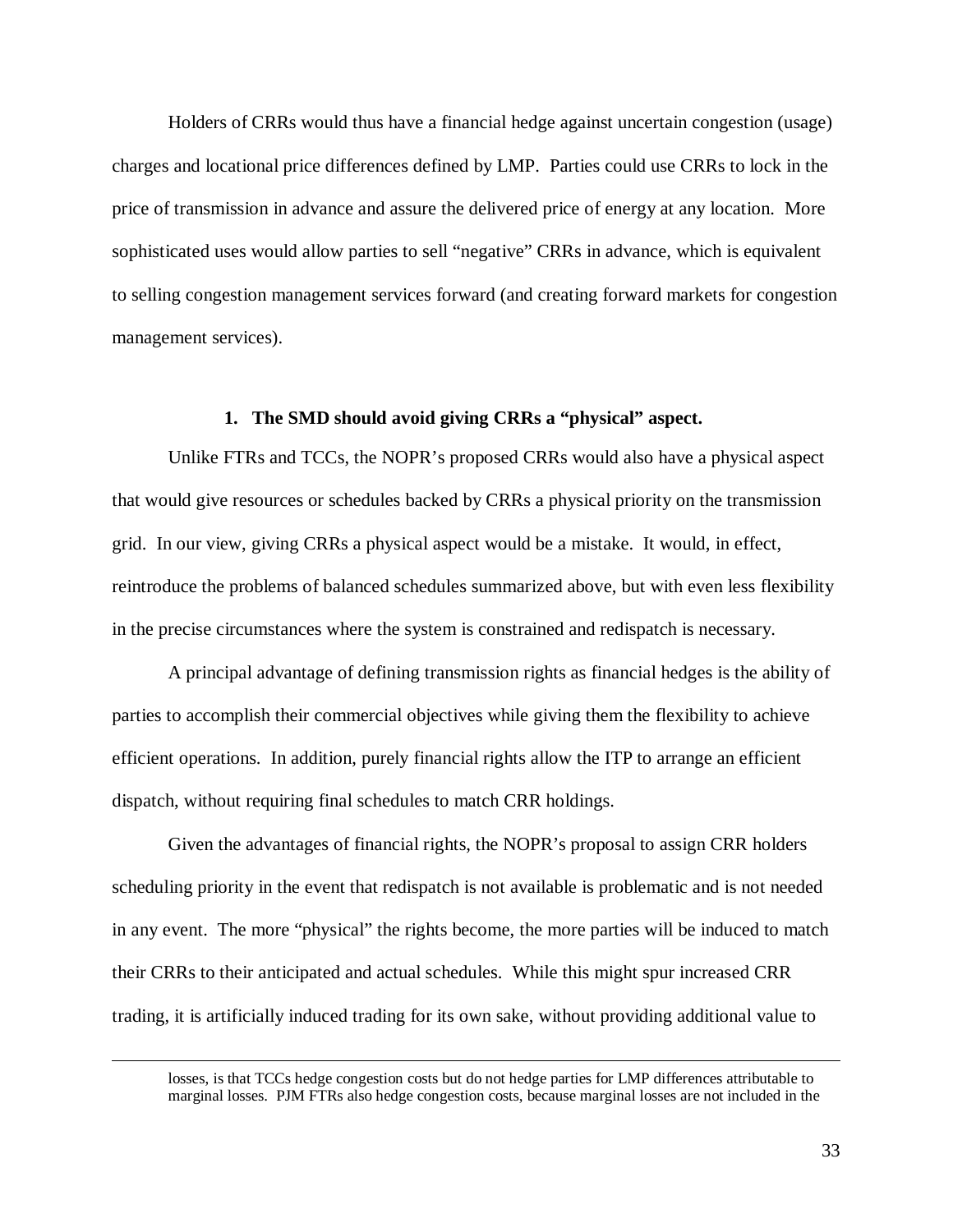the market. Rather, an artificial inducement to match schedules and rights would only add to the costs of trading and scheduling. Alternatively, it could induce parties to avoid otherwise economic trades (and worthwhile changes in injection and withdrawal points) merely to avoid the necessity of further trading to find matching CRRs. In the meantime, a physical aspect would tend to discourage parties from participating in the dispatch and offering the ITP the flexibility it needs to ensure reliable operations in the face of congestion. We see no useful purpose in adding a physical aspect to CRRs, and clear reasons to avoid it.

Some rule will be needed to handle emergency conditions in which there are insufficient bids to relieve congestion through redispatch, so schedules must be curtailed to relieve the constraints. However, there is no reason to assume that those who choose to hedge congestion by matching CRRs to schedules place any greater value on their schedules than those who acquire portfolios of unmatched hedges or no hedges at all. Moreover, giving matched CRR holders priority would not always solve the curtailment problem, because it is likely that few parties will exactly match final schedules and CRR holdings. In the event that redispatch were not possible, and the CRR priority rule did not solve the problem, the ITP would still need another rule, such as *pro rata* curtailment, to decide which schedules to curtail to relieve congestion. Since some other rule is needed in any event, there is no need to encumber CRRs with a physical aspect.

The same disadvantage with respect to giving CRRs a "physical" aspect applies to ensuring capacity "deliverability," where there is even less connection between the designation and deliverability of capacity resources and the acquisition of CRRs. See NOPR ¶514.<sup>15</sup> A CRR

PJM LMPs. These are probably second order differences in design that need not be resolved in the SMD.

<sup>&</sup>lt;sup>15</sup> The NOPR may have confused CRRs with the "deliverability rights" used in PJM. In PJM, generators that expand the grid's capacity to ensure deliverability of their capacity (in order to receive capacity credit) receive a property right to maintain that deliverability. In theory, this right works by requiring that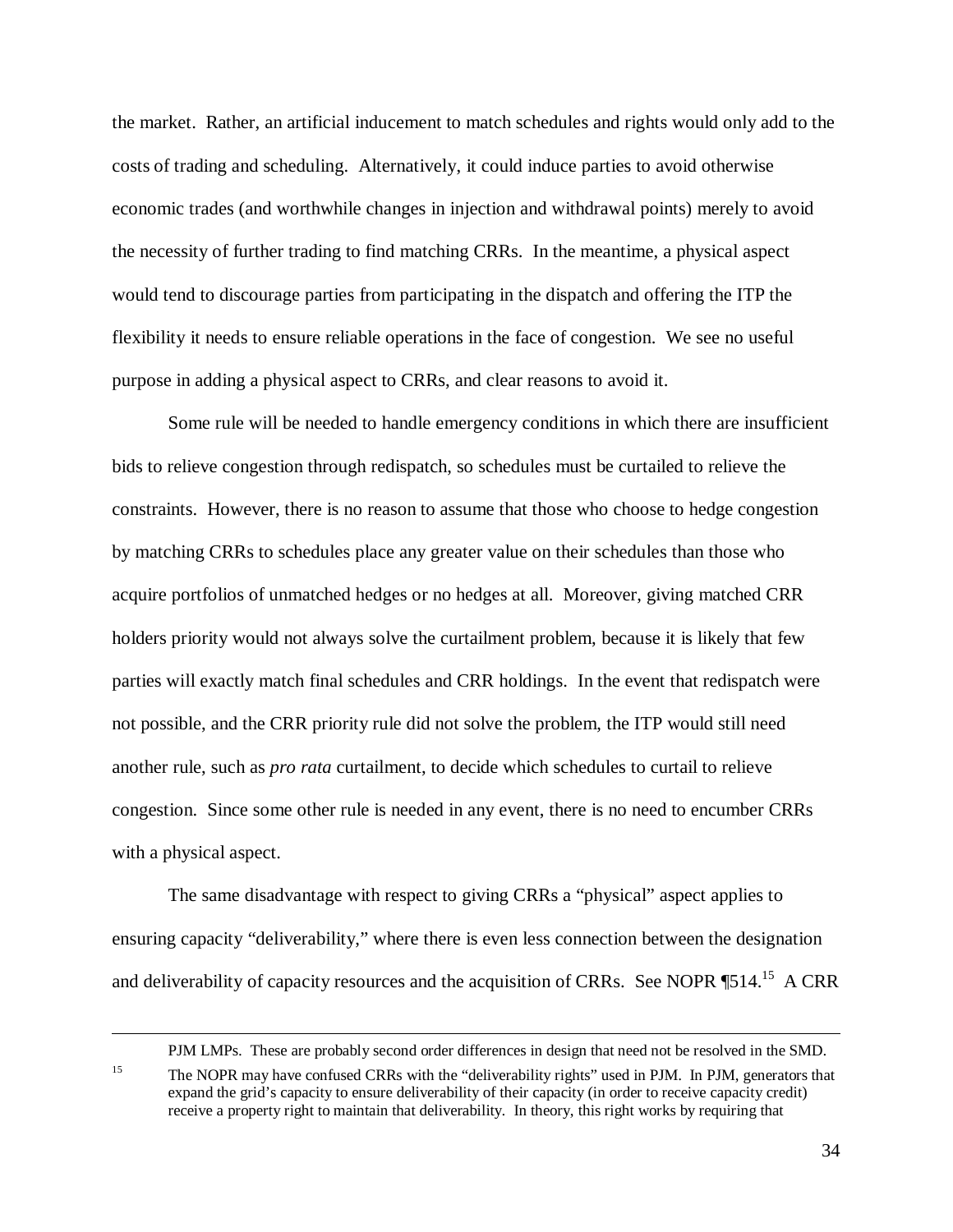cannot ensure physical deliverability. If a resource adequacy requirement is imposed, some form of capacity deliverability right may be needed if resource requirements are not locational, as they are in New York, but CRRs cannot and should not be used for this purpose.

## **2. The Commission should provide regional flexibility in how CRRs are initially offered to the market.**

The NOPR anticipates an initial allocation of CRRs and asks for comment on the appropriate principles to apply in deciding which entities receive the CRRs. Some type of allocation is a necessary step at the start of any LMP-based market. The goal here is to provide an acceptable transition that converts the net effect of entitlements, rights and responsibilities in the current system to an acceptable position under the new design without compromising the basic market principles or significantly distorting the incentives going forward. One means is to allocate to parties either CRRs or the auction revenue rights (ARRs) that would be received if all of the simultaneously feasible CRRs were auctioned.

The distinction between ARRs and CRRs is small, addressing only the explicit or implicit integration with an auction for the entire existing grid. Any initial allocation of CRRs could stand alone or could be accompanied by an auction for the entire system in which these CRRs could be offered for sale. However, there has been a concern that regulatory incentives or inertia would inhibit initial recipients of CRRs from trading in the market, foreclosing the intended liquidity in the initial auction. The idea arose to create ARRs, which are, in effect, equivalent to CRRs that must be offered in an auction. Hence, the auction would include the full capacity of the grid. Of course, the holder of any ARR could convert the ARR to an equivalent CRR by

subsequent capacity resources also provide sufficient grid expansions to ensure their own deliverability and not erode the deliverability of previously designated capacity resources. However, these deliverability property rights are not FTRs, which function only as financial hedges.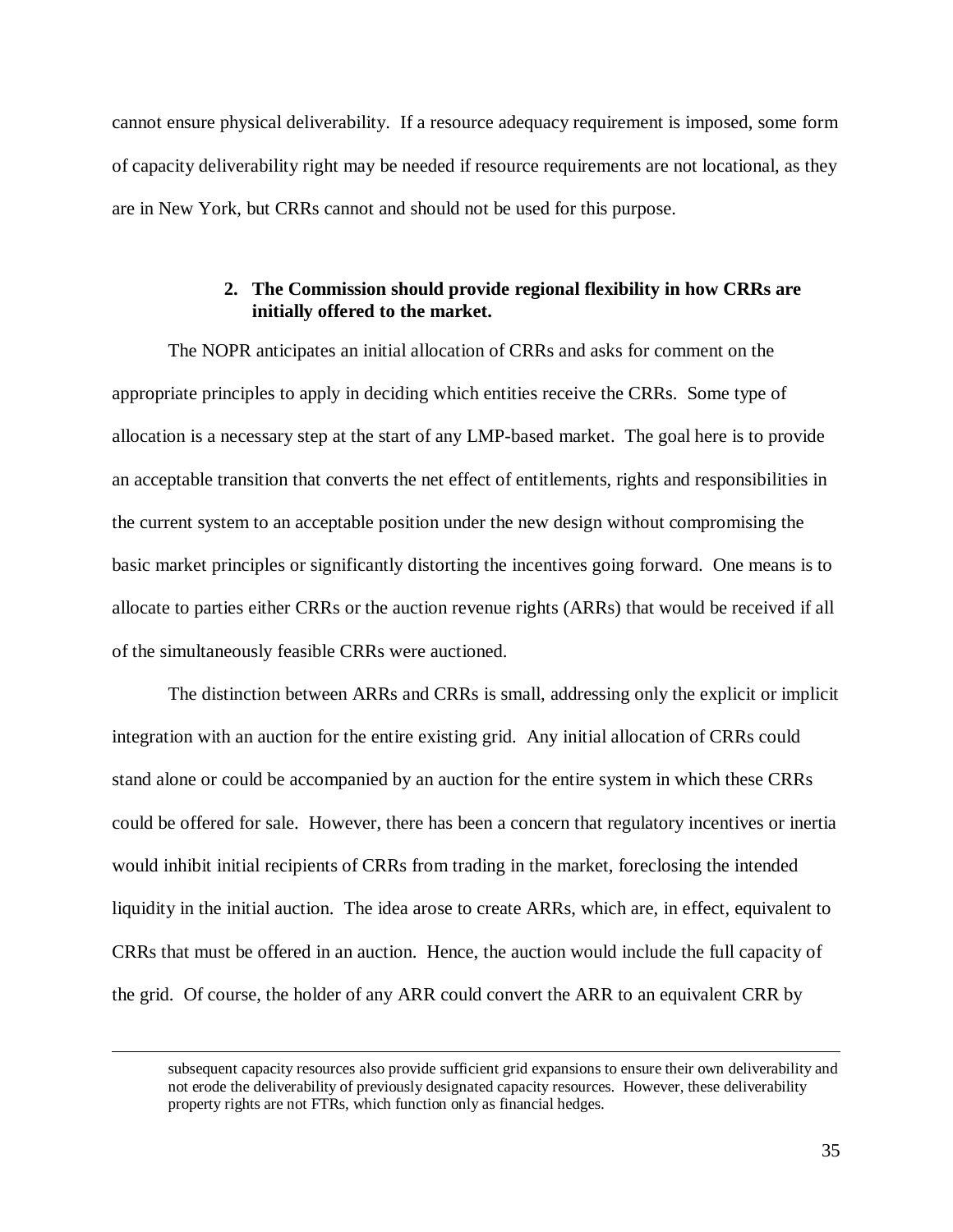making a sufficiently high bid in the auction. Winning the CRR would require a payment at the auction price exactly balanced by the revenue on the ARR. Therefore, the net effect of the ARR approach makes all bids for the CRRs explicit in an auction. While there are arguments for either approach, in theory the parties that would be entitled to receive the CRRs through prior allocation are exactly the same parties that would be entitled to receive the corresponding ARRs.

The NOPR recognizes that the number of CRRs or ARRs that can be defined is limited by the transfer capability of the transmission grid and that any allocation (or auction) should be limited by a simultaneous feasibility test. NOPR ¶253. The greater the transfer capability, the greater the number of CRRs (or ARRs) that can be defined while still assuring the ITP's ability under normal grid conditions to fully fund the CRR settlement payments.

Though they differ in initial allocation approaches, both New York and PJM have sought to apply a common principle in allocating TCCs, FTRs, or ARRs. That principle should be applied to CRRs. The principle is:

# *Those who have been paying and will continue to pay the costs of grid facilities should receive the benefits of an allocation of CRRs or ARRs.*

While straightforward in concept, this principle is not easy to apply. For the same reasons that give rise to externalities in the grid and the need for the SMD, there is no simple connection between the costs of the grid for specific components and the resulting transmission capability these create. Each set of facilities (or expansions) can accommodate many different sets of CRRs. In addition, there may be competing claims for CRRs that cannot be simultaneously accommodated. These difficulties warrant further efforts to find workable approaches to treat expansions.<sup>16</sup> For the existing grid, where the costs have already been

 $16\,$ 

See, e.g., Scott Harvey and Susan L. Pope, "MSWG Expansion TCC Approach, Revised," NYISO Market Structures Working Group, November 15, 2001, for a discussion of related issues.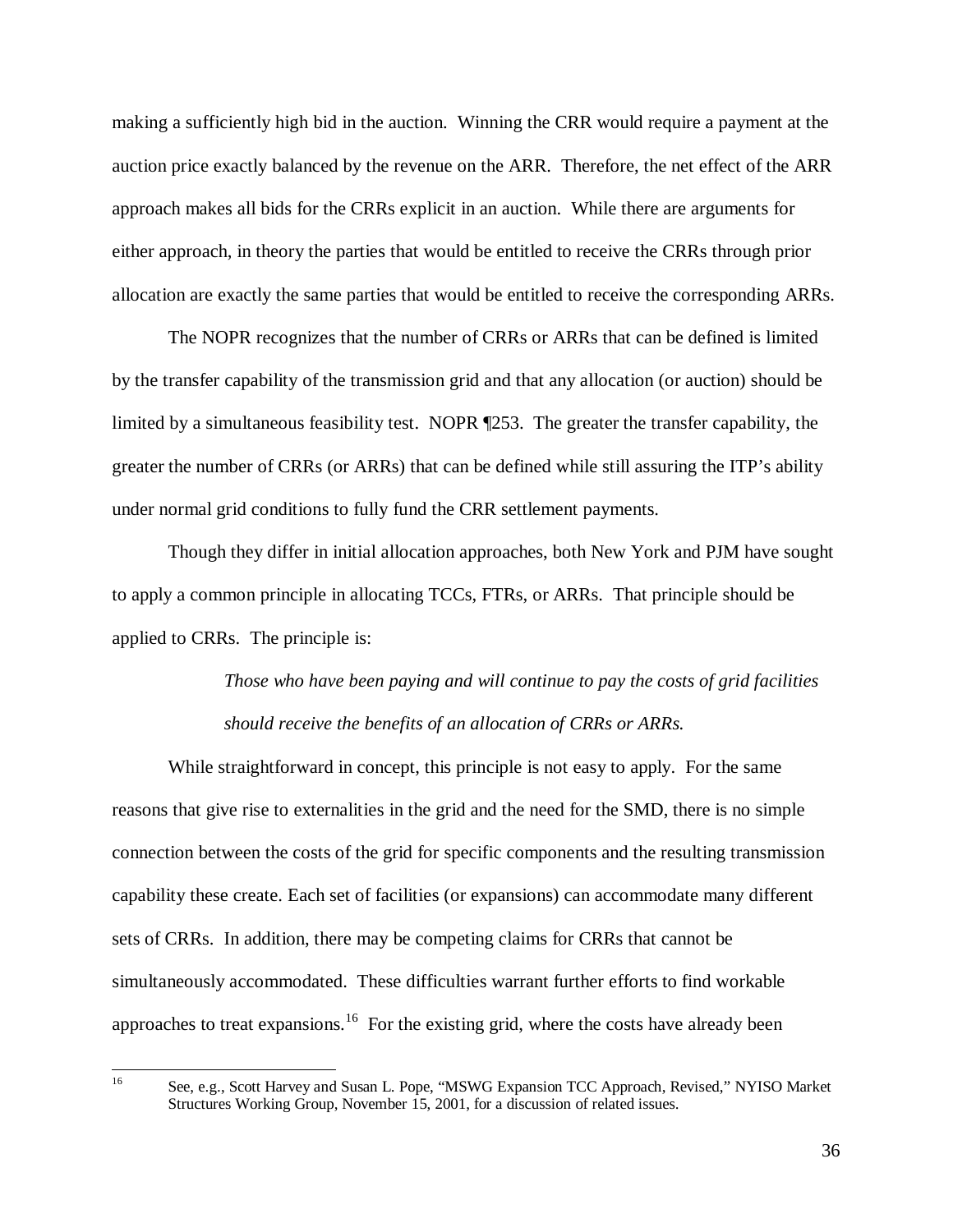incurred, there is no unique allocation rule available. Hence, the Commission should anticipate negotiated multiparty agreements with the ITP providing technical assistance and FERC being the final arbiter. There is no reason to expect or require that the allocation rule be the same in each region. What is important, however, is that there be some allocation of the CRRs associated with the existing grid, or the equivalent ARRs, in order to support the rest of the SMD. In regions where this has already been accomplished, as in PJM and New York, there is no reason to disturb the existing agreements.

This principle provides a consistent guide for allocating both rights to the existing grid and rights to grid expansions. That is, those who fund grid expansions that increase the grid's transfer capability should be allocated a feasible set of net incremental rights made possible by their expansions. This is (or should be) the same principle that underlies the concept of "participant funding" of transmission expansions.

Participant funding, where the beneficiaries of investment pay the costs, should not merely be permitted; it should be expected from those likely to benefit from grid expansions. But those who provide the funding should receive the increased grid value they create through the award of incremental CRRs. This implies that rolled-in rates for grid expansions that are spread broadly across grid users (primarily loads under SMD) should be used only where participant funding of economically justified investments is not likely because of market failure, and where likely beneficiaries cannot otherwise be identified or the benefits are so pervasive (as might occur with some upgrades essential to system wide reliability) as to make more selective allocation of costs to beneficiaries impractical.

This principle is not the same as allocating rights based on historic usage. It may often be the case that historic usage includes unscheduled parallel flows that have traditionally gone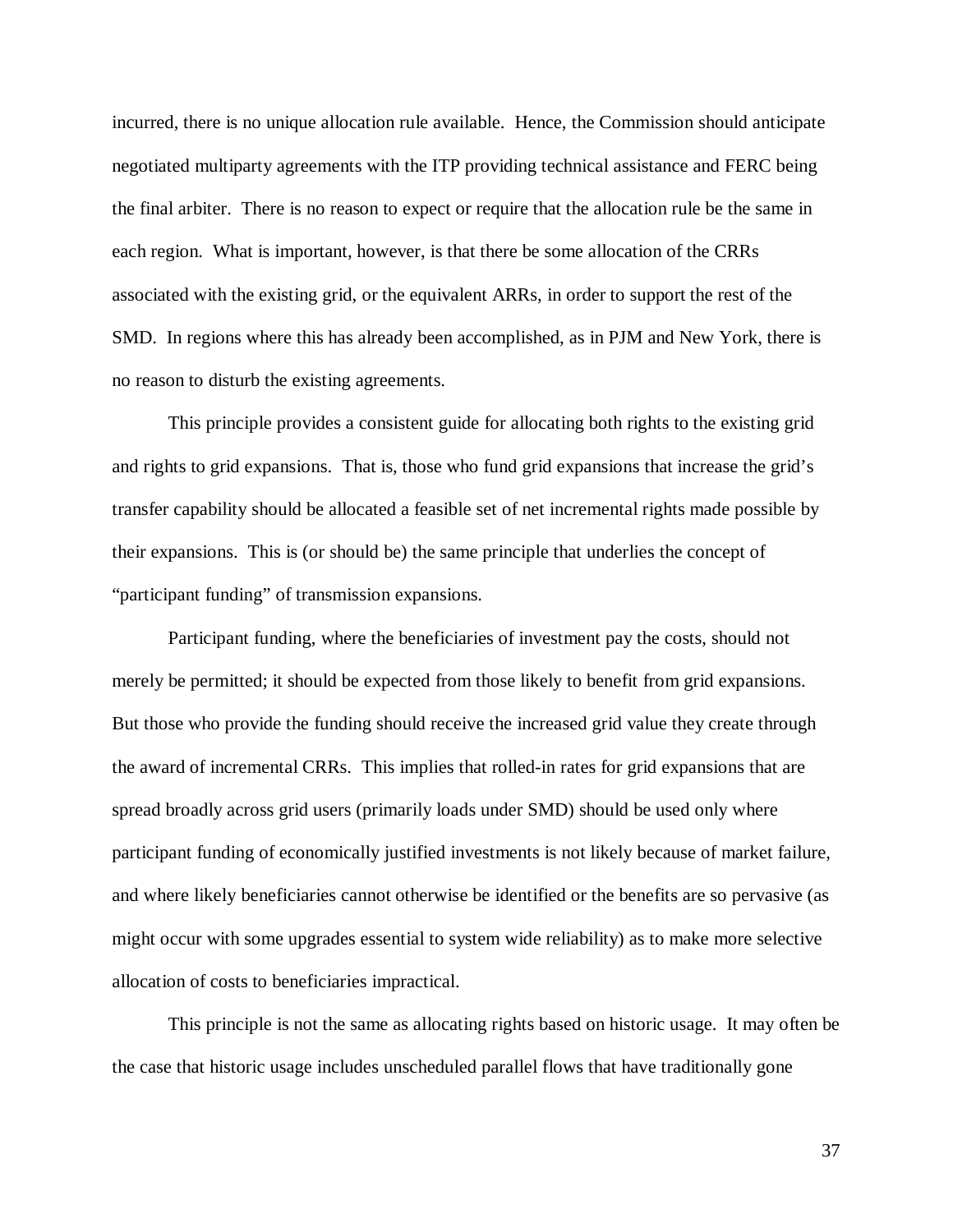uncompensated under the existing contract path scheduling approach. For example, parties with contract path rights may not be contributing to the embedded costs of other systems on which there are parallel flows. Each region will have to address how best to accommodate any equities associated with claims of historic uses without significantly undermining the important principle that those who pay for the grid should receive its economic value.

There will be no simple answers to these allocation questions in the regions. The SMD is on the right track of the general principle, which tries to match benefits and costs. But the particular implementation may necessarily differ in different regions.

# **3. While CRR auctions would allow for an efficient allocation of rights, the Commission should allow each region flexibility in deciding how soon to move to CRR auctions and how to structure those auctions.**

The NOPR anticipates that ITPs would eventually administer periodic bid-based auctions of CRRs. These auctions will help ensure efficient allocation of CRRs and provide for reconfiguration of previously allocated CRRs, thus helping parties align their congestion hedges with their risk management needs.<sup>17</sup> An auction mechanism for all CRRs would also increase liquidity by avoiding any unintended regulatory incentives to withdraw allocated CRRs from the market. The Commission indicates a willingness to allow regions to defer auctions for an initial period while parties gain a better sense of possible CRR values.

Any auction proposal presupposes an agreed-upon approach for allocating the auction revenues. Thus, before moving to auctions, each region must agree on some ARR allocation method, guided by the foregoing principle that those who pay the fixed costs of the grid receive

 $17\text{ }$ 17 For example, periodic reconfiguration auctions can be used to acquire and adjust portfolios of CRRs that provide the aggregate level of risk management that each party seeks, given the aggregate exposure to congestion costs from expected energy transactions. Parties would be free to pursue CRRs that match expected schedules, but the rules need not require that.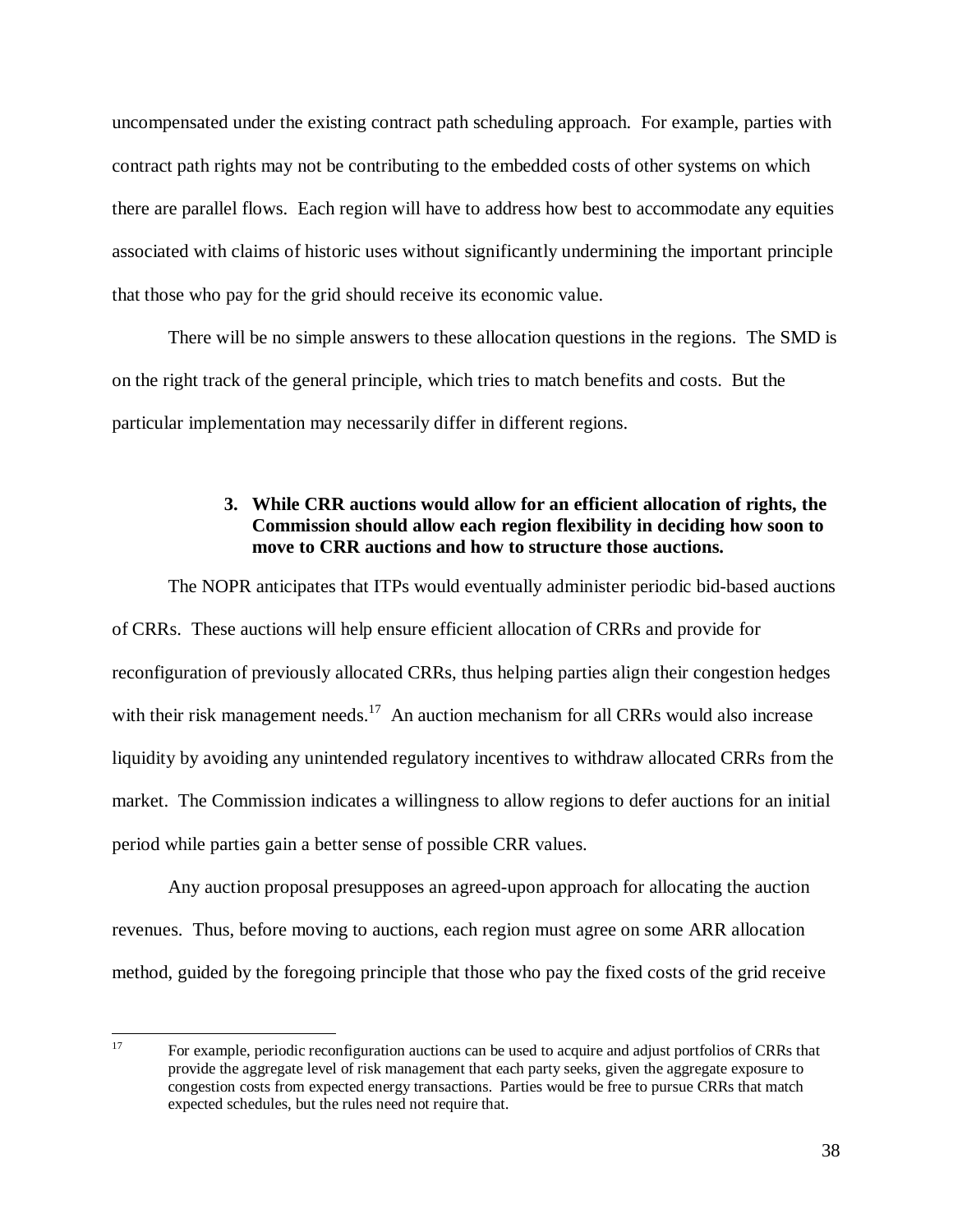the benefits through an allocation of CRRs or ARRs.<sup>18</sup> Hence, choosing to have auctions does not avoid the allocation issues; it requires they be addressed.

The NOPR proposes to require ITPs to first offer point-to-point CRR obligations and defer offering CRR options and/or flowgate rights until issues of simultaneous feasibility and market need are established. NOPR ¶248. This proposal builds on established, workable approaches. It recognizes that simultaneous feasibility is essential to ensure proper funding of the CRR hedges and that these issues are not fully resolved for other forms of CRRs.<sup>19</sup>

# **4. The Commission should not require ITPs to provide on-demand reconfigurations of CRRs.**

The NOPR proposes that the ITP allow CRR holders to exchange ("reconfigure") their CRRs on demand. NOPR ¶252. There are problems in implementing this concept and it is not needed in any event. On-demand reconfiguration could lead to first-come, first-served requests to acquire all remaining CRRs not taken in an auction or allocation process, but without any method to ensure an efficient allocation based on willingness to pay, as would occur in an auction. Each request would need to be subject to a simultaneous feasibility test to ensure the ITP's continuing ability to fund all outstanding CRRs.

Trading of existing obligation CRRs, or even decomposition to and from trading hubs, could occur at any time without requiring participation by the ITP. Hence, there would be substantial opportunities to rearrange portfolios of CRRs. But absent a formal reconfiguration auction, an "on demand" request to reconfigure CRRs would be like asking for exchange of capacity on one pipeline for capacity on another. There would be no simple rule for deciding on

<sup>18</sup> This could occur through direct allocation of the ARRs to those paying for the grid, or through the use of the ARR revenues to reduce transmission access charges.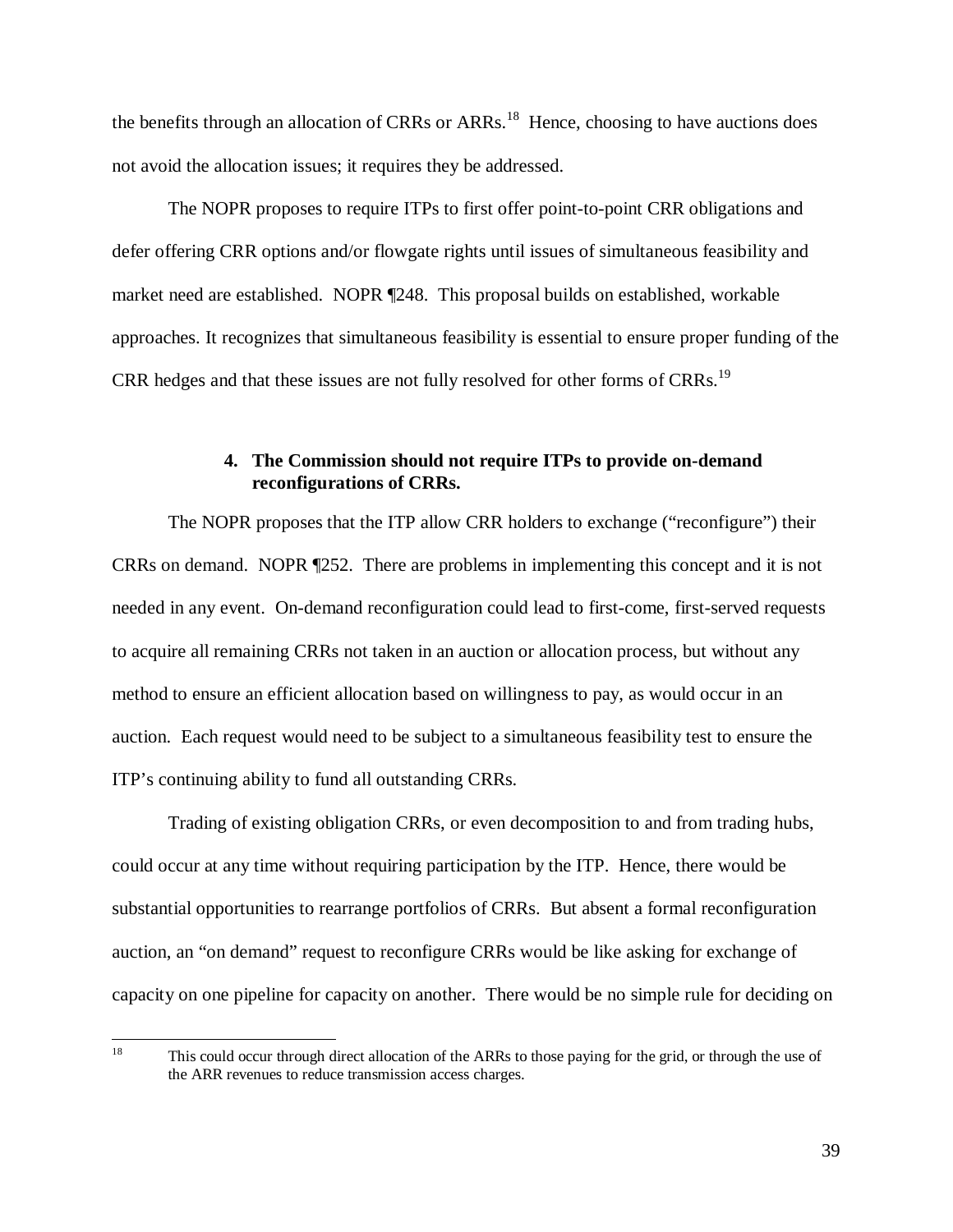equivalence, and the ITP would be soon pressed to consider other requests simultaneously – in other words, to hold a reconfiguration auction. It is not clear what benefit this "on demand" proposal would produce that cannot be achieved through periodic auctions and the NOPR's proposed day-ahead market.

Under the SMD, the day-ahead market and LMP-based settlement process provide the equivalent of automatic reconfigurations of CRRs every day without raising any of the issues in on-demand reconfiguration. In the day-ahead market settlements, parties holding CRRs "cash out" their CRRs, receiving their market value based on the day-ahead LMP prices. These settlements occur whether or not the parties actually schedule transactions matching their CRRs (or any schedules at all). This is equivalent to the parties selling their transmission rights for those hours in the day-ahead market and receiving the market value, based on day-ahead prices. In the same settlements, parties that schedule transactions in the day-ahead market pay a usage charge that reflects the marginal cost of any redispatch required to accommodate their schedules. Again, these schedules need not match the parties' original CRRs. Paying the usage charge is equivalent to buying new transmission rights that match the schedules for those hours, at the dayahead prices. In effect, therefore, the day-ahead market and settlement allow parties to reconfigure their rights: they turn in and are compensated for the CRRs they hold, and they receive and pay for the equivalent of CRRs for the schedules they submit, as though they had exchanged one set of CRRs for another set that now matches their day-ahead schedules. Since these day-ahead reconfigurations can occur every hour for each day-ahead market, there is no need for further on-demand CRR exchanges in the spot market.

 <sup>19</sup> William W. Hogan, "Financial Transmission Right Formulations," Center for Business and Government, Harvard University, March 31, 2002.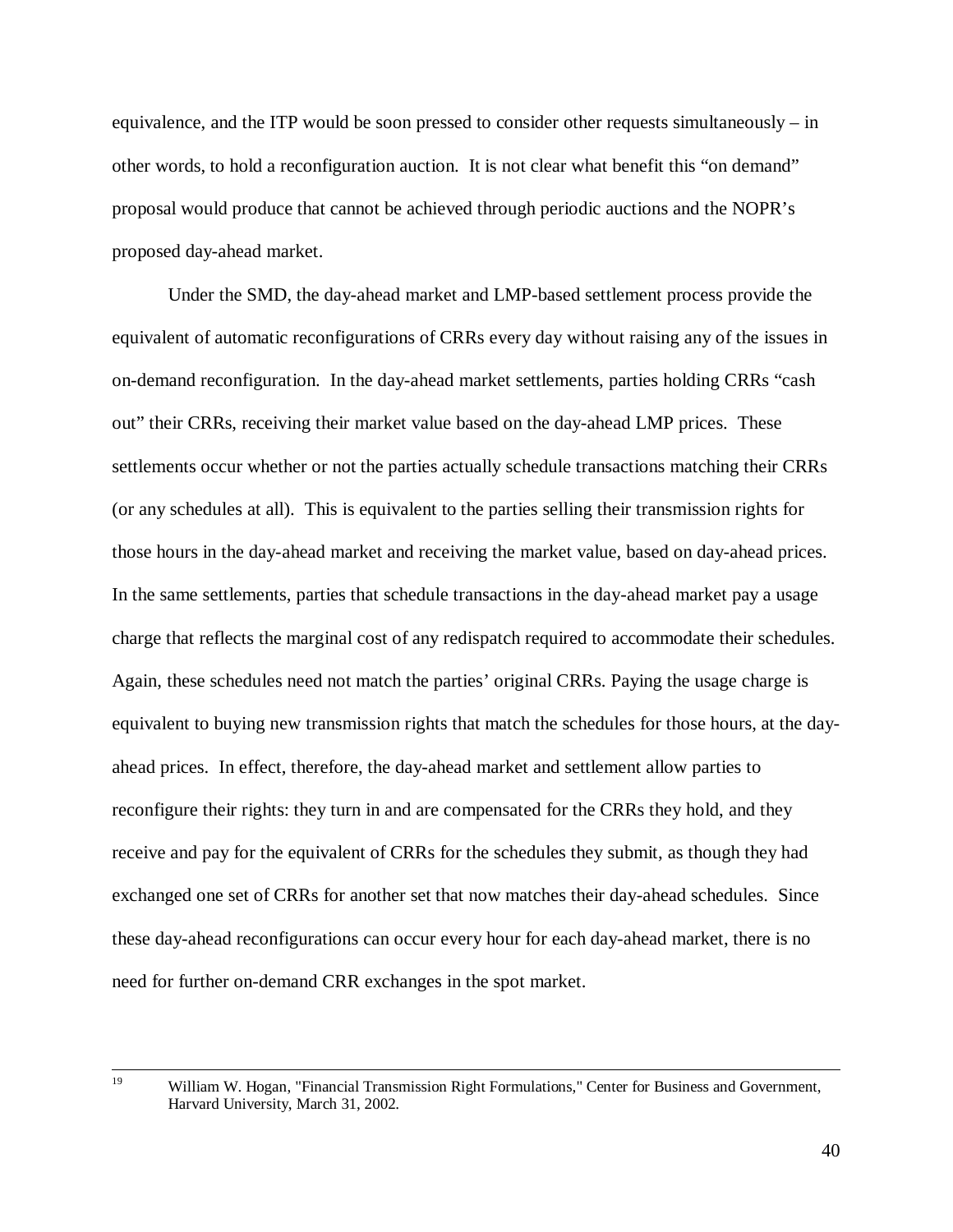Periodic auctions would provide additional reconfiguration opportunities for longer-term CRRs. These are conducted on a monthly basis. The issue, therefore, should not be seen as a need for "on demand" reconfiguration. It would be better to cast the question in terms of the need for more reconfiguration auction opportunities between the day-ahead and monthly cycles. Any request for "on demand" reconfiguration that could not be accommodated in the recurring CRRs reconfiguration auctions or the day-ahead schedules should face a burden to demonstrate that it does not actually create more problems than it solves.

# **5. The Commission should allow alternative approaches for ensuring CRR revenue adequacy.**

The NOPR proposes that transmission owners be liable for CRR revenue shortfalls. However, other approaches would also be compatible with the core of the SMD and a single standard approach is probably unnecessary, at least until inter-regional CRRs become available. For example, revenue surpluses can be carried over and applied to revenue shortages, for defined periods. If shortages remain, CRR funding can be adjusted *pro rata*, as in PJM.

An attraction of the SMD framework is in a connection to providing incentives for transmission owners to maintain the transmission grid and provide innovative methods to increase transmission capacity. Transmission owners could be liable for shortfalls resulting from the failure to maintain the grid but would also be eligible for incentive payments for achieving superior maintenance. The Commission should be open to such innovative incentive proposals. However, there has been little attention given to the exact structure of such incentives and how they would interact with other elements of the market design. For example, while it would be useful to provide incentives for effective maintenance, making the transmission owner liable for all CRR revenue shortfalls would conflate at least two activities over which the transmission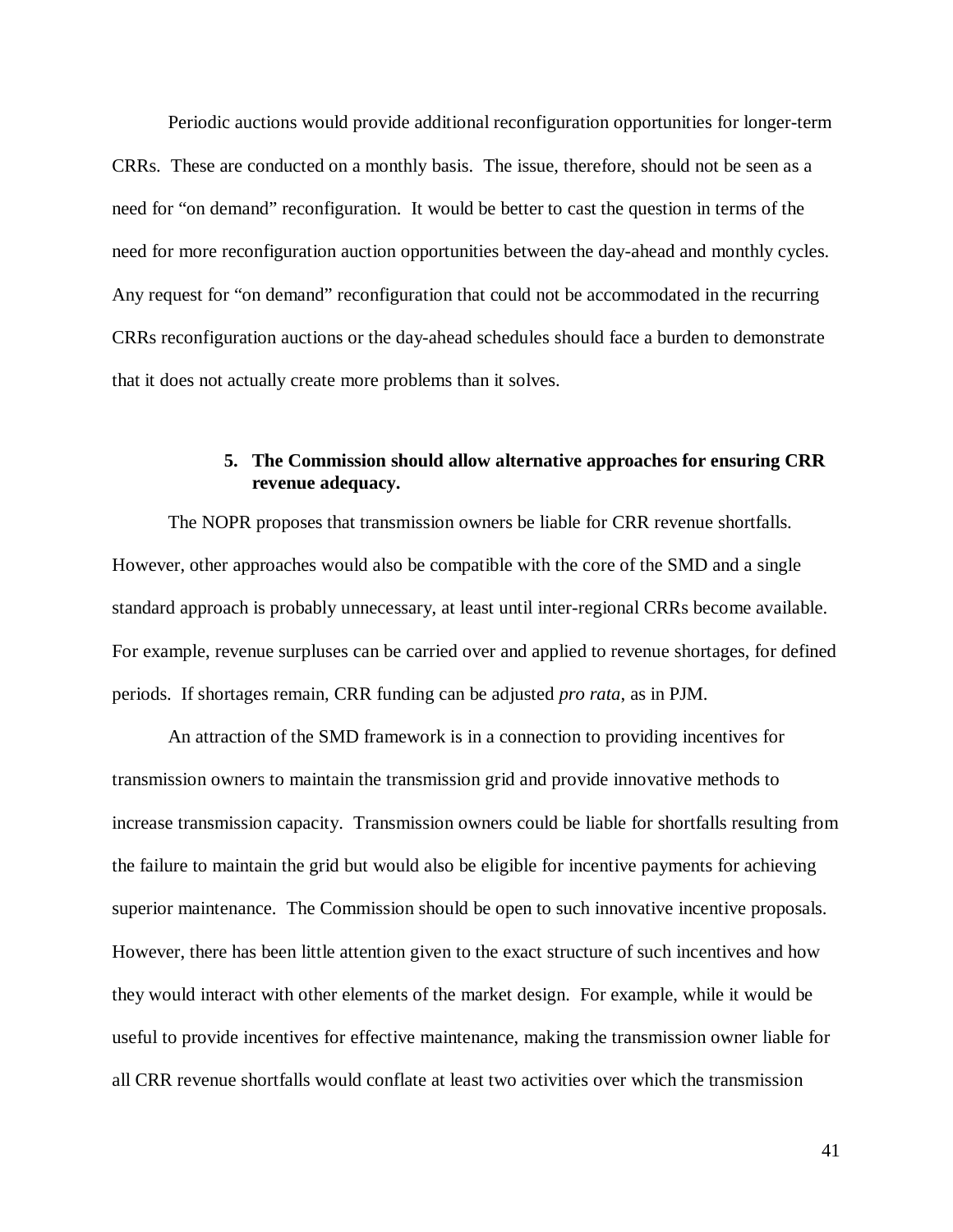owner had no control. A revenue shortfall could arise from the actions of the ITP, or a revenue shortfall could arise because of events like earthquakes not normally associated with maintenance deficiencies. Deciding on the proper balance of liability, allocating individual responsibility for multiple system failures, and providing the positive incentives as well as the negative penalties should be priority items for the attention of SMD development. However, while appropriate to point in this direction, it would premature for the SMD to decide on these details or to impose a single model without further deliberation.

# **III. THE COMMISSION IS CORRECT IN PROPOSING TO UNIFY TRANSMISSION ACCESS UNDER NETWORK ACCESS SERVICE.**

### **A. Network Access Service is a Major Advance Over Previous Notions of Transmission Service.**

The NOPR indicates that the SMD's new transmission service, to be called Network Access Service (NAS), "builds upon the existing Order No. 888 Network Integration Transmission Service…" and combines beneficial features of existing network integration service and point-to-point service. NOPR ¶139. We agree that the new Network Access Service combines the best features of the two existing services and agree that a unified framework will be beneficial to the industry. Moreover, there is a fundamental distinction between the Order No. 888 framework and SMD, and many of the important benefits of SMD arise from this difference.

#### **1. Network Access Service remedies a principal defect in Order No. 888.**

Under Order No. 888, firm point-to-point service is generally available only to the extent that a transaction can be accommodated within existing grid capacity – available transfer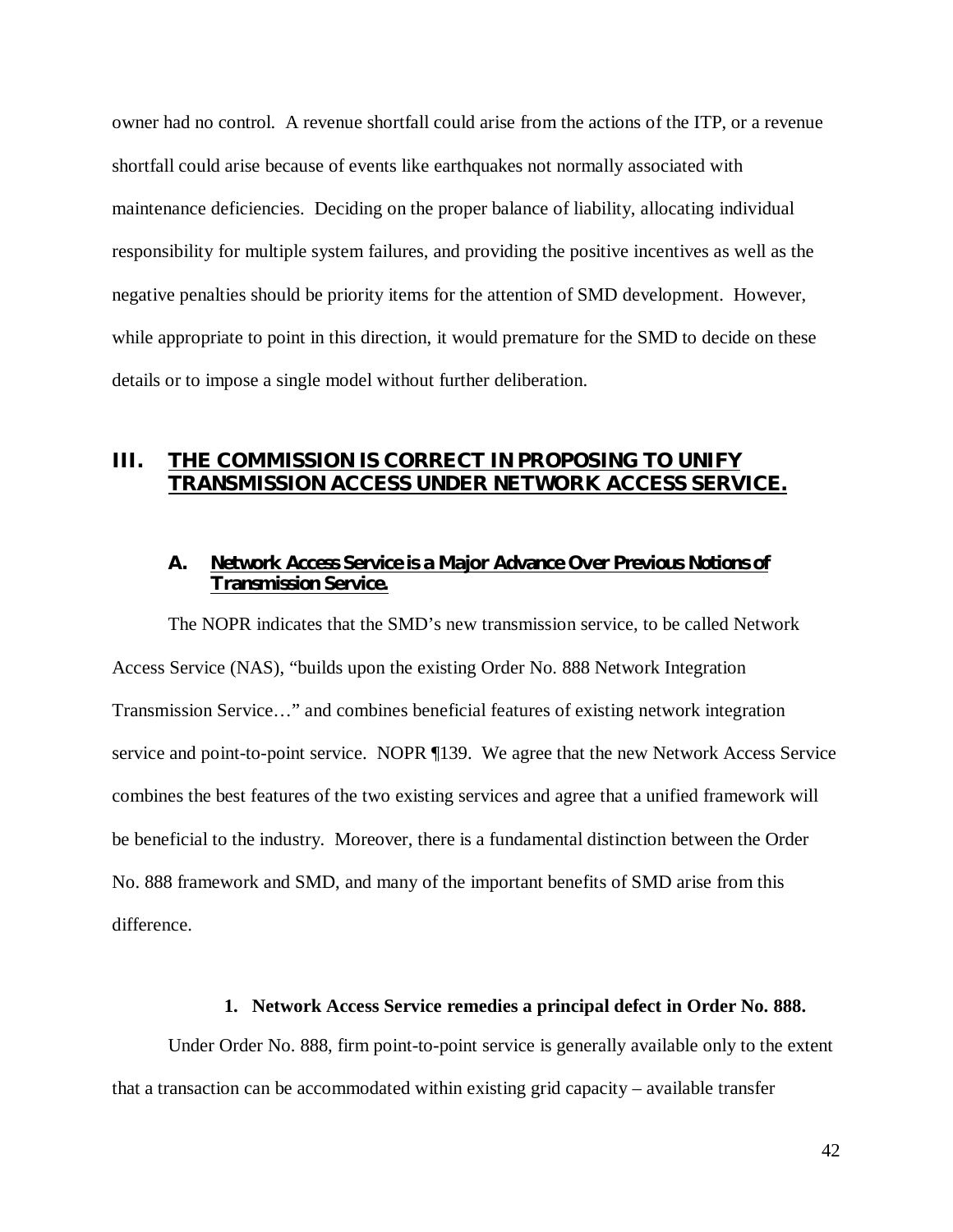capability (ATC) – without requiring any further redispatch of generation.<sup>20</sup> If studies performed in conjunction with transmission service requests indicate that redispatch might be required, firm service need not be granted unless the user agrees to pay for upgrades to allow the transaction to flow without redispatch. If no upgrade is made, then only non-firm service can be granted. In that event, there is no obligation on the part of the system operator to redispatch – to arrange a security-constrained dispatch – to accommodate the service request, even though in most cases redispatch could easily accommodate the transaction.

The Commission recognizes that this is a major drawback of the Order No. 888 framework. NOPR ¶75. Because there is no means to efficiently price redispatch absent the SMD, system operators will not willingly incur the costs of redispatch to support transmission service requests. The inability to offer an efficiently priced redispatch can result in the exclusion of transactions from the grid, even if the transactions would have been economically justified if the customer were required to pay the marginal costs of any needed redispatch. Order No. 888 can thus leave the grid significantly underutilized, or utilized only by non-firm schedules whose delivery is uncertain. And because it has no logical mechanism to price redispatch, Order No. 888 has no way to allocate grid usage efficiently to those willing to pay for redispatch.

The important advance of the SMD over Order No. 888 is that the Independent Transmission Provider will arrange redispatch – through a bid-based security-constrained economic dispatch – to accommodate every request for transmission service and then price and charge for that redispatch using LMP. That is apparently what the Commission means when it says that,

<sup>20</sup> Here we define "redispatch" as resulting from a bid-based, security-constrained economic dispatch, arranged in one integrated process to relieve congestion and balance the system. It is not a "second dispatch."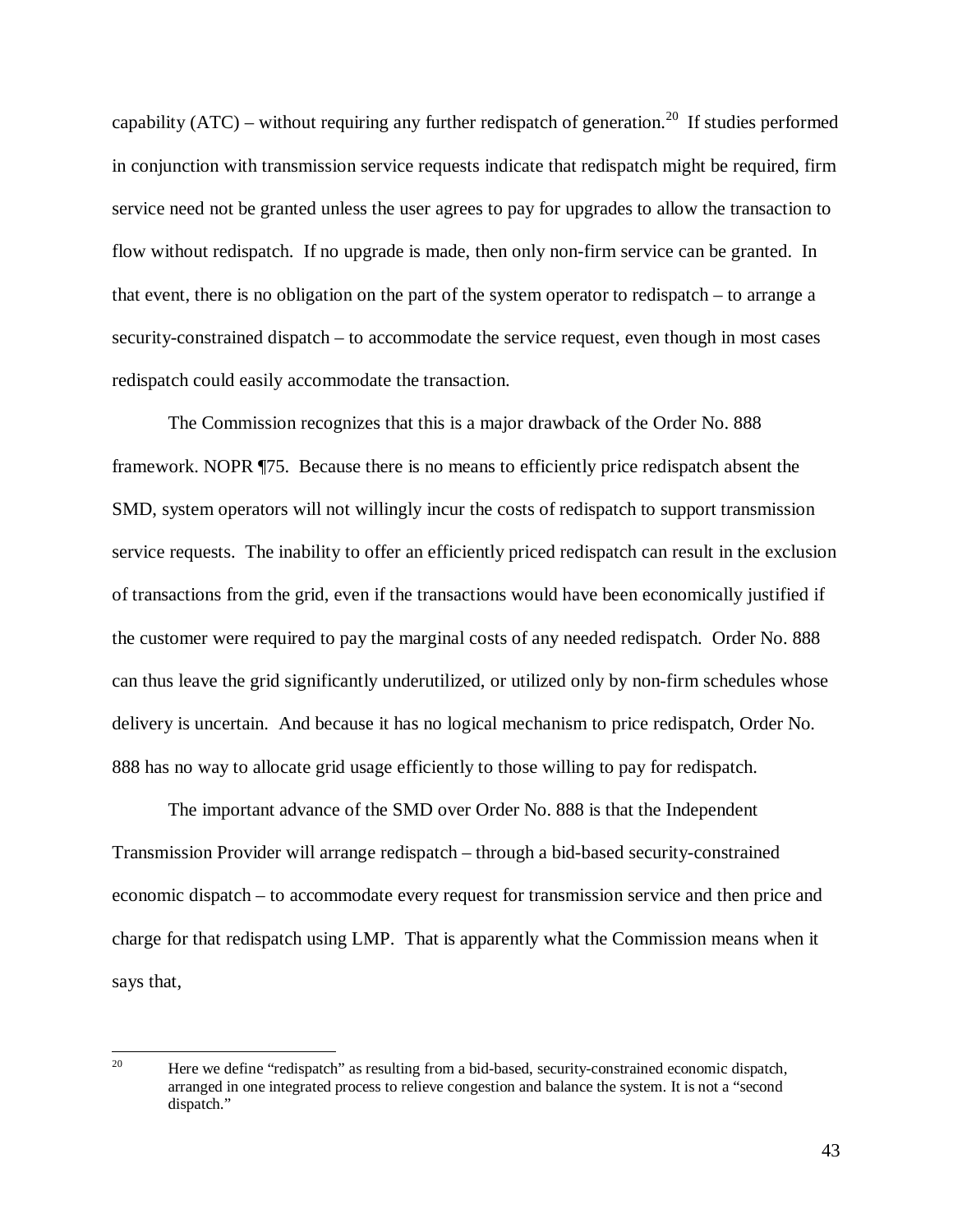"Where there are transmission constraints, the LMP system we propose will price out all transactions and redispatch available generation as needed to accommodate all requests for service." NOPR ¶ 140.

 Under the SMD, the ITP will provide redispatch as long as there are sufficient bids to arrange a security-constrained, economic dispatch and as long as the transmission user agrees to pay a usage charge reflecting the marginal costs of that redispatch, as defined by the differences in locational prices. By unifying all transmission service under Network Access Service, the Commission is in essence saying that all transmission use will be supported by the ITP's security-constrained, economic dispatch and its associated spot market pricing. This is a fundamental change from the operating philosophy that underlies Order No. 888.

### **2. The Commission is correct to unify transmission service under Network Access Service and provide all grid users equal access to that service.**

Because the ITP will arrange redispatch for all transmission requests, and then apply consistent LMP-based usage charges to every proposed grid use, all grid users will be treated in a comparable, non-discriminatory manner. This is not possible under Order No. 888 because some users (e.g., certain network customers and native loads) receive the benefits of a dispatch service (and redispatch for congestion) but other users (point-to-point customers) do not. The Commission can thus unify transmission service under NAS and eliminate discrimination because all uses of the grid are supported through equal access to the ITP's dispatch and its associated spot markets. We therefore agree with the NOPR's basic conclusion, already suggested in Order No. 2000, that non-discriminatory access to transmission requires open, nondiscriminatory access to the system operator's dispatch, with associated spot markets priced at LMP. An efficiently priced spot market based on a security-constrained, economic dispatch and settled at nodal prices, was the missing component in the Order No. 888 framework that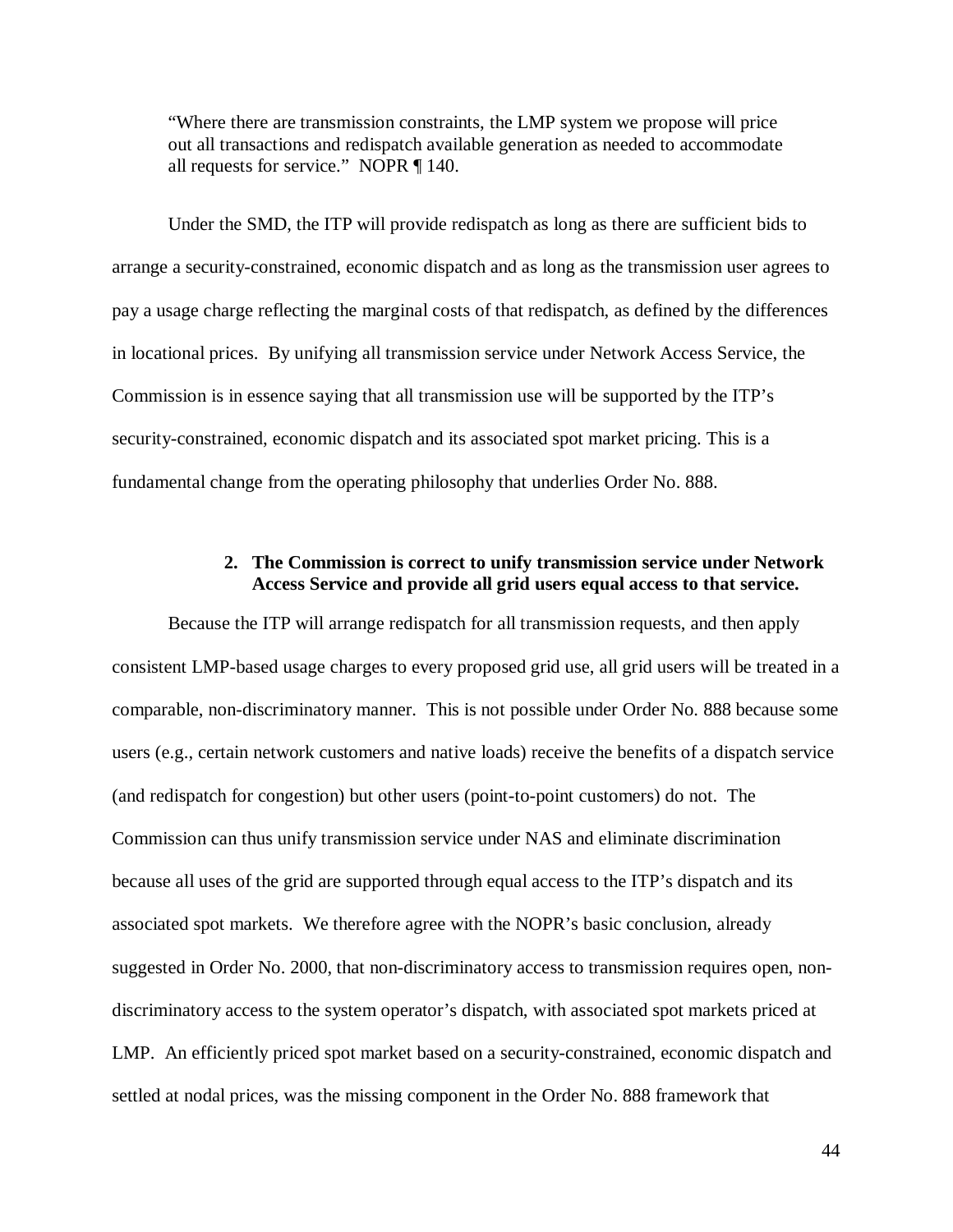prevented the Commission from achieving its statutory mandate of non-discriminatory open access to the nation's grid.

The Commission has correctly concluded that to ensure non-discrimination, the ITP must provide and price its grid coordination services to all grid users/customers on an equal basis. We agree that eliminating the distinctions for non-native loads is necessary to achieve nondiscriminatory open access and efficient use of the grid. However, we do not interpret this as eliminating a "preference" for "native loads" if that implies denigrating the service that native loads receive. Rather, we see the SMD as a proposal to expand and extend the benefits of truly open transmission service to all loads and grid users.

It would not make sense to transfer operating control of the grid and the integrated dispatch service to an Independent Transmission Provider only to have the ITP itself treat some users in a discriminatory fashion. In states with retail choice, the need for equal access to an ITP's network coordination services is obvious. Non-discrimination would require that there be no distinction between "native loads" served by the residual utility or default provider and "native loads" served by competitive LSE/retailers. But the logic of equal access applies even if states do not have retail choice. All electricity consumers are ultimately "native" loads, and all loads are increasingly served by a combination of utility-owned resources and independently owned resources. In the aggregate, final consumers cannot possibly benefit from rules that allow only some of their demands to be met by those who get preferential treatment in terms of grid access while the remainder of their demands are met by resources whose access to the grid is subject to discriminatory treatment and other barriers to entry.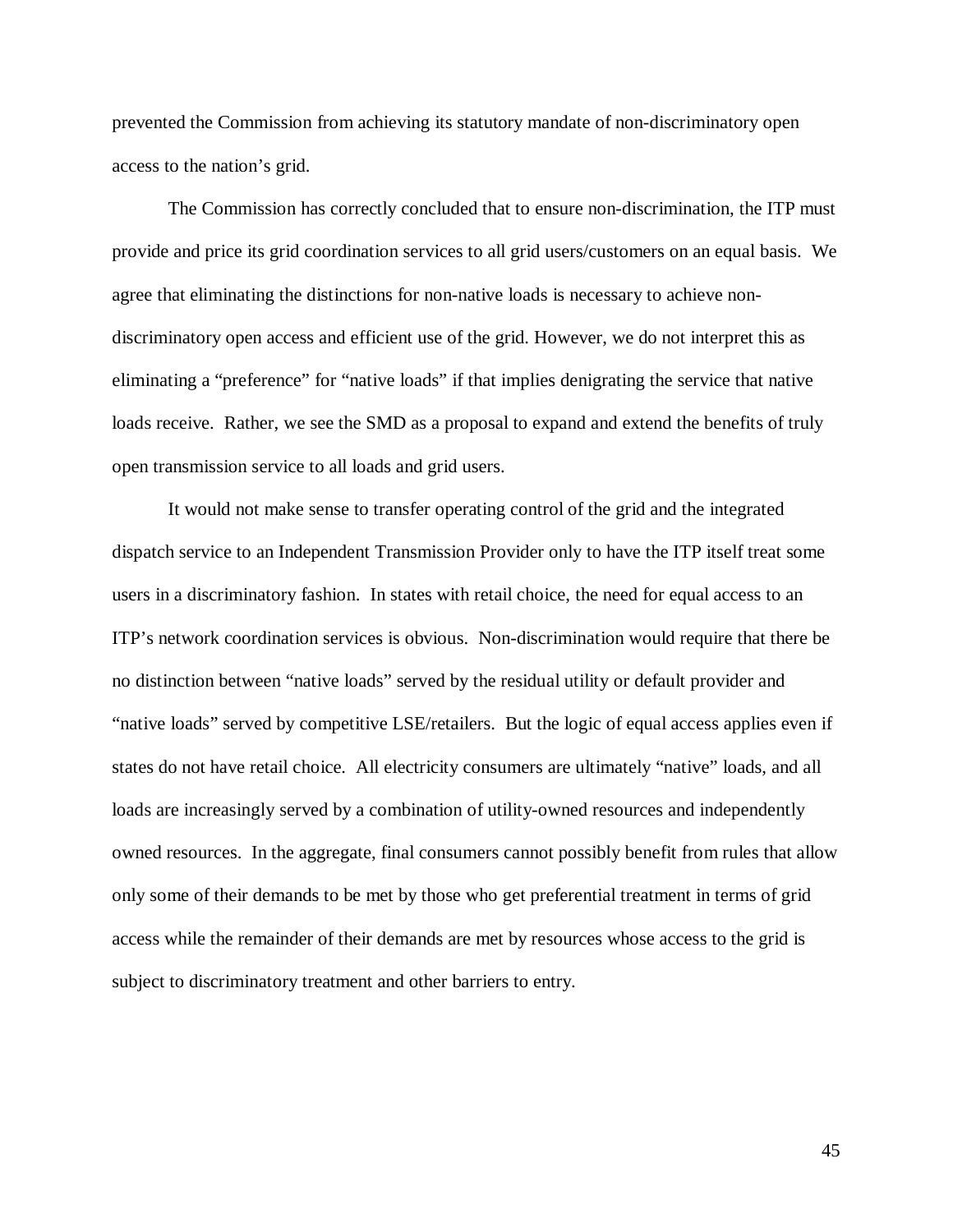#### **3. Network Access Service properly replaces the outmoded "contract path" approaches of Order No. 888.**

SMD also represents a conceptual break from the transportation analogies that underlie the existing *pro forma* transmission tariffs. Under Order No. 888, the transportation terminology sustained the unrealistic concept of contract path scheduling, as though electrons would be physically delivered from "point of receipt" to "point of delivery" along a specific path selected by the scheduling party. *Pro forma* tariffs premised on that concept ignored actual parallel flows and exacerbated congestion on parallel paths, which then required an inefficient set of rules to "unschedule" the grid, using physical curtailment rules (TLR, or Transmission Line Loading Relief) to keep actual flows within grid security limits. In contrast, Network Access Service looks at real flows and handles congestion by arranging and pricing the security-constrained, economic dispatch needed to accommodate each transaction.

While the NOPR describes Network Access Service as allowing a party to "move power" from generators to loads (e.g., NOPR ¶ 141), the SMD framework is not actually based on this misleading transportation imagery. Network Access Service is not about the right to "move" power from one point to another.

NAS can be interpreted as the right to use the grid and receive an integrated set of network coordination services from an Independent Transmission Provider that assures both open access and reliable grid operations. More precisely, NAS can be understood as the right to use the grid to inject (or sell) power at any location, and/or withdraw (or buy) power from any location, to have these actions accommodated by a bid-based security constrained economic dispatch, and to be settled at prices defined by LMP. "Settled" means that injections (or sales) are credited, and withdrawals (or purchases) are debited, at their respective locational prices, which ensures a consistent pricing mechanism for spot and bilateral transactions. All parties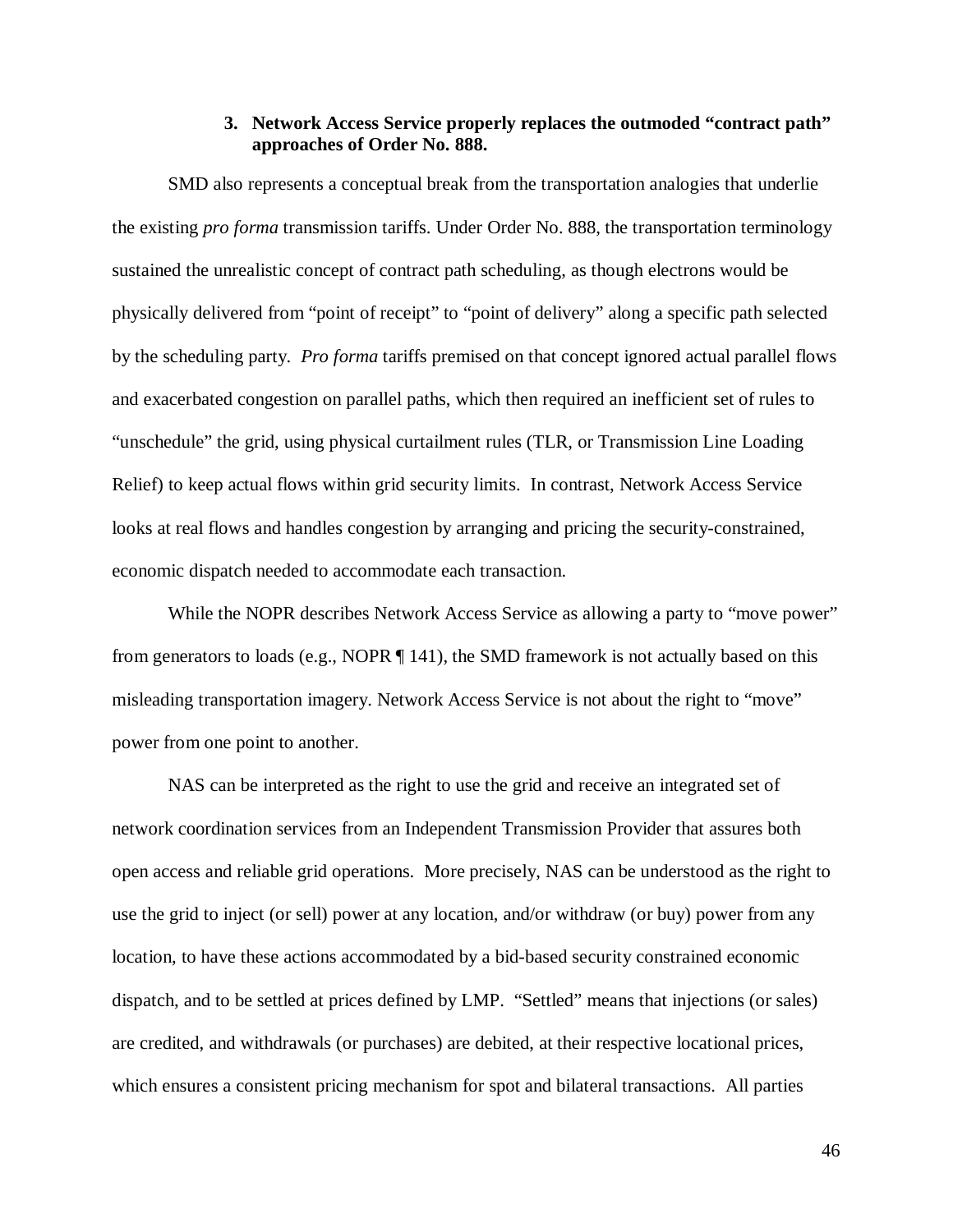receive essential dispatch (balancing and congestion management) and ancillary services, while facing charges (or payments) based on the marginal costs (benefits) that their respective uses impose on the grid. $^{21}$ 

Under NAS, transmission schedules are accommodated through the ITP's securityconstrained, economic dispatch, with usage charges defined by LMP differences at source and sink. In that sense, SMD with NAS can be interpreted to redefine bilateral transactions, not as efforts to physically move power from point A to point B but instead as the net financial effect of injecting (or selling) energy at one location and withdrawing (or buying) energy from another location. From this perspective, bilaterals can be understood as financial contracts between buying and selling parties, rather than unrealistic physical commands placed on the flows across a network.

The NOPR's discussion of "scheduling" attempts to explain this but sometimes resorts to the familiar but inaccurate physical paradigm of Order No. 888. For example, the NOPR (¶144) says,

"Thus, Network Access Service, coupled with Congestion Revenue Rights for the desired points, provides the customers with certainty with respect to delivery and price, comparable to the existing pro forma firm service."

We interpret this to mean that under Network Access Service, "certainty with respect to delivery" will occur because the ITP will provide a bid-based, security-constrained, economic dispatch, not because the ITP will "deliver" a specific customer's generated energy to the customer's loads. The ITP will then (1) use the dispatch to ensure all loads are met; (2) arrange the dispatch to resolve congestion as needed to accommodate any transaction willing to pay

<sup>21</sup> Some ancillary services, such as reactive support, may not be included in marginal cost calculations; the cost can be recovered in an uplift charge.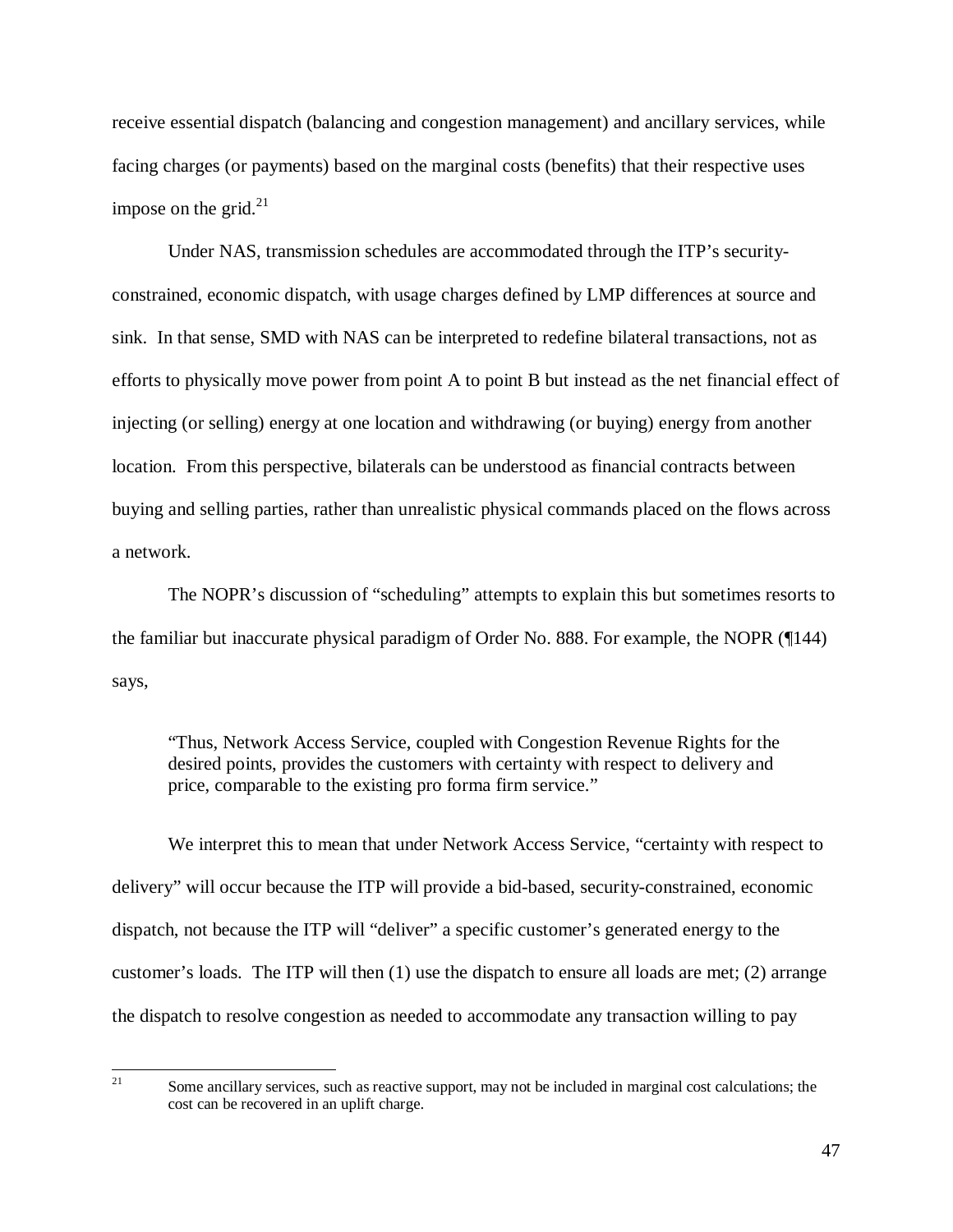congestion redispatch costs; and (3) charge for this service based on LMP prices consistent with this dispatch.

Similarly, according to the NOPR, a "customer would acquire Congestion Revenue Rights to assure price and delivery certainty for its transactions" (NOPR ¶149). While CRRs do allow for price certainty, it is the ITP's dispatch, not the ownership of CRRs, nor even a customer's "scheduling" generation to meet load, that ensures that loads are met with generation in real time.

# **B. A Transition from Existing Transmission Services to Network Access Service Will Be Necessary.**

The NOPR properly recognizes that there are a number of transition issues in moving to the new Network Access Service. We comment here on three issues of particular interest.

#### **1. There will be a transitional need for some point-to-point service.**

The NOPR appears to recognize that point-to-point service will still be required for some transition period to handle schedules between ITPs. NOPR ¶110. This may be essential even between neighboring ITPs under SMD, because their respective dispatches will not initially be coordinated.

In the absence of fully coordinated dispatches across inter-ITP boundaries, each ITP will arrange its own security-constrained economic dispatch using the bids it receives. As long as there are separate bid-based dispatches, each ITP will generate its own set of spot market LMP prices, so the prices in each region will not necessarily be consistent with the prices in the neighboring region. Without a consistent set of prices across the regions, a consistent, unified set of inter-ITP CRRs cannot be defined. Further, without an inter-regional dispatch, the interties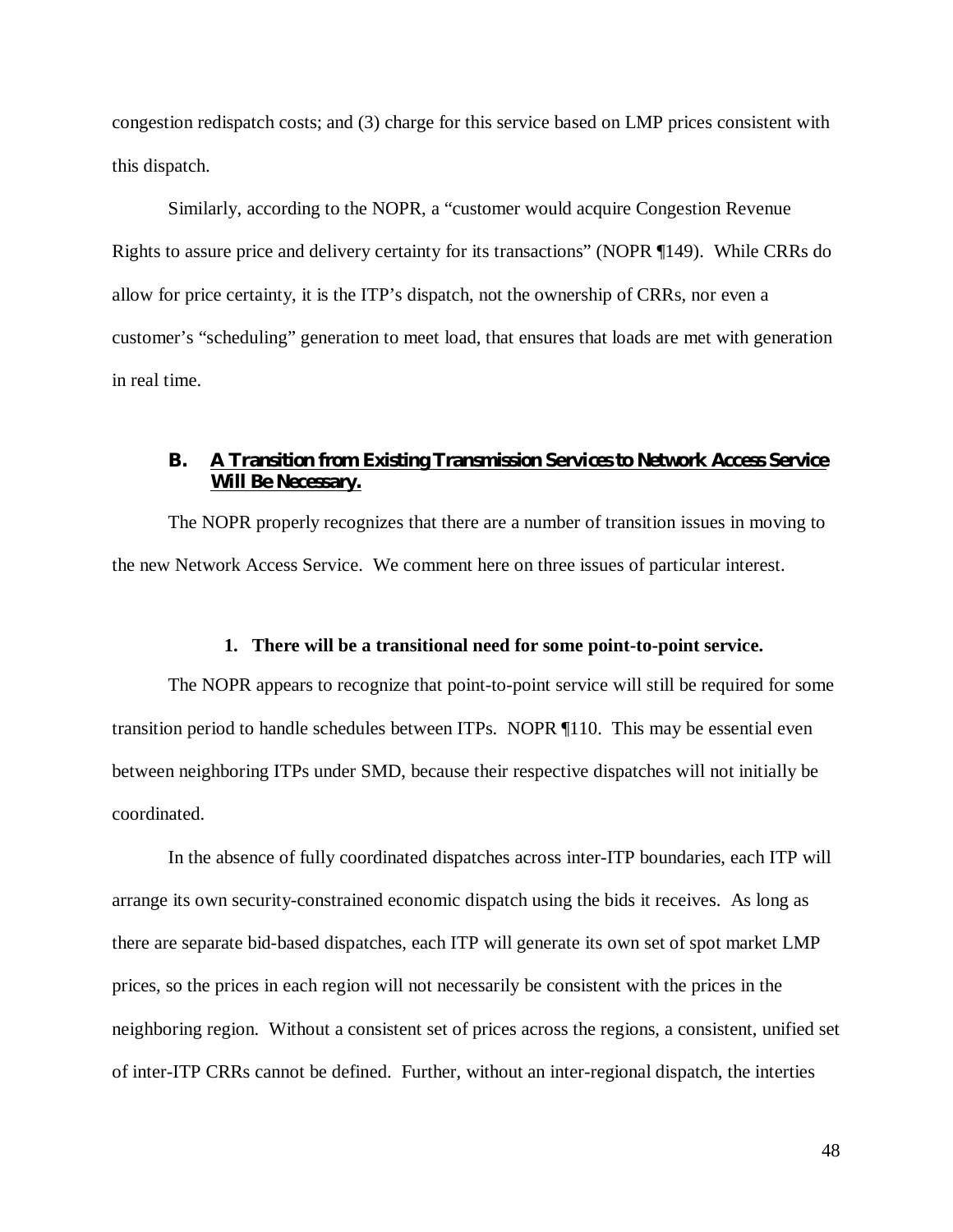between neighboring systems must be scheduled in advance (typically an hour or so), at intervals that are longer than the 5-minute dispatch and spot market intervals anticipated by the SMD. For these reasons, something like existing point-to-point transmission service , as well as some prescheduling mechanism, will still be needed for inter-ITP transactions.

Eventually, it will be possible for neighboring ITPs to coordinate their dispatches so as to achieve a unified inter-regional dispatch with consistent prices that can support inter-regional CRRs. Initial forms of this have been developed for PJM-PJM West and may be developed further as Eastern ISOs and ITPs seek to coordinate their dispatches and associated spot markets. In the meantime, the Commission should allow ITPs to retain point-to-point service to accommodate inter-ITP transactions.

Finally, as discussed further below, the charges for point-to-point services may be important in dealing with seams issues between ITPs or for entities that are not served by any ITP.

# **2. Existing transmission contracts should either be converted to NAS or accommodated under NAS by the contracting transmission owners.**

The Commission proposes to allow those parties with pre-Order No. 888 transmission contracts to convert to the new Network Access Service. This conversion would be done in conjunction with an allocation of CRRs or ARRs, in an effort to place each party in a commercial position more or less equivalent to what it had under the existing agreements.<sup>22</sup> However, the NOPR recognizes that equivalent conversion may not be possible for all contracts and proposes instead that existing contracts be honored by the transmission owner, which would support the contracts by taking service under the Network Access Service pro forma tariff.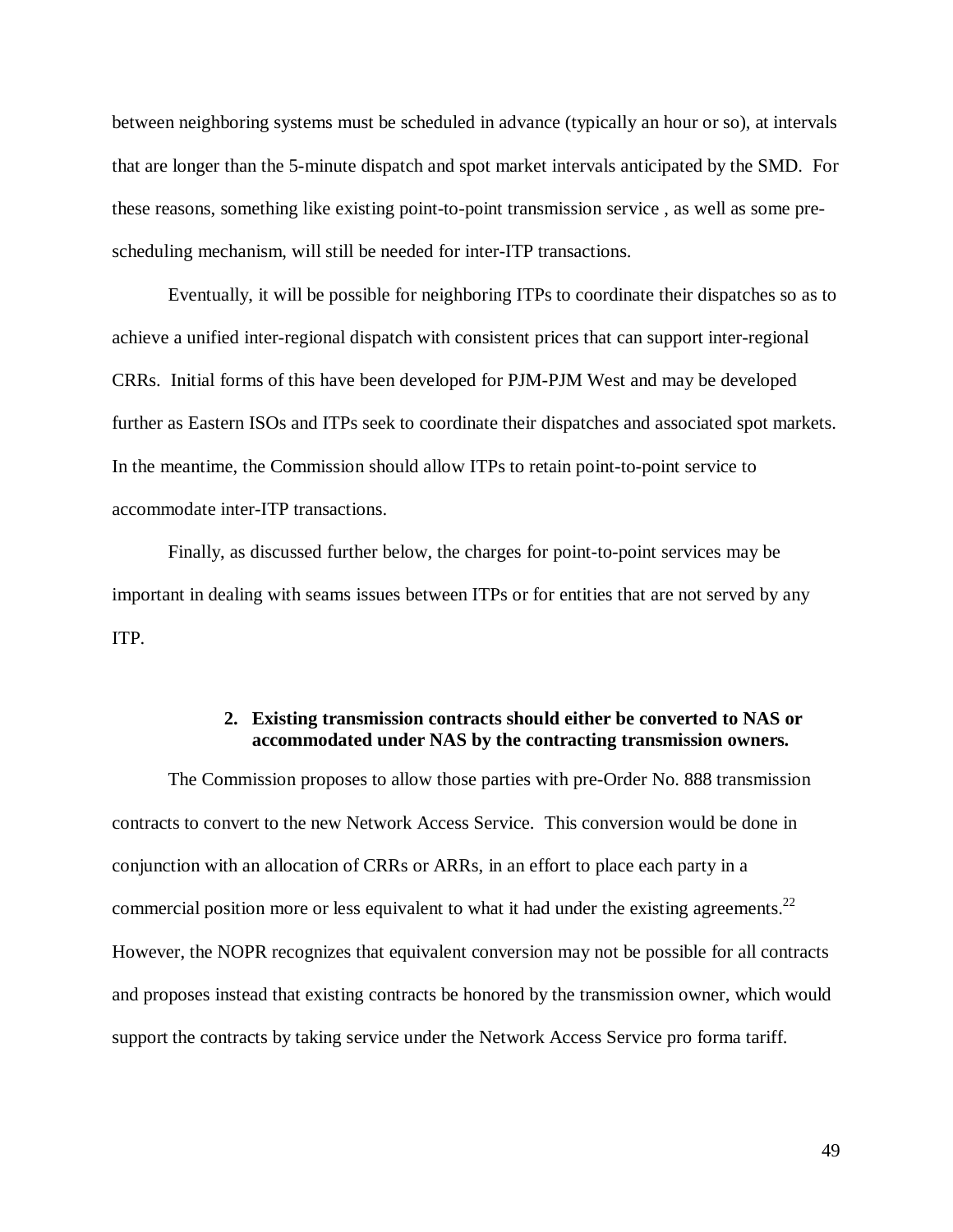NOPR ¶370. The transmission owner would then be responsible for meeting its contractual obligations to the contract customer. For example, it could be responsible for scheduling all transactions under those contracts but doing so under the rules for NAS. NOPR ¶371. This would allow all scheduling to be done under common rules, but it would also mean, for example, that transmission owners would be responsible for paying any congestion-related usage charges associated with those schedules implemented under the existing contracts. Any allocation of CRRs would therefore go to the transmission owner.<sup>23</sup> NOPR  $\P$ 374

We believe this is a reasonable approach, because it encourages conversion to the new system, provides mechanisms to protect the owner's revenue requirements and allows consistent scheduling practices during the transition. The alternative has been to allow those with existing transmission contracts to function under the contract provisions, even though these are often inconsistent with the market rules that apply to other transactions. For example, parties may have physical scheduling rights that require the ITP to physically reserve capacity on the system even if the contract party does not intend to schedule any transactions under the contract. This can lead to "phantom" congestion with increased usage charges or preclude other users from gaining access. Or it may encourage other parties to wait until real time to schedule their transactions with the expectation that large amounts of unused transmission capacity will become available at the last hour. In these cases, it would be preferable to require the transmission owner to arrange any schedules under the contract within the common scheduling rules of the ITP. The owner would pay any congestion-related usage charges.<sup>24</sup>

<sup>&</sup>lt;sup>22</sup> Equivalent CRRs may sometimes need to be "options" rather than "obligations" to handle cases in which the contracting party does not have an obligation to either schedule or pay congestion charges.

<sup>&</sup>lt;sup>23</sup> A transmission owner would also have the right to file pursuant to Section 205 of the Federal Power Act in the event that these arrangements were insufficient to meet its revenue requirements.

<sup>&</sup>lt;sup>24</sup> We do not think it necessary for the Commission to disturb conversion agreements already reached in PJM and New York.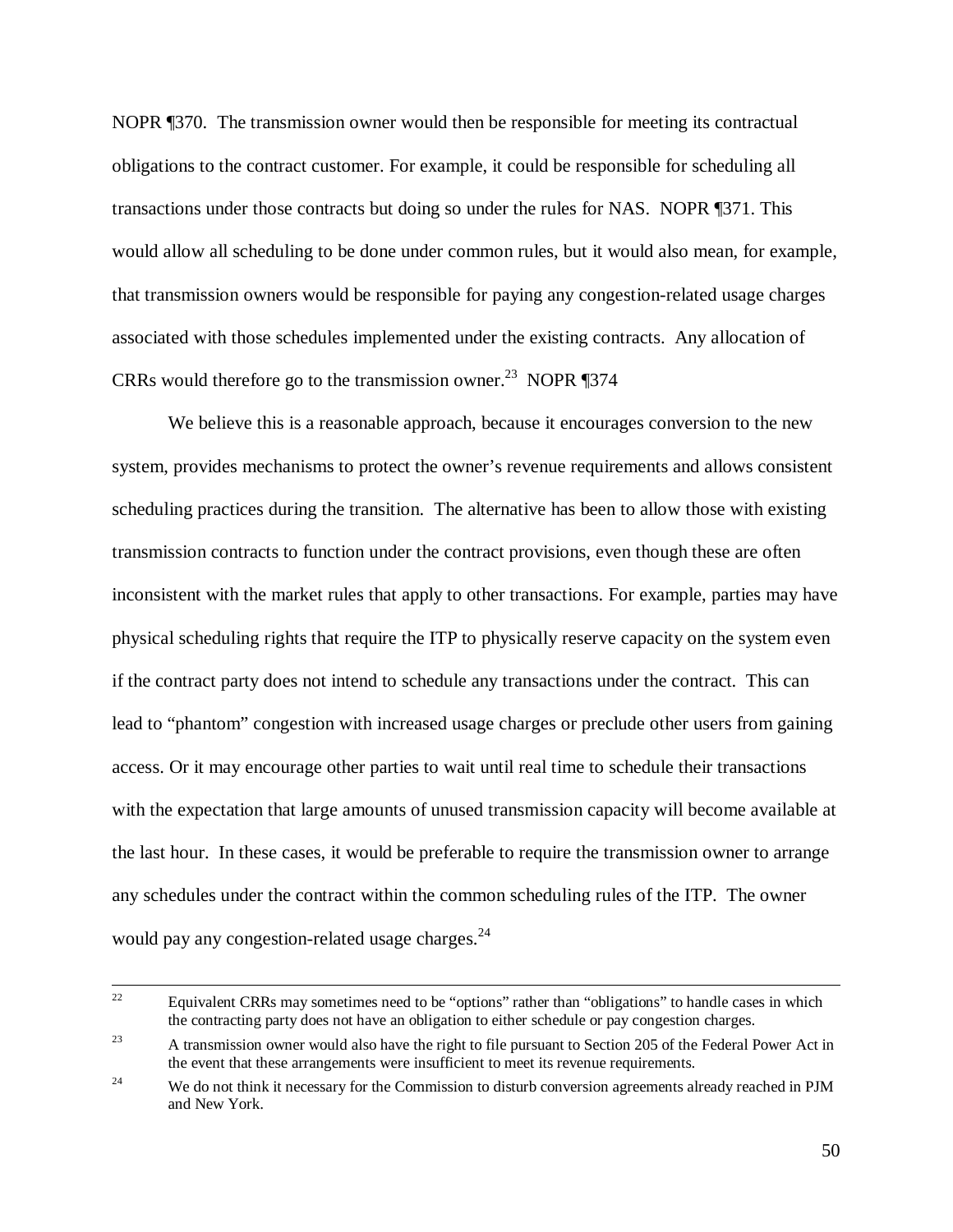### **3. The Commission should reconsider its proposal for an interim tariff. A fair transition to NAS cannot occur without the essential pricing and dispatch components of SMD.**

The NOPR proposes that "the transmission component of bundled retail service must be taken under an open access transmission tariff" in order to eliminate discrimination in favor of a transmission owner's bundled retail customers. NOPR ¶¶117-118. The elements of SMD will eventually eliminate this discrimination, but in the interim, the Commission proposes to require that bundled retail load be placed under the existing *pro forma* tariff. NOPR, Appendix A. Bundled retail customers would then be served by the transmission provider using Order No. 888's network integration service.

We are not convinced the interim tariff is worthwhile. Comparable treatment between various customers is not possible without comparable pricing of the necessary grid coordination services, including the dispatch that provides balancing and congestion management. Comparable pricing cannot occur in the absence of open, bid-based spot markets priced at LMP.

The NOPR proposes that service to native load customers under the interim tariff be comparable to other network customers when dealing with congestion, curtailment and other issues. In the event of redispatch to manage congestion, an occurrence that would be common, there would be no LMP pricing, and uplift costs for redispatch would be allocated to all customers on the basis of load ratio shares. The NOPR does not define how prices for imbalances would be determined, but this framework appears to be a form of non-locational, uniform pricing for congestion and imbalances similar to that used unsuccessfully by PJM prior to implementing LMP. In a fully regulated system, the absence of choice might render these inefficient pricing mechanisms less harmful. However, there could be problems with the interim tariff in regions that allow some degree of competition and retail choice. We are not convinced this represents an improvement over existing conditions, notwithstanding the Commission's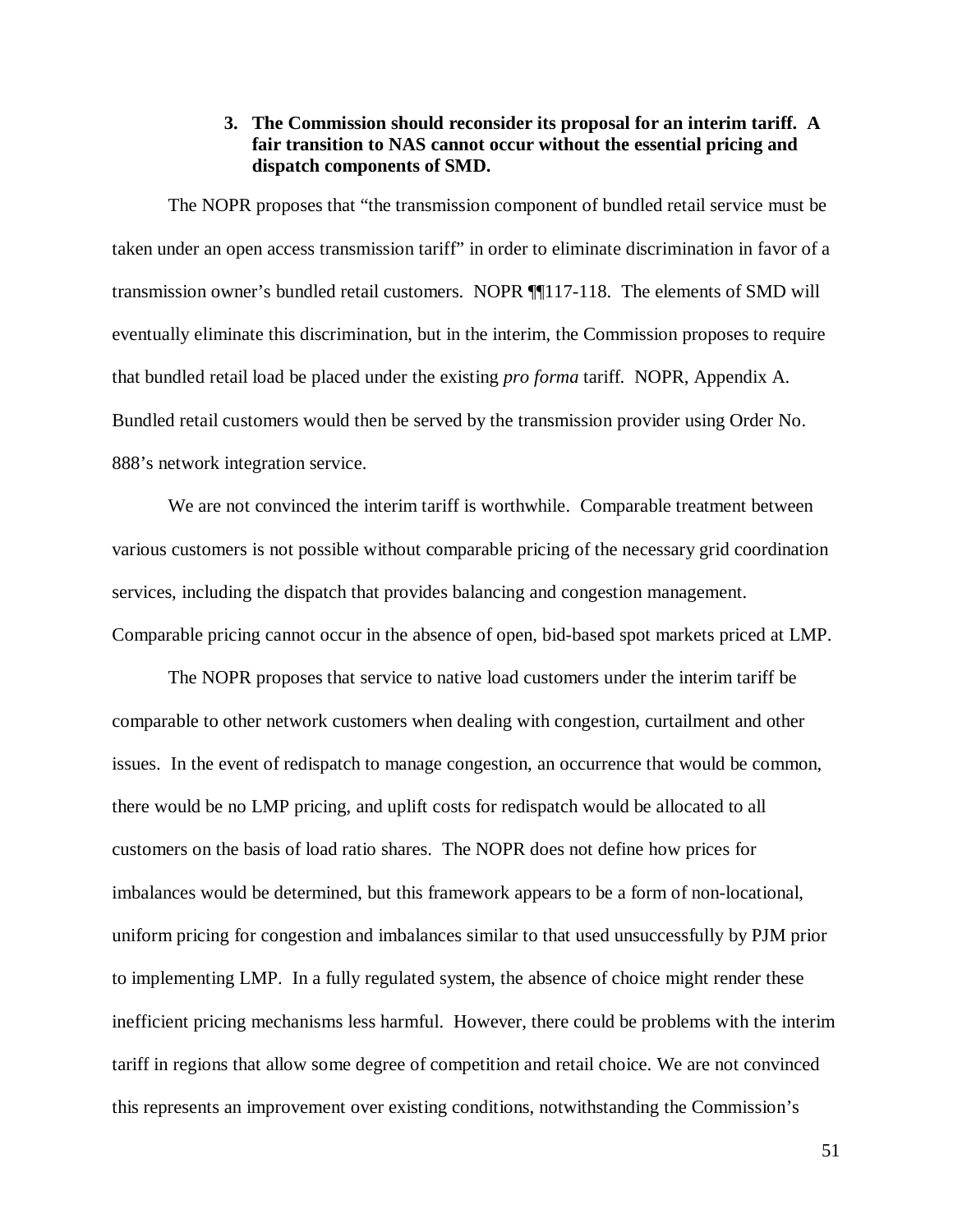desire to eliminate current preferential treatment. It is not clear what benefits would accrue to a region that was forced to provide "comparable" service under the existing *pro forma* tariff but had no means for defining comparable pricing for the essential services that support transmission usage.

Again we emphasize that the highest priority should be to create the open real-time spot market using the SMD framework of a bid-based, security-constrained, economic dispatch with locational prices. Since some balancing mechanism with associated pricing must be put in place, it would be best to move immediately to embrace this core of the SMD proposal. It is not that hard to take this step, and as experience has shown, failure to have a consistent spot market creates many new problems and provides no real benefits.

# **C. The Commission Proposals for Recovering Transmission Revenue Requirements Should Support the Competitive Market Structure of SMD.**

The NOPR proposes that "transmission owners recover embedded costs through an access charge assessed mainly to load-serving entities, based on their respective shares of the system's peak load." NOPR ¶169. The access charge would be assessed primarily on loads, not generators. In addition, "through" and "out" transactions would not pay access charges, to avoid rate "pancaking." In RTOs combining multiple transmission systems, internal pancaking would be avoided through a license place approach. NOPR ¶170. We agree with these basic approaches, subject to some caveats.

A license plate approach for access charges makes sense as a way to avoid both intra-RTO and inter-RTO rate pancaking, is consistent with the core elements of the SMD, and is consistent with the proposed long-run policy for transmission investment; it need not be limited just to a transition period. Further, while some regions may agree to transition to postage stamp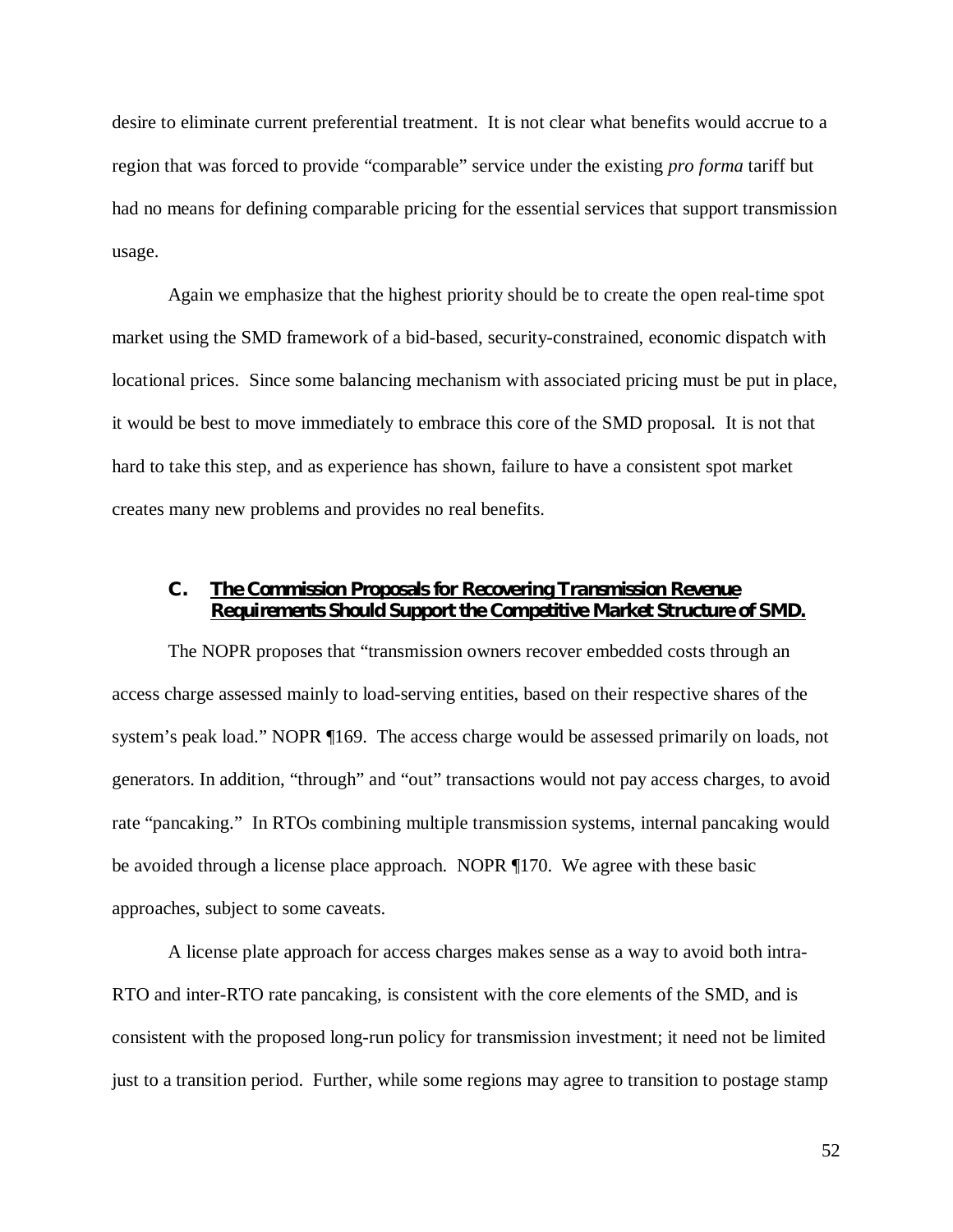access charges, we believe requiring postage stamp rates would be a mistake. License plate access charges can eliminate pancaking of rates for transactions, and there is no reason that access charges be the same everywhere. To the contrary, under the postage stamp approach, equalizing access charges for existing assets would create cost-shift issues where none currently exist, while equalizing access charges going forward would directly contradict the proposed policy for transmission investment, which seeks to charge beneficiaries for the investment costs of future upgrades, while awarding to those who pay the embedded costs the incremental CRRs made possible by the upgrades.

### **1. Applying access charges to exports is probably needed as an interim measure.**

By applying access charges primarily to loads, the Commission's proposal would discontinue the practice of applying an access charge to exports. We agree that access charges on exports can eventually be eliminated on inter-ITP transactions. However, it may be necessary to retain such charges for exports to entities that are not participants in any ISO/ITP. Once the rules are clearer regarding the treatment of non-participants, export charges can be reduced (as in PJM) and gradually phased out.

# **2. The Commission should avoid prescribing complex mechanisms for reallocating embedded costs that were previously recovered from "out" and "through" transactions.**

The NOPR assumes that some transition mechanism will be needed to mitigate the shift in embedded cost responsibility once access charges are recovered primarily from loads and no longer recovered from "through" and "out" (exports) transactions. NOPR ¶¶179-189. This is correct. However, it is not clear that either of the NOPR's alternative proposals would be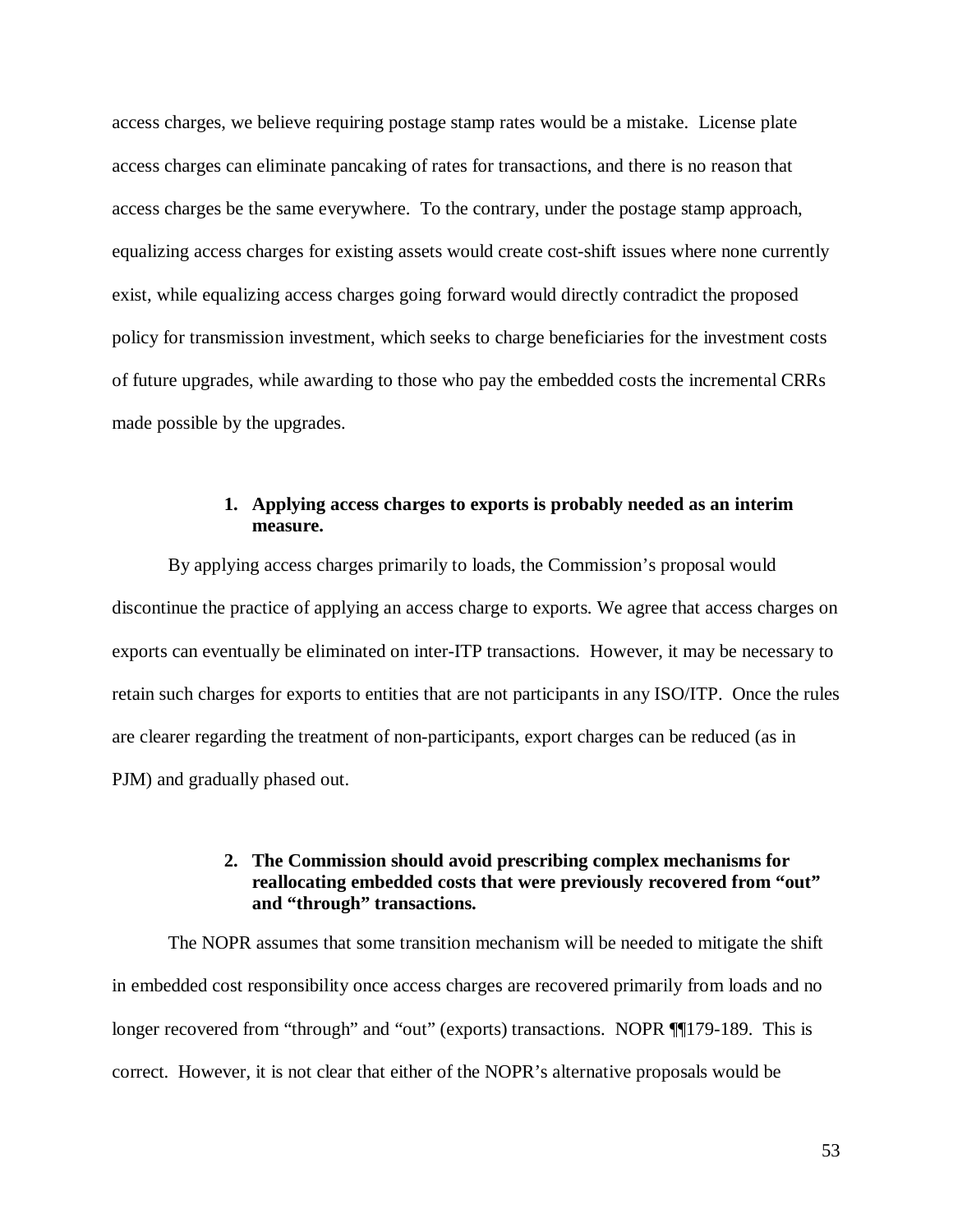appropriate or would need to be standardized. The core features of the SMD depend only on the use of some allocation method that does not counteract the incentives for operation and investment. The particular allocation rule is not that important, and there could be regional variation in this matter. Neighboring RTOs should be free to develop mechanisms to reallocate embedded cost responsibility if they find it helpful in RTO formation. But requiring a particular agreement as a condition of RTO formation could be counterproductive and delay new RTOs.

Further, it is not clear that every region will find the net effect of eliminating "through" and "out" charges to be detrimental, once SMD is in effect. While there may be some change in the access charges paid by local loads, these will be offset by other benefits. For example, the elimination of access charge pancaking and the introduction of Network Access Service will expand open access and eliminate discrimination, so both exporting and importing regions should see benefits in more efficient prices and better access to regional markets.

## **3. CRRs should be allocated to point-to-point customers that continue to contribute to embedded costs.**

The Commission seeks comments on whether existing point-to-point customers who currently pay access charges as a contribution to embedded costs should receive an allocation of CRRs. Under the NOPR, these customers would not contribute to embedded costs, which would be paid primarily by loads. The Commission presents two options for handling this situation, but we do not see them as mutually exclusive. As discussed above, a workable principle for allocating CRRs is that those who contribute to the embedded costs of the system should receive an allocation of CRRs (or ARRs). NOPR ¶171. Under this principle, it would be appropriate to allocate CRRs to those point-to-point customers who continue to contribute to embedded costs.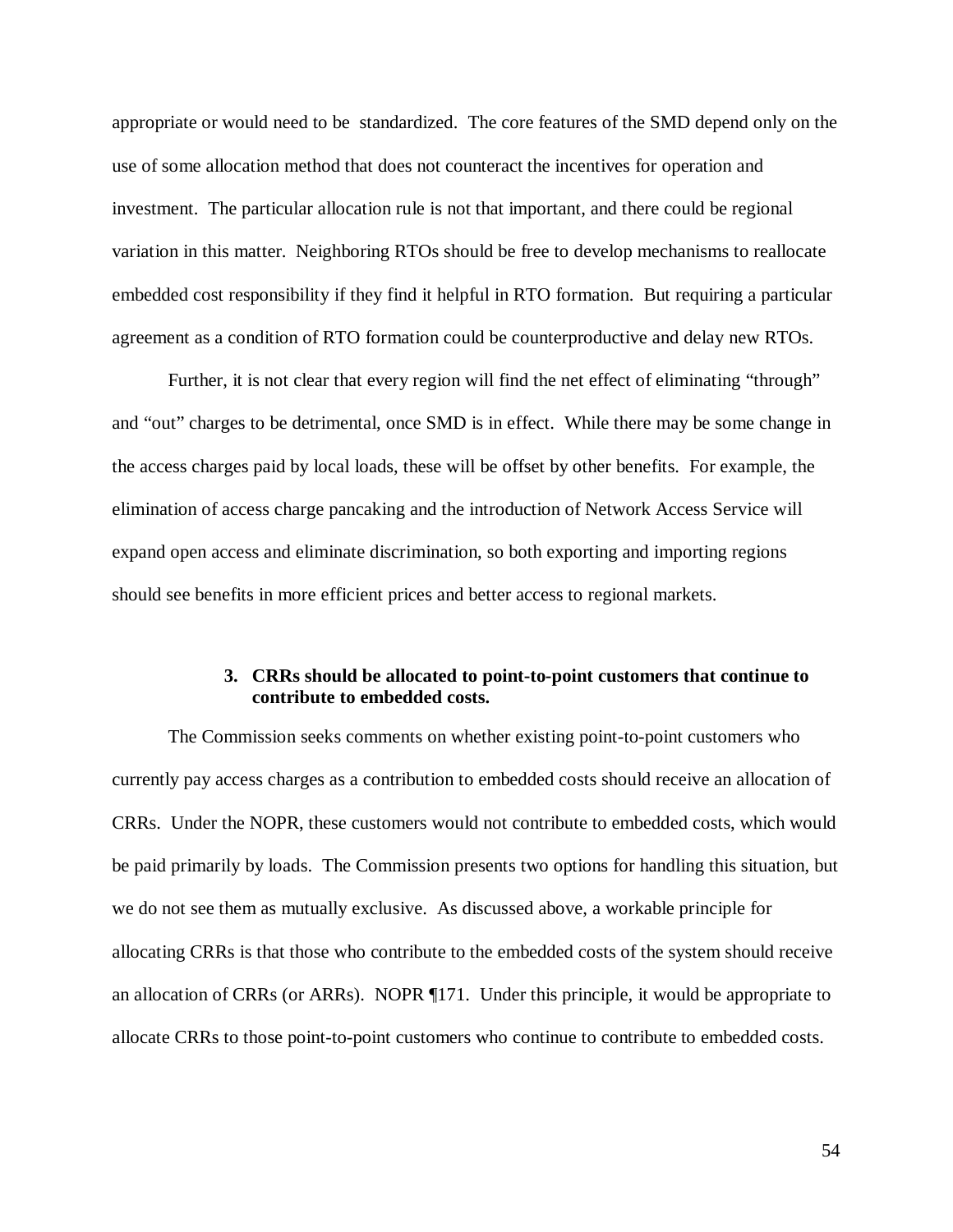If a customer elected to discontinue contributing to embedded costs under the new tariff, it should not receive an allocation of CRRs.

### **4. Proposals for socializing grid investment costs should be avoided to the extent practical.**

The Commission expresses concerns about what it perceives as inadequate investment in transmission to keep pace with load growth and the increase in generation investments and interregional trading. It attributes this concern to the difficulties of siting new transmission and the problems that arise when transmission upgrades that benefit one region, such as by relieving congestion between lower-cost generation and loads, must be made in another region that receives few, if any, benefits. Given these concerns, an important question is whether rolled in pricing or some other approach should be favored to encourage adequate grid investments. Under "rolled in" pricing for network upgrades, all users would pay a share of the upgrade costs, even for upgrades required for new generator interconnections to allow the generator to access the regional market. NOPR ¶¶191-194.

In general, we view these approaches in both the SMD NOPR and the proposed Generator Interconnection rules as both unnecessary and inconsistent with the core elements of the SMD. Under SMD, efficient spot market prices and associated usage charges reflect the locational effects of congestion and losses. LMP-based charges provide incentives for both generator interconnections and network upgrades. While siting issues and local concerns are present in any event and must be addressed, the core problem until now in non-LMP regions has been the absence of appropriate price incentives, a flaw that the SMD with locational marginal pricing will largely correct.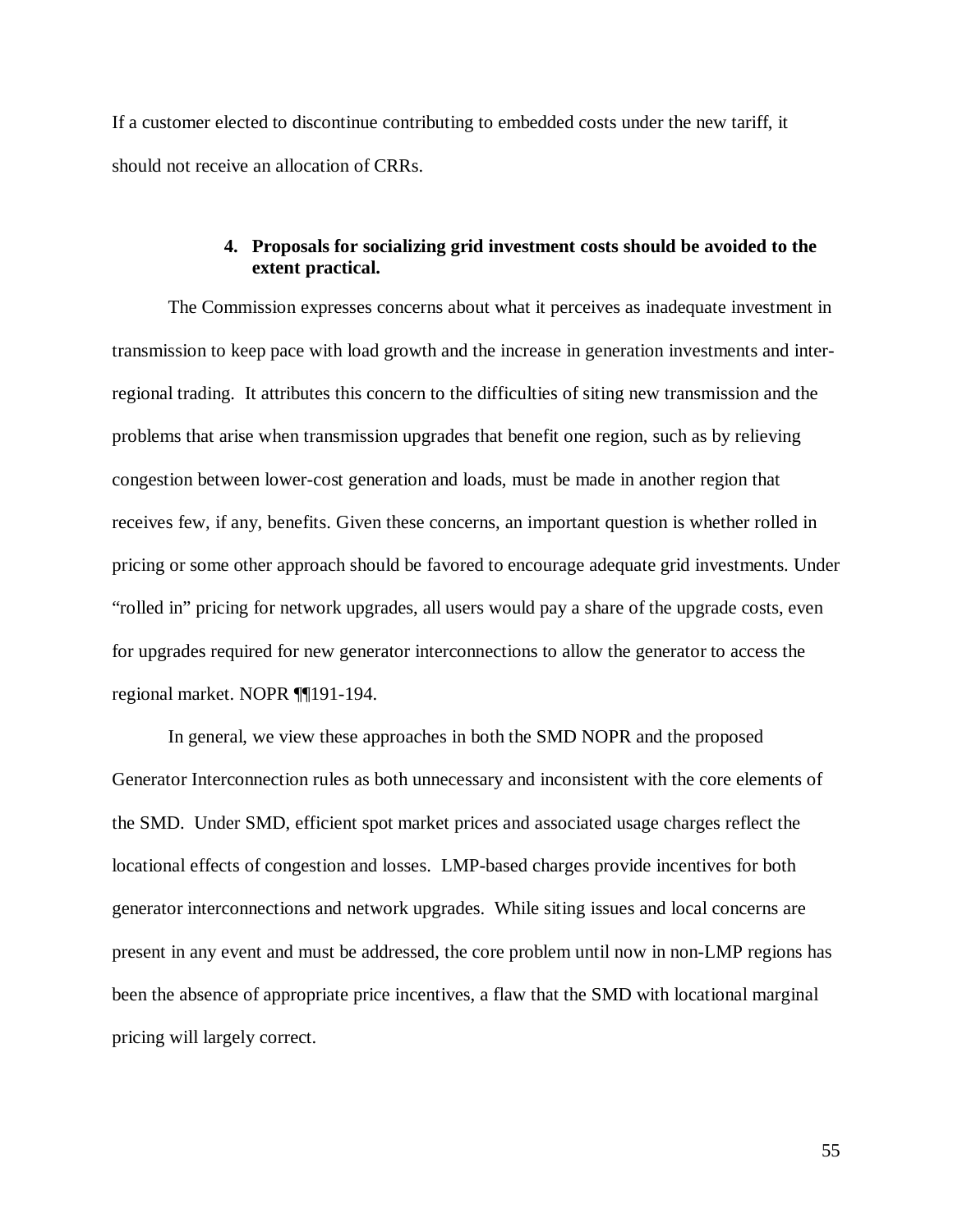Complementing the incentive properties of LMP, the SMD would require ITPs/RTOs to award to those who invest in transmission upgrades incremental CRRs made possible by the upgrades. The LMP incentives and the award of property rights that reflect the value of the investments should provide the necessary support for market-driven investments in transmission upgrades that reduce congestion for the benefit of those sponsoring the investments. Once these mechanisms are in place, merchant projects driven by participant funding should occur – just as they are occurring in the Eastern LMP-based markets – to the extent there are no market failures. Only where there are market failures, and the regulator determines that, given the LMP incentives, an upgrade is economically justified, should regulators look to rate-based projects. In that event, we agree with the Commission that upgrade costs should be assigned to beneficiaries to the extent they can be identified, and if not, only then to all users on a rolled-in basis.

The Commission also proposes to require that investments for facilities at a certain voltage level, such as 138 kV and above, be rolled into rates on a region-wide basis, while allocating costs between regions based on an analysis of regional benefits. This approach would apparently apply only where there is no independent regional planning authority to approve participant funded upgrades. NOPR ¶200. The benefits analysis should help deal with the problem that regions that do not benefit from an upgrade have to bear both the siting and the costs of an upgrade that mostly benefits another region.

# **5. Access charges to recover embedded costs should be designed to avoid distorting the incentives for efficient market operations and investment.**

In the presence of economies of scale, efficient prices applied without discrimination would not meet the total revenue requirement. Additional revenue must be obtained, and access charges provide an alternative that is consistent with the SMD design. The basic objective of the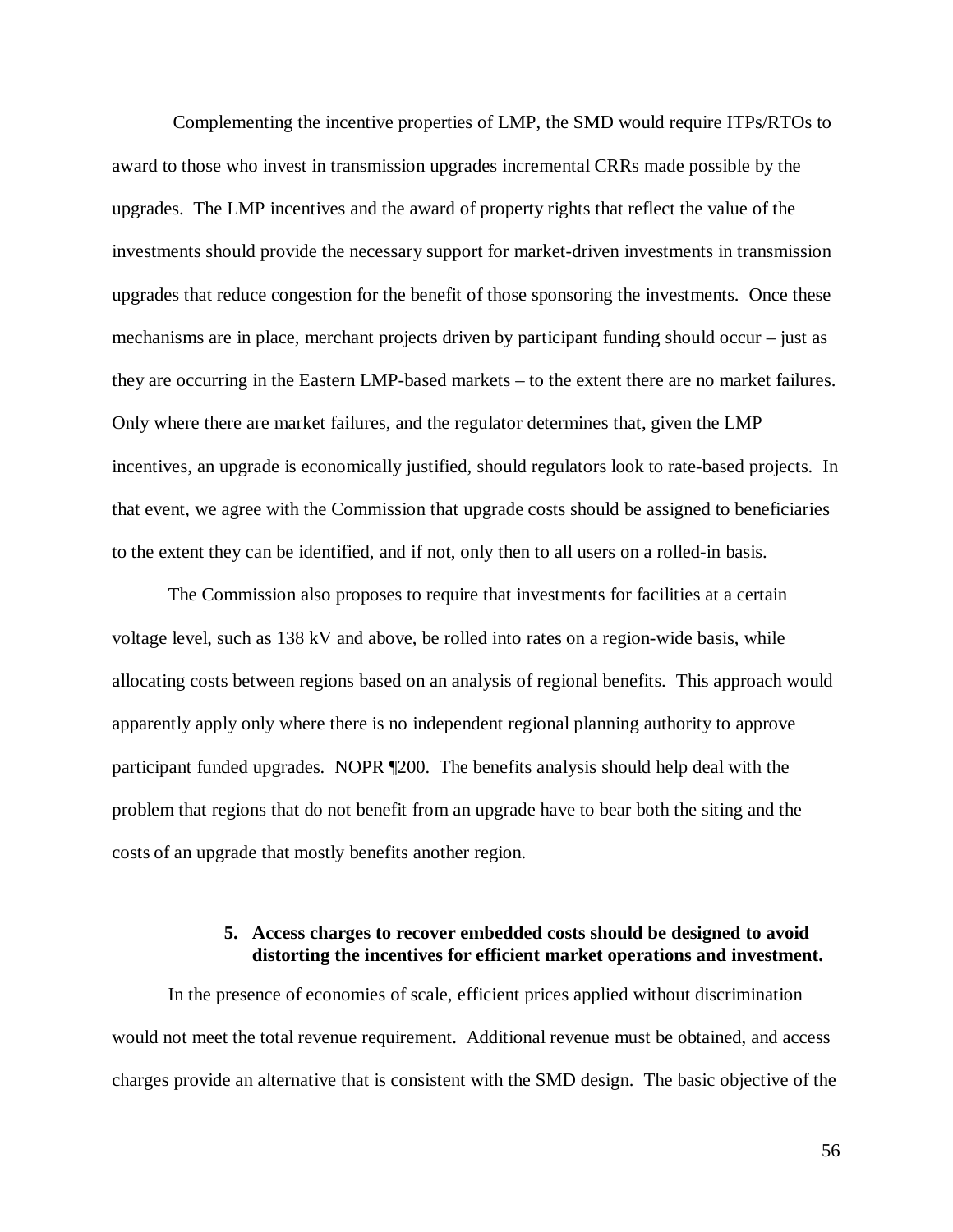charges for embedded costs is to recover the needed revenue with the minimum of distortion of operating and investment decisions.<sup>25</sup>

There is no perfect solution for this problem. Regional flexibility could be allowed with the criterion that the rule should maintain as much as possible a disconnect between the access charge allocation and the decision about the choices in real-time dispatch.

#### **D. The SMD Answers the Question of the Role of Independent Transmission Companies within the ITP Structure.**

The Commission seeks comments on the functions that an Independent Transmission Company (ITC) should perform under Standard Market Design and asks whether an ITC could qualify as an Independent Transmission Provider. NOPR ¶¶132-135. We believe that an understanding of the core features of the SMD and how they relate to the provision of Network Access Service answers the question of the role of ITCs.

Under SMD, a single, consistent form of transmission service – NAS – would be provided on a non-discriminatory basis by the same entity that administers the day-ahead and real-time spot markets. These ITP-coordinated markets would be based on the ITP's bid-based, security-constrained economic dispatch, which would include economic "redispatch" to manage congestion and accommodate all transmission schedules for those willing to pay the LMP-based usage charges. The NOPR thus makes clear that the provision of open, non-discriminatory transmission service would be the automatic result of the ITP's necessary coordination of the dispatch and the associated LMP-based spot markets.

<sup>25</sup> 

For a discussion of the theory, see Transpower, "Confirmed Pricing Methodology; Final Design Principles," New Zealand, March 29, 2002, pp. 17-27. Available at: (http://www.ksg.harvard.edu/hepg/ Standard\_Mkt\_dsgn/Transpower\_design\_prin\_3-29-02.pdf )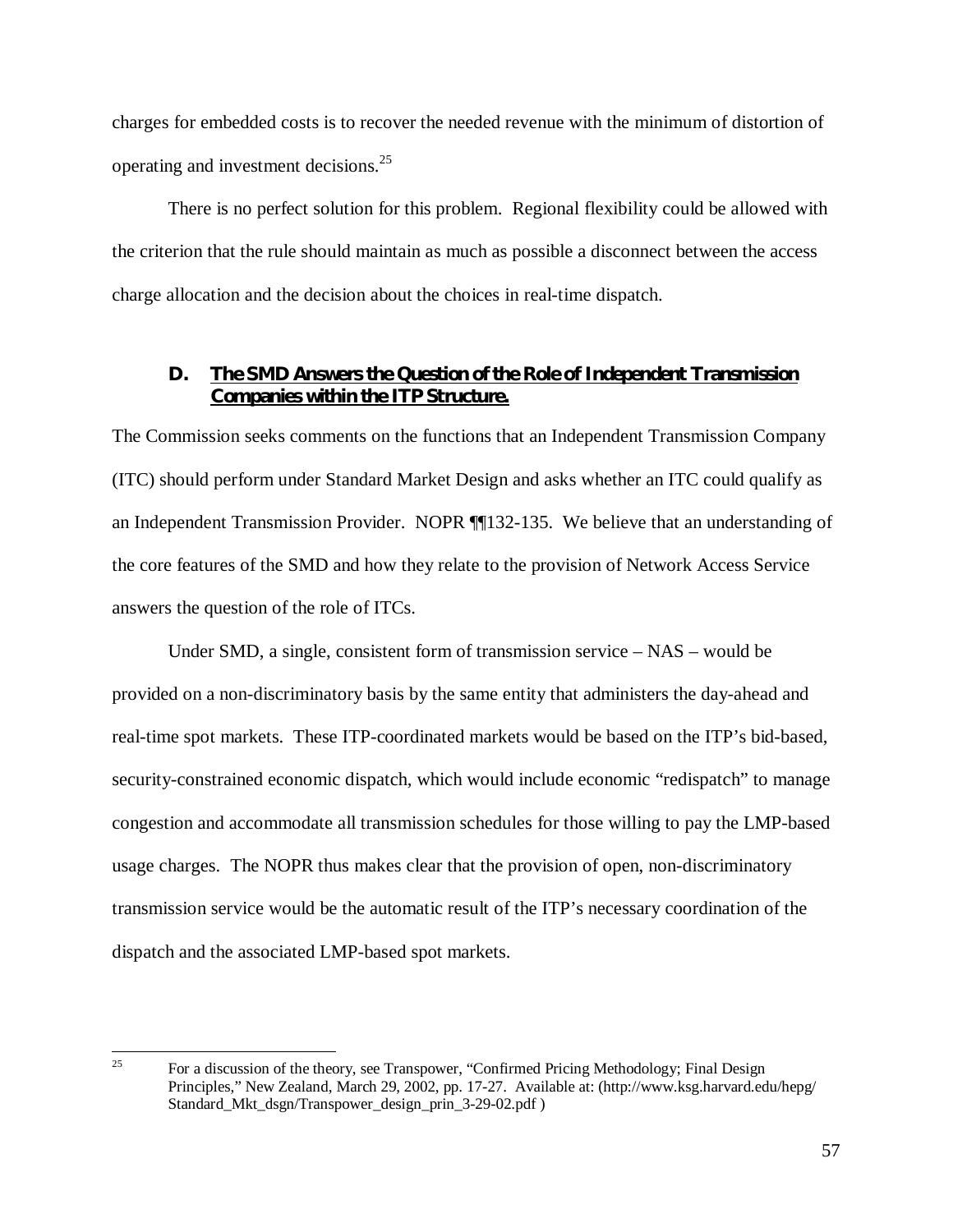Given this framework, there could only be one ITP for a given region. The provision of transmission, the accommodation of transmission schedules, and the operation of the spot markets would occur through one closely integrated set of functions coordinated with other interconnected ITPs. There could be no meaningful separation of these functions within a region that would be consistent with SMD, LMP-based spot markets and NAS. "Slicing and dicing" of these functions would be incompatible with the core concepts of SMD, and all attempts to separate these functions have demonstrated the sometimes severe problems of the separation fallacy.

The implication for ITCs is that they would essentially be in the same position as any other transmission owner within an RTO/ITP operating under the SMD. Like any transmission owner, an ITC would maintain the facilities it owned and operate those facilities pursuant to the operational instructions of the ITP. An ITC would be subject to the same requirements as any other owner with respect to coordinating grid maintenance activities and planning upgrades. There would be no need or justification for separate scheduling mechanisms for the ITC's portion of the ITP-controlled grid; indeed, separate or "local" mechanisms could be disruptive to the ITP's regional management of the grid and would result in inconsistent, balkanized pricing for transmission and balancing. This would create anew a fundamental problem for which the SMD is offered as a solution.

The same would be true for congestion management. An ITC could not manage congestion independently from the ITP's necessary operation of a regional, security-constrained, economic dispatch and associated spot markets. To the extent that an ITC could fashion and offer congestion management services to the ITP, based on grid operational actions, such offers would have to be treated by the ITP on the same basis as similar offers from any other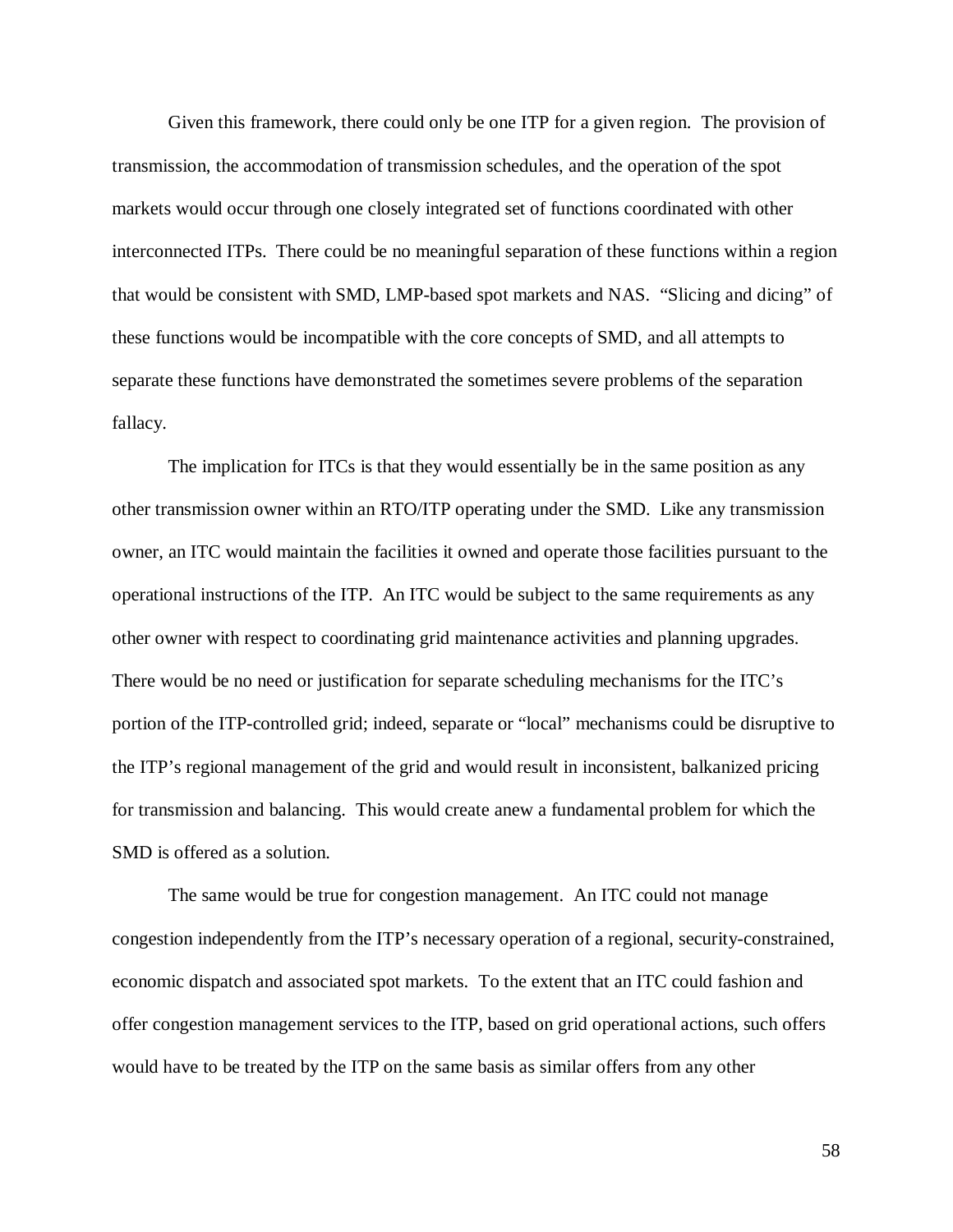transmission owner and then evaluated impartially by the ITP against generation bids for redispatch. No owner would be allowed unilaterally to implement its solutions. Under SMD, all congestion management would be coordinated by the ITP through its security-constrained, economic dispatch. Nor could the ITC (or any other transmission owner) control a separate dispatch for its region without creating a separate market and additional "seams" between the ITC (or owner's) boundaries and the rest of the ITP-controlled grid.

Hence, as long as an ITC were formed within the boundaries of an RTO/ITP, there does not appear to be any ITP function as defined in the SMD that could or should be delegated to an ITC, nor is there any reason to treat an ITC any differently than any other transmission owner. These principles would then allow the formation of ITCs to be based on more relevant business factors that would affect financial viability of an independent transmission business, issues that properly should be divorced from the question of ITP functions. Separating the formation of ITCs from the question of ITP/SMD functions might then facilitate ITC formation, while simplifying the Commission's consideration of ITCs. Issues of the ITC's independence and governance would no longer be a Commission concern. Furthermore, this separation of ITPs and ITCs would enhance the ability of ITCs to implement planned transmission expansion, because the ITC could cite the need as approved by the arm's length decisions of the separate ITP.

For these reasons, the Commission's efforts to carve out an acceptable set of the RTO/ITP core functions for an ITC to perform appear misplaced. If they ever had a place as a transitional feature before an RTO/ITP becomes operational, that justification would end once an RTO/ITP were functioning under SMD, an event that would require the Commission to revisit the allocation of functions it previously authorized.<sup>26</sup> As ITC's emerge, RTO/ITPs will need to

 $26\overline{)}$ 26 See, e.g., *TRANSLink Transmission Co. LLC, et al*., FERC ¶61,106 (2002), discussed in the SMD NOPR at ¶ 133.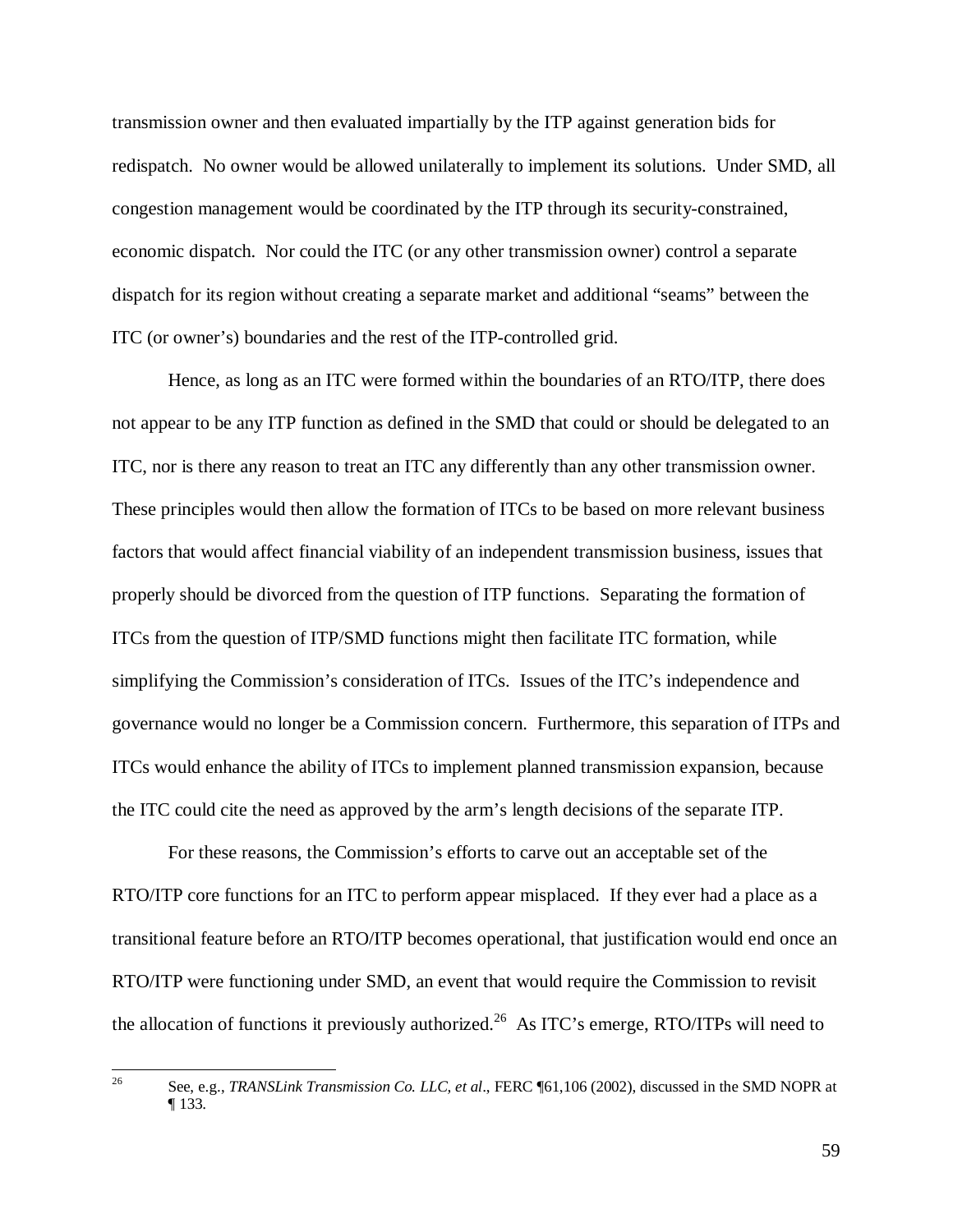agree on an appropriate role for ITCs that does not undermine the SMD. While these arrangements may vary by region, the Commission and RTOs should be cautious in attempting to carve out any role for an ITC that might adversely impact the essential integration of the SMD core functions.

A more difficult question is whether the ITC could be the ITP for the entire ITP/RTOcontrolled grid. Here the question turns on the concerns over having a transmission owner in charge of running the bid-based spot markets and associated security-constrained, economic dispatch, as well as other core functions. A particular concern would be whether the LMP-based investment incentives for transmission upgrades would unavoidably create conflicts for a transmission owner if it were allowed to operate the LMP-based spot markets that manage congestion and define the value of transmission usage. These markets would define the market value of transmission expansions relative to other investment options.

While an ITC would presumably be independent of generation interests, it would have its own commercial interests in pursuing market-based investments in transmission and receiving the incremental CRRs (or ARRs) made possible by grid expansions. It might be competing with other merchant transmission companies for the same investment opportunities. And it would be competing against generation and demand-side investments to capture the value of reducing congestion as defined by locational price differences. The Commission might then need to adjudicate disputes over bias in executing markets, system control, misuse of confidential information, and charges of creating barriers to non-ITC investments, such as through handling of generation interconnection requests or treatment of merchant-driven transmission investments in the regional planning process. In practice, any ITC would have to set up rules and procedures to separate and isolate ITP activities within its organization. There would need to be a least a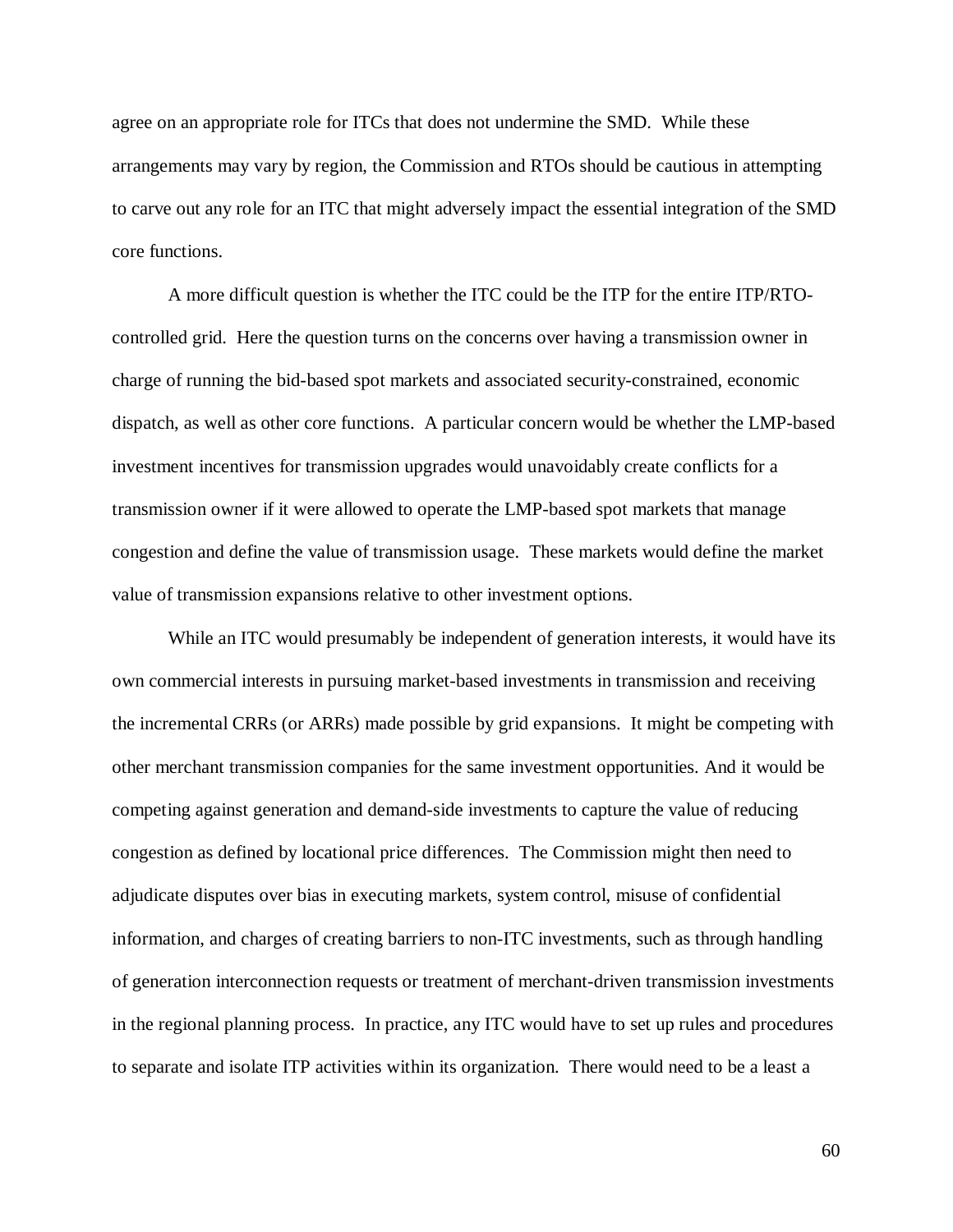conflict wall, or more substantial separation, to ensure *de facto* if not *de jure* independence for the ITP functions. Further, the Commission would then be placed in a position of exercising constant oversight to ensure compliance with open access and non-discrimination with respect to the ITP's treatment of other market participants. These concerns suggest that it might not be worth the effort that would be needed to oversee the actions of ITCs functioning as ITPs.

There are certainly models of transmission owner-operators in regions with markets, and indeed the owner-operator in New Zealand operates an LMP-based market with many of the features of the SMD. Transpower, the New Zealand owner-operator, is a government monopoly that has had a statutory mandate to operate markets impartially and in the public interest.<sup>27</sup> Other examples of an owner-operator market include the United Kingdom (UK), where the market design relies on a monopoly owner-operator for the entire grid. The UK market does not use locational pricing and has no means to encourage multiple transmission companies or accommodate merchant-driven transmission investments. In that regime, transmission investments are done exclusively by National Grid, the owner-operator, and rely on performance-based incentives defined by the UK regulators. This system is incompatible with, and inferior to, the Commission's SMD framework in supporting the principles of open access and non-discrimination.

Hence, although it is possible in principle to have the employees of the ITP share overhead services and senior management with an ITC, the practical requirements of the market would dictate effective separation of the functions of the ITP and decidedly prohibit an incentive system where the ITC made the decision about the tradeoff between market rules and transmission investment. In the context of the United States without a monopoly ITC across the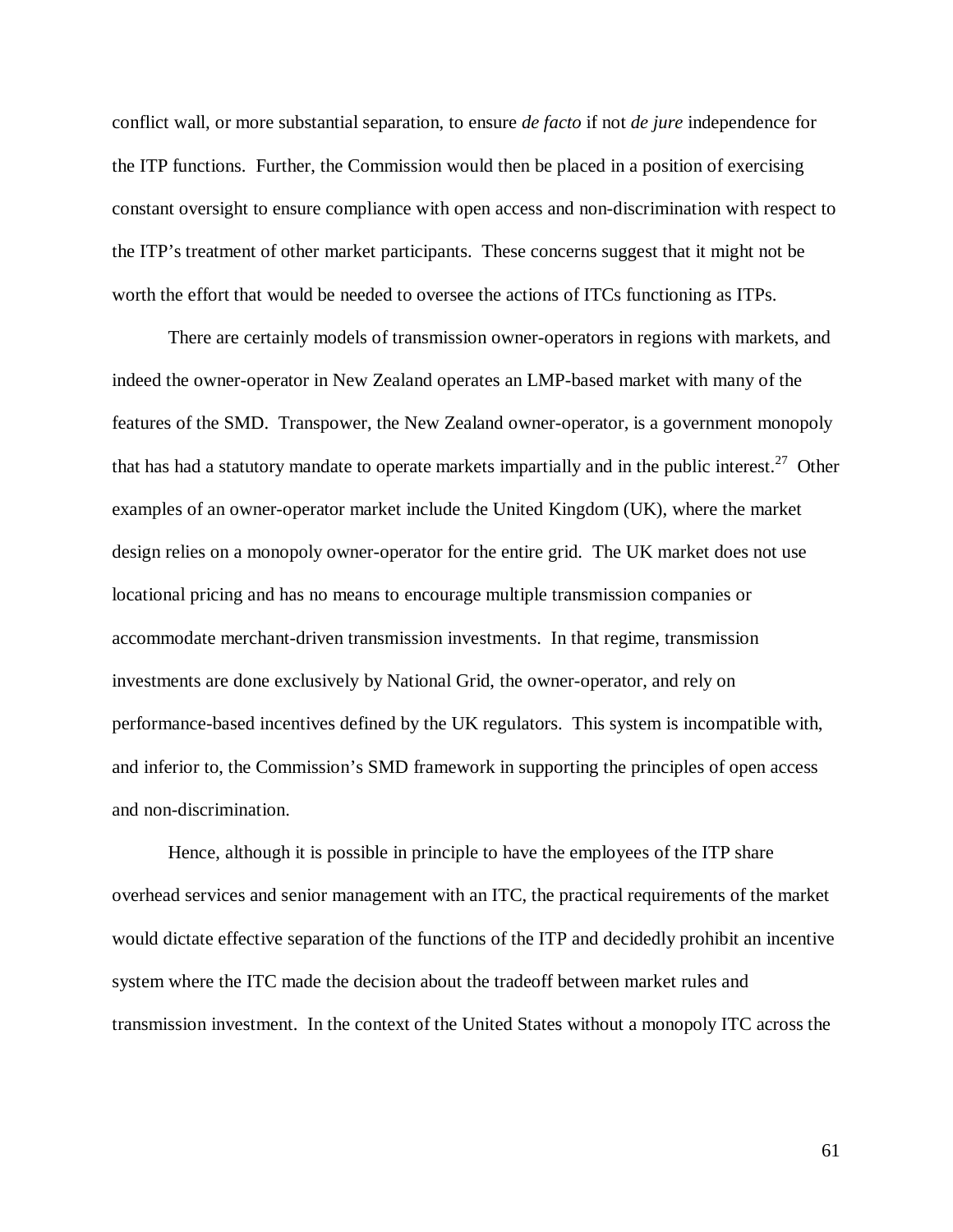entire grid and with the principles of open access and non-discrimination, the savings in overhead costs of the ITP seem small when compared with the oversight costs for FERC in ensuring the necessary independence and equal treatment of all market participants. Independent transmission companies can play a major role under the SMD and are completely compatible with the Commission's intent and design, but embedding the ITP functions within an ITC probably creates more costs than benefits.

# **IV. ISSUES RELATING TO THE REAL-TIME MARKET**

# **A. Under SMD, Each ITP's Priority Should Be to Design and Implement an Efficient Real-Time Market Founded on a Bid-Based, Security-Constrained Economic Dispatch with Locational Pricing.**

**1. Establishing an efficient real-time spot market using consistent nodal prices should receive priority over day-ahead markets and other enhancements.**

In describing the SMD requirements for the ITP spot markets, the NOPR could be read to

focus first on the day-ahead market over the real-time market. NOPR ¶269. We urge the

Commission to refocus on the real-time market as the essential feature of the SMD.

Markets that employ consistent day-ahead and real-time spot markets founded on a bidbased, security-constrained economic dispatch offer a proven, workable design. However, whereas a consistent day-ahead market is an enhancement to the basic market structure, the essential market feature is an efficient real-time spot market priced at LMP. The incentives in this market will determine in large part the behavior in forward markets. A well designed

<sup>27</sup> This formal mandate may change as part of a current review of governance structures in the New Zealand electricity market. However, Transpower will continue as a state-owned enterprise taking its policy direction from the government.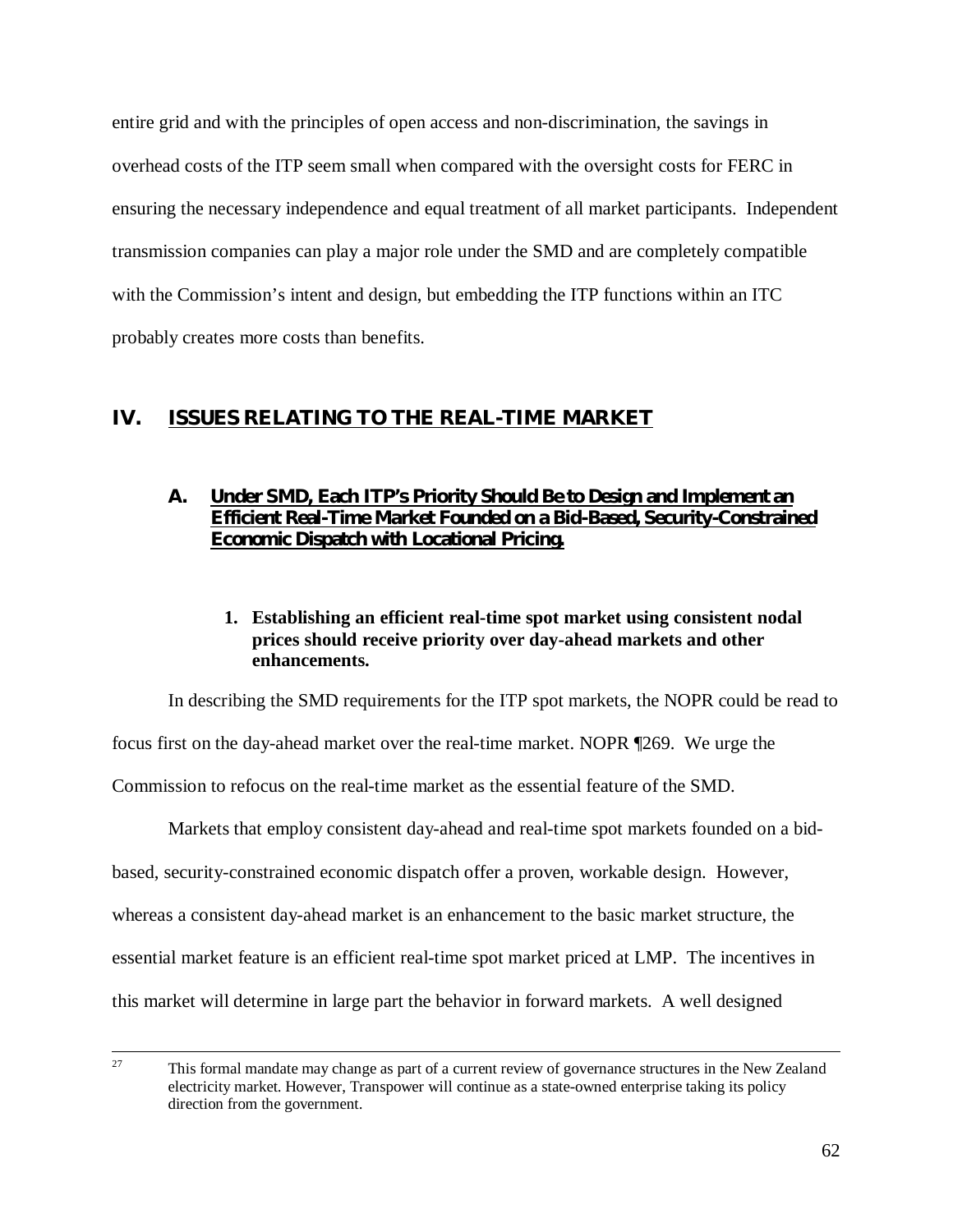forward market cannot overcome a badly designed real-time market. And as demonstrated in PJM, a well-designed real-time market deals with the most egregious problems and prepares the way for other market developments. In regions that are just beginning the development of coordinated markets and must make choices about which market features to develop and implement first, and which to phase in later, the Commission should leave no doubt that the realtime spot market and its associated dispatch with locational pricing have first priority.

An efficient real-time spot market is essential to the market structure. It is this element that forges the critical linkage between what the system operators must do to ensure reliable operations, the incentives market participants face, and the actions participants take in response to those incentives and their own commercial interests. While a market can be designed to function reasonably well without a day-ahead market, an electricity market cannot function well without an efficient real-time market. Once this is in place, the market can be enhanced, and reliable operations made easier, by various day-ahead elements, including a full two-settlement system, possible day-ahead optimization of reserves and energy, and a forward unit commitment process.

# **2. The real-time market should not be limited to "incremental" and "decremental" bids from day-ahead bilateral schedules.**

The NOPR could be read to restrict the real-time dispatch to "inc" and "dec" bids relative to balanced day-ahead schedules. If the NOPR intends this interpretation, we do not believe this restriction is either necessary or appropriate. It is possible that this limited approach arises from the NOPR's initial focus on the day-ahead market and day-ahead "schedules." However, this limitation should be avoided for several reasons.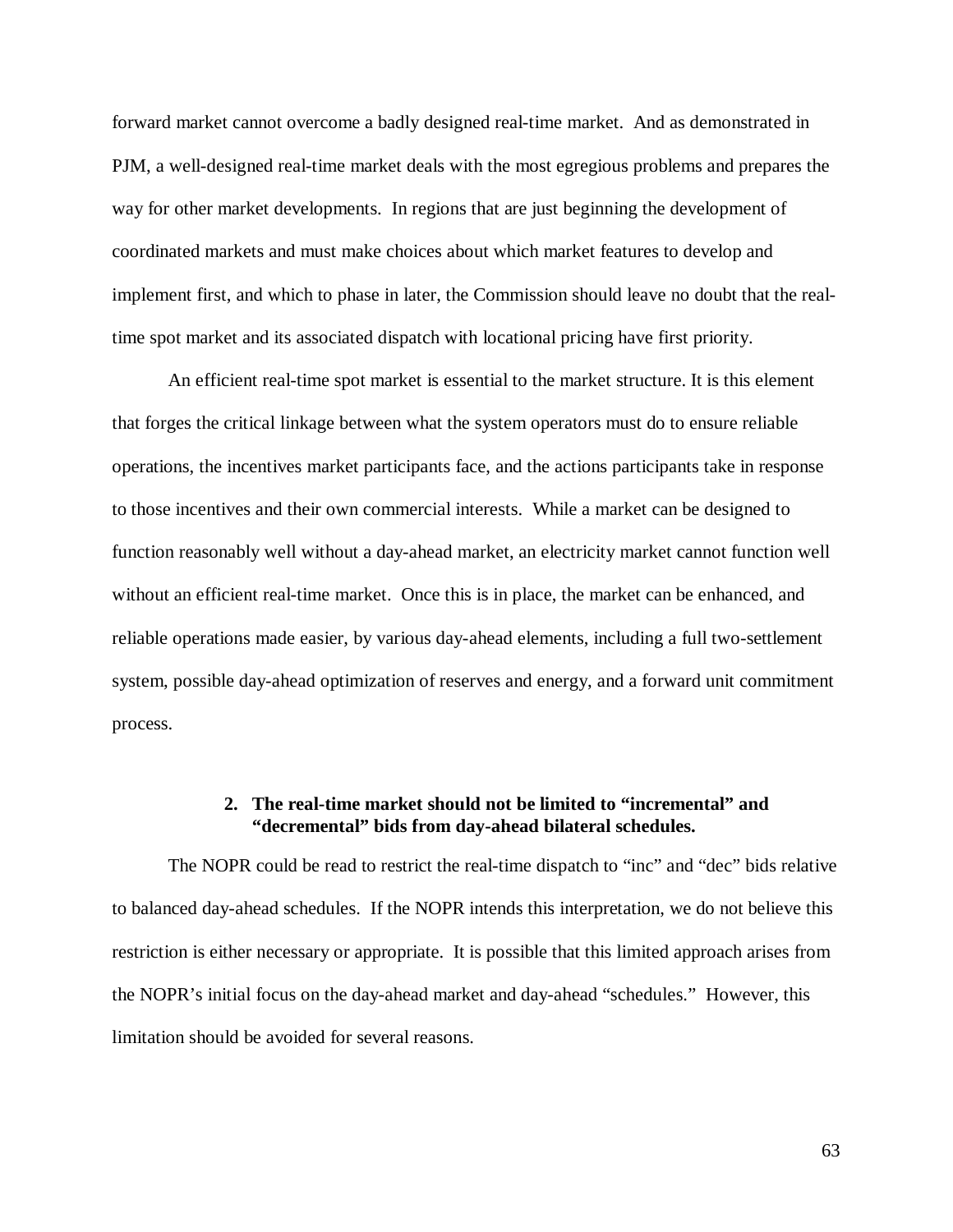First, some regions may not initially have a day-ahead market with binding financial commitments (i.e., a fully two-settlement system). Some regions may instead begin their markets with only the real-time spot market. The closer we get to real-time, the more important it will be to give the operator flexibility and to avoid unnecessary and inefficient restrictions on the dispatch.

Second, the NOPR appears to assume that most bilateral transactions must be "scheduled" in advance with the ITP. However, as we explain above, for purposes of arranging the security-constrained economic dispatch, there is no need for parties that choose to contract bilaterally to schedule in a manner that explicitly links the supplier's schedule with the buyer's schedule. All that is required is that the ITP know each supplier's location, bids or intentions and each buyer's expected load; the bilateral contract between the supplier and buyer is relevant only for settlement purposes. If the SMD were to restrict the real-time dispatch to "inc" and "dec" adjustments to physical bilateral schedules, the SMD would inadvertently overturn the flexible and very straightforward manner in which both New York and PJM currently handle transaction settlements. This might be handled by defining zero schedules as balanced and acceptable, with associated "incs" and "decs," but this approach would more likely confuse than clarify.

Third, restricting the real-time dispatch to the incs and decs from day-ahead schedules implies that the day-ahead market is mandatory – every supplier and every load must participate in that market or be excluded from the real-time market. However, the successful day-ahead markets in PJM and NY are essentially voluntary. Parties may choose to participate or not, and wait for the real-time market. This is not just a matter of allowing commercial flexibility; it is a practical necessity. It would be difficult to compel parties to participate in any forward market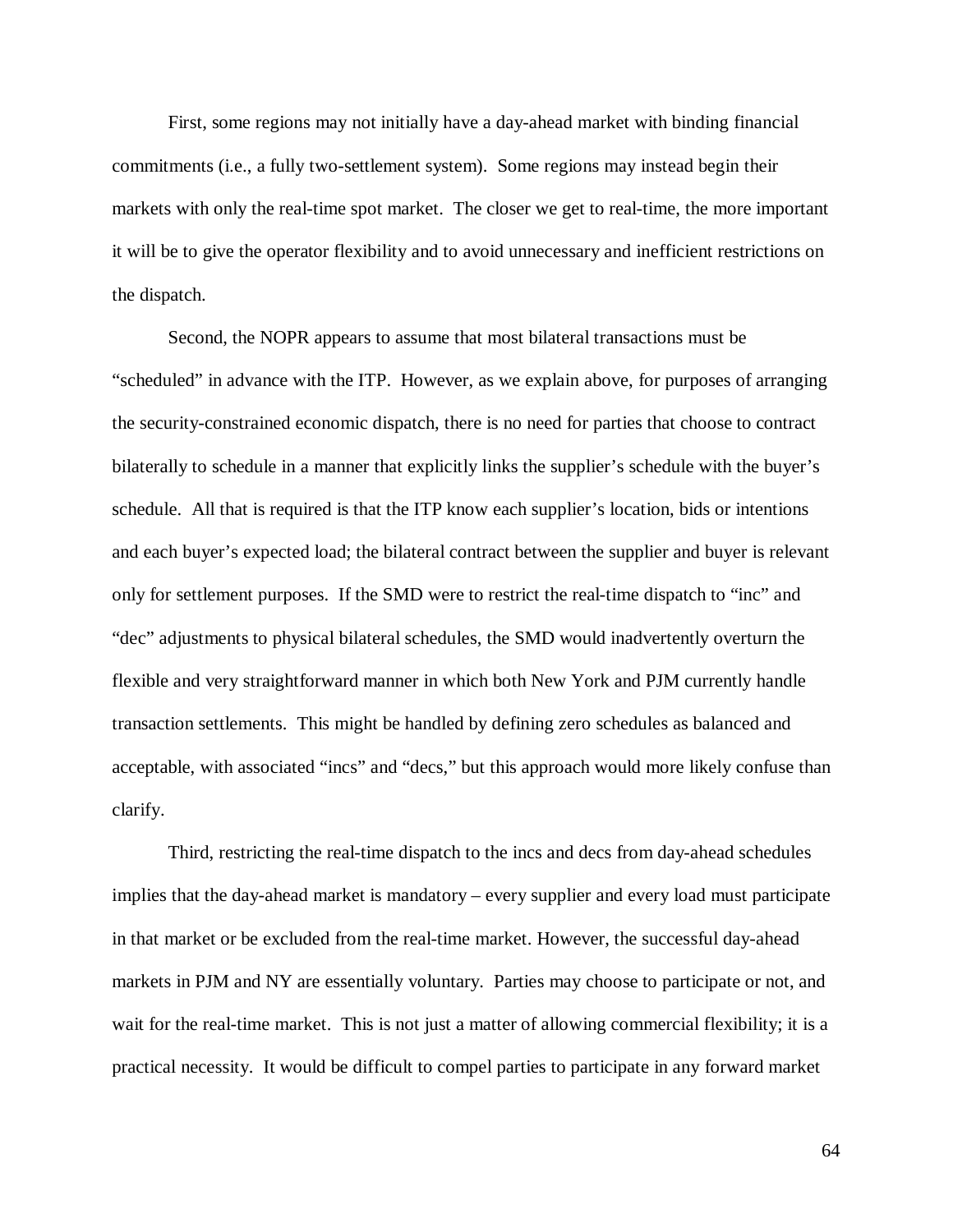and the enforcement effort would constantly be involved in disputes over deliberate "underscheduling" in the day-ahead market. This was the experience in California.

Fourth, the limitation to incs and decs from day-ahead schedules implies that all generation and all loads are contracted in advance. If this were the rule, there would be no market opportunities for generators with additional, uncontracted capacity to offer that capacity to the ITP's spot markets.

Parties should be free to submit, and the ITP required to use, generator supply offer curves and load/demand bid curves, irrespective of whether they schedule/engage in bilateral transactions or participate in the day-ahead market. Otherwise, the dispatch will not be efficient and the balancing/spot market costs will be needlessly higher.

Once the ITP's spot markets are open to all bidders, the ITP should use all submitted offers and bids to arrange its security-constrained economic dispatch. The alternative rule would exclude those offers/bids from parties that were not fully contracted, thus discriminating between parties while impairing dispatch efficiency and reliability.

# **B. Rules for Defining LMP Prices in the Real-Time Market Should Focus on Reflecting the Actual Dispatch and Encouraging Parties to Follow Dispatch Instructions.**

#### **1. The SMD should avoid being overly prescriptive in requiring** *ex post* **versus** *ex ante* **pricing or in specifying the details of** *ex post* **pricing.**

The NOPR appears to favor an *ex post* pricing approach over an *ex ante* approach, primarily to encourage generators to operate in a manner consistent with their bids and the ITP's dispatch instructions. There are some advantages in an *ex post* approach. PJM notes, for example, that it appears to reduce errors in real-time prices. There is no clear choice, and ITPs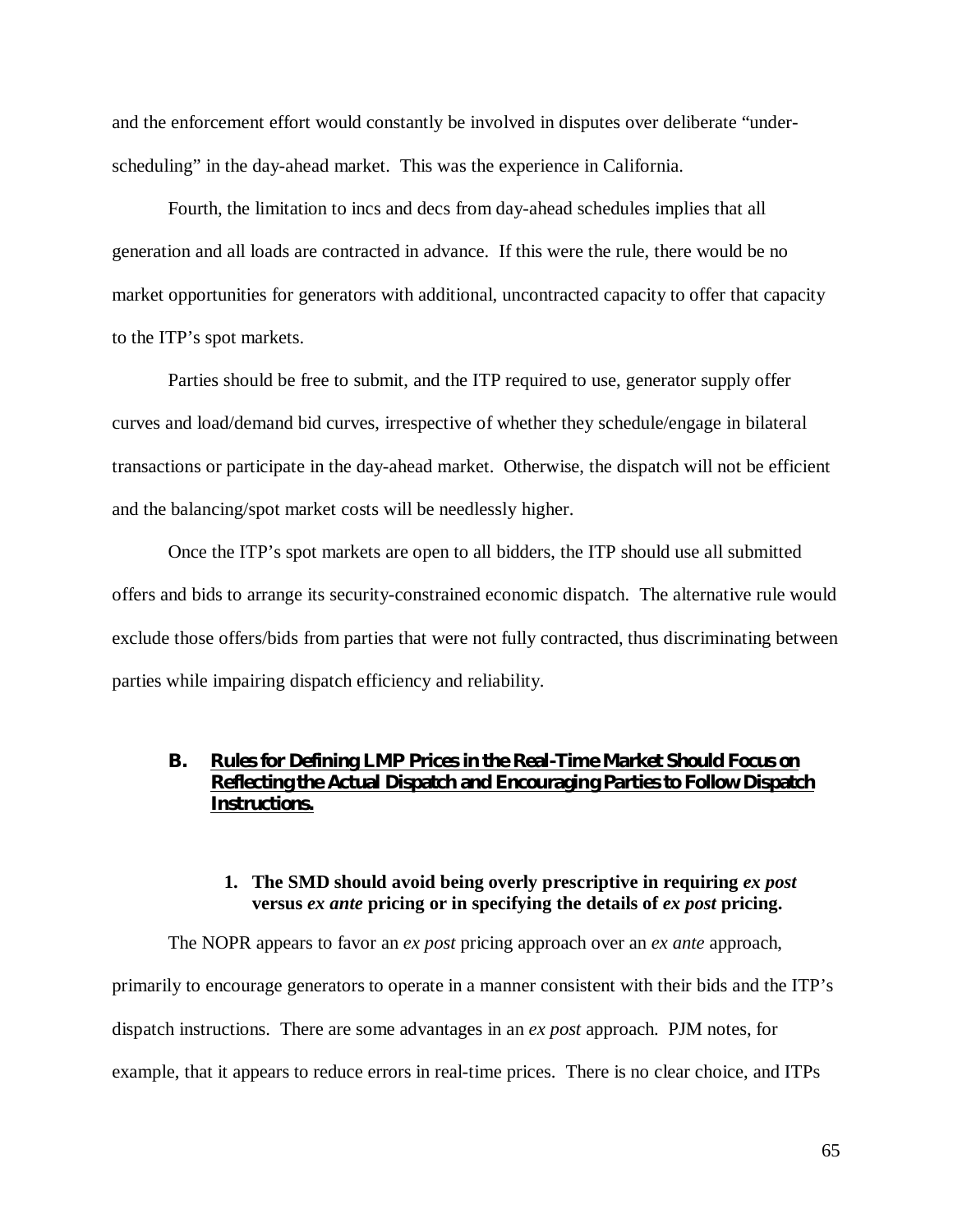should be allowed flexibility to use either method, particularly during a transition when existing software limitations may dictate the answer.

There is less here than meets the eye in the literal definition of the two pricing methodologies. With prices posted rapidly, market participants can respond even if the prices are lagged by a few minutes. Hence, real-time systems would tend to have some of both features. However, there may be more than meets the eye in the connection with the treatment of dynamic systems. The constant requirement for management of the dispatch over the hour and the day creates conditions that may be hard to capture precisely in a simple and relatively static price calculation. The SMD proposal here may require some regional diversity in the details in the management of ramp, start-up, end-of-hour effects and other very short-term scheduling phenomena. The basic principles of LMP still apply, but the implementation may accommodate small differences across regions.

We agree that the spot market LMP prices should be consistent with the dispatch and grid conditions, and with the parties' offer and bid curves, so that the prices will tend to encourage the parties to follow the ITPs instructions for an efficient, reliable dispatch. However, the Commission should be aware that there is no "standard" *ex post* pricing approach; the *ex post* method used by PJM differs slightly from the *ex post* method that the NY ISO is developing, and we have no strong policy reason for standardizing these details.

### **2. Each region should have the flexibility to use or not use penalties for uninstructed deviations from dispatch instructions, depending on regional considerations.**

The NOPR asks for comments on whether there should be charges for uninstructed deviations. NOPR ¶316. Such penalties may or may not be needed, depending on how LMP prices are defined and how important it is to the ITP to have generators closely follow dispatch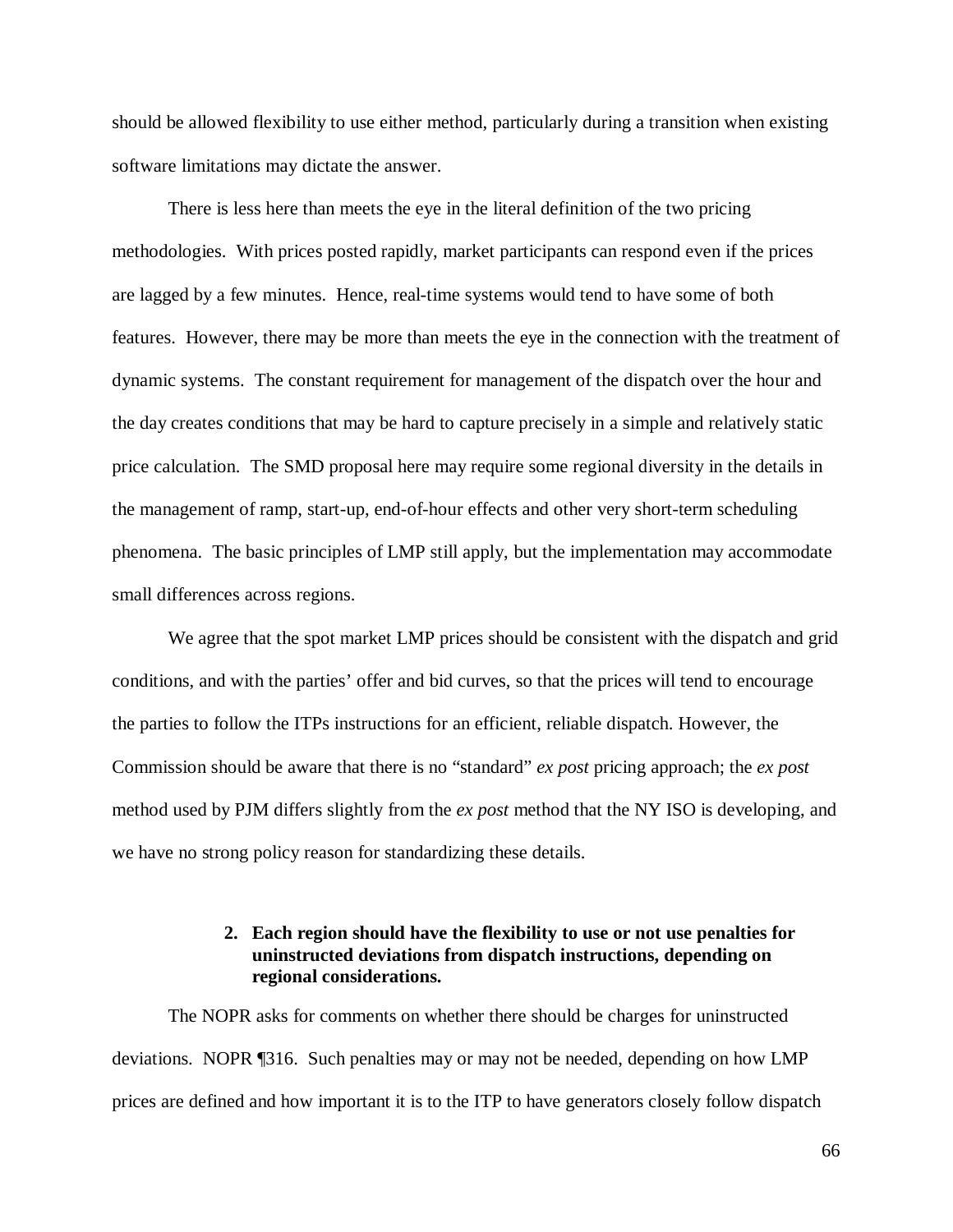instructions. For example, in densely populated load centers such as New York City, the system may be more sensitive to relatively minor deviations from dispatch instructions than would be the case in other areas. These are matters that the Commission should leave to each ITP to determine on a regional basis.

Similarly, the Commission should leave to each region the development of incentives or penalties designed to reflect the costs of uninstructed deviations on other ancillary services, such as regulation. There is no obviously correct approach that warrants standardization at this time.

### **3. "Lumpy" resources should be eligible to set prices, but special rules may be required to accommodate imports.**

The NOPR appears to recommend that "lumpy" resources, including imports, be allowed to set real-time spot prices. We agree that where a resource is economic over the ITP's dispatch horizon, and is the marginal resource, it should be allowed to set the market-clearing price. However, as the Commission knows, the existence of lumpy resources means that some approximation must be allowed for marginal cost calculations. There is no single best rule for how this is to be done, and there may be good reasons for using slightly different implementations in different regions. In addition, the rules here may interact with the policies for market power mitigation.

 For example, imports may be treated differently because intertie schedules must be defined in advance and fixed (e.g., hourly). For these and other reasons, imports cannot easily participate in five-minute markets and may not be able to set five-minute market prices without financial risks. Within the broad framework of the SMD, there could be different regional approaches, at least as part of a transition period, with special care taken to avoid gaming issues.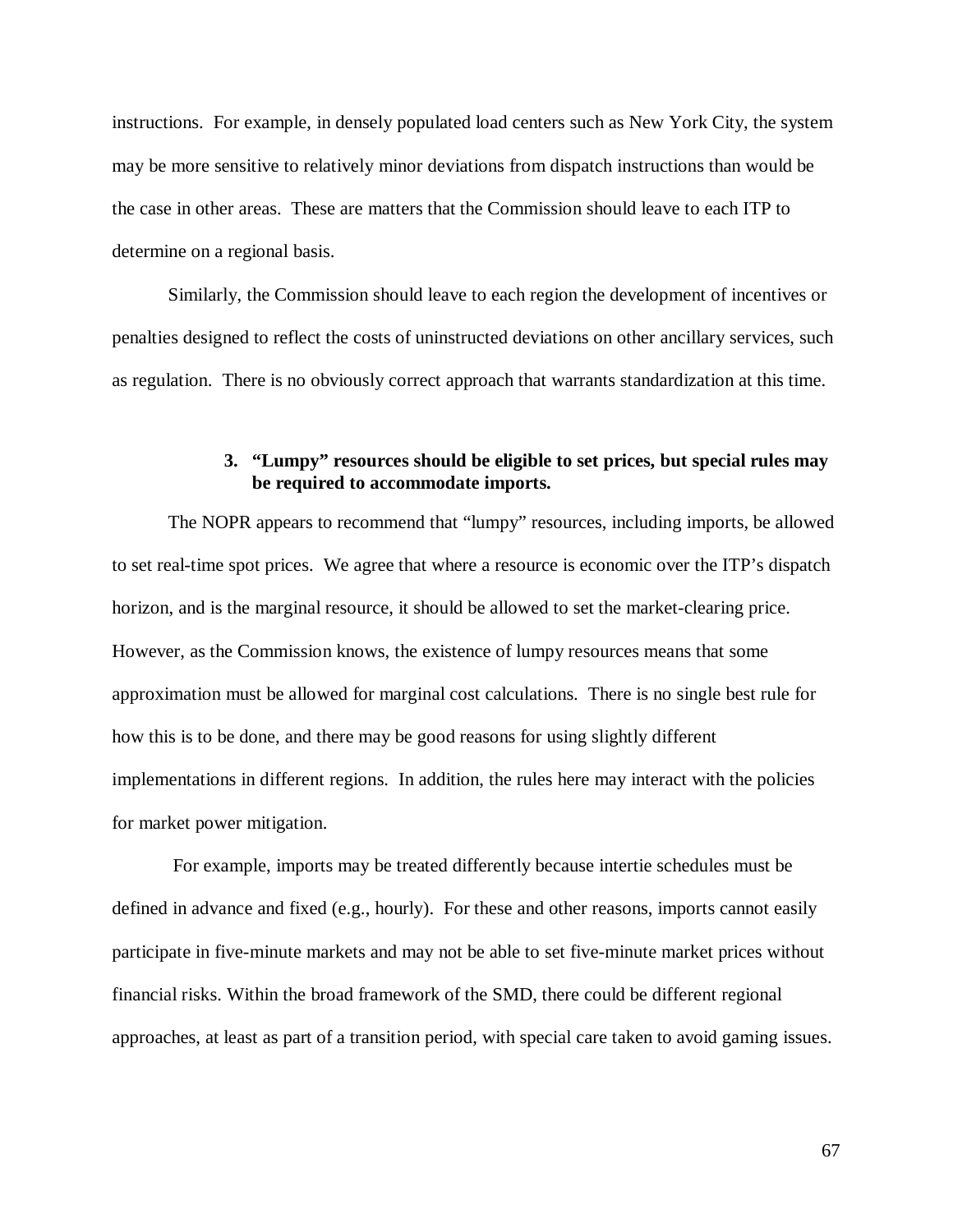# **C. Specifying a Five-Minute Dispatch and Market Settlement Interval Is a Worthwhile Goal for the End-State SMD, But Regional Flexibility Should Be Allowed During a Transition.**

The NOPR anticipates that all ITPs will eventually implement five-minute (or other subhourly) settlements consistent with their five-minute dispatch intervals. NOPR ¶ 310. This is currently the case in New York but not in PJM, which integrates five-minute prices into an hourly price for settlements. New England ISO and Midwest ISO are proposing to implement five-minute dispatches and markets; California currently uses a ten-minute dispatch and market intervals.

In the longer term, consistent dispatch and market settlement intervals will be helpful in facilitating inter-regional coordination of the dispatches and spot markets between neighboring RTOs. In addition, a five-minute interval appears to be the emerging standard and is worthwhile because it encourages generators to follow more timely dispatch instructions. However, existing ISOs with other intervals should have a reasonable transition to move to this standard because of the costs and time required to change existing dispatch and settlement software. This transition may not be as important as efforts to expand the scope of existing markets, and different regions may have different priorities for this feature. Subject to Commission approval, ISOs/ITPs should have flexibility to set priorities on alternative market improvements as they expand market functionality.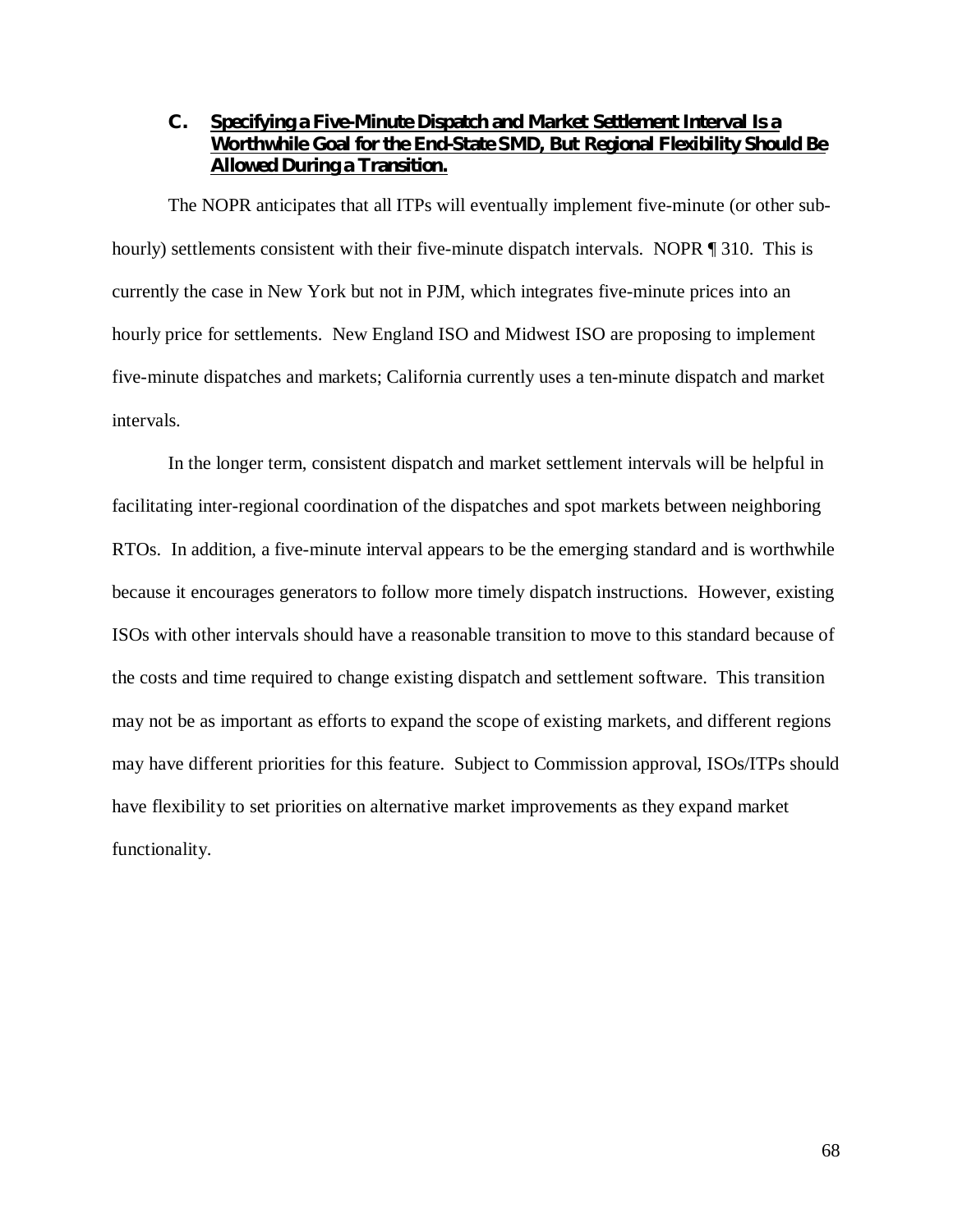# **V. ISSUES RELATING TO THE DAY-AHEAD MARKET**

# **A. The SMD NOPR Correctly Notes the Importance of the ITP Using Operating and Market Tools Consistent with Those It Uses in the Real-Time Market and Dispatch.**

We interpret the NOPR as requiring that the day-ahead operating and market tools and pricing rules be consistent with those used in the real-time market. NOPR ¶ 269. We agree with this principle. The advantage of this approach is that it will tend to ensure that schedules arranged in the forward market will be feasible and not require curtailment or redispatch in real time. Internal consistency will also minimize the potential for gaming, while still allowing efficient arbitrage between the day-ahead and real-time markets. As we know from the experience in California, it is important to remove any artificial distinctions between the day-ahead and real-time markets. To the extent possible, anything that is feasible in one market should be feasible in the other. The grid description and market rules should be the same. Otherwise, the discrepancies either prevent efficient markets or create opportunities and incentives for gaming that reduce reliability and increase costs.

The typical example in California was to schedule day-ahead transaction using a simplified network model that created infeasible schedules. This created opportunities to overschedule the system at little cost and then be paid later to undo the transaction. The California ISO subsequently summarized the experience:

Upon reexamination of the [Congestion Management Reform] proposal we find that some of the crucial assumptions underlying the [Locational Pricing Areas] concept break down.… [I]n reality, the "simplicity" of the zonal system only appears so because the complexity is assumed away, allowing market participants to ignore it in scheduling while the CAISO must manage it through real time adjustments and periodic modifications to the rules to mitigate novel gaming strategies as they arrive. . . [I]t will be far simpler, and more transparent, to design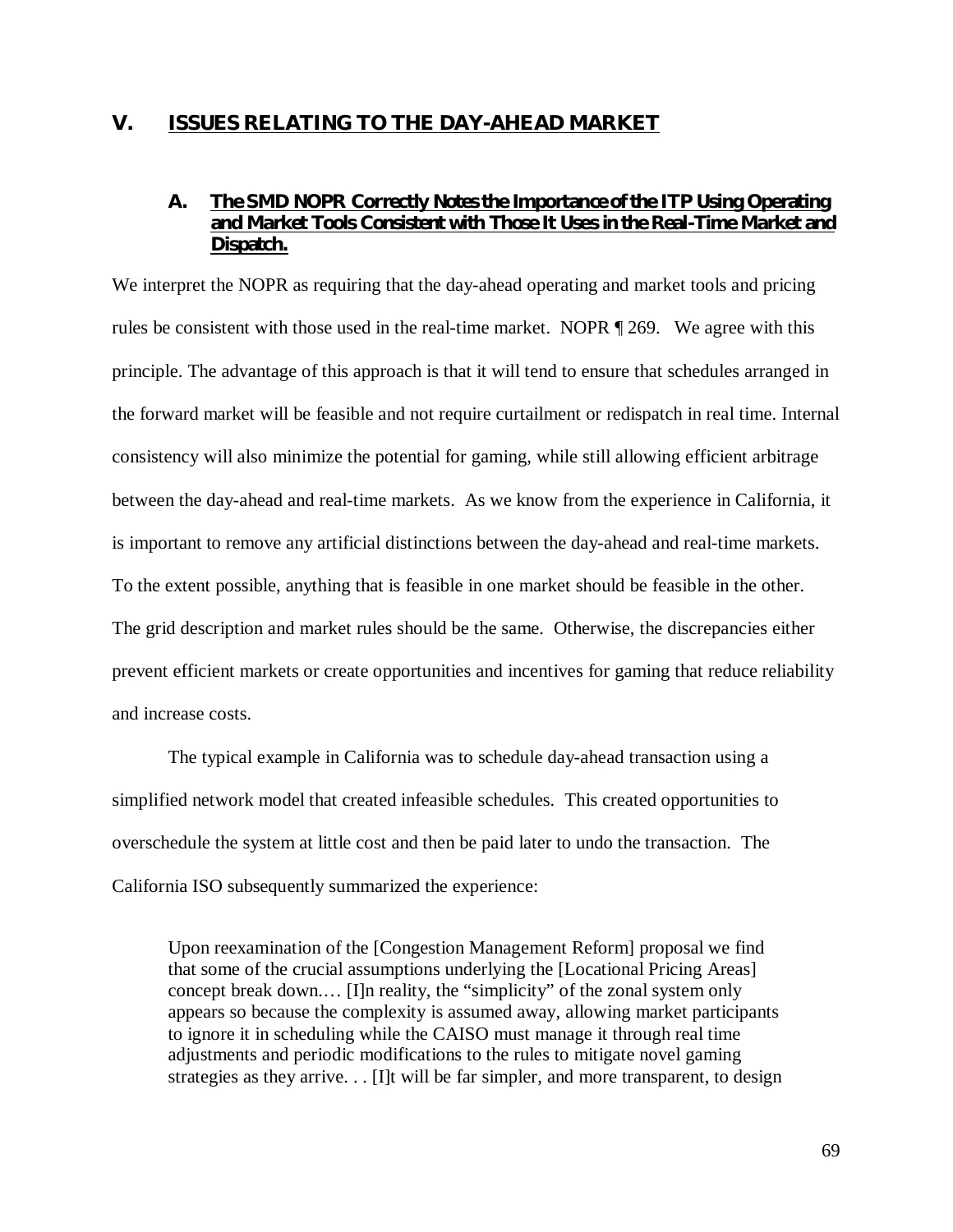forward [congestion management] procedures to be as consistent as possible with the real-time operating needs of the grid.<sup>28</sup>

The lesson from California has been reinforced by the experience in markets in PJM and NY where the consistent day-ahead and real-time market designs have reinforced reliable and efficient operation.

# **B. The NOPR Recommends that Day-Ahead Markets for Operating Reserves Be Coordinated and Simultaneously Optimized with Energy Markets. This Feature Can Be Part of the SMD End State, But ITPs Should Be Given Flexibility in Deciding the Priority to Give This Enhancement.**

The NOPR proposes that each ITP operate both day-ahead and real-time markets for certain ancillary services, including regulation and operating reserves. It further proposes that these markets be co-optimized with the ITP's day-ahead and real-time energy spot markets. NOPR ¶¶290 and 323. These are worthwhile proposals that should be included in any end-state market design. However, the day-ahead market involves some special features that arise in unit commitment. Furthermore, the use of a companion reliability commitment to protect the ability to meet real-time load means that there are more complex interactions to address in arranging the dispatch and setting consistent prices.<sup>29</sup> The Commission should exercise caution in being overly prescriptive in the SMD because of the complexity involved in these concepts and the significant potential for unintended consequences if the details are not properly understood and reflected in software design.

Ideally, energy and operating reserve markets should be co-optimized so that the ITP selects the most economic combination of resources to satisfy the demands for both energy and

<sup>28</sup> CAISO proposal, "Market Design 2002 Project: Preliminary Draft Comprehensive Design Proposal," January 8, 2002, pp. 13-14.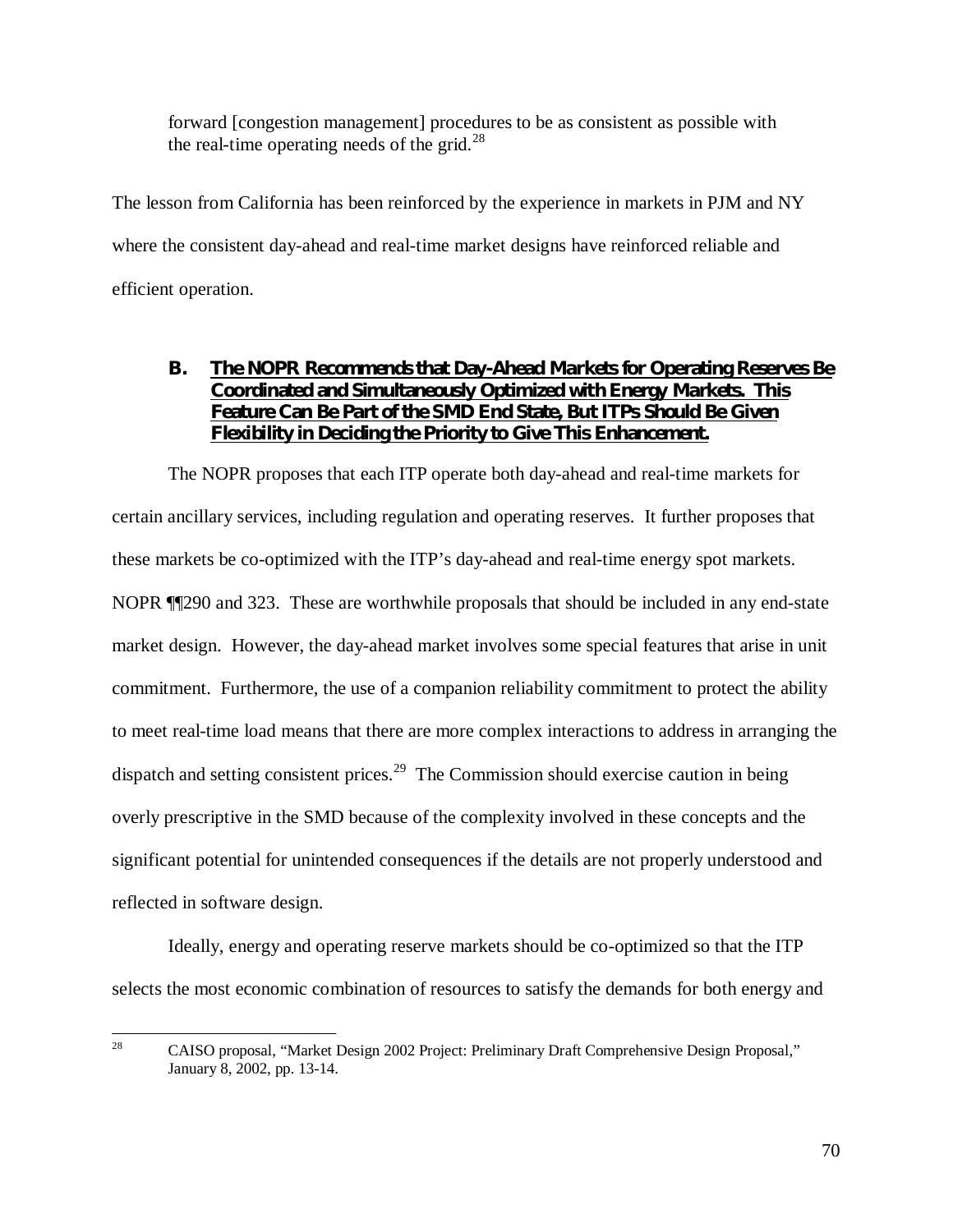reserves. The ITP would then define the market-clearing prices for each service so as to ensure that each service provider would be no worse off providing the service it was asked to provide (e.g., spinning reserve) than providing an alternative service (e.g., energy). This pricing approach thus includes the opportunity costs faced by the service providers, as reflected in their bids and thus lowers generators' bidding risks and encourages marginal cost bidding.

We believe the Commission understands the advantages of this approach over separate, sequential markets for energy, regulation and operating reserves.<sup>30</sup> For one thing, sequential markets effectively require strategic bidding because potential providers must guess the clearing prices that will apply in each market and adjust their separate bids accordingly. The increased risks of bidding incorrectly (or gaming) can easily lead to higher costs to the market.

The main remaining issue for the Commission is the priority and timing for achieving this long-term goal. For developing markets, the priority should be to work toward these enhancements in the real-time market first, because that is where getting the prices right will strengthen the real-time dispatch used to ensure reliable operations. In addition, the coordinated spot markets should be complemented by introduction of CRRs that allow market participants to hedge changes in congestion prices. Once the design principles are clearly defined to achieve this goal in the real-time market across the entire footprint of the ITP, there could be additional benefits in applying them also to the day-ahead market and a two-settlement system.

The details here interact with the problems of providing the required flexibility for realtime operations without creating unintended incentives to deviate from the dispatch in providing energy and ancillary services. Adding to the complexity is the manner in which the ITP defines

<sup>&</sup>lt;sup>29</sup> Michael D. Cadwalader, Scott M. Harvey, and William W. Hogan, "Reliability, Scheduling Markets, and Electricity Pricing," Center for Business and Government, Harvard University, May 1998.

<sup>&</sup>lt;sup>30</sup> California ISO has had problems with the sequential approach; the co-optimized approach used in New York ISO has proven beneficial to market efficiency, especially during scarcity conditions.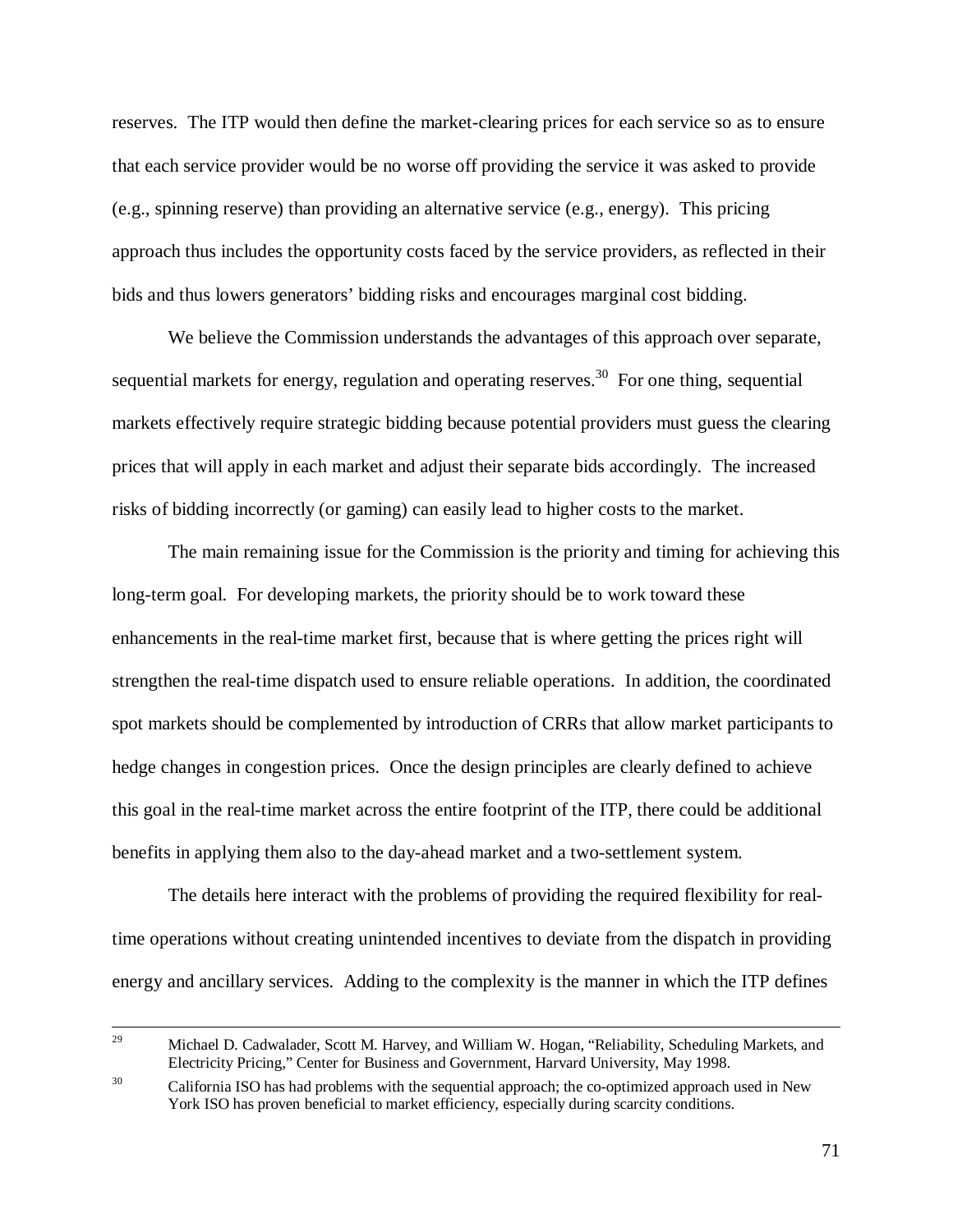its market-clearing prices. Consistent five-minute prices and settlement periods produce one result; hourly integrated prices based on five-minute dispatch produce another. Failing to account for these differences may then lead to unintended, uneconomic selections for service providers when the ITP attempts to co-optimize across markets.

The PJM and New York markets each contain enhanced features that generally move in the right direction. The designs are not identical, however, and each is on a somewhat different path toward the desired end state. Further enhancements are possible in the direction indicated, but they should not be imposed through SMD, nor should FERC attempt at this time to spell out a detailed blueprint for the ideal solution. Rather we urge the Commission to recognize the importance of first getting the real-time market and its prices right and consistently applied across the ITP or RTO footprint. With respect to the enhancements of a day-ahead market, the SMD should indicate the principles of its desired end state and allow each ITP/RTO the flexibility to move toward that end state in a way consistent with the different starting points and the priority each gives to the various market enhancements that present competing claims for the ITP's attention and funding.

# **C. The End-State SMD Should Accommodate Virtual Bidding, Provided Certain Prerequisites Are Met.**

The Commission asks parties to comment on whether "virtual" bidding should be permitted in the SMD. NOPR ¶ 272. We believe virtual bidding can be a beneficial feature of any end-state market design, but there are important caveats.

Virtual bidding is expressly permitted in both the New York and PJM markets and is generally viewed by both participants and the ISOs as a market enhancement that allows efficient arbitrage of prices between the day-ahead and real-time markets. With virtual bidding, the prices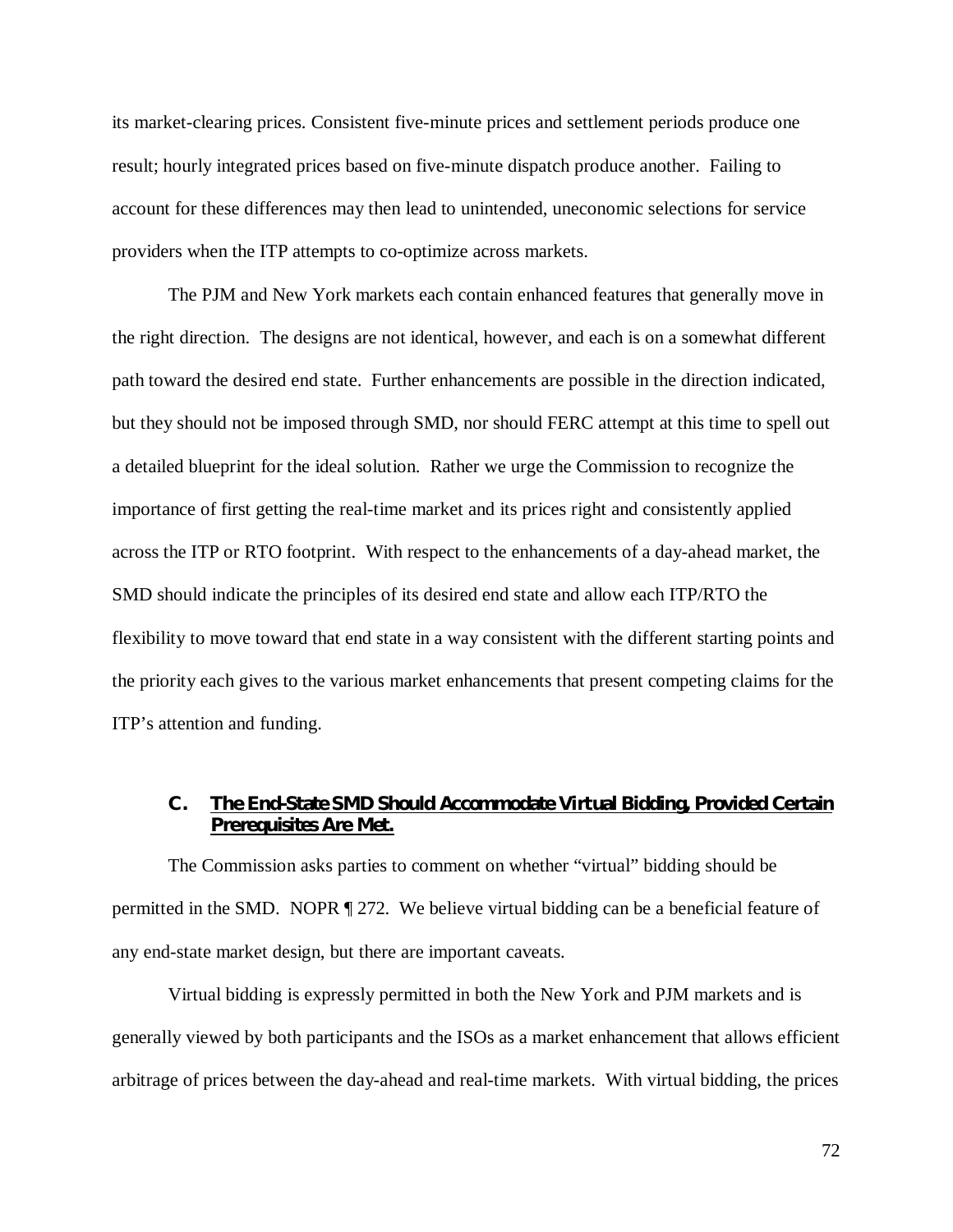tend to converge and the markets tend to be less volatile and more stable. However, there are essential features of these two markets that enable these beneficial outcomes, and the Commission should focus on securing these features before considering the abstract question of whether to allow virtual bidding.

First, in both markets there is a well-established, efficient and robust real time market, founded on a bid-based security-constrained economic dispatch with nodal (LMP) prices. Whatever the structure of the forward (day-ahead market), it is the real-time market and its spot prices that provide the target for arbitrage through virtual bidding. Second, both regions have taken care to ensure that the approach used to arrange the dispatch and determine the prices in the day-ahead market is consistent with the approach used in the real-time market. A robust, efficient real-time market and a consistent approach for the day-ahead market then provide the proper foundation for virtual bidding and efficient arbitrage.

Whatever the market design, parties will tend to exploit differences between the dayahead and real-time markets. If there are inconsistencies between the markets or inefficiencies in either market, parties will seek to arbitrage any systematic differences that these flaws create. If explicit virtual bidding is allowed, parties will use that mechanism to exploit these differences. But even if explicit virtual bidding is not allowed, parties will still have incentives to exploit differences in day-ahead and real-time prices. Thus, even parties with actual resources and loads will engage in implicit virtual bidding, either by submitting bids or schedules they do not intend to follow or by submitting bids or schedules they intend to follow initially but cannot (or chose not to) follow in real time. In that sense, all bids and schedules in the day-ahead market can be understood to be "virtual," because they are essentially financial, whereas the real-time market is physical.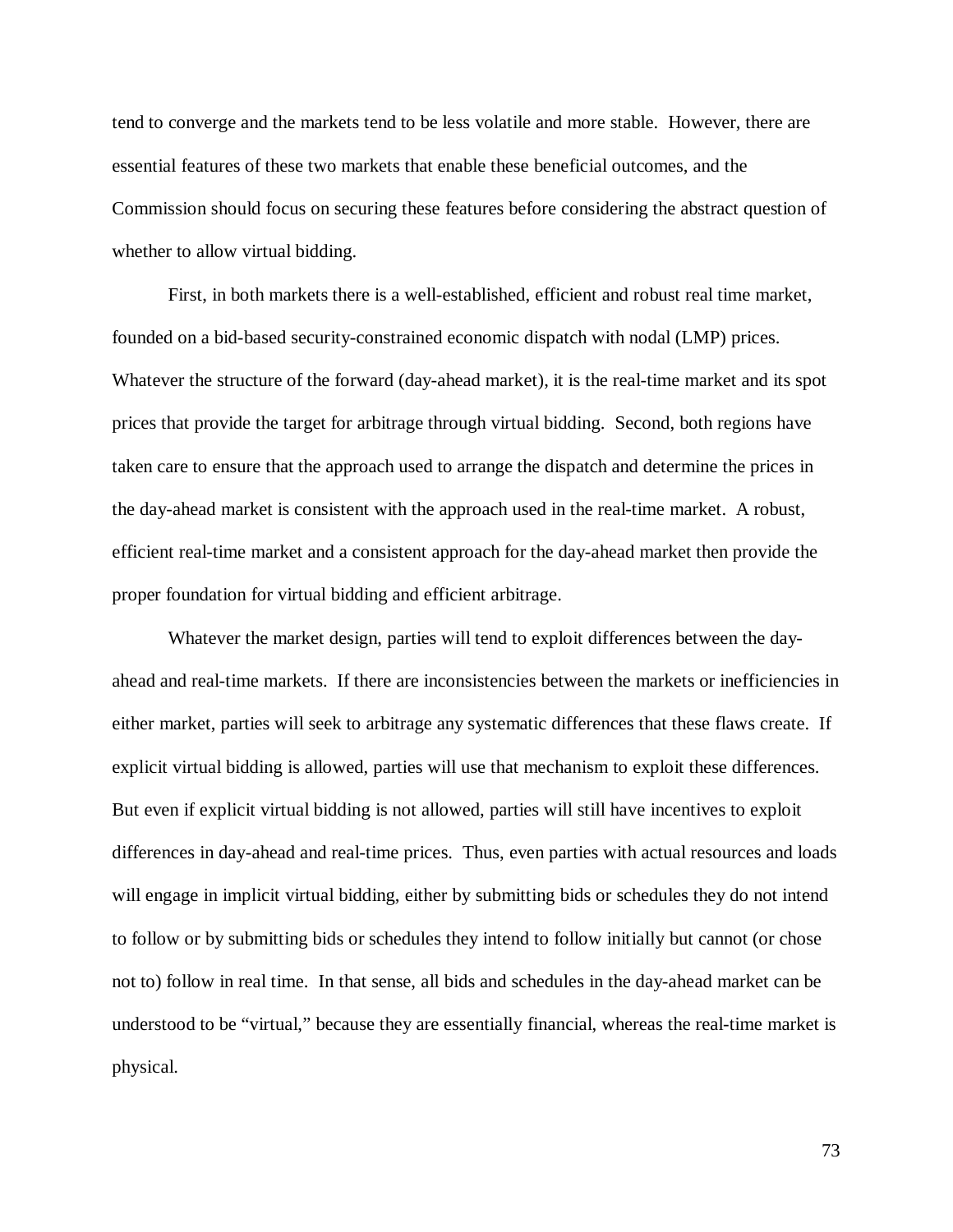In a two-settlement system envisioned under SMD, there is no fundamental distinction between these "implicit" actions and "explicit" virtual bidding. Attempts by the ISO to prohibit implicit virtual or financial trading will force the market to deal with charges of misleading scheduling (called "underscheduling" and "overscheduling" in California), investigations of misconduct and potential penalties. As California's experience demonstrated, this is a no-win situation for both ISO and participants.

If the SMD takes care to ensure a robust, efficient real-time market and consistent approaches for the day-ahead markets, market rules can and should permit explicit virtual bidding in the day-ahead market. The ITP can then define rules for when to consider virtual bids and schedules in the day-ahead process and when to exclude them for the purpose of committing units to ensure reliability in the real-time market. Rules can require that virtual bids be flagged by the participants, allowing the ITP to remove them from the reliability commitment.

Moreover, once the proper foundation is laid, the presence of virtual bidding will make it unnecessary to standardize the rules for how the day-ahead market connects with the reliability commitment. For example, New York and PJM follow somewhat different rules with respect to the reliability commitment, with New York including the committed units in a final pass to determine day-ahead prices and PJM determining the day-ahead prices prior to the reliability commitment process. Either mechanism should be acceptable, and with virtual bidding in place, these differences do not need to be reconciled or standardized in SMD, because virtual bidding will tend to equalize the day-ahead prices between the two approaches. As long as the participants understand what the pricing and commitment rules are in the day-ahead market, they will adjust their virtual bids accordingly. That is, given the different commitment rules, virtual bids in New York will be slightly different from virtual bids in PJM, which will tend to make the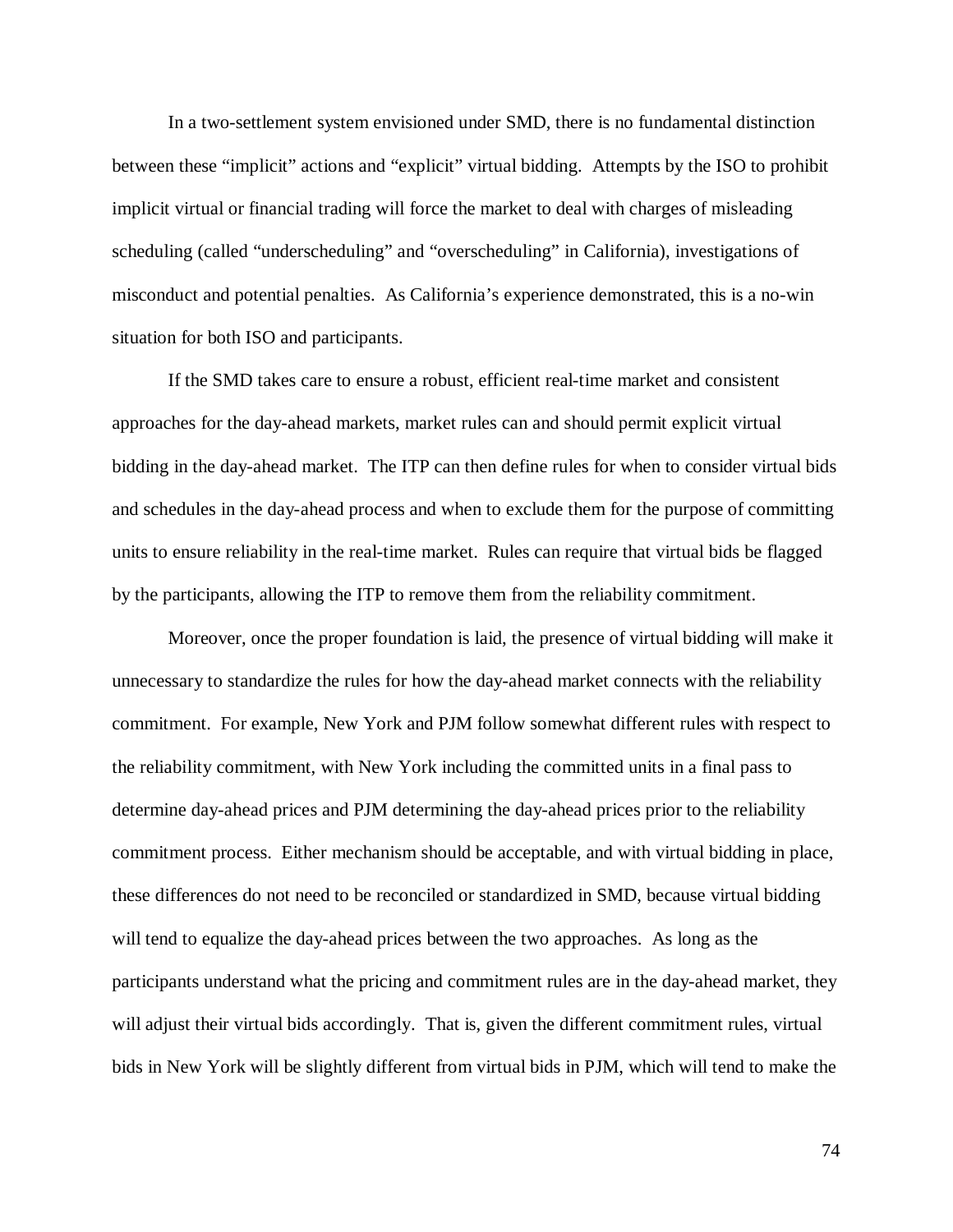two approaches produce similar day-ahead prices. Each set of participants will then use virtual bidding to arbitrage away differences with the respective real-time market, thus improving the performance of the system.

#### **D. The NOPR Proposals for Optimizing Unit Commitment in the Day-Ahead Market Are Generally Reasonable.**

The NOPR apparently anticipates both an initial security-constrained unit commitment process as part of the day-ahead market and a residual unit commitment process, after the "close" of the day-ahead market. These unit commitment processes can be useful in helping the ITP ensure real-time reliability and in reducing generator bidding risks while ensuring reliability and simplicity in providing supply to the market.

It appears that the NOPR's replacement reserves proposals (NOPR ¶ 299-301) and a "residual unit commitment" (e.g., as proposed by the California ISO) are describing similar processes and should be guided by the same principles.<sup>31</sup> The goal is to ensure that there will be sufficient units available in real time to meet the ITP's forecast of demand, even if there would not otherwise be enough units committed from the "voluntary" day-ahead market. Generators would be appropriately compensated for making their units available for this purpose.

The NOPR proposes to ensure that units committed by the ITP recover their no-load and start-up costs. That is, the ITP-committed units would be made whole after accounting for revenues received in the energy and operating reserve markets. This approach has proved to be workable in PJM and New York and reduces generator bidding risks.

<sup>31</sup> 31 Similarly, a reliability unit commitment process is analogous to the current California ISO practice of exempting units day-ahead from the must-run obligation. There appears to be no policy reason why the ISO should be prevented from transitioning from the one to the other.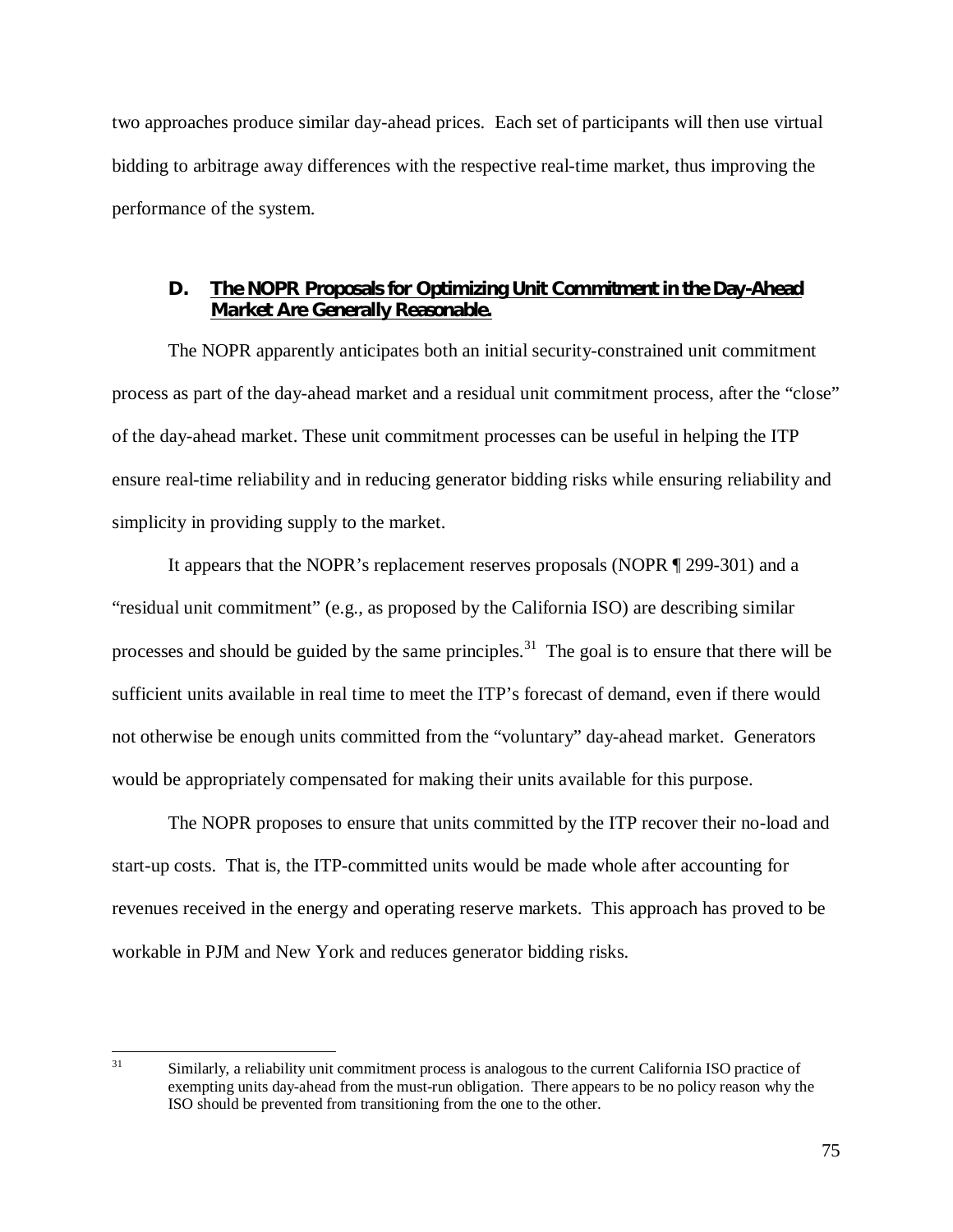The NOPR proposes that the reliability unit commitment optimization be based on minimizing commitment costs, as opposed to total production (including energy) costs. The NOPR approach, currently used in New York and PJM, is sound. An alternative rule in which the ITP included incremental energy costs in the reliability optimization would tend to encourage loads to rely on the ITP to serve them, while allocating the uplift costs of reduced LSE risks to all users. This could reduce any incentives LSEs have to acquire their resource needs in advance.

## **E. The SMD NOPR Should Not Require that ITPs Allow Transactions to Specify Maximum Congestion Charges They Are Willing to Pay.**

The Commission proposes to require ITPs to allow parties to specify "the maximum transmission usage charge (reflecting the costs of congestion and marginal losses) at which the customer desires service." NOPR ¶ 258. While this concept of an "up to" congestion bid seems appealing, it presents at least two difficulties that should be addressed in the Commission's final order. First, although feasible in principle, implementation would require a change in dispatch software to incorporate a separate constraint for each such bid. With only a few such bids, there should be no technical difficulty, but if there were many such bids, then feasibility testing would be required. Second, there is a potential for gaming. In addition, it is possible to achieve the objectives through an existing bidding approach without these difficulties. The Commission should therefore not include this feature as a priority element of the SMD.

The problem arises because the ISO/ITP must focus on arranging a bid-based securityconstrained economic dispatch with the objective function of maximizing the bid-based net benefits of supply and demand. This is a complex problem in itself, which ends with an economic dispatch solution and spot prices defined by the dispatch for each location. The "up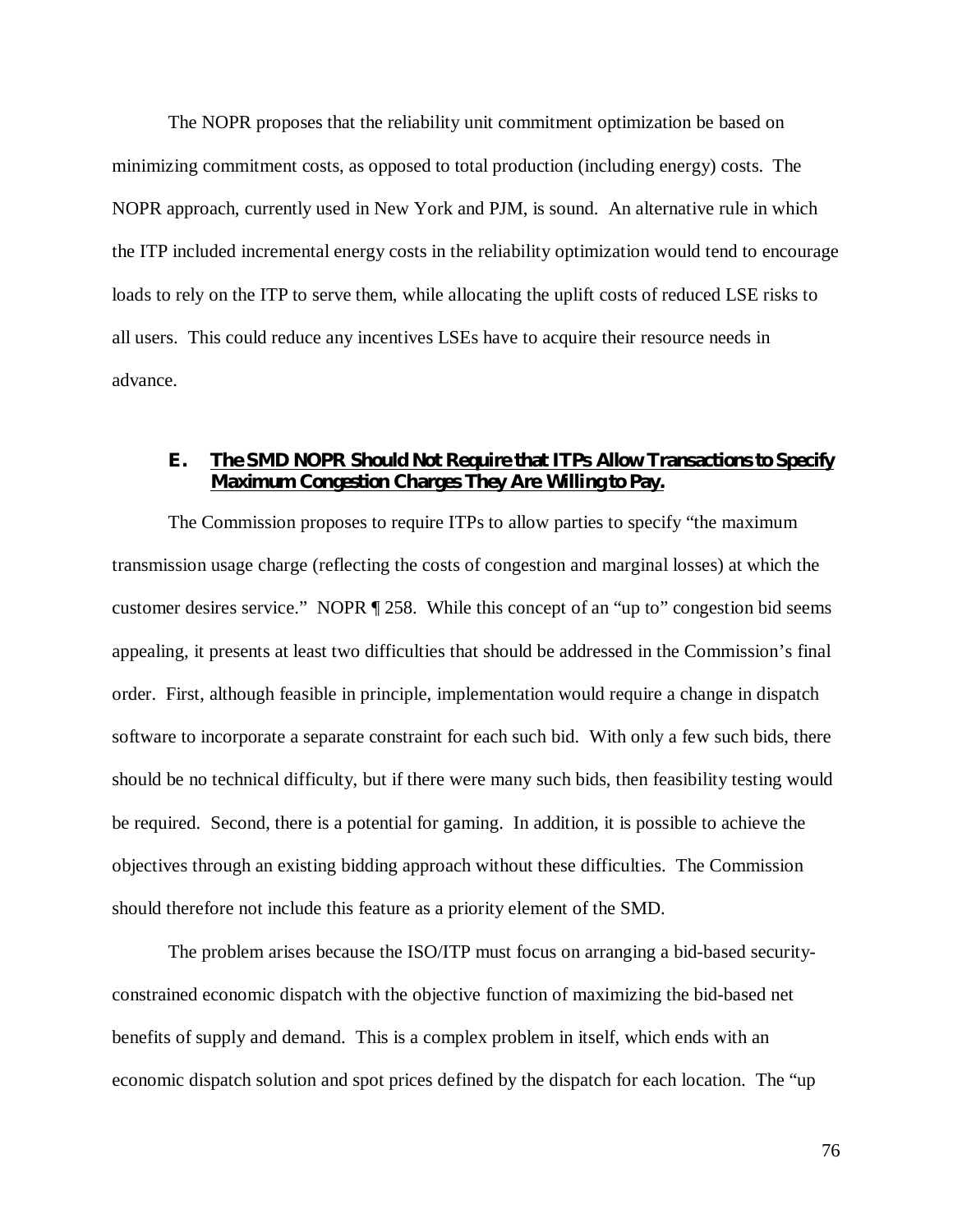to" congestion charge proposal would require that the ISO/ITP solve a different problem. Instead of just solving the dispatch function, the operator must now accommodate the "up to" bids in such a way that depends on the locational price outcomes of the dispatch.

Faced with these difficulties, both the PJM and New York ISOs limit the use of "up to" congestion bidding. In New York, this option is available only for wheel-through transactions, in which the ISO can assume that the external generator is not otherwise part of the dispatch for New York loads and that the external load does not have to be served by the New York ISO's dispatch. PJM extends "up to" bidding slightly by allowing it for wheel-throughs, imports and exports, but not for solely internal bilaterals. PJM also limits the "up to" bid to \$25 per megawatt-hour. These restrictions are designed to avoid the difficulty of trying to arrange an economic dispatch while simultaneously accommodating "up to" bids that depend on the dispatch price outcomes. Both ISOs have limited the concept out of concerns for its broader workability and the potential for gaming.

Gaming is the second concern that the Commission should consider. Although we recognize the superficial appeal of "up to" bidding, on closer inspection it looks like a holdover from the old physical contract path scheduling model. In the context of the SMD, however, a superior alternative would be to bid independent "incs" and "decs" for load and generation, and this form of bidding is already available. It is an easy matter to construct examples where a competitive bidder would lose money under an "up to" bid compared to independent bidding of load and generation. Further, we have not been able to construct an example of any benefit from "up to" bidding for internal transactions. Our concern, then, is that the "up to" approach might create a mechanism to game congestion management to enhance market power in generation by way of economic withholding of transmission in the day-ahead market. Bilateral schedules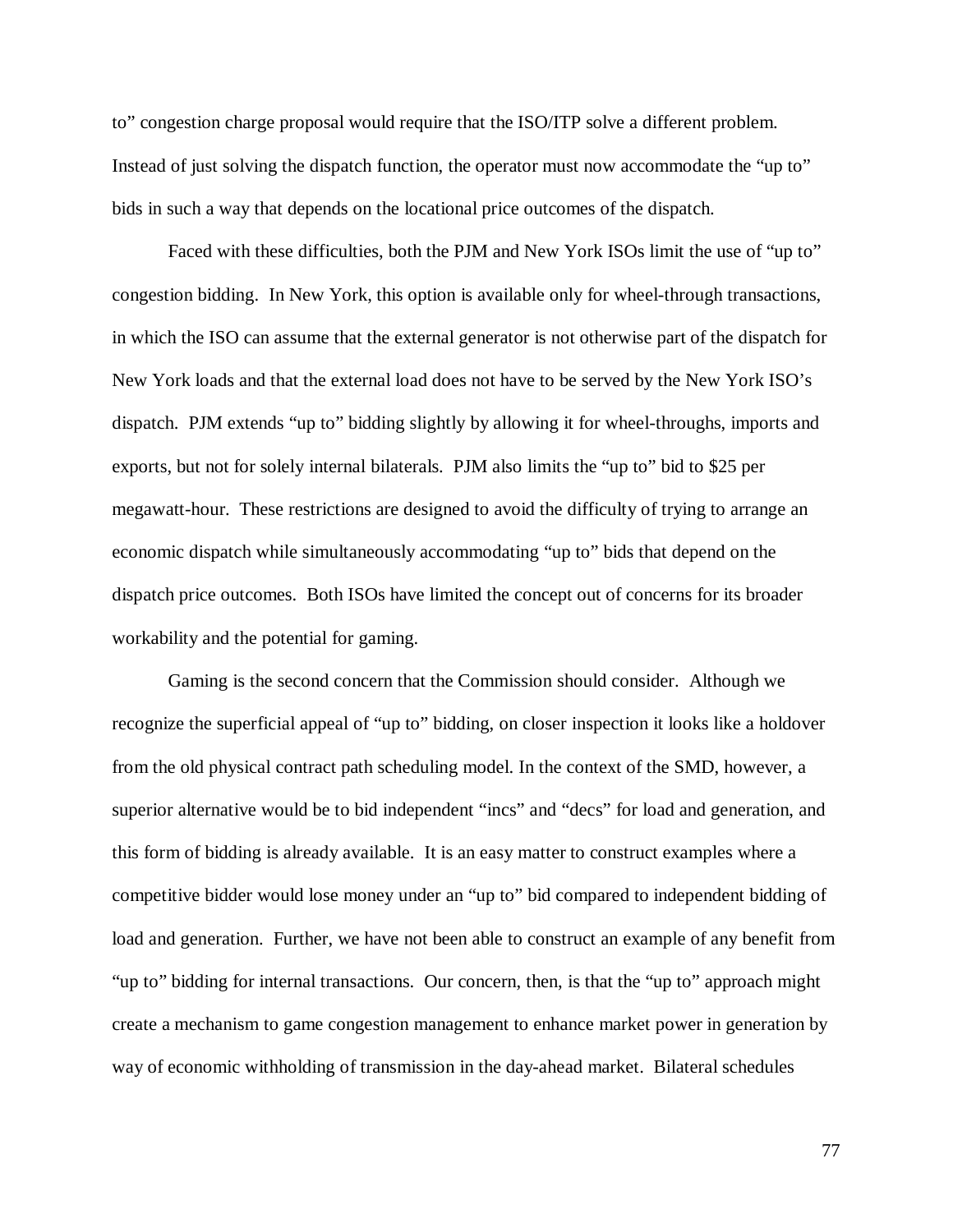without accompanying "incs" and "decs" might be used for a similar purpose, but with "up to" bids, this strategy could be made more effective. We can see an argument for bilateral schedules without any accompanying bids as a simple practice that avoids the cost of constructing bids. But once bids are introduced, this simplicity advantage no longer applies, and the absence of any theoretical argument in favor of "up to" bids over standard independent "inc" and "dec" bids suggests caution is warranted.

Because "up to" bidding might become a useful enhancement to the ITP spot markets, the Commission should allow ISO/ITPs to continue to develop workable solutions to the problems. However, "up to" bidding is not essential to the core design, is not yet workable for all transactions, appears inferior to other bids for internal transactions, and may be subject to gaming. We conclude that "up to" bidding should not be a priority or mandated feature of SMD.

## **VI. MARKET POWER MITIGATION**

#### **A. The Commission Has a Workable Framework for Market Power Mitigation and Recognizes the Need to Balance with the Need for Scarcity Pricing.**

The Commission recognizes that "[e]ven with good market design rules, current supply and demand conditions make a market monitoring and market power mitigation plan necessary." NOPR  $\P$  13. The Commission's analysis correctly highlights the two principal problems as a present lack of sufficient demand-side response and the existence of transmission constraints that can create small local pockets where there is an effective monopoly. The lack of sufficient demand-side response is both a serious problem during the transition to a workably competitive market and a target for policy improvement. The Commission includes expanded demand participation in the market as a priority with benefits that include mitigation of market power.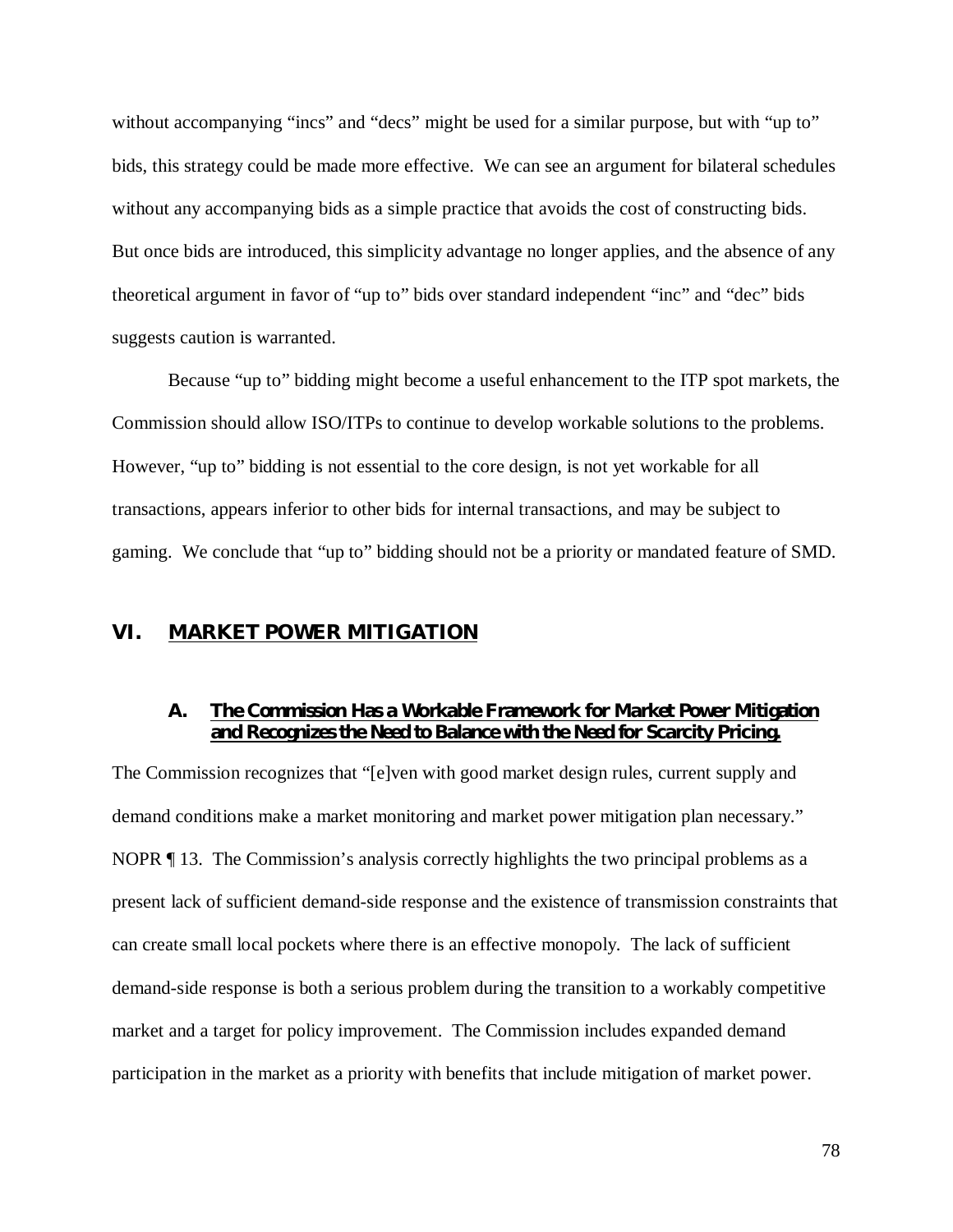The existence of local pockets of effective monopoly presents an immediate problem and may persist indefinitely, requiring targeted local market power mitigation as part of the permanent standard market design.

There is no simple or ideal method to mitigate market power, and it is probably not possible to fully eliminate market power. The challenge is to develop practical mechanisms that acknowledge the complexities of the electric supply system, without significantly undermining the incentives signaled during times of scarcity. Every proposal, therefore, is a compromise that involves tradeoffs. The NOPR seeks a balanced system focused on approximating the outcome of a competitive market absent any structural defects. The Commission offers targeted mechanisms that attempt to distinguish between high prices due to scarcity and high prices caused by an exercise of market power.

The Commission emphasizes the use of *ex ante* measures that would preclude price and market outcomes reflecting a substantial exercise of market power. This is preferred to *ex post* measures that would require complicated and contentious mechanisms for retroactive price adjustments and refunds.

## **1. The use of bid caps, rather than price caps, is consistent with the core elements of SMD.**

In addition to expanding demand participation in the market, an *ex ante* tool that attempts to approximate the outcome of a competitive market is the use of bid caps rather than price caps. Under the SMD, the price in the spot market would be determined through an interaction of all bids given the existing supply and demand conditions. A price cap that applies to the outcome of this process is well known to be difficult to implement and prone to creating inefficient outcomes and perverse incentives for investment. By contrast, a bid cap applied to those who could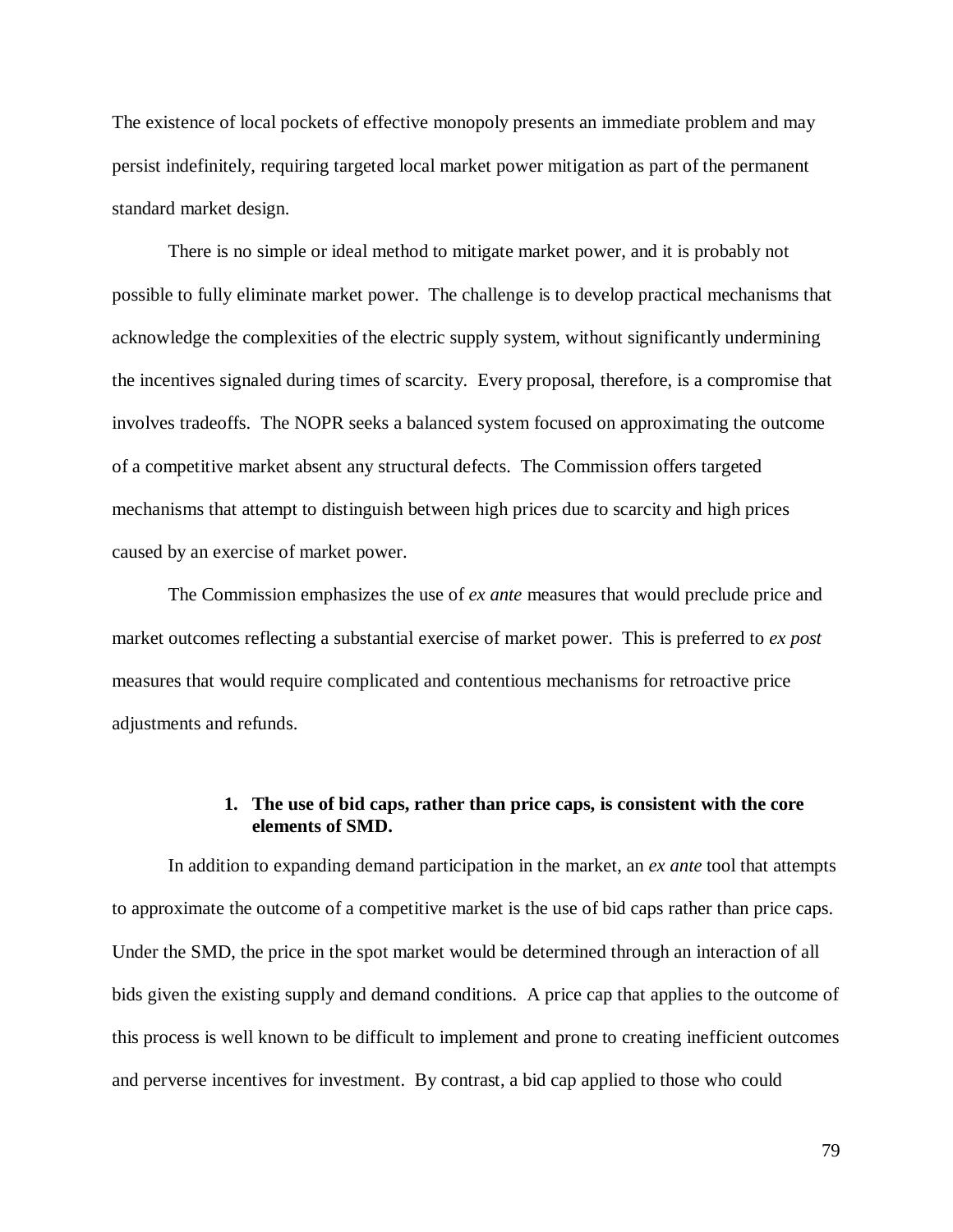exercise market power targets the problem but does not carry with it the same difficulties of a price cap. A properly designed and implemented bid cap would only apply to the particular sellers when they have the ability to impact the market, and the cap would vary depending on the type of plant or conditions.

Although setting bid caps is not easy, it is much easier than trying to find the single market price cap that would apply to all facilities and conditions. Under the bid cap approach, sellers who have market power must offer their power with approved bids but the market price is determined through the usual spot market mechanism and applies to everyone. Hence, the bid cap mitigates market power without preventing true scarcity from determining the market price. For example, with even a little demand-side response, demand bids that might be much higher than the bid caps could and should set the market price. This price would apply to all supply, including the supply from sellers with market power, but these sellers would not be able to affect the market price in conditions of scarcity. The bid cap approach is targeted and consistent with the Commission's objective of mitigating market power while not precluding true scarcity pricing.

The principal means for dealing with local market power is the Commission's proposal to require the ITP to identify those locations and conditions where production from particular generators would be required and hence these sellers would have an effective monopoly. The Commission would have the ITP identify an appropriate bid cap for these sellers and couple this with a "must offer" requirement. This follows on the current practice with reliability must-run (RMR) generating units. Although the details matter, the Commission has outlined the basic criteria that reflect the goal of providing realistic bid caps that are very likely to be above the generator's direct plus opportunity costs, and well below the levels that would reflect substantial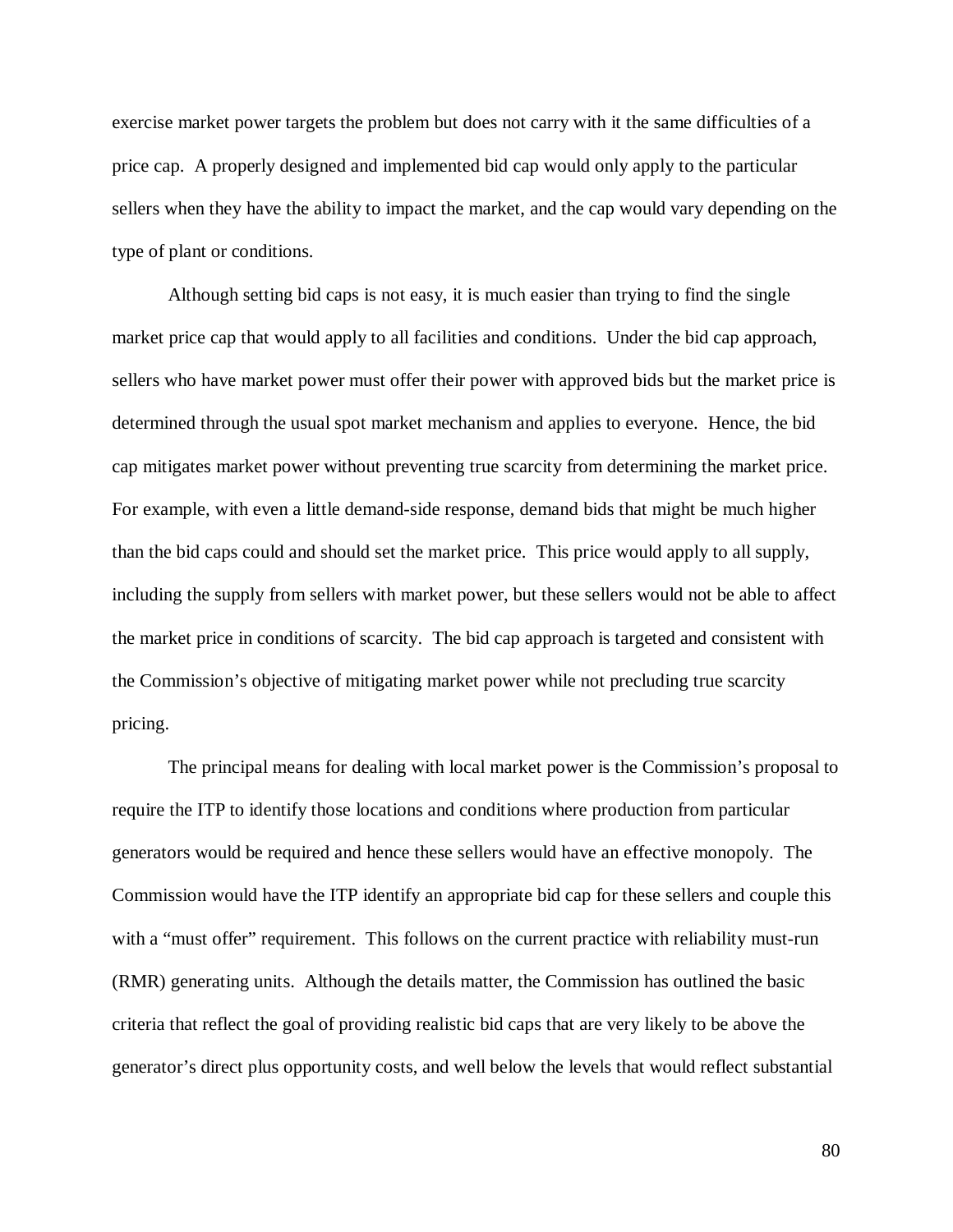economic withholding. The basic principles are sound, consistent with the broader SMD framework, and can provide a workable mechanism for dealing with the targeted local market power problem.

# **2. A properly structured safety net bid cap to achieve a proxy for scarcity prices can be a transitional substitute for inadequate demand-side response.**

For the broader problem of inadequate demand-side response throughout the market, the Commission proposes a safety net bid cap of something like \$1000 per megawatt-hour (MWH) to be applied to all sources as a proxy for the absent price-responsive demand. The logic here is that where there is sufficient demand participation, the demand response would itself mitigate market power while allowing sufficiently high prices in times of true scarcity to provide proper signals for both operations and investment. But absent this demand response, there should be a limit on all bids that serves as a proxy for the missing demand bids.

The basic logic dictates that this safety net bid cap should be close to the price at which load would be prepared to voluntarily reduce if only the market institutions were in place to make this reduction possible. An attraction of this approach is in establishing a principled means of selecting the safety-net bid cap. In particular, the purpose of the safety-net bid cap is not simply to produce low prices in times of scarcity; rather it is intended to be a proxy for the scarcity price. Seen as this proxy for the true value of demand, the \$1000 per MWH number may well be too low.<sup>32</sup> Part of the task for the Commission, therefore, will be to address the justification for any safety-net bid caps below this level and to consider a transition process that

 $32$ The scarcity response should reflect that cost of involuntary curtailments in energy or reduction in reliability that would occur in the presence of binding caps and the need for extraordinary action by the ITP. This suggests that the safety-net bid cap should be more than the marginal cost of curtailment, and closer to the average value of demand.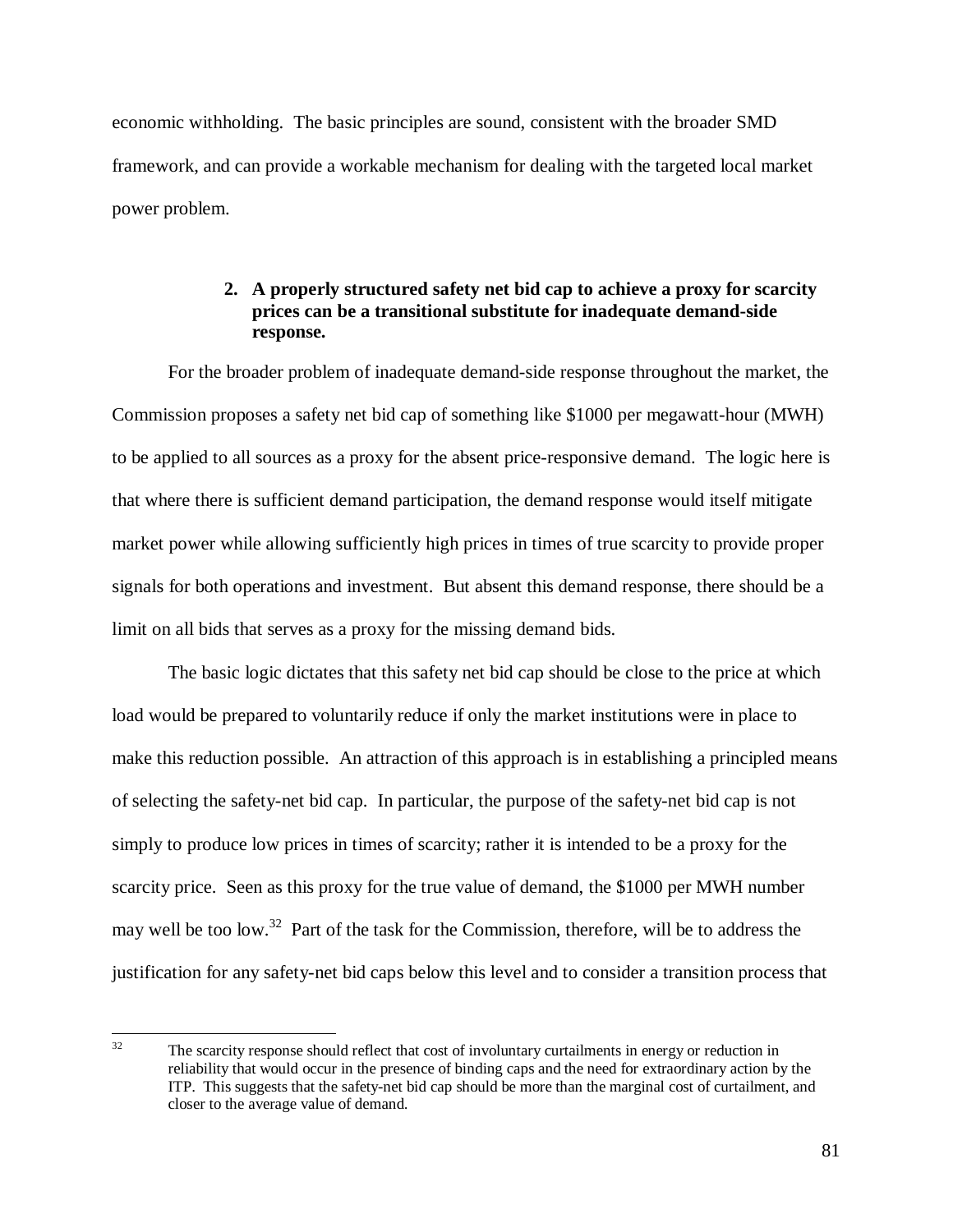gradually increases the safety-net cap as we gain more experience with demand-side participation in the market.

The success of each of these two elements of the market power mitigation plan would depend on the details of implementation. In general, we see the Commission's discussion of the tradeoffs and the purposes of the policy as both well conceived and properly reflective of the requirements for developing a workably competitive market. The constant tension identified by the Commission is between the need to mitigate any substantial exercise of market power and the need to allow market forces to reflect true scarcity prices.

That the Commission intends to maintain the balance, simultaneously limiting abuse but protecting scarcity pricing, is especially evident in its discussion of hydropower, imports and exemptions. In the case of hydropower, the Commission recognizes the problem of estimating opportunity cost and the close interaction of energy pricing and reserve pricing. NOPR ¶ 422. Hence the Commission offers as one approach that hydropower be subject only to the safety-net energy bid cap as long as the units are in merit for providing reserves. This would imply that whenever hydropower was providing energy, the market prices for everyone would reflect opportunity costs or scarcity prices subject only to the safety net. As for imports, the Commission recognizes that imports should be allowed to set the market price as another means of including the price of true scarcity, subject only to the safety net. NOPR ¶ 413. Both features would provide important mechanisms for scarcity pricing to operate without allowing a substantial exercise of market power.

Finally the Commission proposes to exempt certain sellers, again subject to the safety net. NOPR ¶ 428. Such exemptions seem entirely appropriate for both the economic reason that some small entities could not reasonably be expected to exercise a substantial degree of market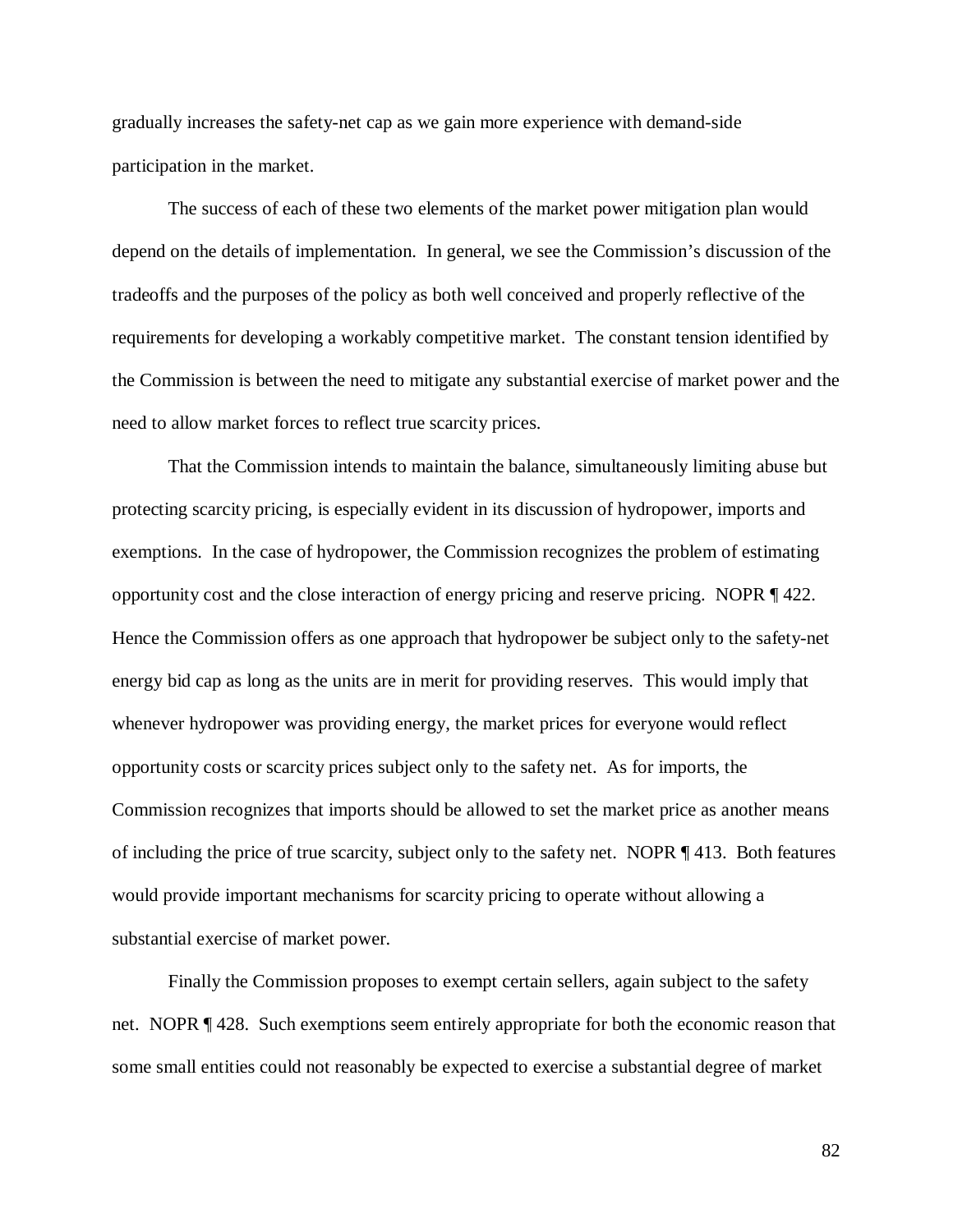power and for the administrative reason of simplifying administration and enforcement. The exemptions would be important in another way that is consistent with the Commission's policy. Because even a small seller could reflect a true market scarcity situation, the exemptions could help discovery of a true market-clearing scarcity price that would be above various generator bid caps.

## **B. The Commission Should Focus on Well Designed Bid Cap and Safety Net Mechanisms Rather than Assume that a Resource Adequacy Requirement Will Easily Solve the Problem of Inadequate Investments.**

Despite these features of the Commission's proposal, and the careful attempt to achieve balance in market power mitigation and scarcity pricing, the Commission expresses a concern that spot market prices may not set an adequate incentive for investment, partly because of the effect of the mitigation measures. NOPR ¶ 461. One ingredient of the Commission's response to this dilemma is the long-term resource adequacy requirement that is the third part of the Commission's proposed market power mitigation plan. As discussed below, this resource adequacy plan is problematic. It would be wise for the Commission to take care in implementing the other features of the market power mitigation plan, which are needed in the current markets, without relying on the success of a long-term resource adequacy proposal to counteract any problems created by the market power mitigation rules.

# **C. The Commission is Correct to Be Cautious About Imposing Automatic Mitigation Procedures, Which Can Become Overly Intrusive If Not Carefully Designed and Limited.**

This perspective would be especially important in considering the details of implementation of the fourth part of the Commission's mitigation proposal to be triggered under certain market conditions. The Commission is not precise about the market conditions other than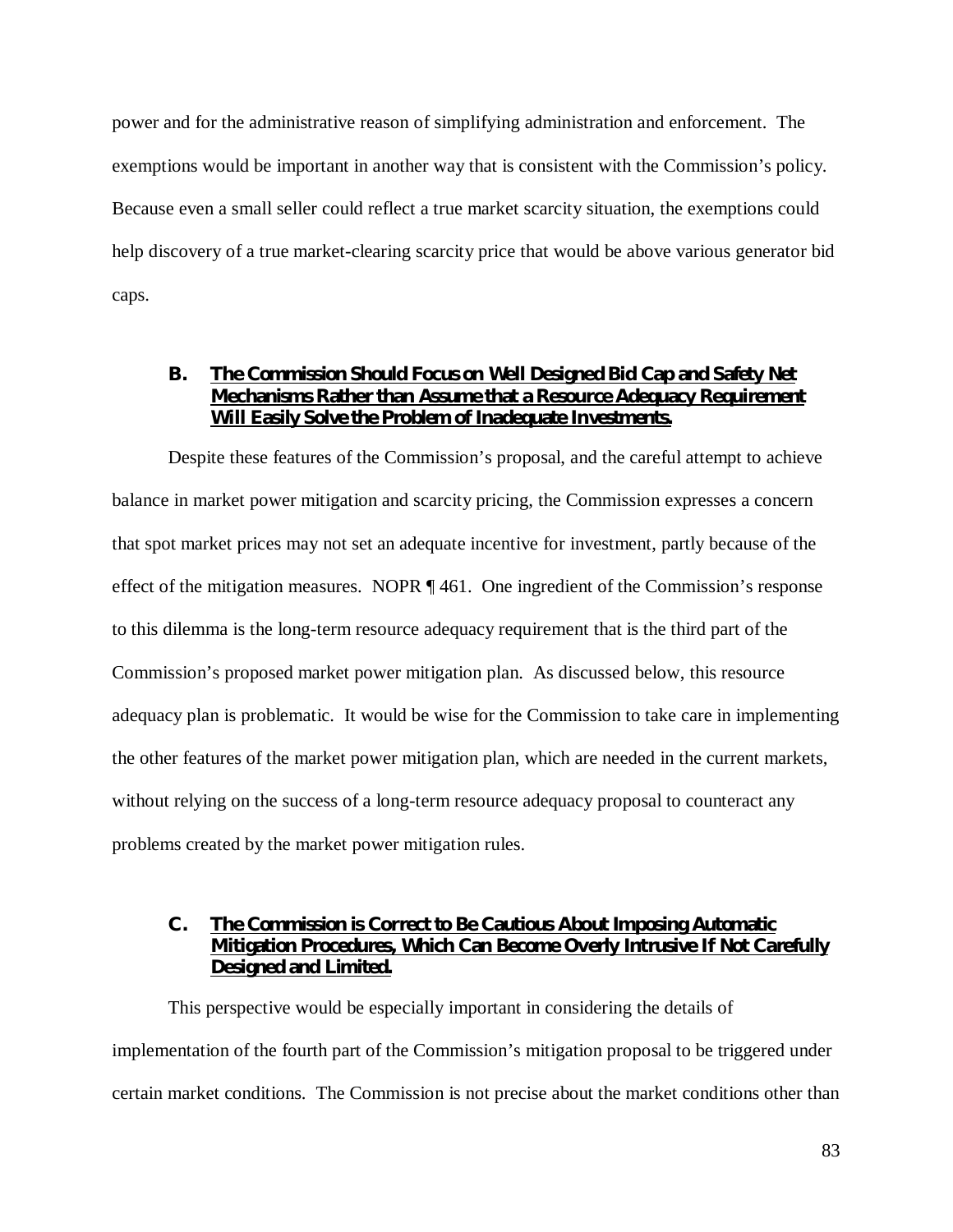that they would be unanticipated. Here the call is for another type of backstop procedure that protects the market from conditions that are hard to predict but would be ripe for exploitation of market power. Although the Commission would not require an ITP to adopt this measure, the proposal is to apply something like the Automatic Mitigation Procedure (AMP) used in New York and adopted recently for the California ISO. The basic idea of an AMP when triggered is to repeat the logic of the local market power mitigation plan with targeted bid caps but to expand this system beyond local pockets to the entire market and integrate the mechanism within the market software to eliminate the delay in imposing mitigation when warranted. This requires careful design and implementation.

In this period of transition and implementation of the SMD, the Commission's caution in considering an AMP plan is sensible and the particular principles outlined by the Commission are appropriate. The AMP is not perfect, and it could be highly intrusive if not implemented properly and without a systematic approach to maintain the appropriate benchmarks. However, it is hard to define a superior alternative to a properly designed AMP and hard to imagine that the Commission could simply do nothing in the face of a market that was always setting a clearing price at or very near the safety-net bid cap.

The concern with an AMP would come in the implementation, because the potentially intrusive and comprehensive nature of the AMP could significantly exacerbate the problem that the Commission has identified in tipping the balance too much in favor of mitigation to the point of precluding even an approximation of true scarcity pricing. Comparison of the cases of California and New York is instructive. The level of the triggers and the maximum bid caps are much lower and more restrictive in California than in New York. Furthermore, under Commission orders the California rules exclude imports and any significant demand-side bids in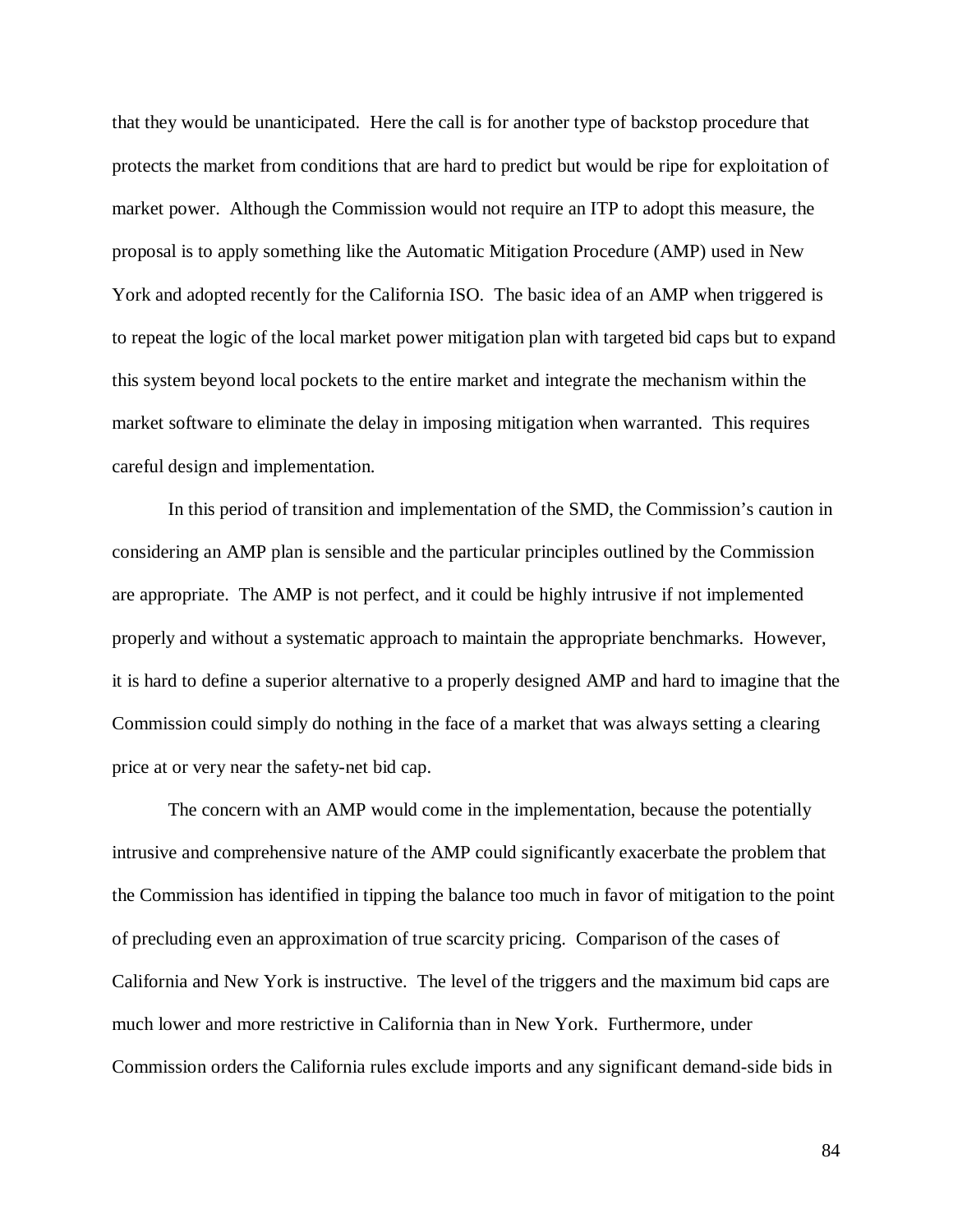setting the market-clearing price. In effect, the California implementation rejects the basic principles that the Commission espouses and makes no attempt to allow for scarcity prices that could at certain times be significantly above the direct cost of the most expensive generator running. Such price mitigation rather than market power mitigation is inconsistent with the SMD framework and could substantially complicate the operation of market power mitigation.

The Commission recognizes that the pressure on the ITP will be to exercise market power of its own as a buyer rather than as a seller, by acting on behalf of customers to reduce short-run prices. This is not an appropriate role for the ITP and it would run counter to all the basic objectives of open access, non-discrimination and the broad efficiency goals of electricity restructuring. Nonetheless, the experience in all markets is that this is a continuing concern of market participants and a challenging balancing act for the ITP. It shows up, for instance, when the ITP is buying "out of market" supplies, a prima facie circumstance of market discrimination and an exercise of monopsony power. Hence, the Commission is sensitive that its rules do not create more opportunities or requirements for deviating from the conditions that would exist in a workably competitive market.

The difficulty with the AMP proposal is that in its breadth of application and flexibility in implementation it could easily become a means of simply reducing prices below scarcity levels, not just market power mitigation. This result would further complicate the transition to a workable market and place even greater pressure on added regulatory interventions to counteract the predictable but unintended consequences. This is the wrong direction. Such price mitigation *per se* is not the Commission's intent, as evidenced by the extensive discussion of the need for a balance of market power mitigation and scarcity pricing. However, proposals like the AMP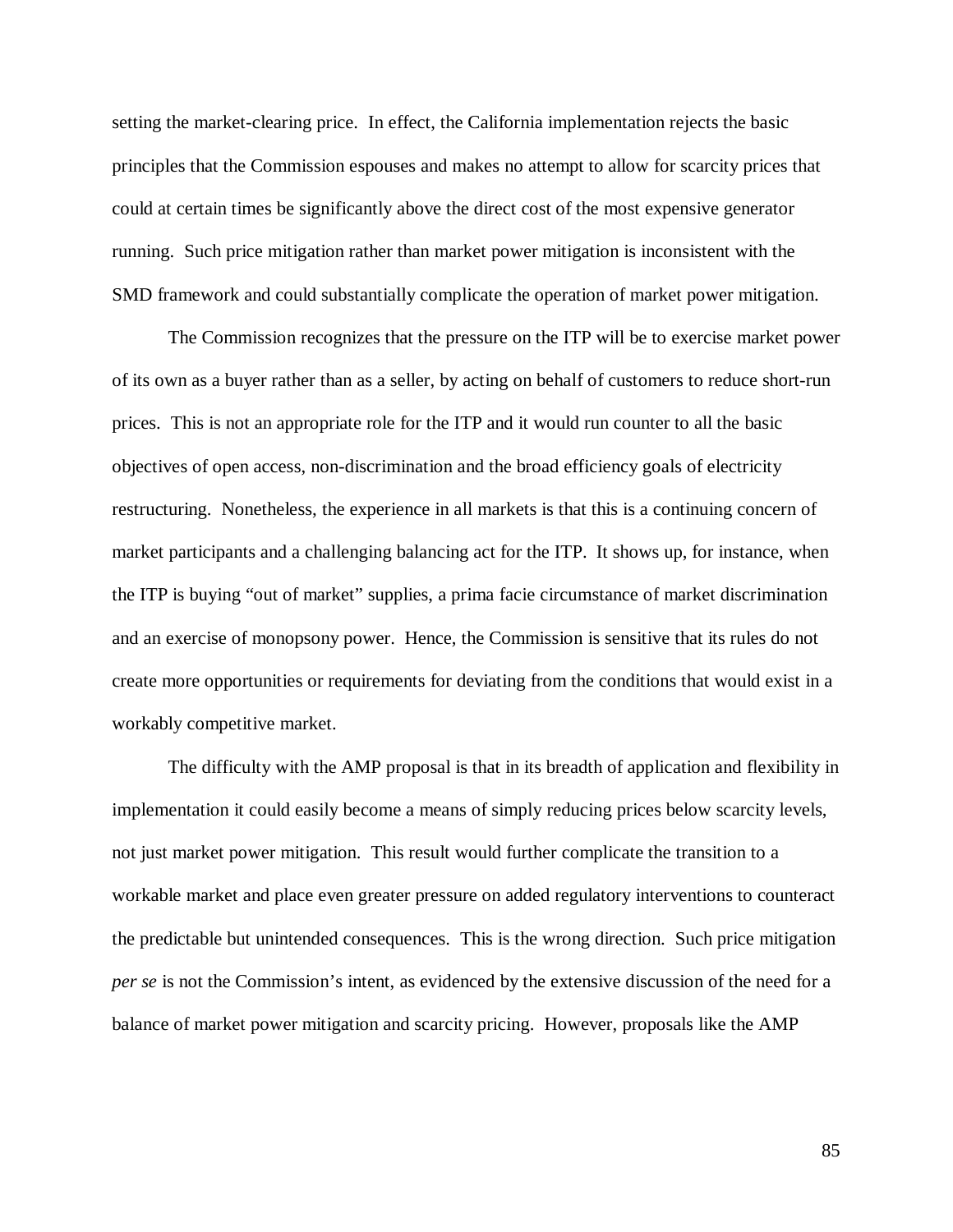place an even greater burden on the Commission to examine the details and avoid the pitfall of turning the ITP into the monopsony buyer who suppresses market prices.

In the case of the AMP proposals, therefore, the Commission should go even further in ensuring that there are not significant "out of market" purchases, so that there is still an opportunity for imports, demand-side bids, or exempt sellers to set a market price with bids that reflect scarcity but not substantial market power. Further, the Commission should go further in considering exemptions to include not only small sellers but also new facilities built after the introduction of open access. The new facilities would still be subject to local market power mitigation rules and the safety net, but for the broad market as a whole, where we should be providing incentives for entry, an exemption from AMP rules for new facilities would provide the incentive and preserve the dynamic of a market where new entrants constitute a primary force for reducing and mitigating market power of existing sellers. These are both features of the New York ISO approach.

In summary, the Commission has the right framework for market power mitigation and recognizes the need to balance with the requirements of scarcity pricing. The use of bid caps in the twin settings of local market power mitigation and a safety net designed as a proxy for demand-side response is consistent with the SMD core elements and the broad objectives of electricity restructuring. The resource adequacy proposal is more problematic, however, and the Commission should attend to the details of implementation of its market power mitigation proposals without assuming that errors can be corrected by the resource adequacy requirement. The details become even more important in the case of the AMP proposals, where the breadth of scope makes AMP mitigation more vulnerable to the error of becoming price mitigation rather than market power mitigation.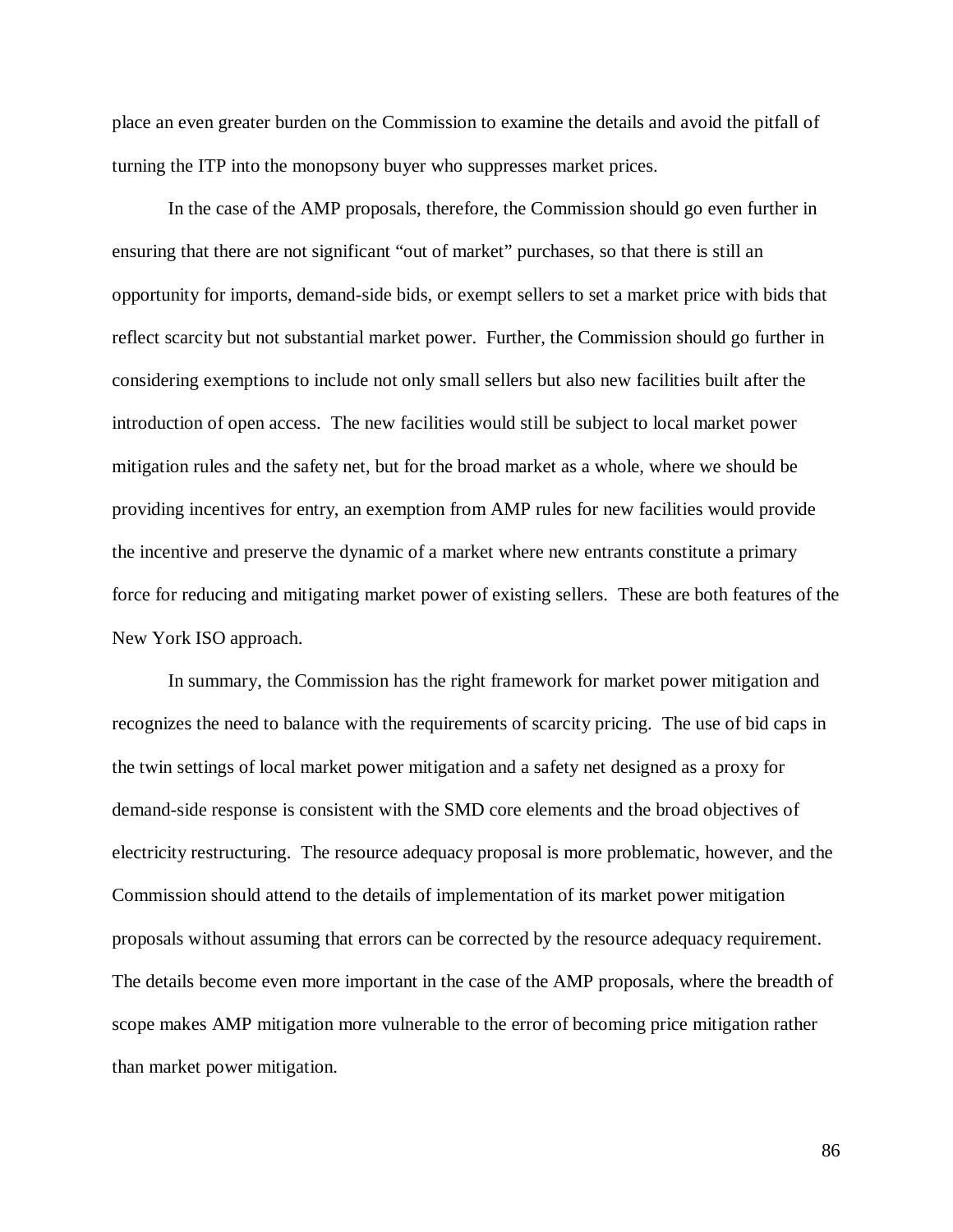#### **VII. RESOURCE ADEQUACY**

The Commission has concluded that the nation's markets will need an explicit resource adequacy requirement (RAR) to ensure that the core features of its Standard Market Design result in a workably competitive market. While the Commission's basic prescription for market design is fundamentally sound in its embrace of open, ITP-coordinated spot markets and bidbased, security-constrained economic dispatch with locational prices, the Commission is struggling to define an appropriate RAR that does not inadvertently undermine the SMD's core features and expected benefits. It proposes a possible solution and sets a minimum reserve target, but it seeks public comment on whether its solution is workable and, if not, whether a better solution is available. NOPR ¶473.

The basic features of the proposed solution would begin with the ITP facilitating a regional planning process that developed long-run forecasts of electricity needs. Within each region, a Regional State Advisory Committee would define acceptable resource adequacy (or reserve margin) targets, subject to a minimum reserve level of 12 percent set by the Commission. Looking at least three years out, to allow time for new entrants to compete, the ITP would then allocate to each LSE its proportionate share of the resource adequacy requirement, and expect each LSE to submit conforming resource plans indicating how it would meet the RAR. The ITP would continue to track the LSE resource plans, assessing them for adequacy, resource eligibility, deliverability and so on. It would notify state and local regulators of any deficiencies it perceived in any LSE's plans. LSEs would thus be expected to acquire sufficient resources in advance, either through building their own resources or contracting for them, to meet their ITPallocated resource needs. Eligible resources could include both supply- and demand-side options, as well as associated transmission enhancements. Following the planning period, the proposal's enforcement mechanisms would then center on what happened in real time in the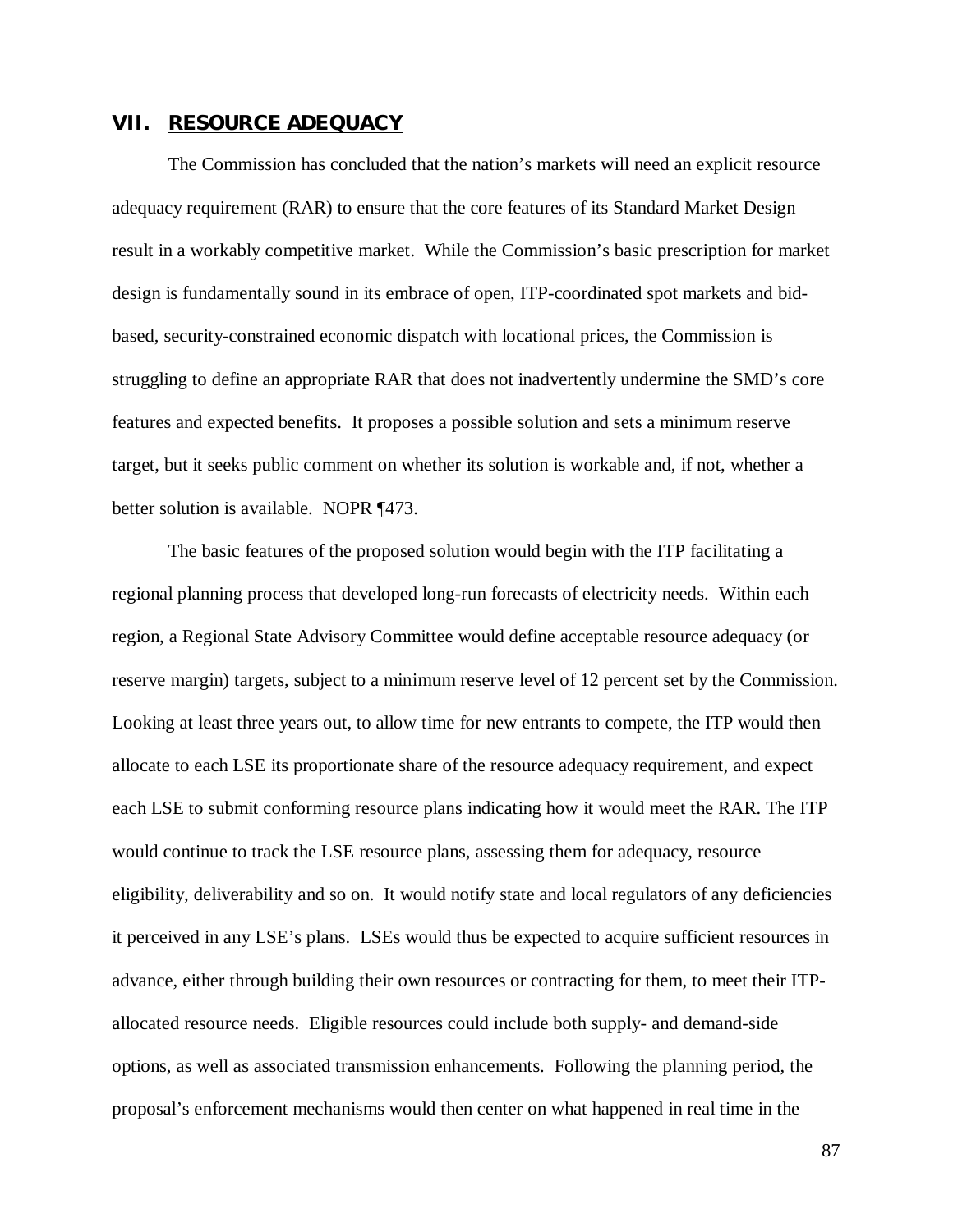event that the ITP confronted operating reserve levels less than the minimum requirements. In that event, LSEs that the ITP had previously found "short" in meeting their forward requirements would be subject to penalties on their purchases from the ITP spot markets, and these penalties would increase as the level of operating reserves declined. In addition, "short" LSEs would be subject to involuntary curtailments of their loads before non-short LSEs were curtailed, in the event that involuntary curtailments were required in emergencies. NOPR ¶¶ 474-478.

## **A. The NOPR's Proposal for a Resource Adequacy Requirement Appears Inconsistent with the Rationale and Core Features of the SMD.**

The Commission's search for an RAR mechanism creates dilemmas that arise from the inconsistent policy goals that drive the rationale for an RAR in the SMD NOPR. These inconsistencies strike at the heart of the restructuring argument and become manifest in various forms.

First, the RAR rationale arises primarily from the risks of a flawed approach to market power mitigation, as we note in the previous section. On the one hand, the Commission explains that the appropriate role of market power mitigation is to prevent prices from exceeding competitive levels – but not to prevent prices from reaching competitive levels. If resource investors are convinced that prices will be allowed to clear at competitive levels that reflect shortage costs (or consumers' willingness to pay not to be involuntarily curtailed) when supplies are tight, they will tend over time to support an appropriate level of resource investment. On the other hand, the Commission concedes that market power mitigation measures may inadvertently prevent spot prices from clearing the market at levels sufficient to stimulate the level of investment needed to sustain long-run resource adequacy, no matter how "adequacy" is defined.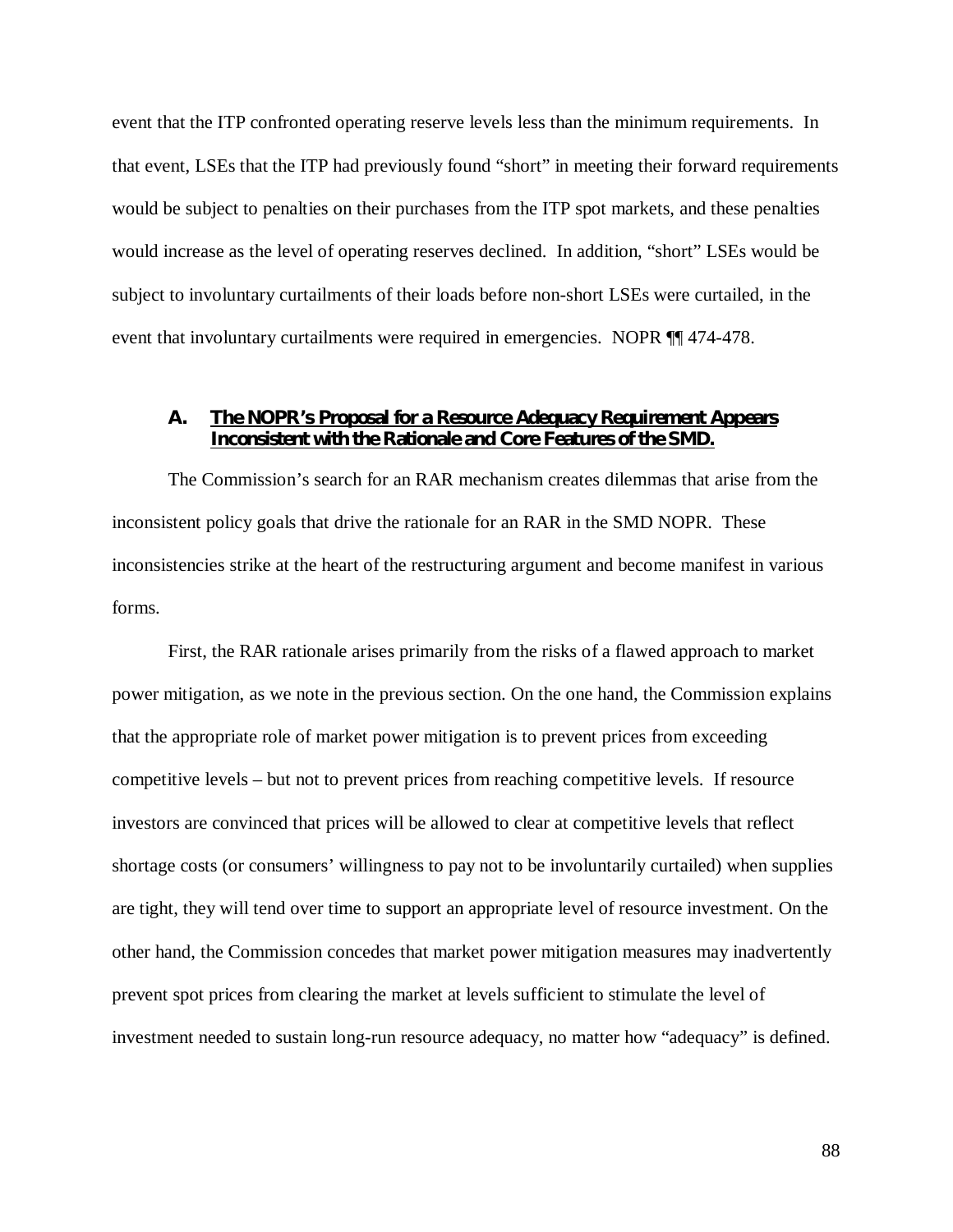NOPR ¶393. In other words, the SMD's proposed market power remedies may well lead to resource shortages unless some RAR mechanism is overlayed on top of the core market design.

Second, the Commission's pursuit of workable markets for generation is largely premised on the belief that consumers will ultimately benefit from moving investment risks and decisions away from the regulatory arena and to the market. The critical observation from market-based decision-making in other industries is that over time private investors will tend to make more efficient investment choices. Perhaps more important, the investors who would reap the benefit from economic investments would bear the risks of uneconomic investments instead of imposing the costs of bad choices on consumers. It is worth recalling that an increasing portion of the new supply that has been built over the last several years has been market-driven; the new plants are not rate-based, and consumers are not (and should not be) on the hook for any poor decisions the investors made. Thus, the market paradigm promises an end to the kinds of costly utility and/or regulatory mistakes that have saddled consumers with billions of dollars in cost overruns and stranded costs. Here, various utility nuclear unit cost overruns come readily to mind, along with expensive PURPA contracts and the State of California's cost overhang from the recent crisis.

In contrast, the Commission's RAR proposal, and probably *all* RAR alternatives, would replace essential features of market-driven investments with regulatory decisions on key issues. As Steve Stoft correctly notes, if the Commission chooses not to allow prices to clear the market and send the right price signals, decisions to invest in adequate new infrastucture will not be made in response to market signals. Instead, they will be made in response to regulatory decisions and administratively defined incentives.<sup>33</sup> If that is true, then an important premise for the benefits of restructuring could be undermined.

 $33<sup>3</sup>$ 

<sup>33</sup> Steven Stoft, *Power System Economics: Designing Markets for Electricity*, New York, NY: Wiley-IEEE Press, Part 2.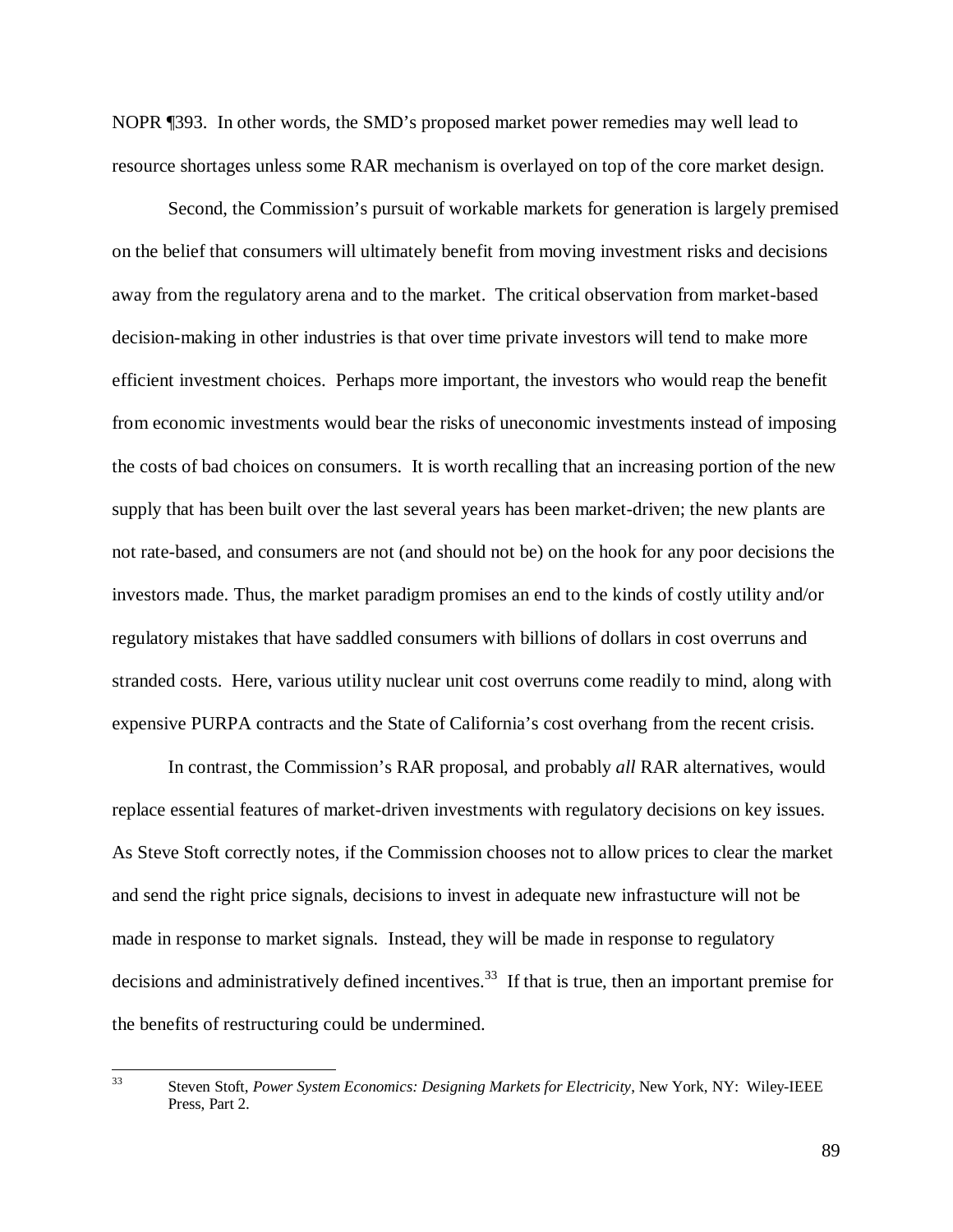Third, the Commission's proposal is modeled on the utility obligation to serve and acquire resources. "Our intent is to rely on the traditional state role of enforcing a load-serving entity's reserve obligation." NOPR ¶ 532-533. Overlaying regulatory enforcement on an LSEcentric notion of supply adequacy is incompatible with how markets function. In a true market paradigm, the regulatory obligation to serve and acquire resources would be replaced and transformed by an opportunity to profit from appropriate investments and operational decisions. But this opportunity depends on the expectation that prices will be allowed to clear the market even (and especially) under shortage and near-shortage conditions.<sup>34</sup>

Given these conflicts in Commission goals and policies, it is worth stepping back to see what the NOPR as a whole would create if the RAR proposal were implemented. Is it a genuine market structure, or is it more a reconstituted regulatory structure, dependent upon integrated resource planning, but this time managed by RTOs and other regional institutions? Would investors make – and accept the risks of – resource investment decisions in response to expected prices, or would resource development be driven by regulatory decisions and administratively defined incentives, with only a facade of market competition available at the margin and ratepayers still at risk for regulatory/planning mistakes?

By now, the Commission is aware of the more obvious drawbacks of its particular approach. For example, states with retail choice programs will point out that the proposal is problematic where consumers are allowed to switch from one LSE to another or move between regulated default suppliers and competitive LSEs on short notice. The ITP/RTO would be unable to allocate resource acquisition responsibilities years in advance to each LSE, because

 $34$ Expectations of receiving market-clearing prices during tight supply conditions are essential not only to peaking facilities but to all other plants, including infra-marginal units that tend to operate at base load. Indeed the bulk of the revenues during high-price peak periods goes to these infra-marginal units and plays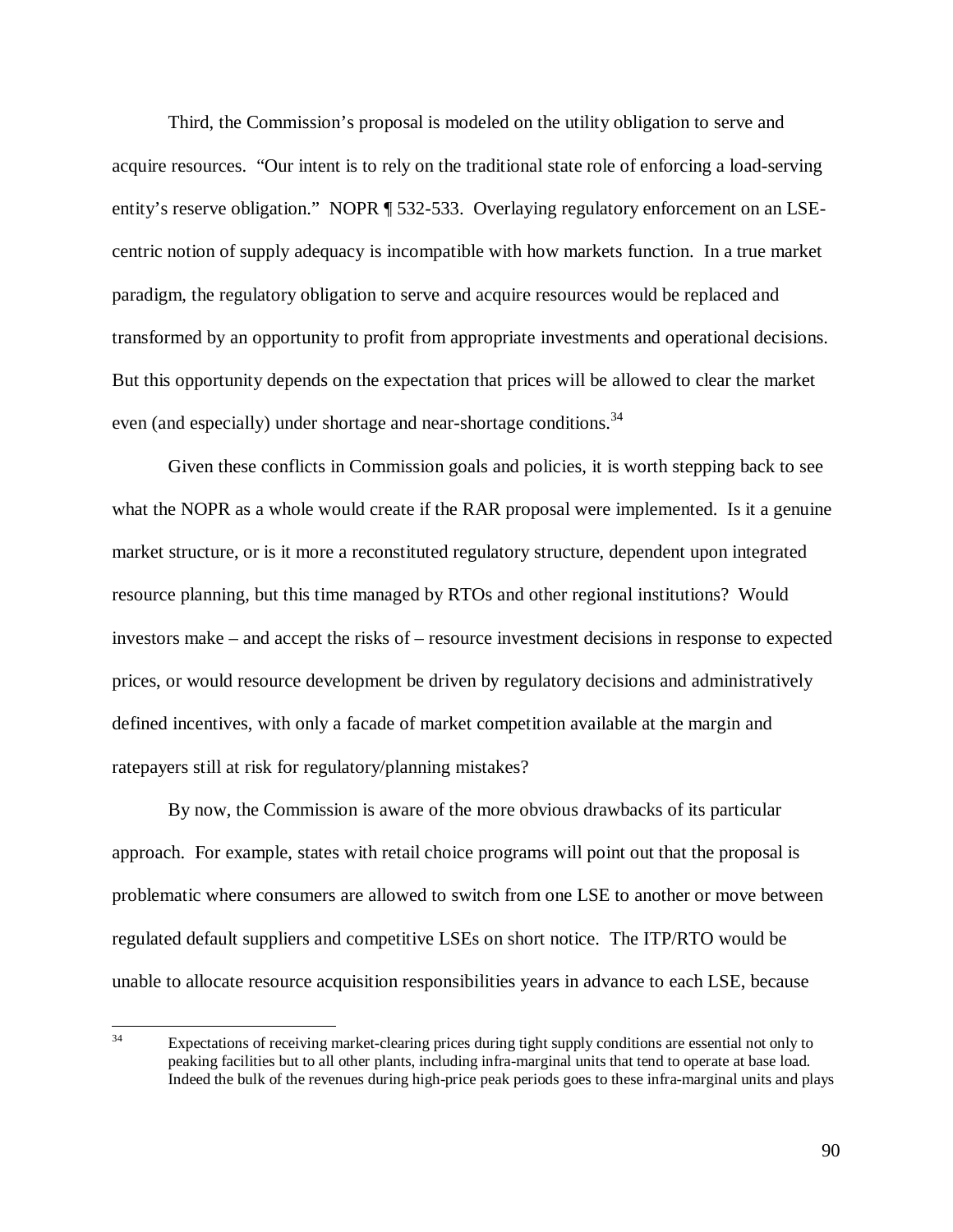neither the ITP/RTO nor the LSEs could know individual LSE loads more than a month or less in advance.

Other comments will likely note that the complex integrated resource planning functions required to implement the Commission's proposal constitute a substantial undertaking by institutions that do not yet exist (except possibly in the Northeastern ISOs). The lists of tasks is daunting: integrated regional long-run forecasting, integrated aggregate long-run supply assessments, specific (and confidential?) assessments of the feasibility and progress of individual LSE resource plans, development of standards for "qualifying" and "counting" resources, procedures for tracking LSE resource plans over time, resolution of issues of deliverability and deliverability rights, and so on. In addition to these technical hurdles, each region would confront the political challenge of creating the necessary regional institutions that would carry out these assessments and the public processes that would be needed to validate the results. If the history of state resource planning functions is any guide, we may be looking at a decade or more of building the inter-regional planning institutions, staffing them, and defining their analytical and public processes.<sup>35</sup> Under the best of conditions, a fully functioning RAR would be several years away, and it is not clear how resource adequacy would be sustained in the interim.

Apparently aware of the dilemmas it faces, the Commission's RAR proposal tries to have it both ways. On first reading, it purports to create a regulatory/planning structure to encourage and reinforce long-run planning and resource acquisition by load-serving entities. A newly created Regional State Advisory Committee would establish regional reliability goals and

an essential role in recovering their fixed costs. Thus, price mitigation measures can affect the viability of base-load plants as well as peakers.

<sup>&</sup>lt;sup>35</sup> The Commission may recall that the California Biennial Resource Plan Update process, whose eventual collapse and rejection by the Commission in 1992-1993 precipitated that state's restructuring efforts, required several years to design and implement. In that case, only one state was involved and there was already a 10-year history of dedicated state involvement in integrated resource planning functions.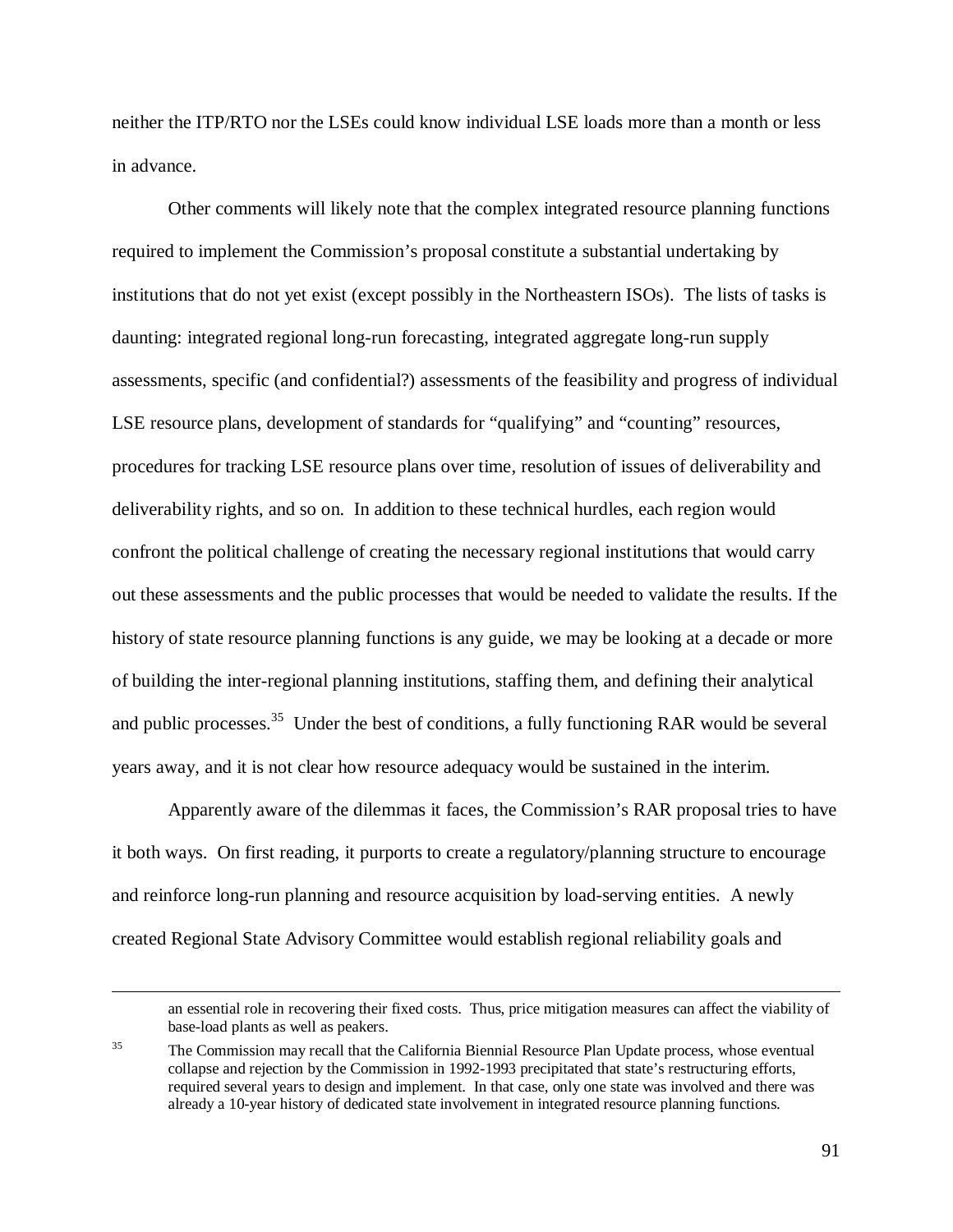measurement criteria, while the ITP/RTO would serve as an unbiased forecaster, assign each LSE its proportionate share of responsibility, and then be the evaluator and periodic monitor of LSE resource plans for adequacy, deliverability and even commercial feasibility. All of the structures of integrated resource planning fashioned by the states in the 1980s would reappear, but with different institutions in charge.

## **B. Notwithstanding the Long-Run Planning Features, the Commission's Proposal Relies on Short-Run Prices and the Threat of Curtailment to Encourage Resource Adequacy.**

Notwithstanding this elaborate planning structure, when it comes to the enforcement mechanism, the Commission's proposal relies on the fundamental premise that short-run prices for uncontracted quantities and the risks of curtailment are what really matter. Under the proposal, LSEs will acquire adequate resources in the forward time period not because they were told to or because there was a planning process but because they seek to avoid increasingly more severe spot market penalties when operating reserves fall below target levels and to avoid the risk of selective, involuntary curtailment of their loads if actual shortages result. NOPR ¶¶529- 535.

Of course, if very high short-run prices and curtailment threats are what really matter, then it is not clear what purpose, if any, would be served by the elaborate long-run planning process and associated requirements for institution building. The Commission, RTOs, states and parties could dispense with all of the unneeded complexity and rely on the short-run price incentives and the natural desire of LSEs to avoid selective involuntary curtailments, to the extent these were feasible.<sup>36</sup> LSEs might then make long-run forward commitments, either

<sup>36</sup> Selective curtailments would be feasible if LSEs were only regulated utilities with defined service/control areas, but such curtailments would often not be possible where LSEs were competitive entities with no pre-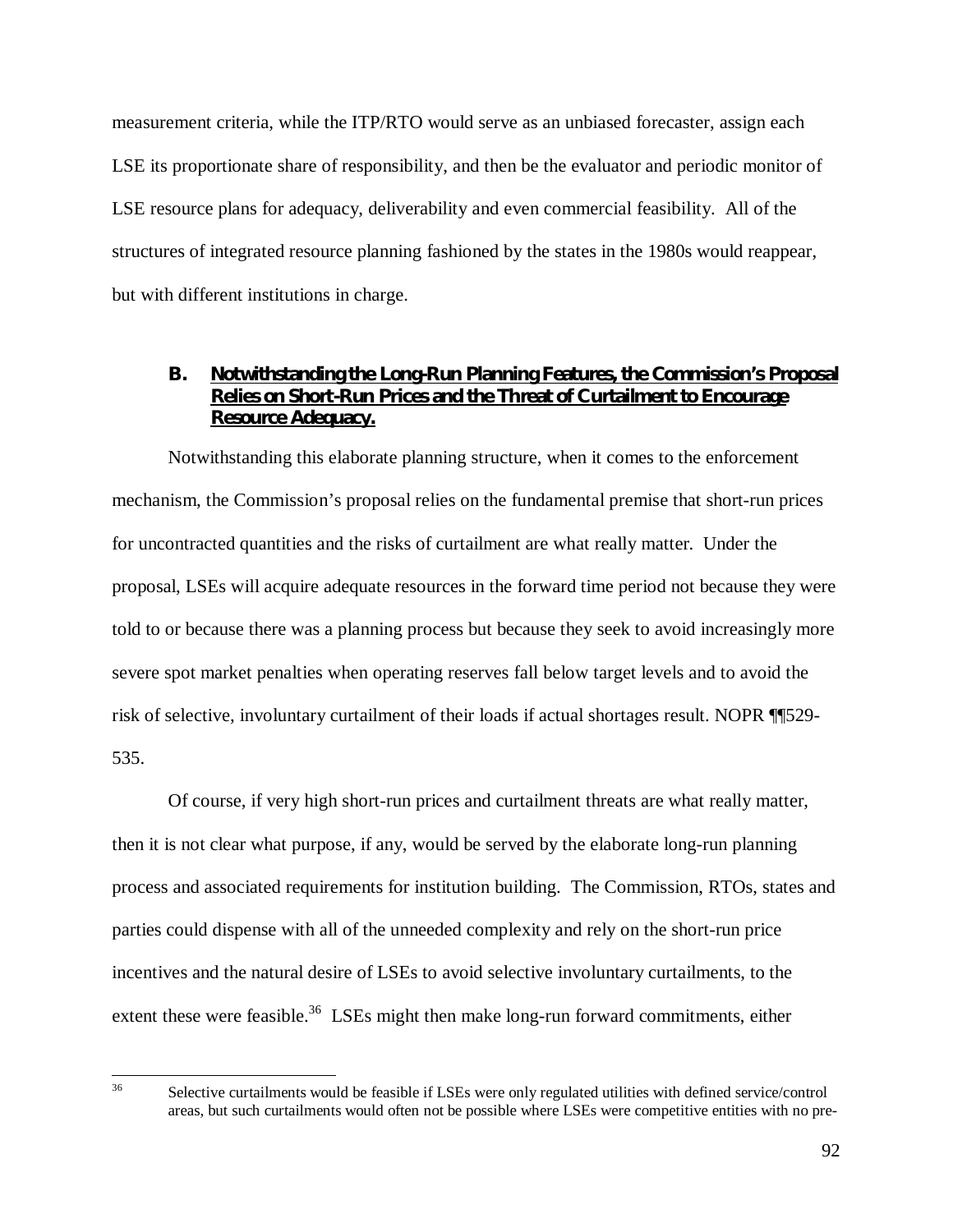through building or contracting. But a rational LSE, particularly one functioning in a retail choice environment, might also conclude that it should avoid the risks and uncertainties of making additional resource commitments years in advance as a result of the RAR. It might contract "forward" to avoid spot market volatility and curtailments, but "forward" could mean only a few weeks or even days before real time. Short-run contracts could then be tailored to hedge risks in proportion to more accurately predicted loads and the potential for actual shortages and curtailments.

If that is the more likely result of the Commission's proposal, then the design task would be to set the penalties for spot market usage to provide the right incentives for forward commitments that would, in turn, lead to adequate investment levels. Here the Commission acknowledges that penalties starting in the range of \$500/MWh above the (mitigated) spot prices are *illustrative* only. To work as they should, the penalties would probably need to be *much* higher, defined by shortage costs and the willingness of loads to pay to avoid involuntary curtailment. NOPR ¶530-532. Penalties would need to be high enough to confront affected LSEs with a rationale choice between contracting forward, or paying very high short-run prices and/or facing curtailment. Resource investors would logically want penalties high enough to sustain the desired investments levels while making them at least indifferent to whether they received the spot prices plus penalties or LSEs signed long-run contracts with them to avoid the same prices.

In this scenario, further development of the Commission proposal might lead to something like the "capacity adder" used in the UK's original pool. Other considerations would then drive the Commission proposal to mimic that concept more closely. For example, once the

defined areas. As a practical matter, selective curtailment would be at least difficult and probably unworkable in states with meaningful retail choice programs. At present, the distribution utilities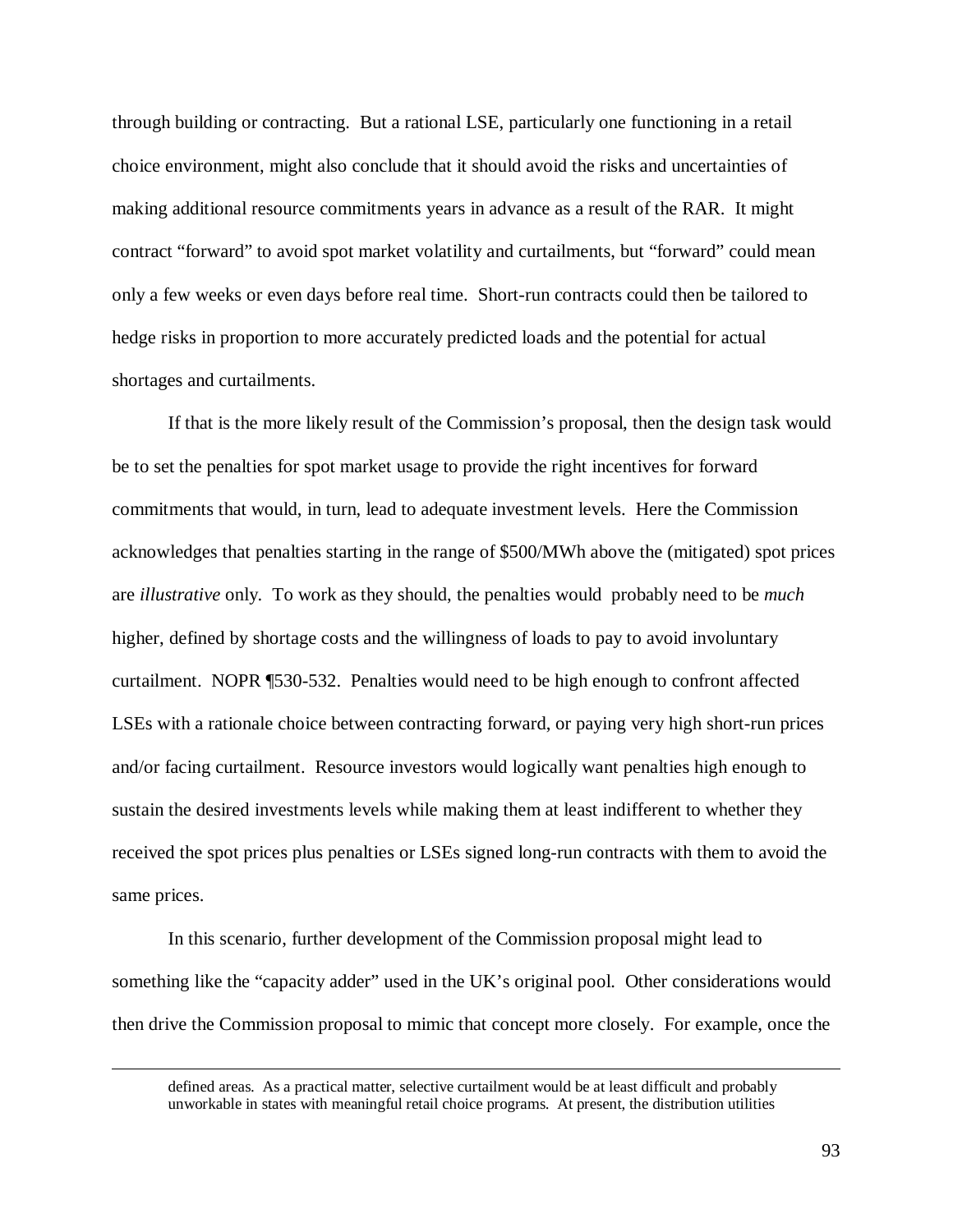essentially irrelevant and overly complex advance planning features were jettisoned, it would become apparent that there would be no mechanism to distinguish LSEs that were "short" in some forward period from those who were "adequate" or "long." Without a means to distinguish who should or should not be subject to penalties, *all* LSEs and buyers that used the spot market would need to be subject to the same spot market penalties.

In addition, the Commission asks who should receive the penalty revenues? NOPR ¶534. Logically, as with all other spot market prices paid by buyers, these revenues should go to those suppliers that provide the resources in real time, whether that means the LSEs that were "long" or just suppliers with additional uncontracted capacity. In other words, *all buyers in the spot market would pay the spot prices and penalties and all suppliers in the spot market would receive the spot prices and penalties*. The transition to relying on short-run prices – including spot prices and penalties – to clear the market would be complete.

Hence, the good outcome of the penalty approach would end up with the charge applying formally to all spot transactions. And the penalty should be essentially the same as would have been produced by market-clearing on its own. To the extent that the penalty is higher than the market-clearing price, shortage conditions would provide incentives for market participants to offer only balanced schedules from which they would not be willing to deviate. This would produce the unintended consequence of reducing flexibility precisely in the circumstances where it is most difficult to operate the system.

The Commission proposal could logically evolve toward a system in which short-run prices would do more or less what the spot markets would do if prices were allowed to clear the markets at all times, including periods of shortages or near shortages. If the political judgment is

implement load curtailment and it is not clear how the ITP could be responsible for selective curtailments.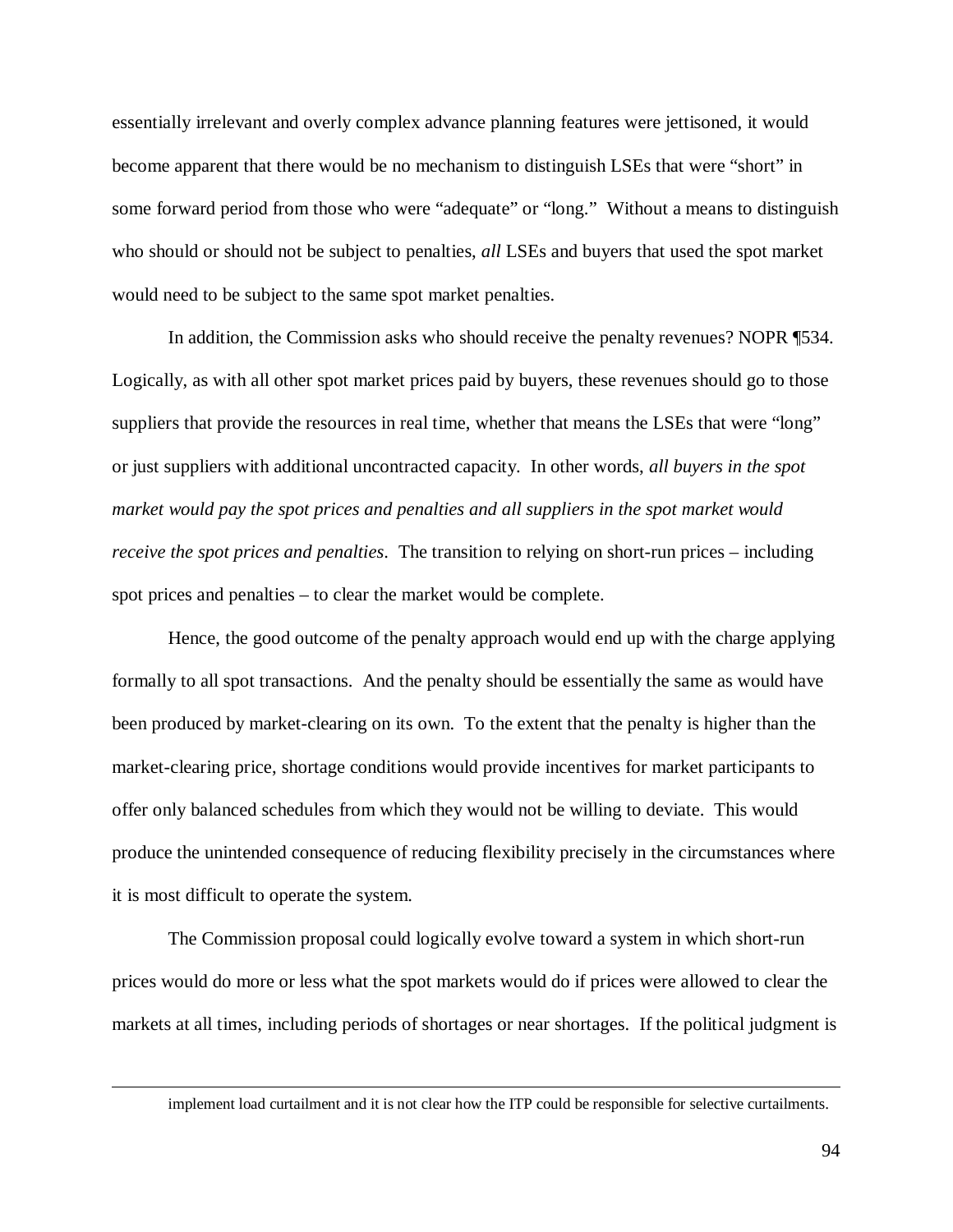unwavering that this solution is not acceptable, then the alternative would be to begin the search again for a capacity requirement that "solves" the adequate investment problem without unduly distorting the short-run markets, a search that so far appears to have produced no entirely satisfactory solutions.

# **C. Proposals to Enforce Long-Run Resource Acquisition Cannot Avoid the Issues Faced by ICAP Proposals.**

Despite the Commission's (sometimes valid) criticisms of installed capacity (ICAP) requirements, all of the issues in ICAP would arise if the Commission attempted to "fix" its own proposal along the path of a forward resource obligation. Faced with the unwillingness to let prices clear the markets, but a need to provide the "missing revenues" to ensure adequate investments, the Commission would be driven to the same kinds of solutions and proposals that are currently under development by the Northeast Joint Capacity Adequacy Group and indeed by every other emerging RTO region.

In the final analysis, there is no escaping the fundamental choice (as Larry Ruff has noted $^{37}$ ) between letting the spot markets clear at prices that reflect scarcity/shortage costs or confronting the many difficult issues in designing ICAP approaches. If the Commission is unwilling to confront the challenges of market-clearing prices, then it must figure out how to collect money from consumers and pay it to those generators and demand-response providers that must provide reliability in real time, especially during peak periods. It must find a means to encourage and enforce long-run commitments without undermining retail choice.<sup>38</sup>

<sup>37</sup> See, Larry E. Ruff, "Assuring Resource Adequacy: Concepts, Options and the SMD," presentation to the Massachusetts Electricity Restructuring Roundtable, October18, 2002.

<sup>&</sup>lt;sup>38</sup> It is this issue that has led the Joint Capacity Adequacy Group to consider forward capacity auctions coordinated by the ITP. Under this approach, the ITP would centralize initial supply acquisition in the long run (to allow for new entry) while allowing self supply arrangements to receive credit for the resources they bring to the auction. More frequent reconfiguration auctions could be used to allow parties to align their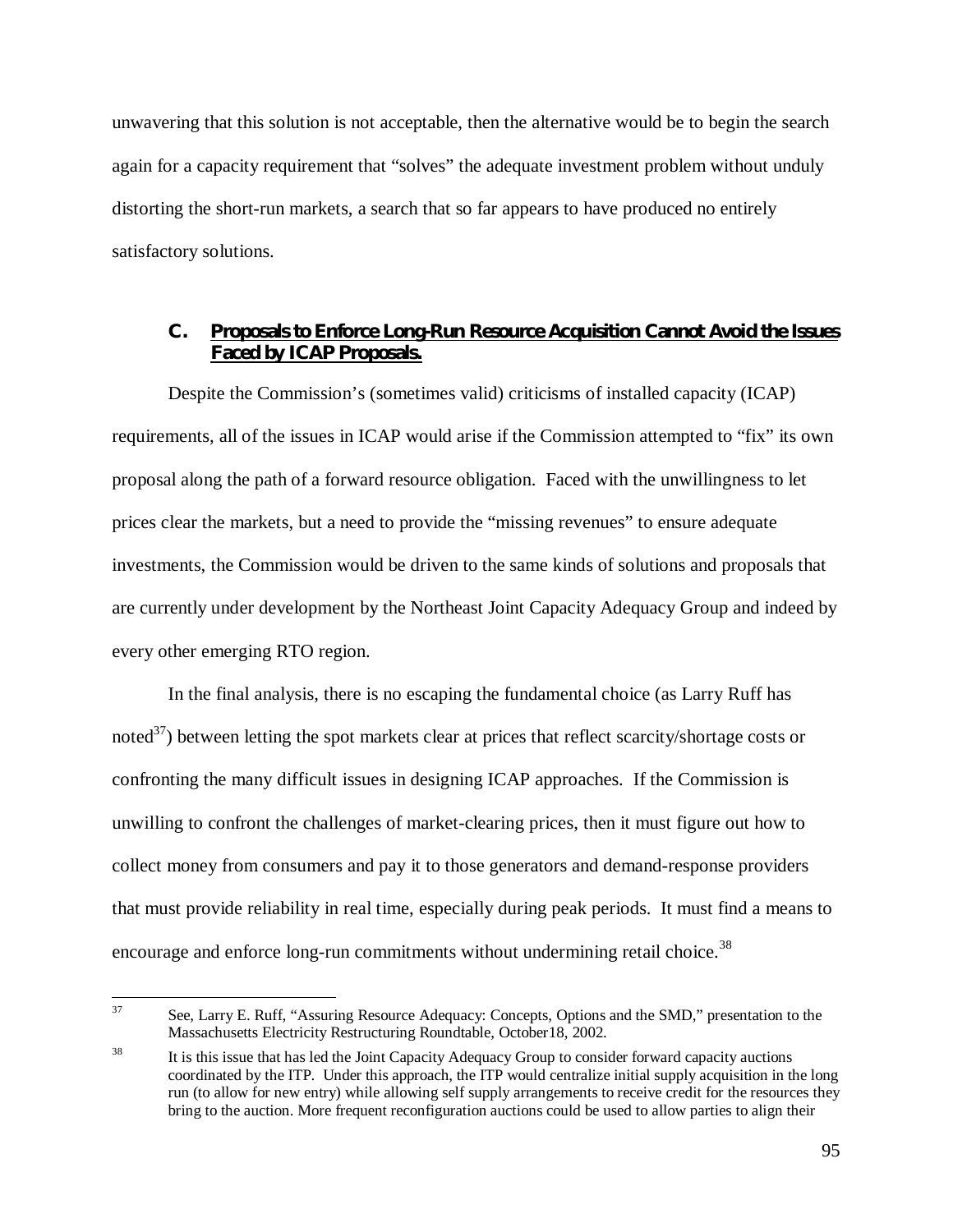Because the choice between letting markets clear and imposing ICAP-like mechanisms cannot be avoided, the Commission should refrain from telling the ISOs in the Northeast that they must replace ICAP while telling them that a market-clearing alternative is out of the question. ISOs and participants in the region have concluded that the market-clearing mechanism is not politically feasible at this time and so are working through the Joint Capacity Adequacy Group and other forums to solve the issues in their current ICAP mechanisms. While we believe the market-clearing alternative has considerable merit and should not be dismissed, for reasons discussed below, we do not dispute the parties' perceptions of the current political assessment or the value of continuing to work through the various ICAP issues.

# **D. The Commission Should Reexamine the Option of Allowing Prices to Clear the Spot Markets.**

#### **1. Is allowing prices to clear the markets viable?**

The question remains whether allowing prices to clear the markets during shortage and near-shortage conditions should be dismissed out of hand as politically untenable or whether the Commission should at least give the idea a further hearing and perhaps allow it as a rational choice for those emerging market regions willing to consider it. Here it may be helpful first to ask, "what would it take to make electricity markets more successful?"

It is now accepted wisdom that a primary flaw in existing markets is the absence of appreciable levels of demand-side response to market prices.<sup>39</sup> This flaw can be traced directly to inefficient rate designs at the state and local levels and to the absence of interval metering that

 positions with expected load responsibility. The central acquisition costs would be allocated to LSEs much closer to real time, when expected load responsibilities were better known.

<sup>&</sup>lt;sup>39</sup> E.g., see, Severin Borenstein, "The Problem with Electricity Markets: Understanding California's Restructuring Disaster," *Journal of Economic Perspectives* 16(1) (Winter), 191-212.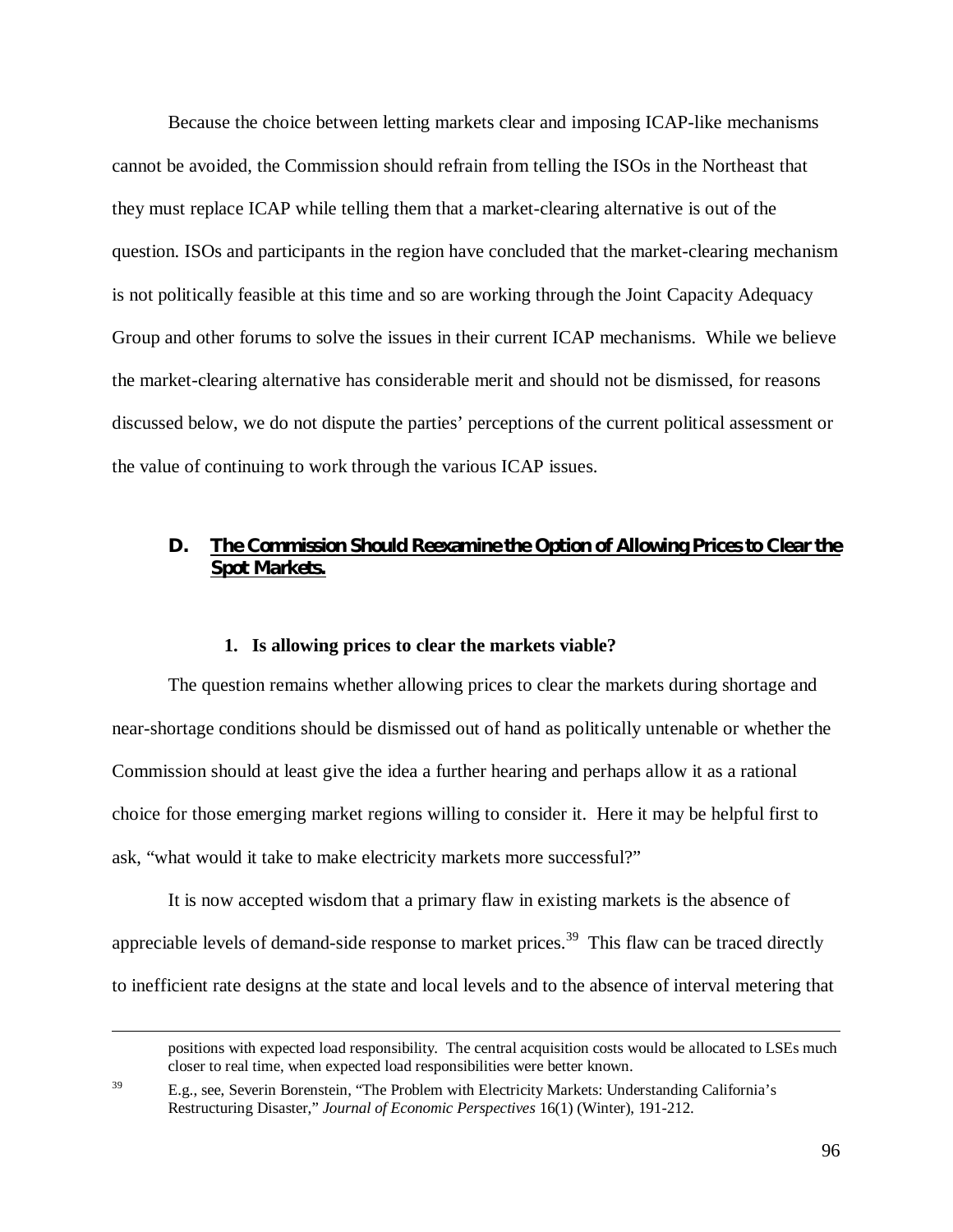can measure usage at the market's hourly and sub-hourly intervals, as well as associated devices that let those customers who are sensitive to price know when prices exceed levels that are important to them. The Commission emphasizes this market defect (NOPR ¶390), but there is little the Commission can do directly to remedy this flaw. Only the states and local regulators can fix this by implementing forms of real-time pricing and support for appropriate meters, and they should be encouraged to do so with all deliberate speed, at least for large commercial and industrial customers.

In the meantime, the Commission could require that wholesale prices reflect marketclearing levels, creating stronger incentives for states and local regulators to devise means to more closely align short-run wholesale prices to retail rates. That reform would then encourage states and LSEs to pursue demand-side initiatives that permit a larger range of customers to receive and respond to changes in wholesale prices. There is nothing new about this concept: even in fully regulated regimes, it has always made sense for state and local regulators to align retail rates more closely with utility marginal costs as they vary across time and location. Prior to market restructuring, regulators routinely and periodically adjusted retail rates to reflect changes in utility procurement costs, seasonal hydro conditions and short-run fuel costs. The emergence of transparent hourly and sub-hourly market prices based on locational marginal pricing presents an opportunity for regulators to substantially improve on a concept with which they are already familiar.

Excessive price mitigation, whether stemming from an overreaction to market power concerns or a desire to smooth out spot price volatility, is highly detrimental to efforts to increase efficient demand-side responses. RAR-type proposals attempt to make a virtue of this, but wind up making the problem worse. If demand-side response is artificially held down by depressed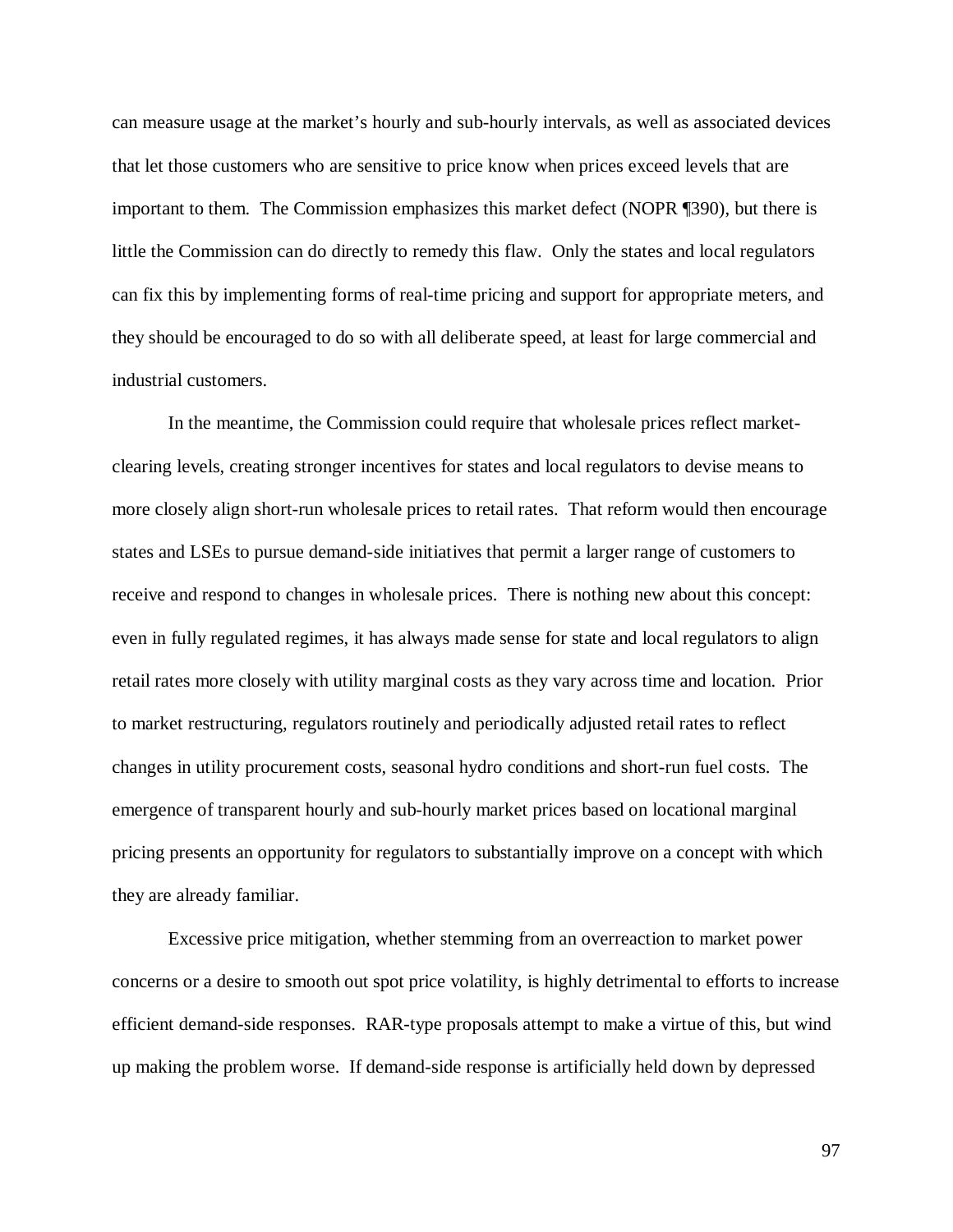prices, then demand and consumption are higher than the underlying cost structure would warrant, which means that customer demand can only be met with more capacity than would otherwise be justified. One way or another, consumers must pay for this excess capacity.

#### **2. Concerns over spot price volatility are misplaced.**

A central element of the Commission's SMD proposal is to facilitate long-term contracting. To the extent that customers or their suppliers have arranged in advance to have long-term contracts, volatility in the spot market has little effect on their average prices. The price incentives would still operate at the margin, as they should to stimulate appropriate demand-side response. However, the huge transfers of wealth witnessed in California would not be repeated. It was the failure to facilitate long-term contracts that was the centerpiece of the California crisis that converted a serious event into a full-scale financial crisis.

Given the SMD's strong support for easy long-term contracting to hedge energy requirements, the concern over spot price volatility seems misplaced. Moreover, as a practical matter, those customers deemed to be too small to justify interval metering would not face hourly spot market prices. At most, monthly meter reading and billing practices would mean that small customers would see, at worst (best), monthly averages of spot prices, whether or not their states allowed retail choice. It is instructive to note that various states have experimented with the issues of designing an efficient default supply approach, and some have concluded that the default supply obligation should be frequently auctioned and reallocated – as often as every two or three months. The goal is to narrow the gap between default supply prices and average wholesale market prices, a gap that serves only to distort retail choice decisions. Hence, some states are not far from the equivalent of monthly billing for default suppliers at the average wholesale spot price.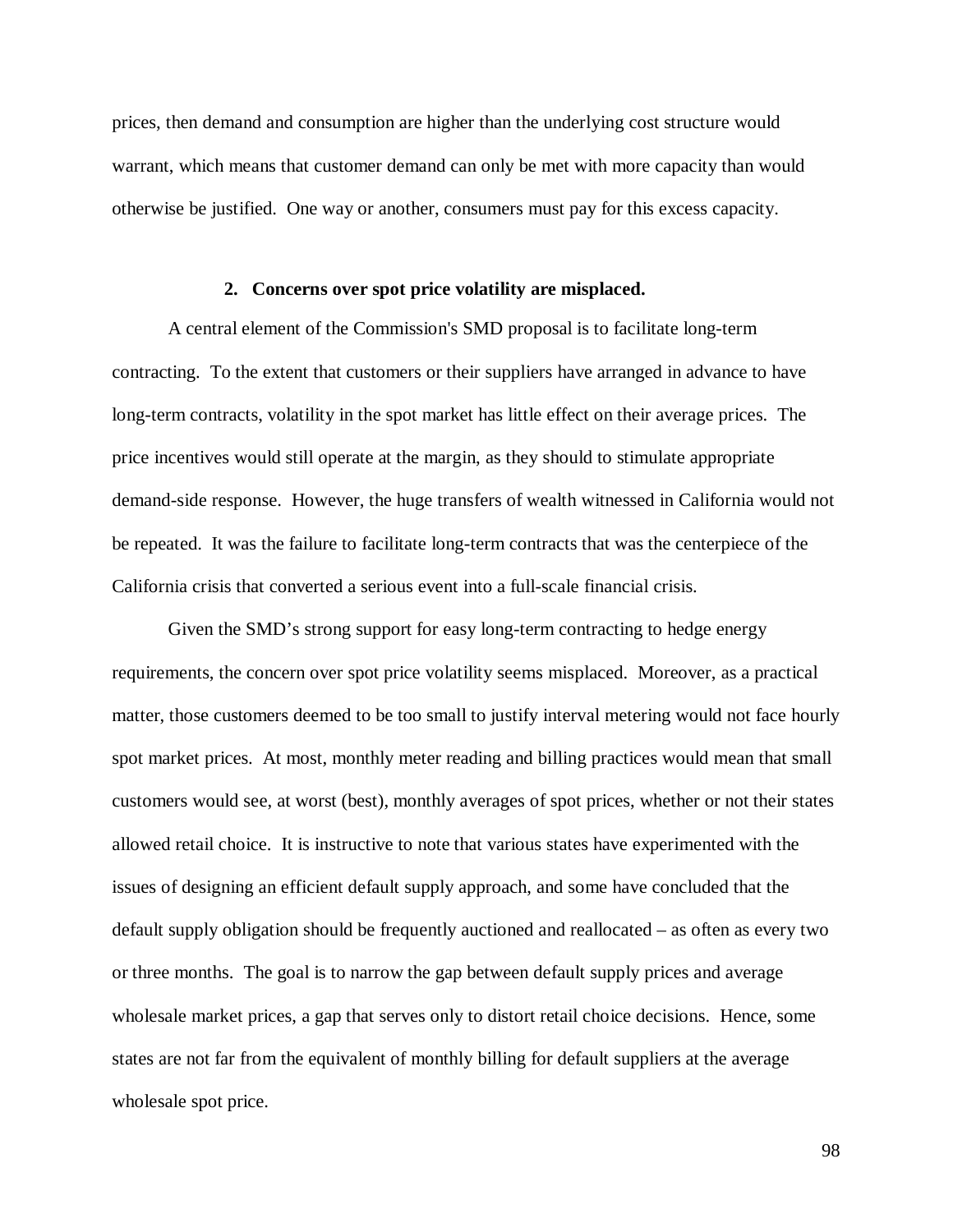Where most/all customer are still served by the local utility under bundled rates, state and local regulators will have opportunities to improve the efficiency of those rates by ensuring that the "generation component" can be periodically adjusted to reflect the actual mix of utility costs and wholesale prices. But the important point is that customers in these areas would not see wholesale spot prices or be affected by short-run spot price volatility. Hourly volatility is irrelevant to them and mostly irrelevant to their respective utilities, which have the ability to hedge this volatility through self-supply and contracts of varying lengths.

As for customers that are large enough to justify interval metering and billing systems – and as metering improves, "large enough" is getting smaller – the means for gaining direct access to the wholesale spot market are closer at hand. These customers are large enough to participate in retail choice programs and, if so, they have the means to contract to hedge spot market risks to any degree they find reasonable. In states without explicit retail choice, such customers could easily be assigned rates defined in part by real-time spot prices. Several states are considering this option and it should become more widespread as transparent spot prices from ITP-coordinated spot markets become available.

# **3. Allowing prices to clear the markets during shortage and near-shortage conditions would have helped in California.**

If spot price volatility is not the problem, then what is? What is left is the concern that the NOPR's restructuring will expose regions with otherwise stable (and supposedly reasonable) rates to the kinds of prolonged wholesale price explosions that visited California. Here the Commission must sort through the competing claims and get to the bottom of why prices rose so dramatically in California and the West generally and why they stayed that way for so long. After all the analysis is done, we believe the Commission will conclude that California's crises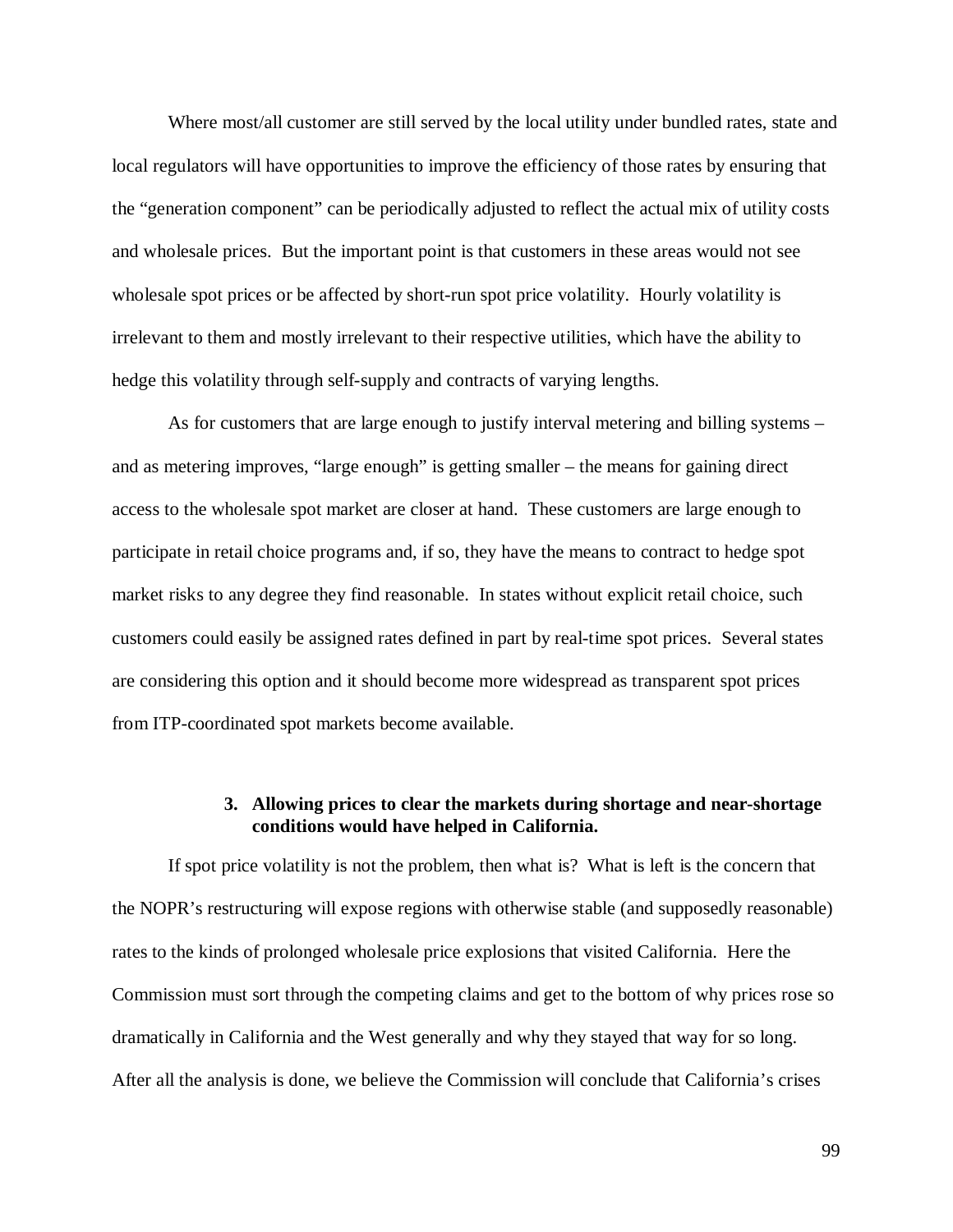were a combination of the imperfect storm of adverse demand-supply fundamentals, a series of acknowledged mistakes in the State's restructuring rules, an admittedly flawed market design, and a systematic failure of elected and appointed officials at all levels to understand what needed to be done. There may have been market manipulation that had some effect on average prices, but even absent that manipulation, the fundamental problems would have remained.

Importantly, the Commission's SMD NOPR addresses some of these flaws directly and others indirectly, and it is up to the states and local regulators to learn the remaining lessons. What emerges from this analysis, however, is the conviction that if real-time pricing and exposure to spot prices at the margin had been implemented, the demand-side response would have proved invaluable in mitigating high prices – whatever their cause – and would have largely avoided the utilities' financial crises and the need for massive state intervention as the buyer for all consumers. If restructuring rules had allowed long-term contracts to be a larger part of the mix, as the SMD proposes, the spot price increases would not have translated into huge increases in utility liabilities or customer bills. Even if the high prices are ultimately judged to have been partly the result of deliberate withholding or other market manipulation, allowing the markets to clear and allowing consumers to respond to those prices would have mitigated the prices and helped tame the market manipulation. In other words, instead of creating the problem, letting prices clear the markets, along with exposure to spot market prices at the margin, would have helped solve the problems in California.

Part of the price of being an early implementer is that California was not yet ready for these remedies, and imposing them in the middle of the crises would undoubtedly have been painful – perhaps unacceptably so. But what does this mean for going forward? Should states place their consumers in a false cocoon and hope that they never experience California-like